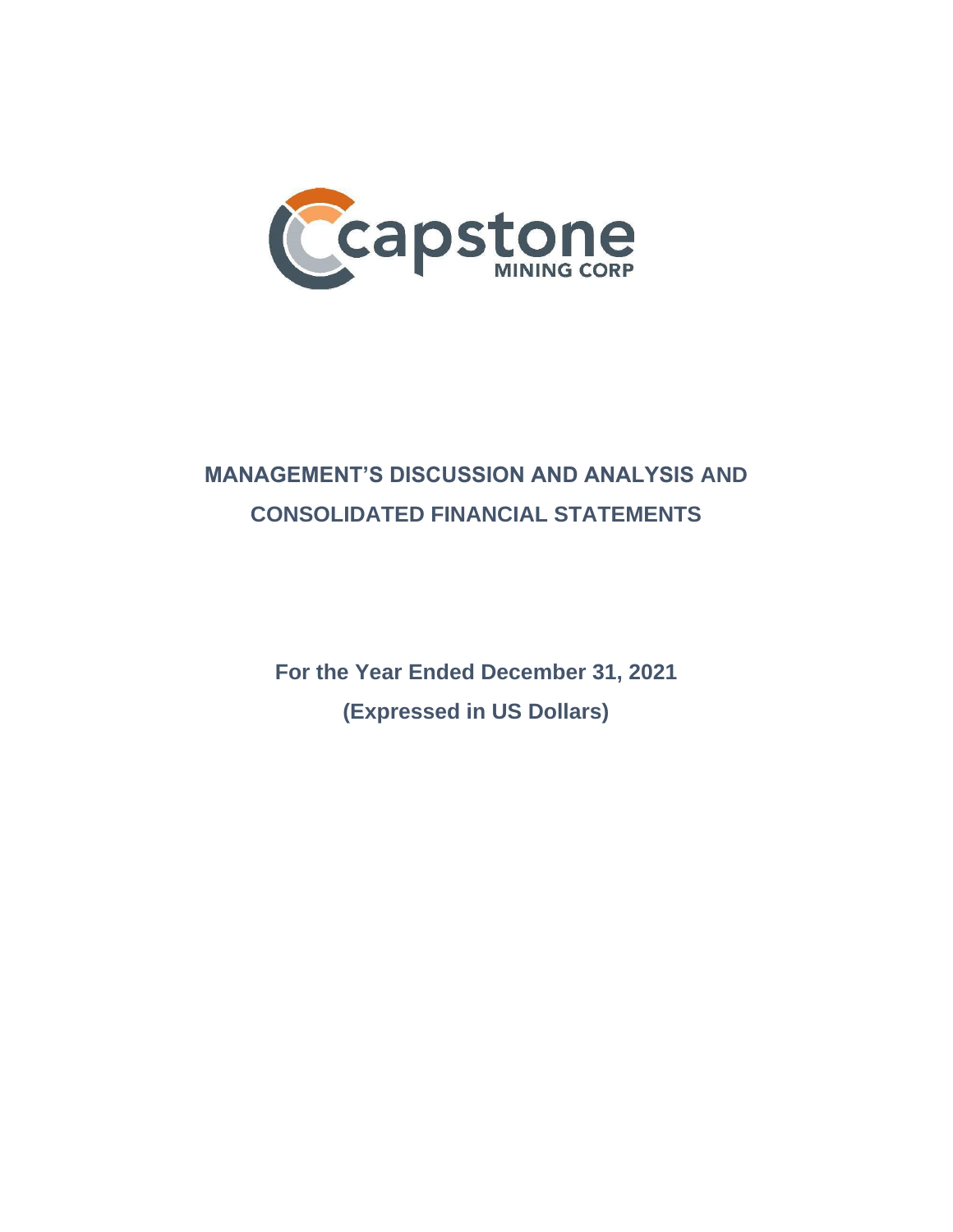# **MANAGEMENT'S DISCUSSION AND ANALYSIS OF CAPSTONE MINING CORP. FOR THE YEAR ENDED DECEMBER 31, 2021**

Capstone Mining Corp. ("Capstone" or the "Company") has prepared the following management's discussion and analysis (the "MD&A") as of February 15, 2022 and it should be read in conjunction with the Company's audited consolidated financial statements and notes thereto for the year ended December 31, 2021. All financial information has been prepared in accordance with International Financial Reporting Standards ("IFRS" or "GAAP") and all dollar amounts presented are United States ("US") dollars unless otherwise stated. "C\$" refers to Canadian dollars.

#### **CAUTIONARY NOTE REGARDING FORWARD-LOOKING INFORMATION**

This document may contain "forward-looking information" within the meaning of Canadian securities legislation and "forward-looking statements" within the meaning of the United States Private Securities Litigation Reform Act of 1995 (collectively, "forward-looking statements"). These forward-looking statements are made as of the date of this document and the Company does not intend, and does not assume any obligation, to update these forwardlooking statements, except as required under applicable securities legislation.

Forward-looking statements relate to future events or future performance and reflect our expectations or beliefs regarding future events and the impacts of the ongoing and evolving COVID-19 pandemic. Forward-looking statements include, but are not limited to, statements with respect to the estimation of Mineral Resources and Mineral Reserves, the success of the underground paste backfill and tailings filtration projects at Cozamin, the timing and cost of the construction of the paste backfill and dry stack tailings plant at Cozamin, the timing and results of the PV4 study, timing and success of the Jetti Technology, the successful execution of a port services agreement with Puerto Abierto S.A. and/or rail agreement with Sigdo Kopper's rail business, the expected reduction in capital requirements for the Santo Domingo project, the timing and success of the Cobalt Study for Santo Domingo, the success of the PV3 Optimization project, the realization of Mineral Reserve estimates, the timing and amount of estimated future production, the costs of production and capital expenditures and reclamation, the budgets for exploration at Cozamin, Santo Domingo, Pinto Valley and other exploration projects, the timing and success of the Copper Cities Project, the success of our mining operations, the continuing success of mineral exploration, the estimations for potential quantities and grade of inferred resources and exploration targets, our ability to fund future exploration activities, our ability to finance the Santo Domingo project, environmental risks, unanticipated reclamation expenses and title disputes, the consummation and timing of the transaction with Mantos Copper (Bermuda) Limited ("Mantos") (the "Transaction") and, if consummated, the success of the synergies and catalysts related to the Transaction for the combined entity, Capstone Copper Corp., and the anticipated future production, costs of production, capital expenditures and reclamation of Mantos Copper operations and development projects. The potential effects of the COVID-19 pandemic on our business and operations are unknown at this time, including Capstone's ability to manage challenges and restrictions arising from COVID-19 in the communities in which Capstone operates and our ability to continue to safely operate and to safely return our business to normal operations. The impact of COVID-19 to Capstone is dependent on a number of factors outside of our control and knowledge, including the effectiveness of the measures taken by public health and governmental authorities to combat the spread of the disease, global economic uncertainties and outlook due to the disease, supply chain delays resulting in lack of availability of supplies, goods and equipment, and evolving restrictions relating to mining activities and to travel in certain jurisdictions in which we operate.

In certain cases, forward-looking statements can be identified by the use of words such as "anticipates", "approximately", "believes", "budget", "estimates", expects", "forecasts", "guidance", intends", "plans", "scheduled", "target", or variations of such words and phrases, or statements that certain actions, events or results "be achieved", "could", "may", "might", "occur", "should", "will be taken" or "would" or the negative of these terms or comparable terminology. In this document certain forward-looking statements are identified by words including "anticipated", "expected", "guidance" and "plan". By their very nature, forward-looking statements involve known and unknown risks, uncertainties and other factors that may cause our actual results, performance or achievements to be materially different from any future results, performance or achievements expressed or implied by the forward-looking statements. Such factors include, amongst others, risks related to inherent hazards associated with mining operations and closure of mining projects, future prices of copper and other metals,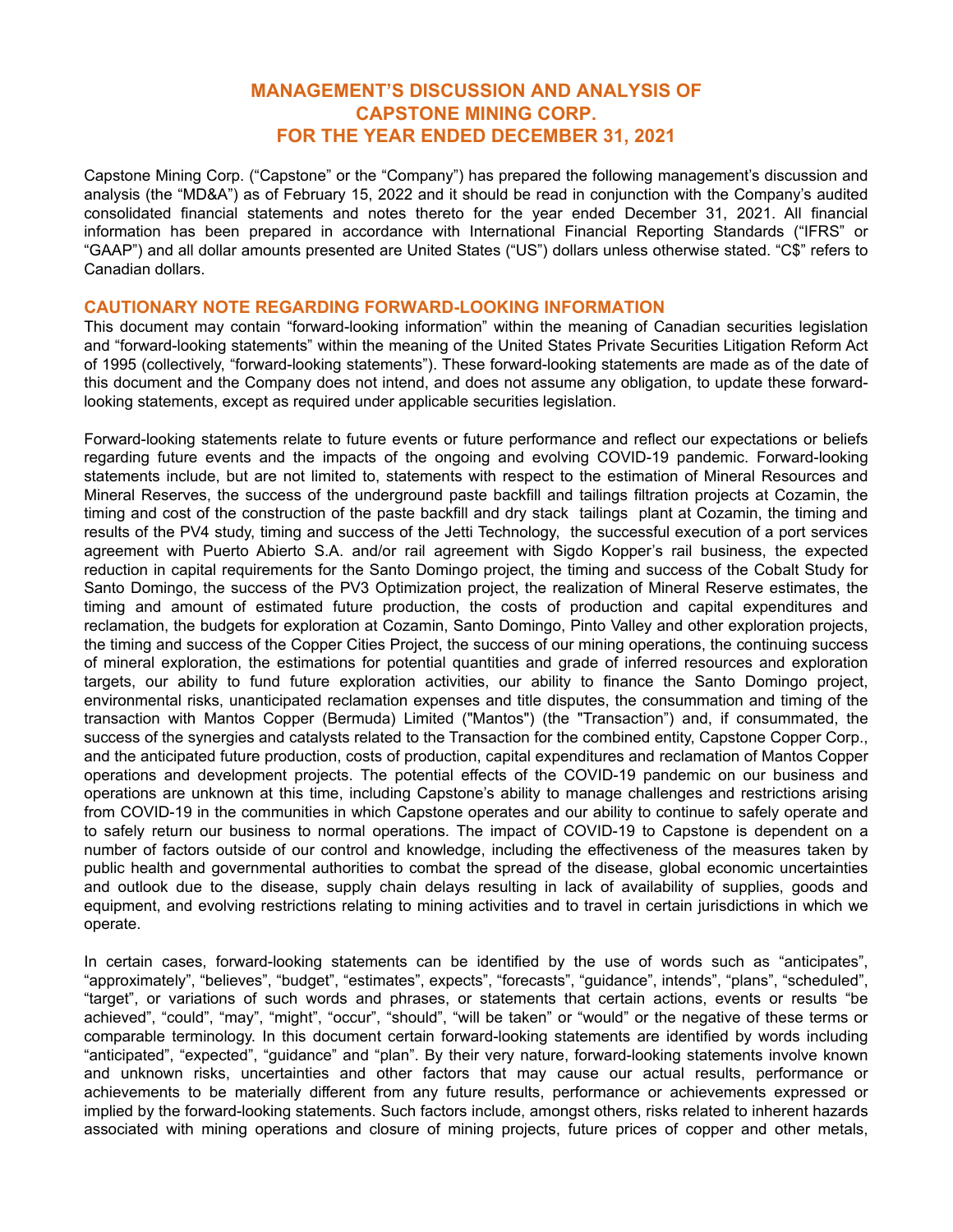compliance with financial covenants, surety bonding, our ability to raise capital, Capstone's ability to acquire properties for growth, counterparty risks associated with sales of our metals, use of financial derivative instruments and associated counterparty risks, foreign currency exchange rate fluctuations, market access restrictions or tariffs, changes in general economic conditions, availability and quality of water, accuracy of Mineral Resource and Mineral Reserve estimates, operating in foreign jurisdictions with risk of changes to governmental regulation, compliance with governmental regulations, compliance with environmental laws and regulations, reliance on approvals, licences and permits from governmental authorities and potential legal challenges to permit applications, contractual risks including but not limited to, our ability to meet the completion test requirements under the Cozamin Silver Stream Agreement with Wheaton Precious Metals Corp. ("Wheaton"), our ability to meet certain closing conditions under the Santo Domingo Gold Stream Agreement with Wheaton, acting as Indemnitor for Minto Metals Corp.'s surety bond obligations post divestiture, impact of climate change and changes to climatic conditions at our Pinto Valley and Cozamin operations and Santo Domingo project, changes in regulatory requirements and policy related to climate change and greenhouse gas ("GHG") emissions, land reclamation and mine closure obligations, aboriginal title claims and rights to consultation and accommodation, risks relating to widespread epidemics or pandemic outbreak including the COVID-19 pandemic; the impact of COVID-19 on our workforce, risks related to construction activities at our operations and development projects, suppliers and other essential resources and what effect those impacts, if they occur, would have on our business, including our ability to access goods and supplies, the ability to transport our products and impacts on employee productivity, the risks in connection with the operations, cash flow and results of Capstone relating to the unknown duration and impact of the COVID-19 pandemic, uncertainties and risks related to the potential development of the Santo Domingo project, increased operating and capital costs, increased cost of reclamation, challenges to title to our mineral properties, increased taxes in jurisdictions the Company operates or is subject to tax, changes in tax regimes we are subject to and any changes in law or interpretation of law may be difficult to react to in an efficient manner, maintaining ongoing social licence to operate, seismicity and its effects on our operations and communities in which we operate, dependence on key management personnel, potential conflicts of interest involving our directors and officers, corruption and bribery, limitations inherent in our insurance coverage, labour relations, increasing energy prices, competition in the mining industry including but not limited to competition for skilled labour, risks associated with joint venture partners, our ability to integrate new acquisitions and new technology into our operations, cybersecurity threats, legal proceedings, risks related to the consummation of the Transaction, including failure to receive shareholder and other necessary consents and approvals for the Transaction, the volatility of the price of the Common Shares, the uncertainty of maintaining a liquid trading market for the Common Shares, risks related to dilution to existing shareholders if stock options or other convertible securities are exercised, the history of Capstone with respect to not paying dividends and anticipation of not paying dividends in the foreseeable future and sales of Common Shares by existing shareholders can reduce trading prices, and other risks of the mining industry as well as those factors detailed from time to time in the Company's interim and annual financial statements and MD&A of those statements and Annual Information Form, all of which are filed and available for review under the Company's profile on SEDAR at www.sedar.com. Although the Company has attempted to identify important factors that could cause our actual results, performance or achievements to differ materially from those described in our forward-looking statements, there may be other factors that cause our results, performance or achievements not to be as anticipated, estimated or intended. There can be no assurance that our forward-looking statements will prove to be accurate, as our actual results, performance or achievements could differ materially from those anticipated in such statements. Accordingly, readers should not place undue reliance on our forward-looking statements.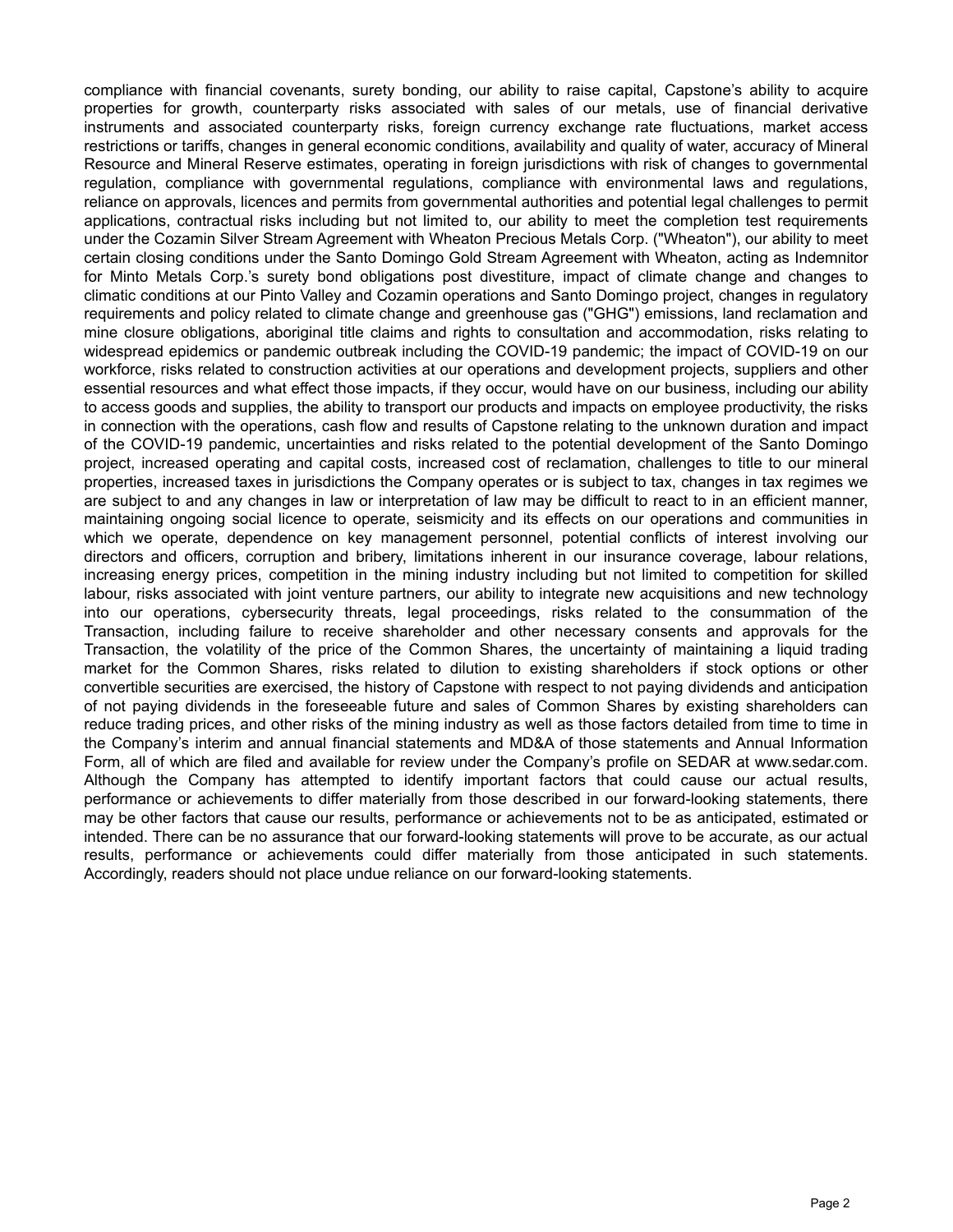# **Table of Contents**

|                                                                                                                       | 4  |
|-----------------------------------------------------------------------------------------------------------------------|----|
|                                                                                                                       | 5  |
|                                                                                                                       | 9  |
|                                                                                                                       | 11 |
|                                                                                                                       | 12 |
|                                                                                                                       | 13 |
|                                                                                                                       | 18 |
|                                                                                                                       | 24 |
|                                                                                                                       | 25 |
|                                                                                                                       | 28 |
|                                                                                                                       | 28 |
|                                                                                                                       | 35 |
|                                                                                                                       | 35 |
|                                                                                                                       | 35 |
|                                                                                                                       | 35 |
|                                                                                                                       | 44 |
| Outstanding Share Data and Dilution Calculation <b>[19] Direction</b> 2014 19:00 and 2014 19:00 and 2014 19:00 and 20 | 46 |
|                                                                                                                       | 46 |
| Other Information.                                                                                                    | 46 |
|                                                                                                                       | 47 |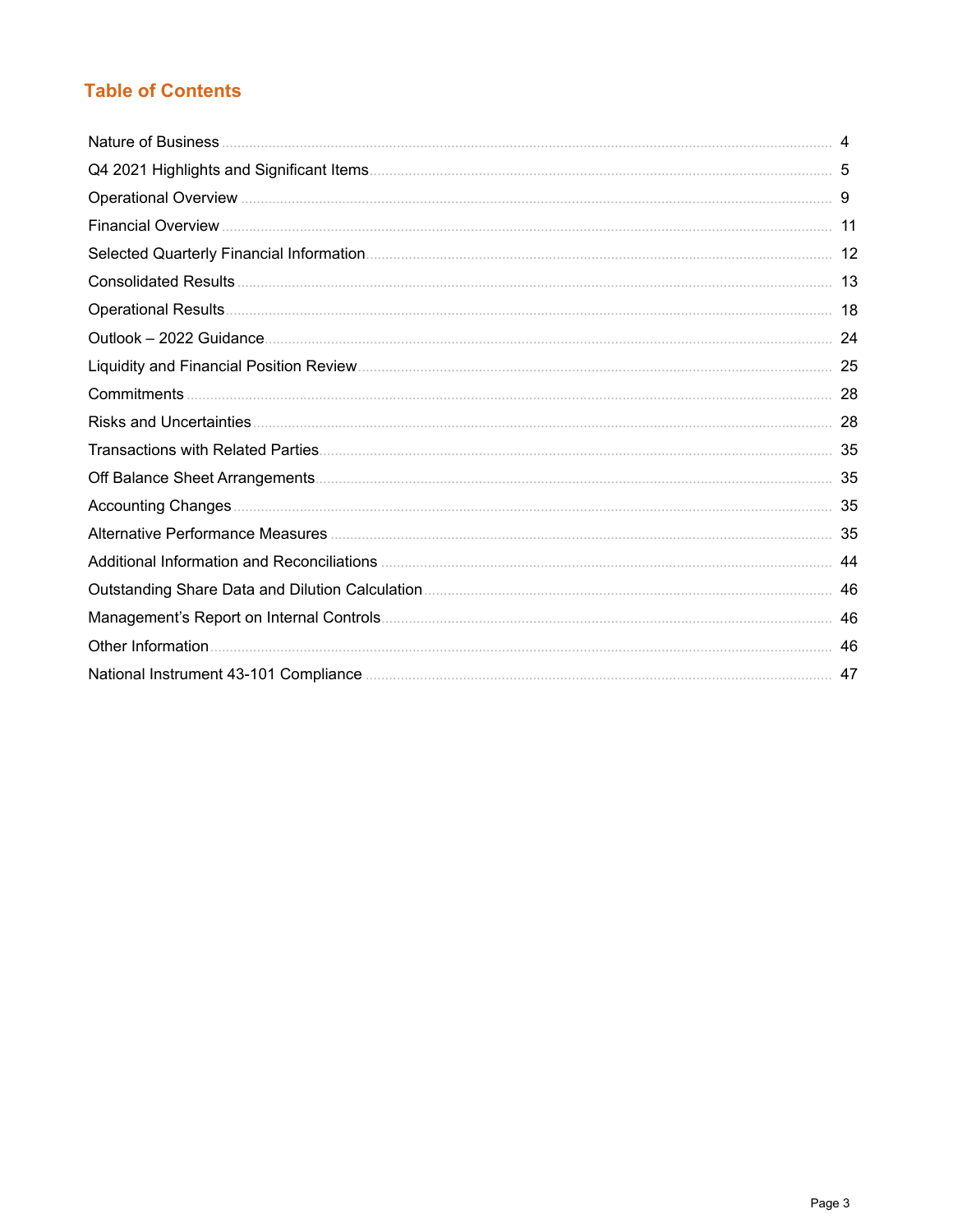#### <span id="page-4-0"></span>**Nature of Business**

Capstone Mining Corp. ("Capstone" or the "Company"), a Canadian mining company publicly listed on the Toronto Stock Exchange ("TSX"), is engaged in the production of and exploration for base metals in the United States ("US"), Mexico, and Chile, with a focus on copper. Pinto Valley Mining Corp. ("Pinto Valley"), a wholly owned US subsidiary, owns and operates the copper Pinto Valley Mine located in Arizona, US. Capstone Gold, S.A. de C.V. ("Capstone Gold"), a wholly owned Mexican subsidiary, owns and operates the polymetallic Cozamin Mine located in Zacatecas, Mexico, and has a portfolio of exploration properties in Mexico. Capstone Mining Chile SpA, a wholly owned Chilean subsidiary, is performing exploration for base metal deposits in Chile.

On March 24, 2021, Capstone consolidated a 100% ownership interest in 0908113 B.C. Ltd. ("Acquisition Co.") by purchasing the remaining 30% ownership interest from Korea Resources Corporation ("KORES"), resulting in the elimination of the non-controlling interest ("NCI") in Acquisition Co. Minera Santo Domingo SCM, a wholly owned Chilean subsidiary of Acquisition Co, holds the Santo Domingo copper-iron project in Chile.

In March 2020, the World Health Organization declared the COVID-19 outbreak a global pandemic. The Company continues to evaluate the potential impacts arising from COVID-19 on all aspects of its business. For the year ended December 31, 2021, there were no significant financial impacts on the Company.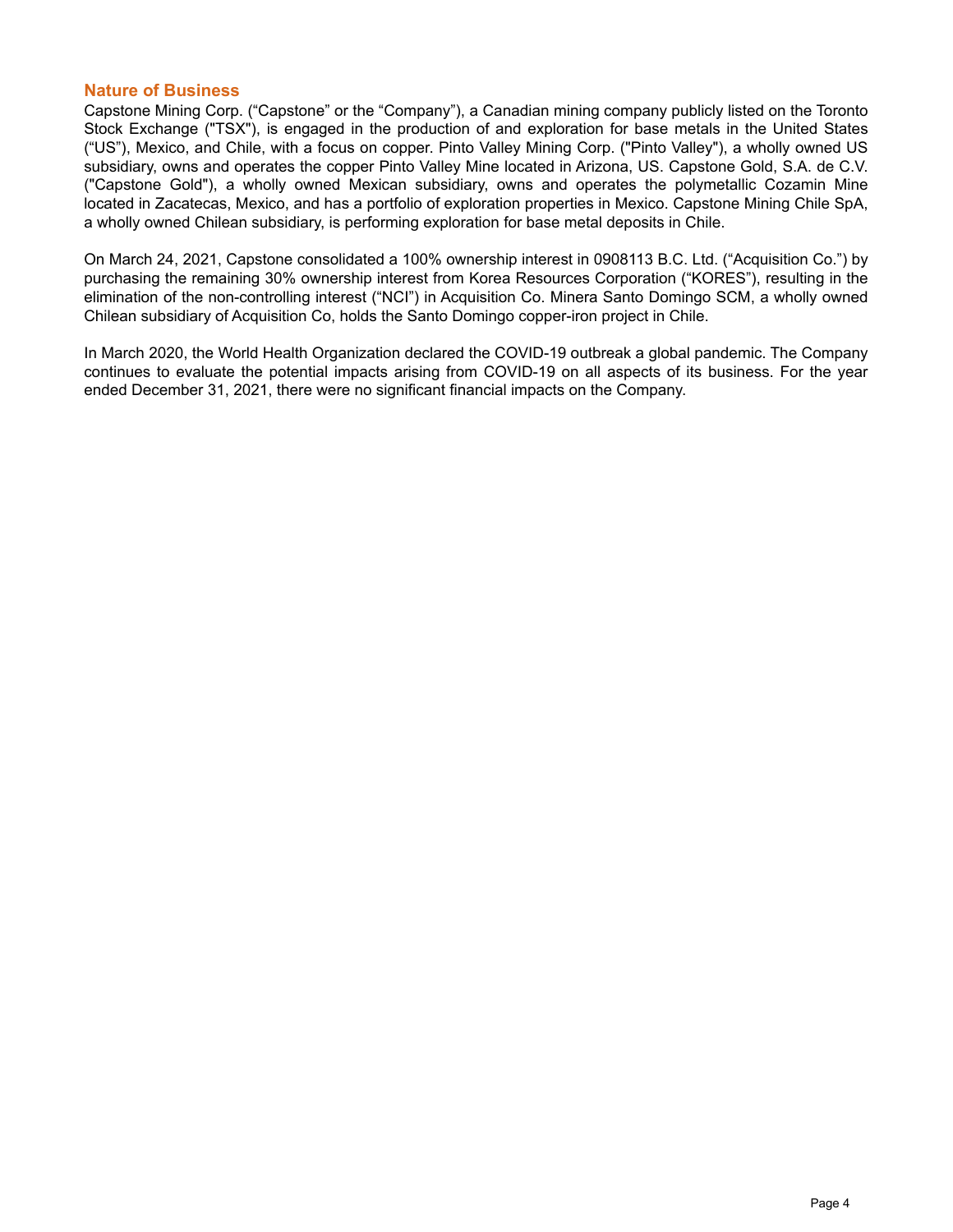# <span id="page-5-0"></span>**2021 Annual and Q4 2021 Highlights and Significant Items**

#### 2021 Copper Production and C1 Cash Costs<sup>1</sup> Guidance

**Capstone achieved both production and cost guidance in 2021**; finishing the year at 187.1 million pounds of copper production, at the upper end of the 175 - 190 million pounds guidance range, and at consolidated C1 cash  $\text{costs}^1$  of \$1.81 per payable pound of copper, which was at the mid-point of the guidance range of \$1.75 to \$1.90 per pound.

#### 2021 Annual and Q4 2021 Financial and Operational Highlights

- **Record net income of \$252.9 million, or \$0.56 per share for 2021 and net income of \$41.4 million, or**  \$0.10 per share for Q4 2021. Adjusted net income<sup>1</sup> of \$241.6 million or \$0.60 per share for 2021, and \$73.2 million or \$0.18 per share for Q4 2021, main reconciling item for Q4 2021 was share based compensation expense.
- **• Record Adjusted EBITDA<sup>1</sup> of \$432.2 million for 2021 and \$113.3 million for Q4 2021.** The increase in adjusted EBITDA<sup>1</sup> is reflective of Capstone's 19% growth in production and strong operational performance and financial leverage in a robust copper price environment.
- **•** Record Operating cash flow before changes in working capital<sup>1</sup> of \$556.3 million in 2021 and **\$104.9 million in Q4 2021** driven by strong revenue in a plus \$4.00 price copper environment. Included in 2021 Operating cash flow is the receipt of the \$150.0 million upfront payment for the Cozamin Silver Stream and \$30.0 million upfront payment for the Santo Domingo Gold Stream Agreement.
- **• Cash and short-term investments grew by \$56.2 million** during the three months ending December 31, 2021 ("Q4 2021") and by **\$389.3 million** during 2021 **to \$264.4 million**. The Company's total available liquidity<sup>1</sup> was \$489.4 million with nil long-term debt. The balance sheet was further enhanced by continued strong operating cash flow generation during Q4 2021.
- **•** Consolidated copper production of 51.6 million pounds at C1 cash costs<sup>1</sup> of \$1.72 per payable pound of copper produced for Q4 2021. Full year guidance achieved with **consolidated copper production for 2021 of 187.1 million pounds at C1 cash costs<sup>1</sup> of \$1.81** per payable pound of copper produced.
- **• Cozamin Mine achieved another record quarterly copper production of 14.5 million pounds at \$0.99 per payable pound of copper produced for Q4 2021.** Q4 2021 production was 41% higher than in Q4 2020 following commissioning of the Calicanto one-way haul ramp in Q1 2021.
- **• Pinto Valley Mine produced 37.1 million pounds at \$2.00 per payable pound of copper for Q4 2021.**  The mine's processing plant achieved rates of approximately 58,500 tpd in the fourth quarter following completion of Phase 2 of PV3 Optimization.
- **• Capstone announced the Transaction to combine with Mantos to create Capstone Copper Corp.** The Transaction, if consummated, will establish Capstone Copper Corp. as a premier copper producer with a diversified portfolio of high-quality, long-life operating assets focused in the Americas with an extensive pipeline of near-term fully-permitted organic growth opportunities. Completion of the Transaction is expected in March or April 2022.

#### Mantos Transaction

On November 30, 2021, the Company announced it had entered into a definitive agreement (the "Agreement") with Mantos to combine, pursuant to a plan of arrangement. Mantos is a copper-producing company that, through its subsidiaries, is engaged in the exploration, development, extraction, and processing of sulphide and oxide ores, and the production and sale of London Market Exchange Grade "A" copper cathodes and clean copper concentrates, with gold and silver by-products from its mining assets. Mantos Copper currently operates the open pit copper mines and processing plants of Mantos Blancos, located forty-five kilometres northeast of Antofagasta, and Mantoverde, located fifty kilometres southeast of Chanaral, in the region of Atacama.

The Transaction will require the approval of at least 66 2/3% of the votes cast by the shareholders of Capstone voting at a special meeting of shareholders to be held on February 28th, 2022. Officers and directors of Capstone, along with Capstone's largest shareholder, have entered into support and voting agreements, agreeing to vote their shares in favour of the Transaction (representing approximately 26.5% of the issued and outstanding common shares of Capstone). The management information circular dated January 27th, 2022 has been posted to the Company's website and filed on its profile on SEDAR.

Upon completion of the Transaction, the combined company is expected to be renamed Capstone Copper Corp. ("Capstone Copper"). Capstone Copper will remain headquartered in Vancouver, B.C. and has received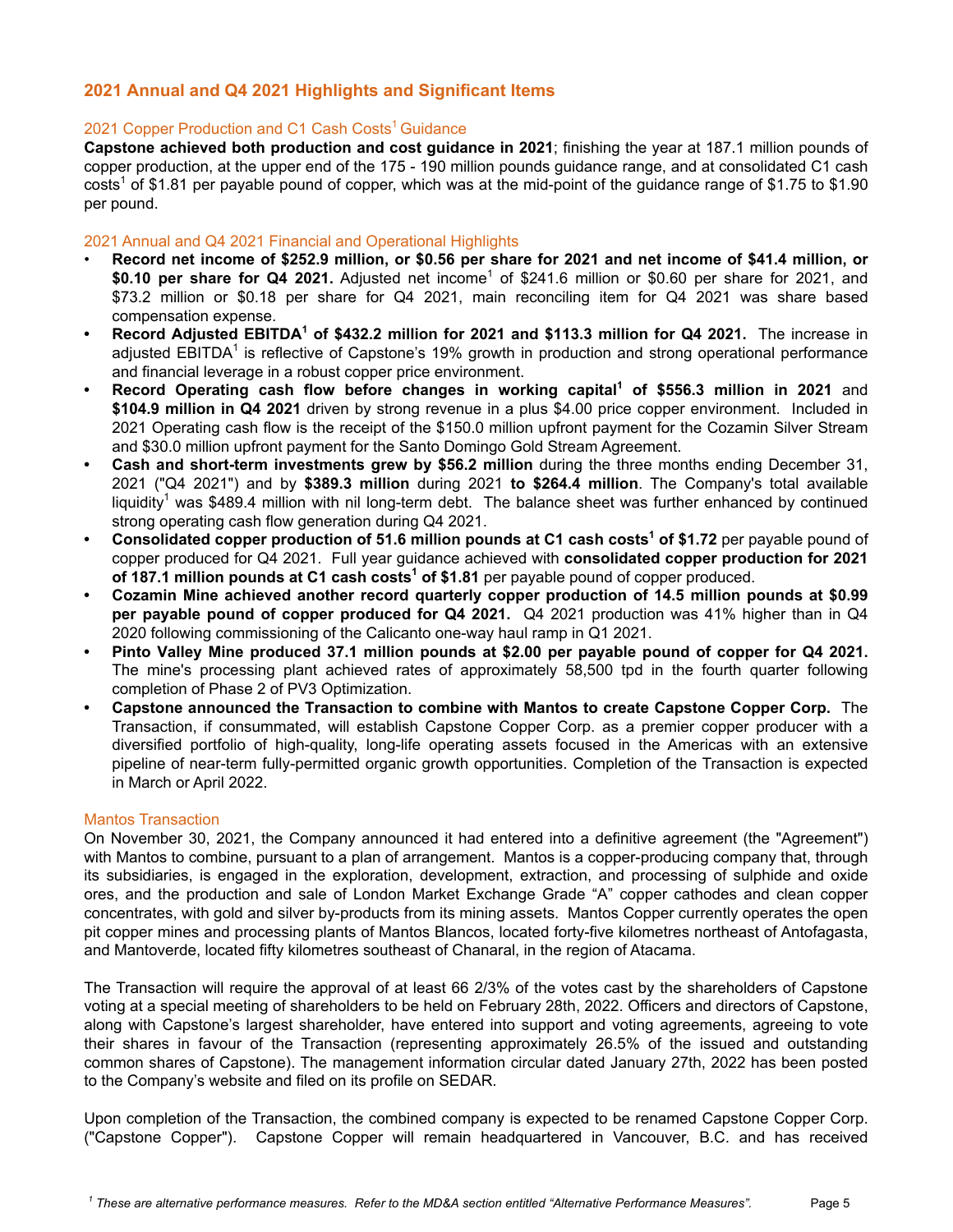conditional approval to be listed on the TSX. Pursuant to the Agreement, each Capstone shareholder will receive 1 newly issued Capstone Copper share per Capstone share (the "Exchange Ratio") and the existing Mantos shareholders will continue to hold Capstone Copper shares. Upon completion of the Transaction, former Capstone and Mantos shareholders will collectively own approximately 60.75% and 39.25% of Capstone Copper, respectively, on a fully-diluted basis. The Transaction is subject to certain regulatory approvals, consents from certain third parties and other customary closing conditions for a transaction of this nature, including approvals by the security holders, the TSX and the Supreme Court of British Columbia. The Agreement includes a nonsolicitation provision, a right to match a superior proposal and a C\$75 million termination fee payable in certain circumstances. Completion of the Transaction is expected in March or April 2022.

Subject to shareholder approval and the satisfaction of all other conditions, the Transaction is anticipated to close in March or April 2022.

#### PV3 Optimization Completed

PV3 Optimization work was completed in Q3 2021. The \$31 million two year program involved investments in the fine crushing plant, two new ball mill shells, tailings thickeners, and tailings pumping upgrades. The optimization work has enabled the reliability of higher throughput rates at Pinto Valley from 51,000 tonnes per day ("tpd") average in 2019 to over 58,000 tpd average in Q4 2021.

#### PV4 Study

During 2021, study work progressed on the pre-feasibility study ("PFS") for PV4 which aims to maximize the conversion of approximately one billion tonnes of mineral resources to mineral reserves, significantly extending Pinto Valley's mine life and increasing the mine's copper production profile. The application of the following new technologies and innovation is being considered:

- **•** Expansion of the use of Jetti Catalytic Leach Technology which has the potential to increase mill cut-offgrades and increase tonnage available for leaching. Column leach testing is ongoing through H1 2022 and results will be included in the PV4 Study.
- **•** Pyrite Agglomeration, with strong positive environmental, social and governance ("ESG") implications as it would divert acid-generating minerals including pyrite and chalcopyrite from tailings to the dump leach operation. Additional copper recovery and lower costs via self–generation of free acid would also be key economic drivers for this project. The project's initiation would be targeted for H2 2022 subject to board approval. Based on preliminary study results, the project is expected to require a low capex with a short payback period.

Higher mill throughput will be considered targeting up to 65,000 to 70,000 tpd. Key areas of investment include upgrades to ball mill motors, grinding circuit cyclones, and to the rougher flotation circuit and evaluation of coarse particle flotation. A low capital strategy is currently under review to improve coarse particle recovery with some modest investment in the current conventional flotation circuit. An expanded dump leach strategy would translate to higher grades sent to the mill for processing and increased copper cathode production by expanding dump leach tonnage.

#### Capstone Advances Santo Domingo Project

Following consolidation of Capstone's 100% ownership of the Santo Domingo Project ("Santo Domingo" or "the Project") in Region III, Chile during Q1 2021, the Company continued to advance the project on several fronts:

- With respect to the reduced initial capital estimate, the Company and its port partner, Puerto Abierto, S.A., a subsidiary of Puerto Ventanas, S.A., are executing on early works in the framework agreement. In addition, the Company is advancing the analysis of the pipeline versus rail capital trade-off in which the proposals replace the pipeline capital to become a rail customer. This work is now being done in conjunction with the Mantoverde synergies analysis discussed below.
- With respect to the proposed Transaction, scoping level work is being performed by the Santo Domingo and Mantos teams starting in late Q4 2021 to identify and refine potential synergies between the Santo Domingo Project with the Mantoverde mine (owned 70% by Mantos). Santo Domingo is situated ~35 kilometres northeast of the Mantoverde mine. Significant potential opportunities exist for:
	- Infrastructure sharing (including power, water, pipelines, port),
	- Transportation synergies for concentrates,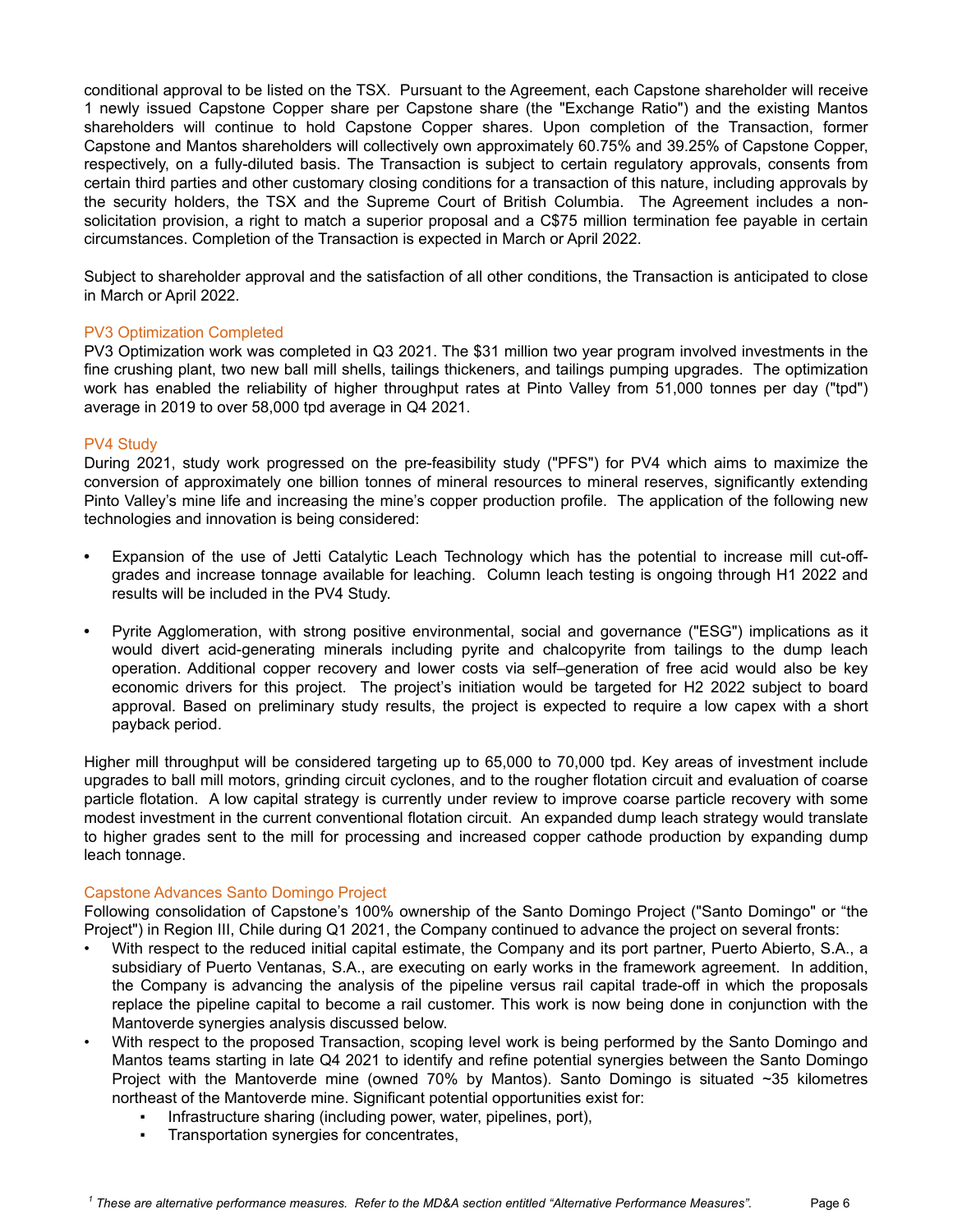- Potential enabling of product lines (additional iron and cobalt production from Mantoverde, processing oxide ore from Santo Domingo),
- Potential integrated operating approach, and
- Construction synergies (including project teams and camp).
- With respect to potential increases in the Chilean mining royalty tax, Santo Domingo is expected to be protected given the Company has secured and retains a foreign investment agreement with the state of Chile, which fell under the provisions of DL600. One of the benefits to the Company of this foreign investment agreement is a tax invariability assurance for a period of 15 years post commercial production.
- Cobalt Feasibility Update: The drilling program from Q3 and Q4 of 2021 generated sufficient sample mass for 2022 pilot scale testing of the cobalt recovery process. The first of a total of two stages of the cobalt feasibility engineering work, covering pre-feasibility level activities, started in September 2021 and is expected to be complete in March 2022. The proposed cobalt recovery process takes advantage of a tailings side-stream containing pyrite laden with ~0.6% cobalt, which will be recovered through a conventional flowsheet. The concentrate will be sent to pyrite roasting and solvent extraction followed by crystallization to produce battery grade cobalt sulphate heptahydrate. At an expected 10.4 million pounds of cobalt production per year, this will be one of the largest and lowest cost cobalt producers in the world at C1 cash costs<sup>1</sup> after credits of minus \$4 per pound. Additional benefits of this project include the production of by-product sulphuric acid from the pyrite roasting process, which can be used for heap or dump leaching to produce low-cost copper cathodes at Santo Domingo, Mantoverde, and elsewhere in the district.

#### Corporate Exploration Update

**Cozamin exploration:** The focus during Q4 2021 was on testing the Mala Noche Footwall Zone and Mala Noche Main Vein West Target with three surface rigs, along with the in-parallel development of the west exploration drift and crosscuts which will allow more efficient testing of the target from underground once completed in early 2022. One additional surface rig tested other brownfield targets on the property.

**Copper Cities, Arizona**: On January 20, 2022, Capstone announced that it had entered into an 18-month access agreement with BHP Copper Inc. ("BHP") to conduct drill and metallurgical test-work at BHP's Copper Cities project ("Copper Cities"), located ~10 km east of the Pinto Valley Mine. In 2022, Capstone plans to spend \$6.7 million in a two-phase drill program aimed at twinning historical drill holes, and to select a portion of these for metallurgical testing.

**Planalto, Brazil:** Step-out drilling at the Planalto Iron Ore-Copper-Gold prospect in Brazil, under Earn In agreement with Lara Exploration Ltd., commenced in Q4 2021 and will continue into 2022. Lara is conducting the work and will report results when appropriate.

#### 2022 Capstone Copper Catalysts

The following chart demonstrates key catalysts this year and assumes the completion of the Transaction by the end of Q1 2022. Of note, Capstone Copper's ESG Vision and Objectives will be rolled out in Q2 2022. The Mantoverde-Santo Domingo synergies study and integration plan is expected in September and will be followed by a site visit and investor day for institutional investors and analysts. At Pinto Valley, the PV4 prefeasibility study is expected to be released by year end and, at Santo Domingo, the updated feasibility and mine plan including the cobalt feasibility study is also expected to be released in Q4 2022. At Cozamin, the paste backfill and dry stack tailings plant is expected to be commissioning by the end of 2022.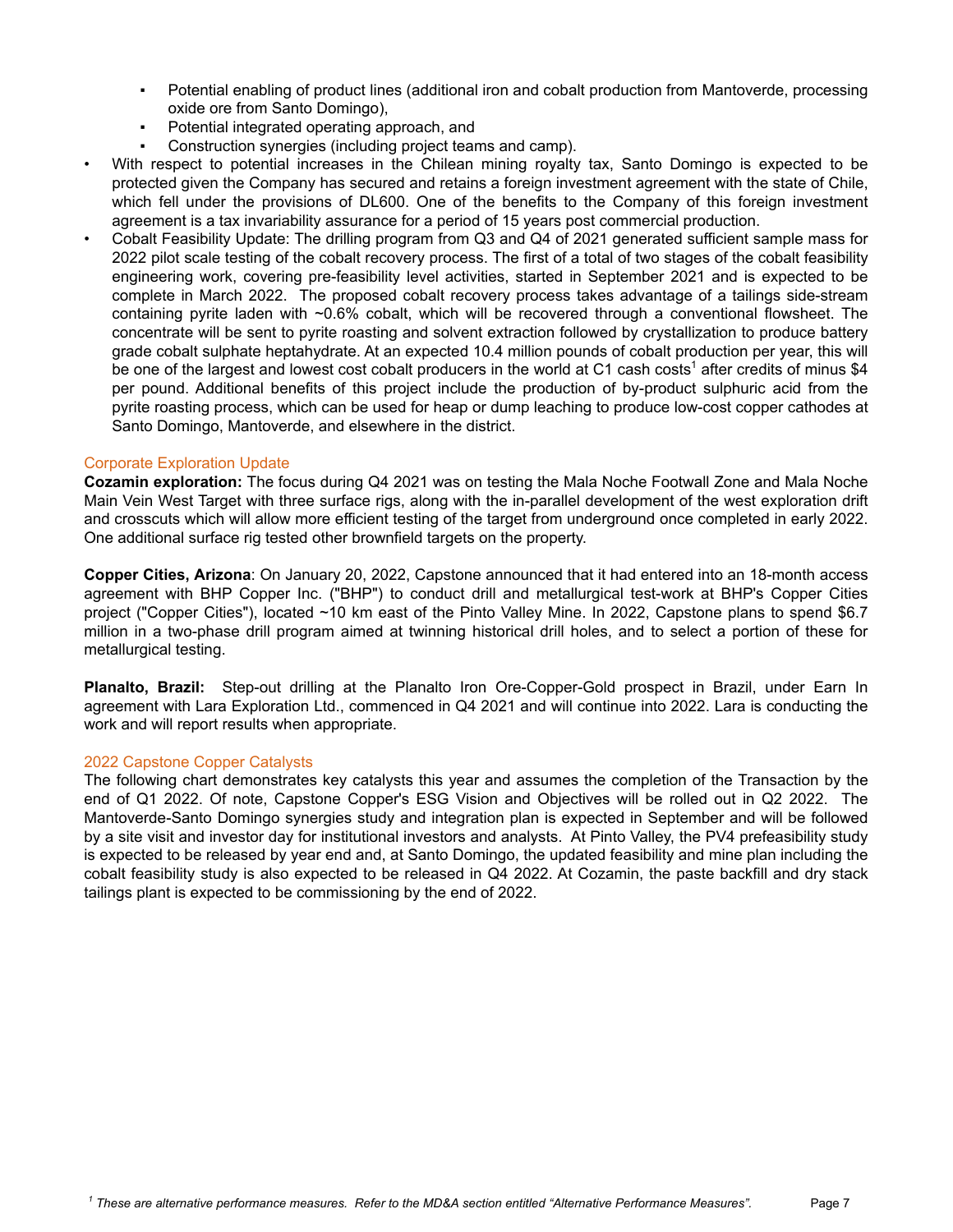

### 2022 Production and cost guidance: Continued strong production growth, cost control measures limit increase to C1 cash costs.

In 2022, Capstone Mining expects to produce between 82,000 and 90,000 tonnes of copper at C1 cash costs<sup>1</sup> of between \$1.85 and \$2.00 per pound payable copper produced from the Pinto Valley and Cozamin mines.

Our cost control strategy included the following actions. During 2020, financial hedges were executed on foreign exchange rates to protect approximately half of the Company's Mexican Peso exposure from August 2020 through December 2021. The realized gain on the Mexican Peso zero cost collars was \$2.6 million for the twelve months ended December 31, 2021. In November 2021, additional financial hedges were executed for approximate 75% of the Mexican Peso and Chilean Peso operating and capital cost exposure at the Cozamin mine and at Santo Domingo, respectively. The Mexican Peso collars have a floor of 20 and a cap of 24.75 Mexican Pesos to the US dollar, and the Chilean Peso collars have a floor of 750 and a cap of 931 and 939 Chilean Pesos to the US dollar. From time to time, the Company enters into foreign exchange hedging arrangements to mitigate the risk of exposure to fluctuating foreign currency exchange rates.

Pinto Valley entered into fixed-price diesel contracts with a supplier for its expected 2021 and 2022 diesel consumption at \$1.76/gallon and \$2.13/gallon, respectively. The contracted diesel prices have resulted in cost savings of \$3.0 million and \$6.3 million during the three months and year ended December 31, 2021, respectively. At current prices these contracts are expected to yield additional savings of approximately \$4.5 million during 2022.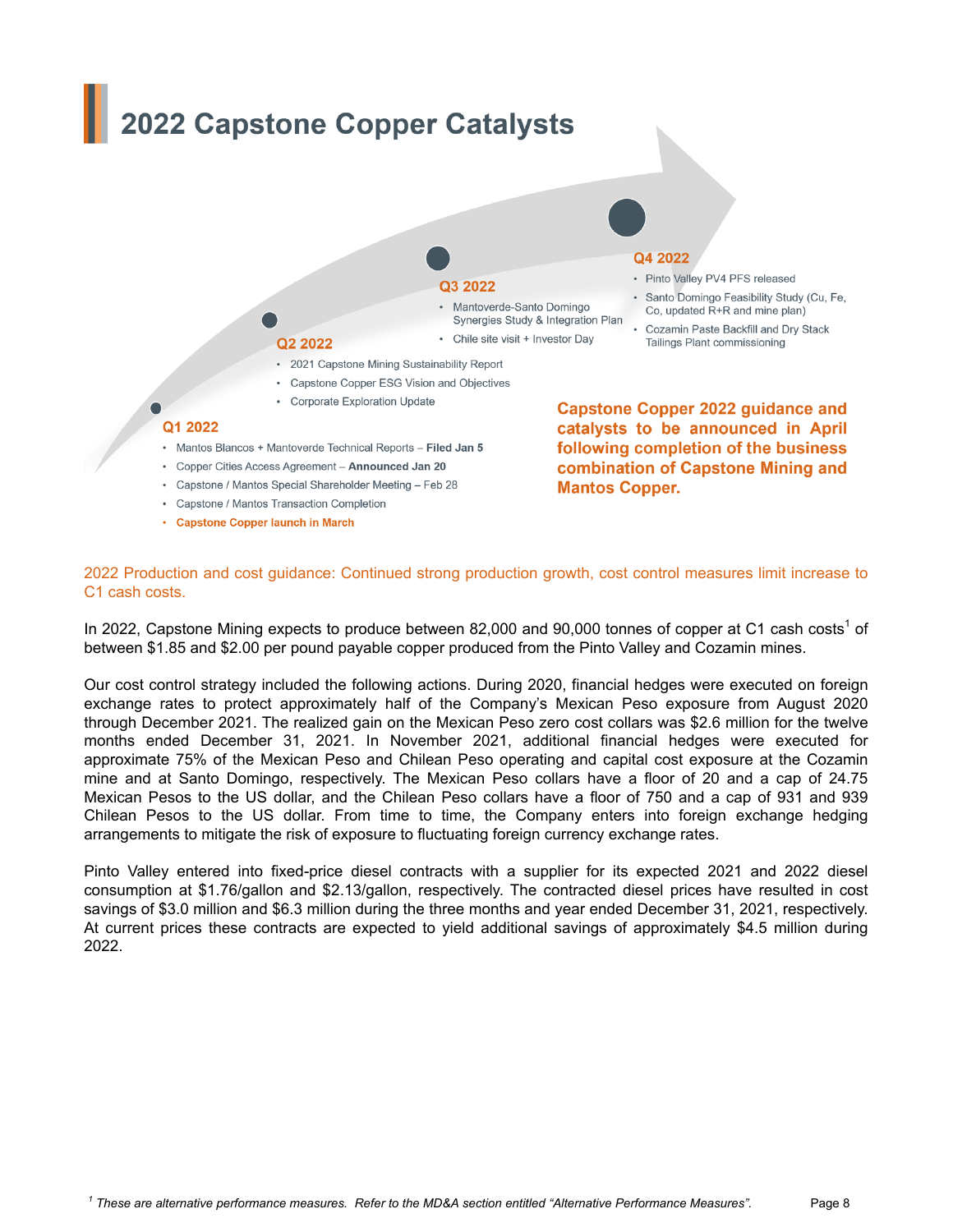# <span id="page-9-0"></span>**Operational Overview**

|                                                | Q4 2021 | Q4 2020 | 2021  | 2020  |
|------------------------------------------------|---------|---------|-------|-------|
| <b>Copper production (million pounds)</b>      |         |         |       |       |
| Pinto Valley                                   | 37.1    | 34.1    | 133.3 | 119.0 |
| Cozamin                                        | 14.5    | 10.3    | 53.8  | 37.9  |
| Total                                          | 51.6    | 44.4    | 187.1 | 156.9 |
| <b>Copper sales</b>                            |         |         |       |       |
| Copper sold (million pounds)                   | 46.8    | 39.3    | 178.7 | 147.4 |
| Realized copper price (\$/pound)               | 4.61    | 3.64    | 4.42  | 2.99  |
| C1 cash costs <sup>1</sup> (\$/pound) produced |         |         |       |       |
| Pinto Valley                                   | 2.00    | 2.00    | 2.16  | 2.21  |
| Cozamin                                        | 0.99    | 0.63    | 0.96  | 0.69  |
| <b>Consolidated</b>                            | 1.72    | 1.68    | 1.81  | 1.84  |

#### **Consolidated**

Q4 2021 production was 16% higher than Q4 2020 mainly as a result of higher mine grades at both mines plus record copper production at Cozamin driven by the mine expansion related to the completion of the new one-way haul ramp at the end of 2020.

2021 consolidated production of 187.1 million pounds of copper is at the upper end of the full year guidance of 175 to 190 million pounds of copper. The production results reflect a 19% increase compared to prior year, benefiting from Cozamin achieving the higher mill rates (3,800 tpd) and benefits of the PV3 Optimization projects at Pinto Valley. The increase in production was the main driver for the \$0.03 per payable pound decrease in C1 cash costs<sup>1</sup> in 2021 compared to 2020, offset by \$0.09/lb related to the Cozamin silver stream, thus overall prestream the C1 cash costs<sup>1</sup> were \$0.12/lb lower than 2020. 2021 YTD C1 cash costs<sup>1</sup> are within annual guidance of \$1.75 to \$1.90 per payable pound.

#### **Pinto Valley Mine**

Q4 2021 production was higher than the same period last year primarily on higher grades for Q4 2021 (0.37% versus 0.31% in Q4 2020) as a result of mine sequencing and an increase in cut off grade to the mill, sending the lower grade ore to leach, partially offset by lower recoveries in Q4 2021 compared to Q4 2020.

2021 production increased by 12% compared to the same period last year due to higher head grades for 2021 (0.35% versus 0.30% in 2020) and improved flotation plant recovery performance (85.7% versus 85.0% in 2020).

C1 cash costs<sup>1</sup> of \$2.00 per payable pound in Q4 2021 were consistent with the same period last year. Lower capitalized stripping costs of \$0.12 per pound during the quarter (\$0.2 million versus \$4.1 million in Q4 2020) were fully offset by higher Q4 2021 production compared to Q4 2020.

A decrease in 2021 C1 cash cost<sup>1</sup> by \$0.05 per payable pound was primarily attributed to higher production compared to the same period last year.

#### **Cozamin Mine**

Production in Q4 2021 was 41% higher than the same period last year and set another record production quarter for Cozamin. Higher copper production was primarily due to the successful utilization of the Calicanto one-way haul ramp which increased mill rates from 3,086 tpd in Q4 2020 to 3,863 tpd in Q4 2021. In addition, with the optimized technical report mine plan, the mine is delivering significantly higher mine grades (1.92% in Q4 2021 versus 1.72% in Q4 2020) from the copper rich San Jose and Calicanto zones.

2021 production increased by 42% compared to the same period last year mainly due to higher mill throughput (3,724 tpd versus 2,949 tpd in 2020 YTD) and head grades (1.86% versus 1.67% in 2020).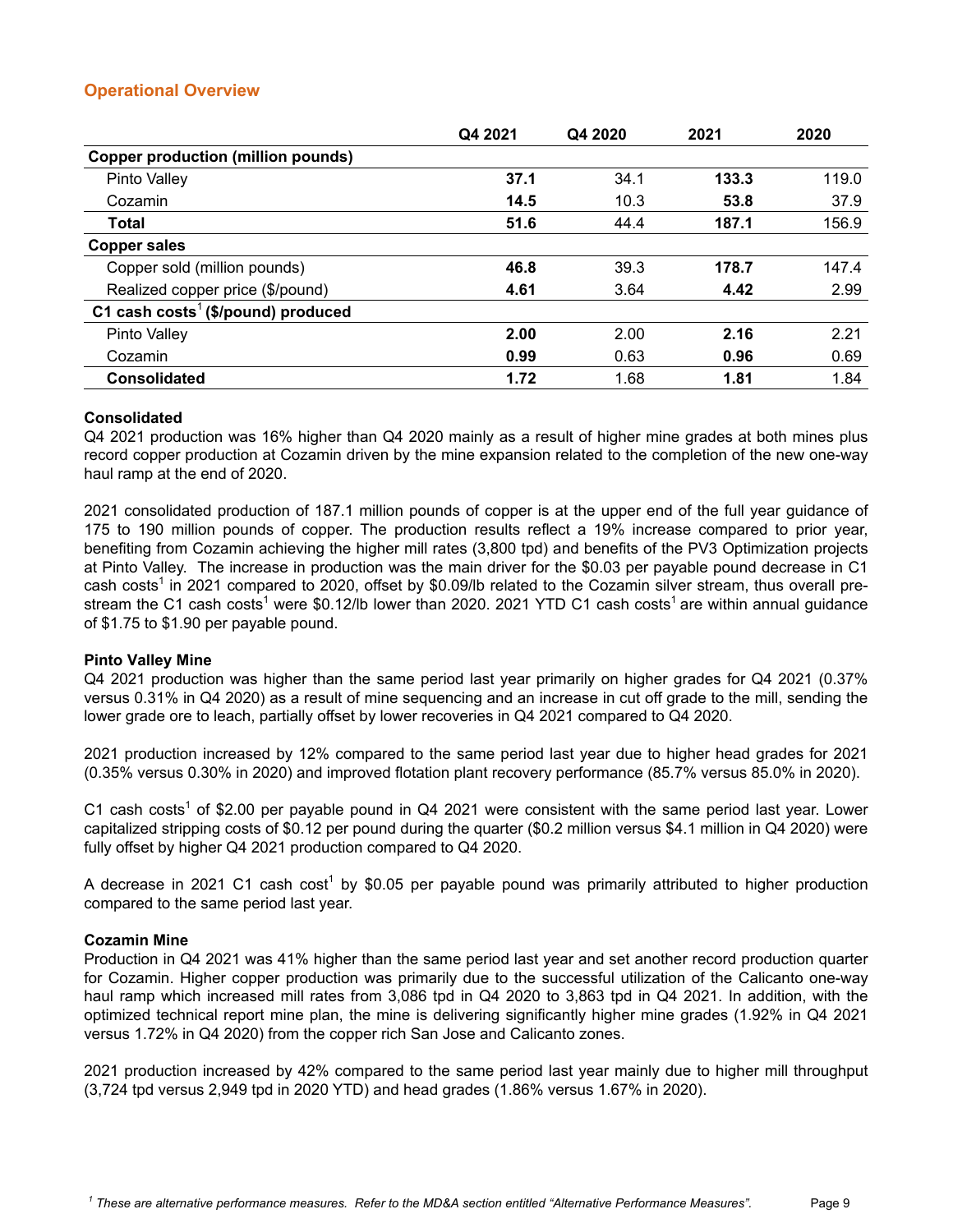C1 cash costs<sup>1</sup> in Q4 2021 were higher than the same period last year due to \$0.29 per payable pound impact of the Cozamin silver stream with Wheaton for 50% of the silver sales and higher production costs attributed to higher operating development metres executed.

C1 cash costs<sup>1</sup> in 2021 were higher than the same period last year due to \$0.30 per payable pound impact of the Cozamin silver stream with Wheaton for 50% of the silver sales. The cost per payable pound impact of the Cozamin silver stream was partially offset by higher production.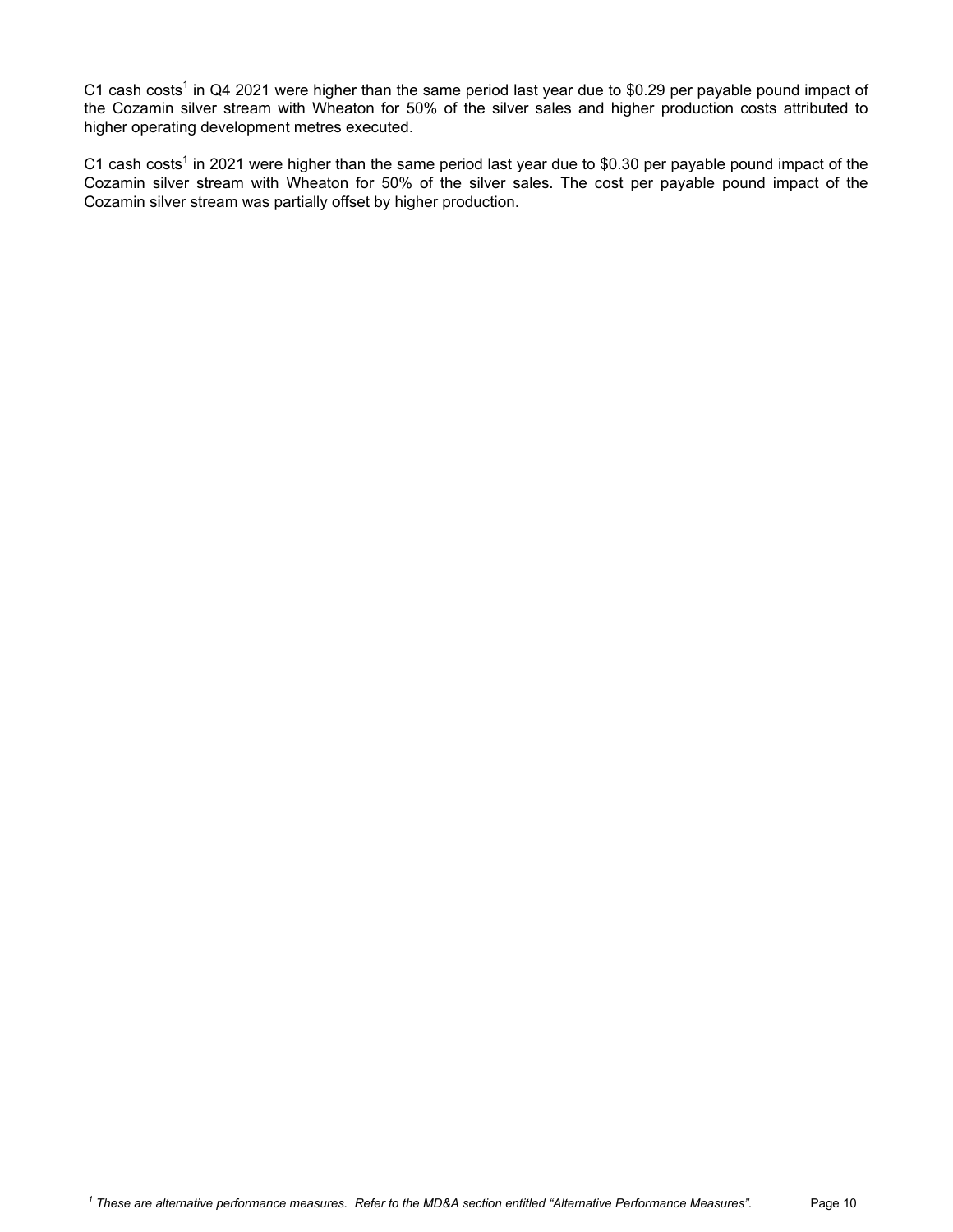# <span id="page-11-0"></span>**Financial Overview**

| (\$ millions, except per share                                                                                       |         |         |       |       |        |
|----------------------------------------------------------------------------------------------------------------------|---------|---------|-------|-------|--------|
| data)                                                                                                                | Q4 2021 | Q4 2020 | 2021  | 2020  | 2019   |
| <b>Revenue</b>                                                                                                       | 215.9   | 148.1   | 794.8 | 453.8 | 418.7  |
| Net income (loss)                                                                                                    | 41.4    | 27.6    | 252.9 | 12.4  | (16.2) |
| Net income (loss) attributable<br>to shareholders<br>Net income (loss) attributable to                               | 41.4    | 27.6    | 226.8 | 12.6  | (16.0) |
| shareholders per common<br>share - basic (\$)<br>Net income (loss) attributable to                                   | 0.10    | 0.07    | 0.56  | 0.03  | (0.04) |
| shareholders per common<br>share - diluted (\$)                                                                      | 0.10    | 0.07    | 0.55  | 0.03  | (0.04) |
| Adjusted net income (loss) <sup>1</sup>                                                                              | 73.2    | 35.6    | 241.6 | 26.4  | (6.0)  |
| Adjusted net income (loss)<br>attributable to shareholders <sup>1</sup>                                              | 73.2    | 35.6    | 242.1 | 26.4  | (6.0)  |
| Adjusted net income (loss)<br>attributable to shareholders per<br>common share - basic<br>Adjusted net income (loss) | 0.18    | 0.09    | 0.60  | 0.07  | (0.01) |
| attributable to shareholders per<br>common share - diluted                                                           | 0.18    | 0.09    | 0.58  | 0.07  | (0.01) |
| Adjusted EBITDA <sup>1</sup>                                                                                         | 113.3   | 63.5    | 432.2 | 139.2 | 96.4   |
| <b>Cash flow from operating</b><br>$\arctivities2$                                                                   | 94.5    | 67.4    | 553.3 | 147.2 | 92.9   |
| Cash flow from operating<br>activities per common share <sup>1</sup> -<br>basic (\$)                                 | 0.23    | 0.17    | 1.36  | 0.37  | 0.24   |
| <b>Operating cash flow before</b>                                                                                    |         |         |       |       |        |
| changes in working capital <sup>1,2</sup>                                                                            | 104.9   | 65.3    | 556.3 | 131.2 | 79.8   |
| Operating cash flow before<br>changes in working capital per<br>common share <sup>1</sup> – basic (\$)               | 0.26    | 0.16    | 1.37  | 0.33  | 0.20   |

*<sup>2</sup>2021 includes \$180.0 million silver and gold stream proceeds*

| (\$ millions)                             |         | December 31, 2021 December 31, 2020 December 31, 2019 |         |
|-------------------------------------------|---------|-------------------------------------------------------|---------|
| Total assets                              | 1,728.0 | 1.391.6                                               | 1,331.4 |
| Long term debt (excluding financing fees) |         | 184.9                                                 | 209.9   |
| Total non-current financial liabilities   | 38.4    | 183.6                                                 | 207.1   |
| Total non-current liabilities             | 481.3   | 408.5                                                 | 404.6   |
| Cash and cash equivalents and short-term  |         |                                                       |         |
| investments                               | 264.4   | 60.0                                                  | 44.4    |
| Net cash/(debt) $1$                       | 264.4   | (124.9)                                               | (165.5) |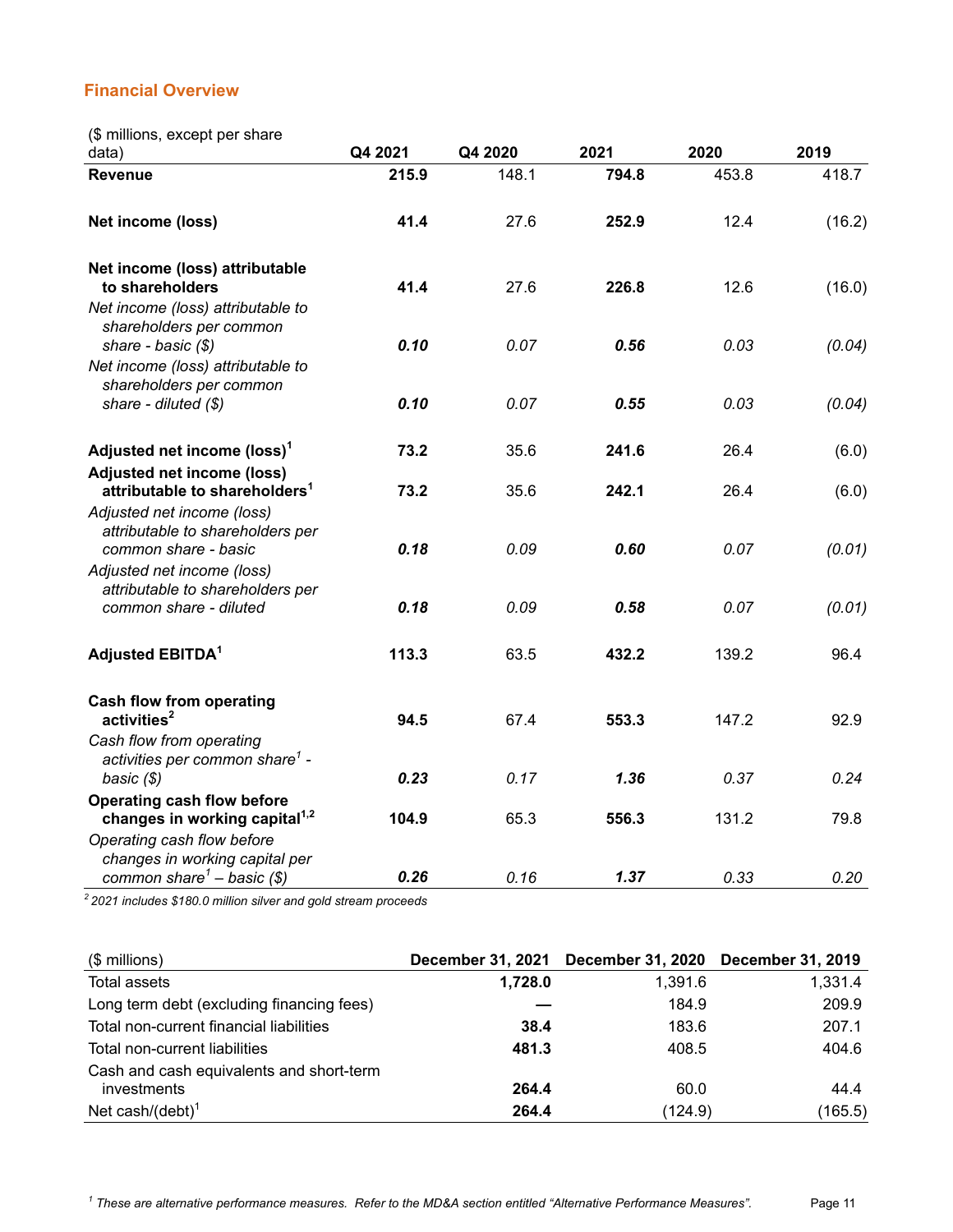# <span id="page-12-0"></span>**Selected Quarterly Financial Information**

| (\$ millions, except per share data)                                                                | $Q42021^{(i)}$ | Q3 2021 | Q2 2021(ii) | Q1 2021(iii) | Q4 2020 <sup>(iv)</sup> | Q3 2020 | $Q22020^{(v)}$ | $Q1 2020^{(vi)}$ |
|-----------------------------------------------------------------------------------------------------|----------------|---------|-------------|--------------|-------------------------|---------|----------------|------------------|
| Revenue                                                                                             | 215.9          | 165.4   | 209.4       | 204.1        | 148.1                   | 130.5   | 104.7          | 70.4             |
| Earnings (loss) from mining operations                                                              | 102.5          | 62.8    | 102.8       | 92.5         | 57.2                    | 28.6    | 16.3           | (20.0)           |
| Net income (loss) from continuing<br>operations attributable to<br>shareholders                     | 41.4           | 35.0    | 49.4        | 101.0        | 27.6                    | 2.4     | 4.3            | (21.7)           |
| Net income (loss) from continuing<br>operations attributable to<br>shareholders per share - basic   | 0.10           | 0.09    | 0.12        | 0.25         | 0.07                    | 0.01    | 0.01           | (0.06)           |
| Net income (loss) from continuing<br>operations attributable to<br>shareholders per share - diluted | 0.10           | 0.08    | 0.12        | 0.24         | 0.07                    | 0.01    | 0.01           | (0.06)           |
| Net income (loss) attributable to<br>shareholders                                                   | 41.4           | 35.0    | 49.4        | 101.0        | 27.6                    | 2.4     | 4.3            | (21.7)           |
| Net income (loss) per share<br>attributable to shareholders - basic                                 | 0.10           | 0.09    | 0.12        | 0.25         | 0.07                    | 0.01    | 0.01           | (0.06)           |
| Net income (loss) per share<br>attributable to shareholders - diluted                               | 0.10           | 0.08    | 0.12        | 0.24         | 0.07                    | 0.01    | 0.01           | (0.06)           |
| Operating cash flow before changes in<br>non-cash working capital                                   | 104.9          | 67.1    | 140.4       | 244.5        | 65.3                    | 44.9    | 24.0           | (3.5)            |
| Capital expenditures (including<br>capitalized stripping)                                           | 42.2           | 36.0    | 50.4        | 28.4         | 31.2                    | 32.2    | 19.3           | 20.6             |

*(i) Net income in Q4 2021 includes \$27 million of share unit expense.* 

*(ii) Net income in Q2 2021 includes \$19 million of share unit expense.* 

*(iii) Net income in Q1 2021 includes \$92 million of impairment reversal on mineral properties as well as \$27 million of share unit expense.*

*(iv) Net income in Q4 2020 includes \$16 million of share unit expense.* 

*(v) Earnings from mining operations and Net income in Q2 2020 includes \$14 million of positive non-cash provisional pricing adjustments and \$8 million in reversals of inventory write-downs.*

*(vi) Earnings (loss) from mining operations and Net income (loss) in Q1 2020 includes \$10 million of negative non-cash provisional pricing adjustments and \$7 million of inventory write-downs.*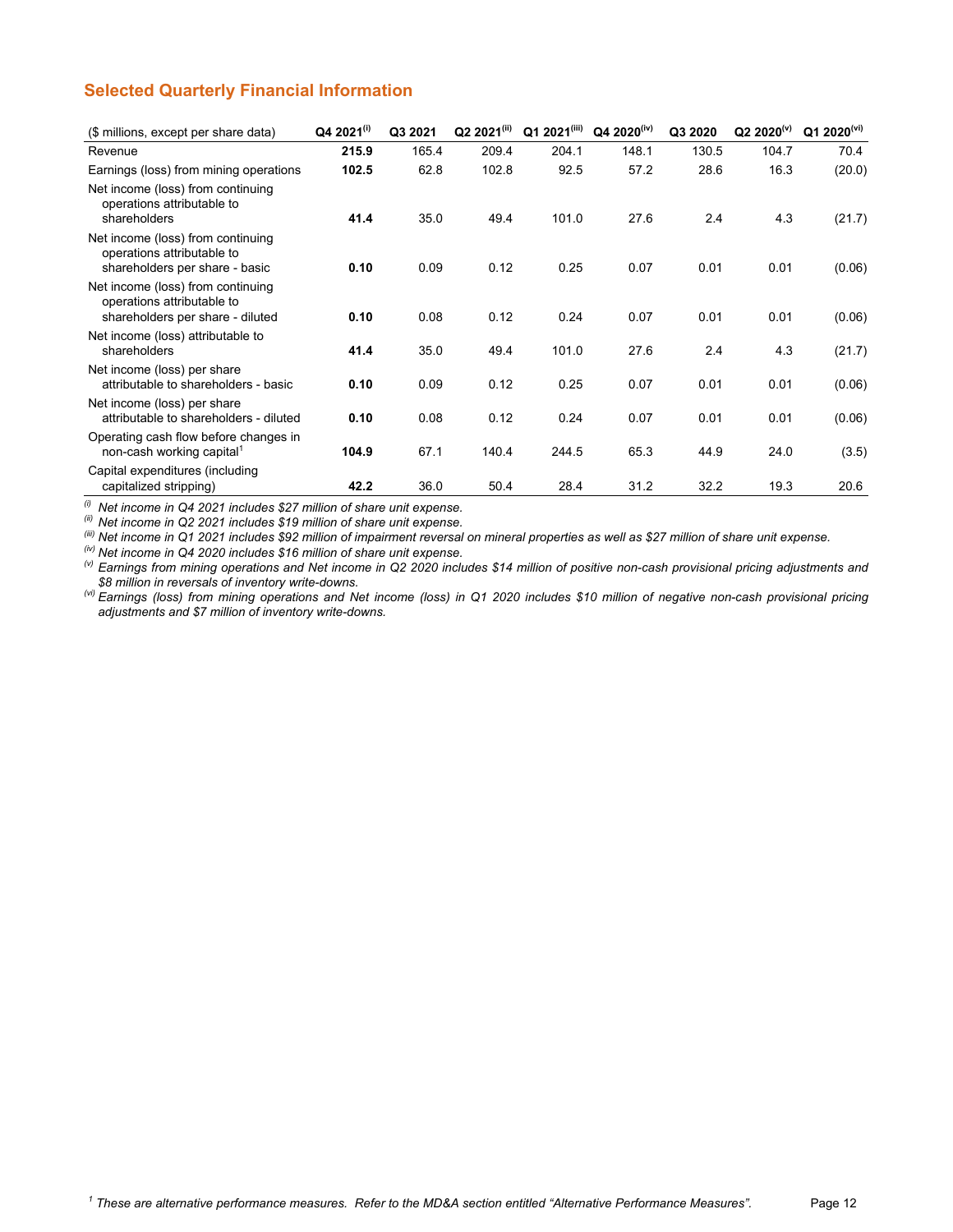# <span id="page-13-0"></span>**Consolidated Results**

#### **Consolidated Net Income Analysis**

#### Net Income for the Three Months Ended December 31, 2021 and 2020

The Company recorded net income of \$41.4 million for the three months ended December 31, 2021 compared with net income of \$27.6 million in Q4 2020. The major differences are outlined below:



The difference quarter-over-quarter was driven by:

- Revenue: \$67.8 million or 46% increase driven by higher realized copper prices (Q4 2021 \$4.61 per pound, Q4 2020 - \$3.64 per pound) and higher copper volumes sold (Q4 2021 – 46.8 million pounds, Q4 2020 – 39.3 million pounds).
- Production costs: \$18.0 million increase:
	- Pinto Valley recorded \$13.5 million higher production costs in Q4 2021 compared to Q4 2020 as a result of higher copper volumes sold (Q4 2021 – 33.0 million pounds, Q4 2020 – 29.7 million pounds).
	- Cozamin recorded \$3.8 million higher production costs in Q4 2021 compared to Q4 2020 as a result of higher copper volumes sold (Q4 2021 – 13.9 million pounds, Q4 2020 – 10.0 million pounds).
- Depletion and amortization: \$4.4 million increase primarily due to the increase in copper volumes sold.
- Share-based compensation expense: \$10.7 million increase as a result of mark to market adjustments on share unit liabilities to reflect the increase in the share price during Q4 2021 (increase from C\$4.93 per share at September 30, 2021 to C\$5.58 per share at December 31, 2021).
- Income taxes: \$11.4 million increase due to higher operating margins during Q4 2021 compared to Q4 2020.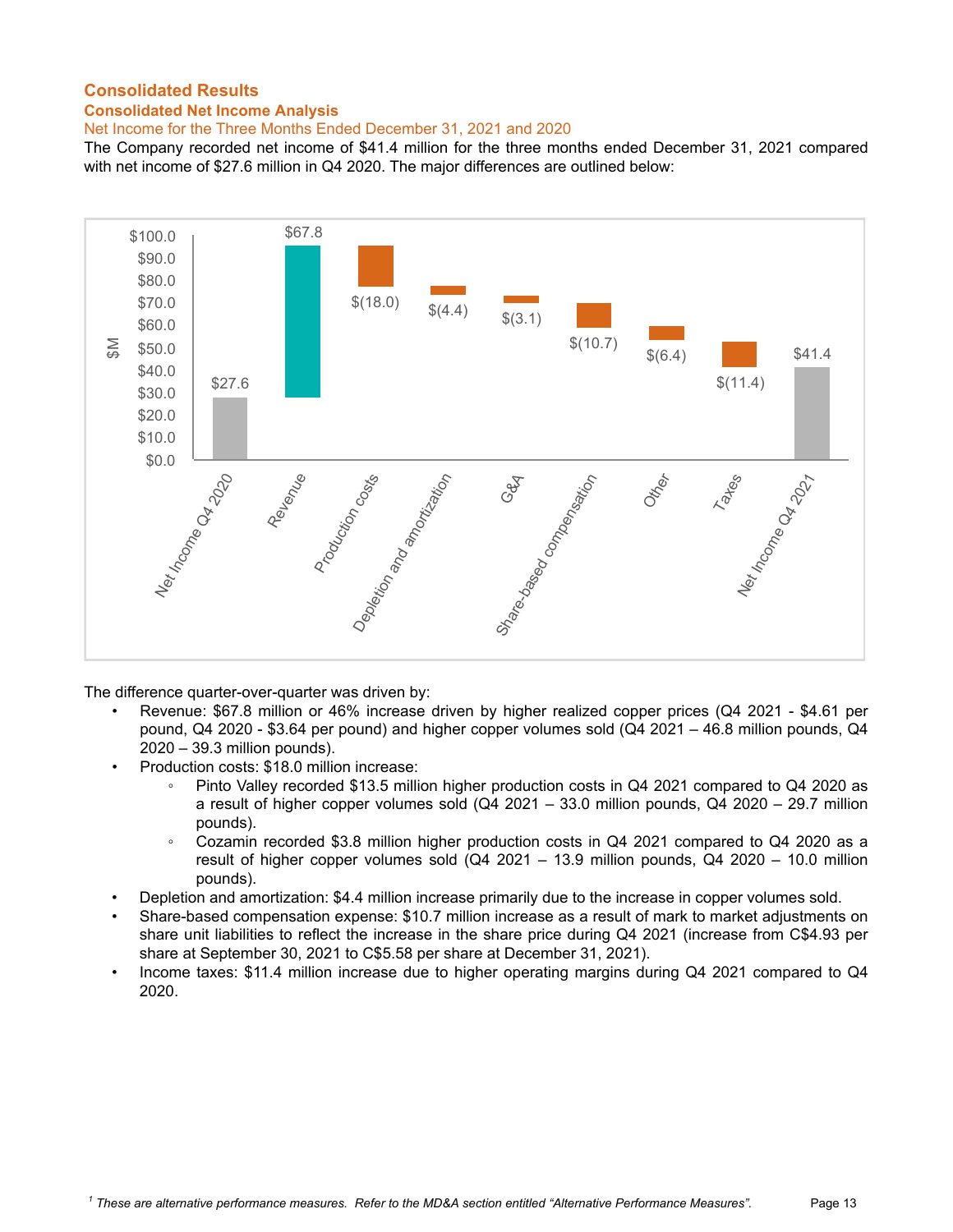#### Net Income for the Years Ended December 31, 2021 and 2020

The Company recorded net income of \$252.9 million for the year ended December 31, 2021 compared with net income of \$12.4 million in 2020. The major differences are outlined below:



The difference year-over-year was driven by:

- Revenue: \$341.0 million or 75% increase driven by higher realized copper prices (2021 \$4.42 per pound, 2020 - \$2.99 per pound) and higher copper volumes sold (2021 – 178.7 million pounds, 2020 – 147.4 million pounds) on higher production (2021 – 187.1 million pounds, 2020 – 156.9 million pounds). The higher production was underpinned by the capital investments in PV3 Optimization and Cozamin expansion.
- Production costs: \$52.3 million increase:
	- Pinto Valley recorded \$33.9 million higher production costs in 2021 compared to 2020 as a result of higher copper volumes sold (2021 – 128.0 million pounds, 2020 – 110.9 million pounds).
	- Cozamin recorded \$14.6 million higher production costs in 2021 compared to 2020 as a result of higher copper volumes sold (2021 – 50.7 million pounds, 2020 – 36.5 million pounds).
	- Depletion and amortization: \$10.4 million increase primarily due to the increase in copper volumes sold.
- General and administration: \$5.9 million increase primarily due to increases in performance related bonus accruals, salary expenses due to higher headcount, consultant expenses, and ESG reporting.
- Impairment reversal of \$92.4 million on mineral properties related to Santo Domingo recorded during Q1 2021.
- Share-based compensation: \$47.0 million increase as a result of mark to market adjustments on share unit liabilities to reflect the increase in the share price during 2021 (increase from C\$2.38 per share at December 31, 2020 to C\$5.58 per share at December 31, 2021) compared to a lower mark to market adjustment recorded in 2020 (C\$0.76 per share at December 31, 2019 versus C\$2.38 per share at December 31, 2020).
- *•* Net other expenses: \$9.8 million increase due to an increase in non-cash interest accretion of \$8.4 million driven by the Cozamin Silver Stream and non-cash interest accretion of \$3.0 million on the payable to KORES, and partially offset by lower interest on long term debt as a result of full repayment on the Corporate Revolving Credit facility ("RCF") in Q1 2021.
- Income taxes: \$67.5 million change due to higher operating margins during 2021 compared to 2020.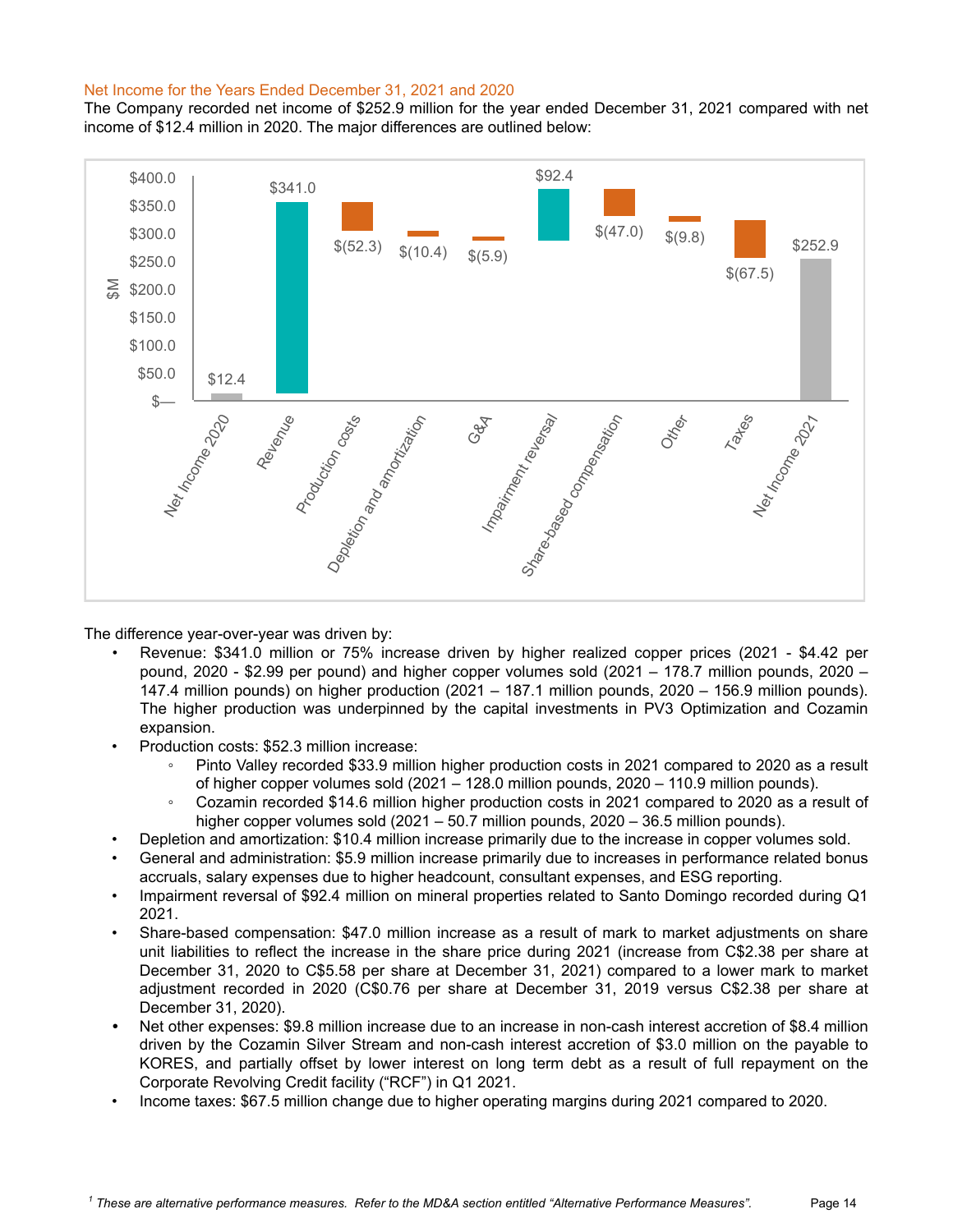#### **Revenue**

Revenue increased quarter-on-quarter (\$215.9 million versus \$148.1 million in Q4 2020) primarily due to a higher realized copper price (\$4.61 per pound versus \$3.64 per pound in Q4 2020) on 7.5 million pounds higher copper volumes sold (46.8 million pounds versus 39.3 million pounds in Q4 2020).

YTD revenue increased year-on-year (\$794.8 million versus \$453.8 million in 2020) primarily due to a higher realized copper price (\$4.42 per pound versus \$2.99 per pound in 2020) on 31.3 million pounds higher copper volumes sold (178.7 million pounds versus 147.4 million pounds in 2020). Additionally, silver revenue increased at Cozamin due to increased silver prices (average market prices \$25/oz versus \$21/oz in 2020) and higher ounces sold (1,696k oz versus 1,396k oz in 2020). There is minimal impact to 2021 silver revenue from the Cozamin Silver Stream as the non-cash amortization of deferred revenue to silver revenue and the 10% spot price paid by Wheaton largely offset the 50% of the silver sales delivered to Wheaton.

| (\$/bound)         |      | 2021 |                |      |      | 2020 |      |      |
|--------------------|------|------|----------------|------|------|------|------|------|
|                    | Q1   | Q2   | Q <sub>3</sub> | Q4   | Q1   | Q2   | Q3   | Q4   |
| Pinto Valley       | 4.15 | 4.85 | 4.10           | 4.66 | 2.25 | 2.76 | 3.15 | 3.67 |
| Cozamin            | 4.02 | 4.62 | 4.24           | 4.48 | 2.40 | 2.60 | 3.07 | 3.54 |
| Consolidated       | 4.12 | 4.78 | 4.15           | 4.61 | 2.29 | 2.72 | 3.13 | 3.64 |
| <b>LME Average</b> | 3.86 | 4.40 | 4.25           | 4.40 | 2.56 | 2.43 | 2.96 | 3.25 |
| <b>LME Close</b>   | 4.01 | 4.26 | 4.10           | 4.40 | 2.18 | 2.73 | 3.00 | 3.51 |

# **Realized Copper Prices**

#### **Revenue by Mine**

| (\$ millions)       | $Q42021^2$ |           | $Q42020^2$ |         | $2021^2$ |           | $2020^2$ |           |
|---------------------|------------|-----------|------------|---------|----------|-----------|----------|-----------|
| <b>Pinto Valley</b> | 148.1      | $68.6 \%$ | 105.3      | 71.1%   | 546.8    | $68.8 \%$ | 321.3    | 70.8 %    |
| Cozamin             | 67.8       | $31.4 \%$ | 42.8       | 28.9%   | 248.0    | $31.2 \%$ | 132.5    | 29.2%     |
| Total revenue       | 215.9      | 100.0 %   | 148.1      | 100.0 % | 794.8    | 100.0 %   | 453.8    | 100.0 $%$ |

*2 The current and subsequent periods may include final settlement quantity and/or price adjustments from prior shipments.* 

#### **Provisionally Priced Copper**

Gross revenue for the year ended December 31, 2021 includes 62.5 million pounds of copper sold subject to final settlement. Of this, the prices for 29.3 million pounds are final at a weighted average price of \$4.39 per pound. The remaining 33.2 million pounds are subject to price change upon final settlement at the end of the applicable quotational period, as follows:

|                           | (Millions of Pounds of Copper) | (\$/bound) |       |                          |
|---------------------------|--------------------------------|------------|-------|--------------------------|
| <b>Quotational Period</b> | <b>Pinto Valley</b>            | Cozamin    | Total | <b>Provisional Price</b> |
| Feb-22                    | 10.1                           |            | 10.1  | 4.41                     |
| Mar-22                    | 5.4                            |            | 5.4   | 4.41                     |
| Apr-22                    | 9.9                            | 4.9        | 14.8  | 4.41                     |
| Not yet declared by       |                                |            |       |                          |
| customer                  | 2.9                            |            | 2.9   | 4.41                     |
| Total                     | 28.3                           | 4.9        | 33.2  | 4.41                     |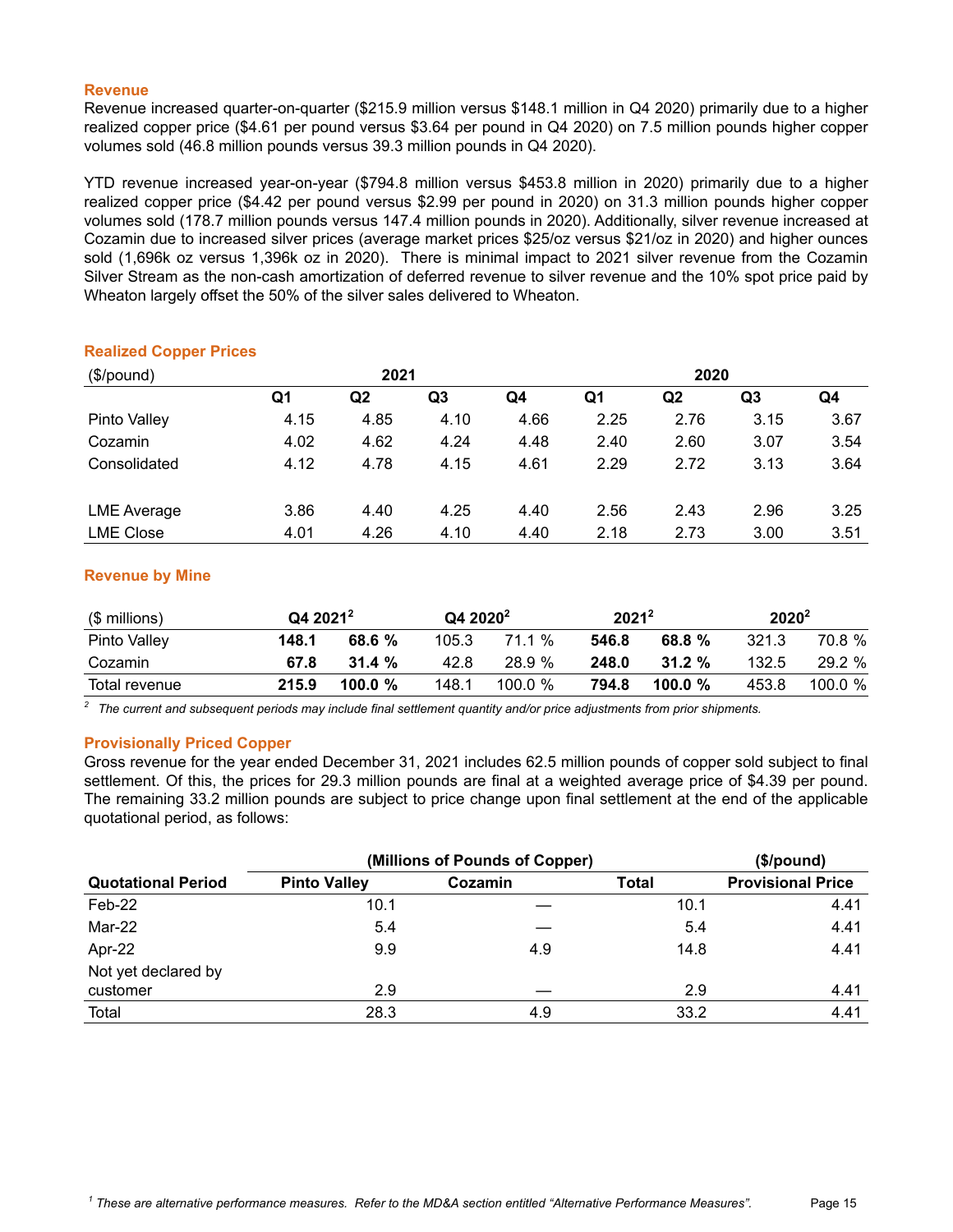| Q4 2021 | Q4 2020 | 2021    | 2020    |
|---------|---------|---------|---------|
|         |         |         |         |
| 207.3   | 132.3   | 762.1   | 426.0   |
| 2.5     | 5.6     | 31.5    | 12.4    |
| 6.1     | 5.2     | (4.6)   | 2.4     |
| 215.9   | 143.1   | 789.0   | 440.8   |
| 4.43    | 3.36    | 4.27    | 2.89    |
| 0.05    | 0.15    | 0.18    | 0.08    |
| 0.13    | 0.13    | (0.03)  | 0.02    |
| 4.61    | 3.64    | 4.42    | 2.99    |
|         |         |         |         |
| 215.9   | 143.1   | 789.0   | 440.8   |
| 11.6    | 15.0    | 49.6    | 53.1    |
| (11.6)  | (10.0)  | (43.8)  | (40.1)  |
| 215.9   | 148.1   | 794.8   | 453.8   |
| 46,835  | 39,334  | 178,718 | 147,437 |
| 4.40    | 3.25    | 4.23    | 2.80    |
|         |         |         |         |

# **Reconciliation of Realized Copper Price**

The realized copper price in Q4 2021 of \$4.61 per pound was higher than the LME average of \$4.40 per pound due to 27.9 million pounds of copper priced at an average of \$4.05 per pound at September 30, 2021 which final settled or second provisionally invoiced at higher average prices during Q4 2021.

The realized copper price in 2021 of \$4.42 per pound was higher than the LME average of \$4.23 per pound due to prior period shipments which final settled or second provisionally invoiced at higher average prices during 2021.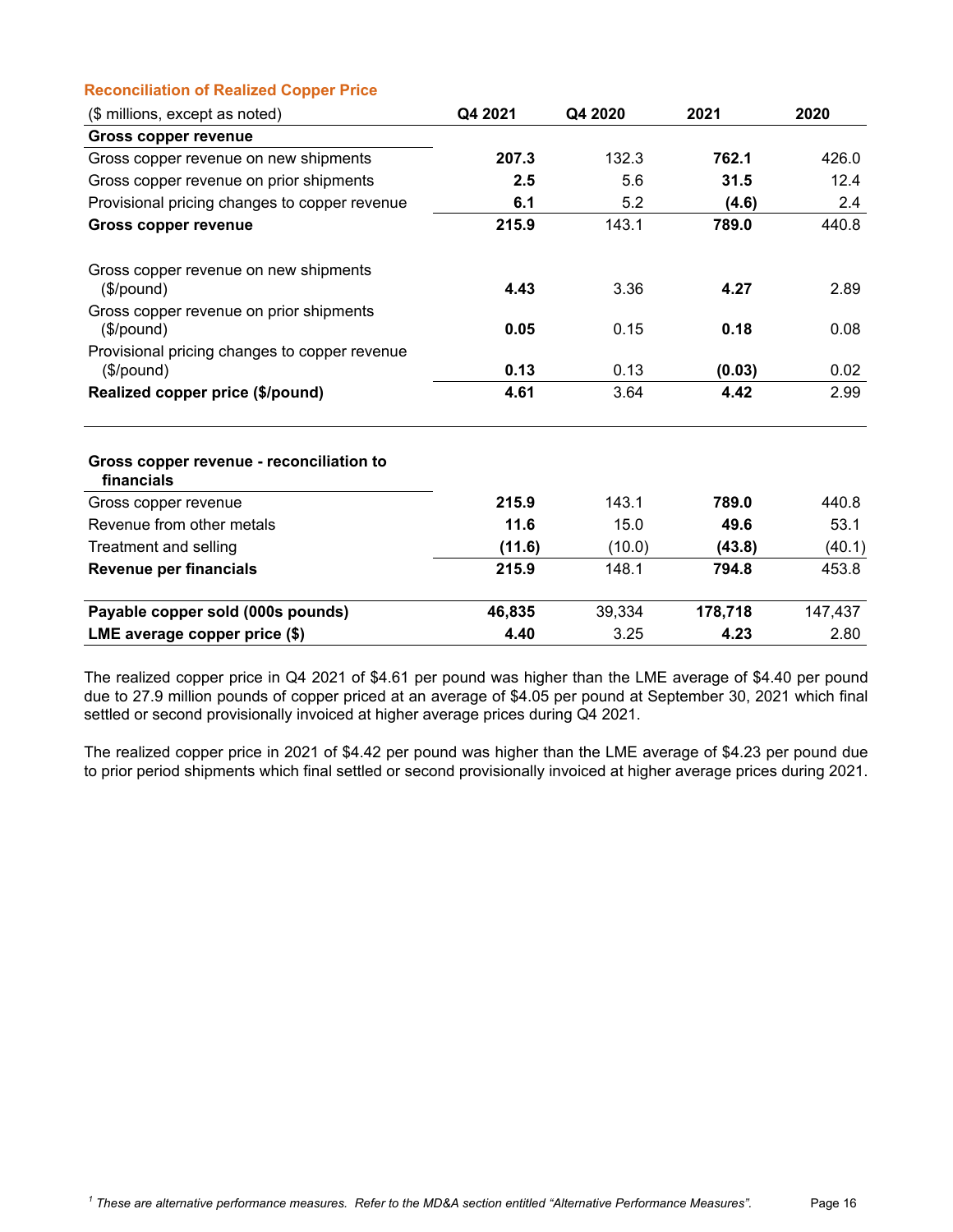| $$$ millions)                                                    | Q4 2021 | Q4 2020 | 2021    | 2020   |
|------------------------------------------------------------------|---------|---------|---------|--------|
| Operating cash flow before changes in working<br>capital $1,2,3$ | 104.9   | 65.3    | 556.3   | 130.3  |
| Changes in non-cash working capital                              | (4.8)   | 2.4     | 21.8    | 11.6   |
| Other non-cash changes <sup>3</sup>                              | (5.6)   | (0.3)   | (24.8)  | 5.3    |
| Total cash flow from operating activities                        | 94.5    | 67.4    | 553.3   | 147.2  |
| Total cash flow used in investing activities                     | (37.5)  | (29.5)  | (143.7) | (96.4) |
| Total cash flow used in financing activities                     | (1.1)   | (35.6)  | (204.3) | (34.1) |
| Effect of foreign exchange rates on cash and                     |         |         |         |        |
| cash equivalents                                                 | 0.1     | 0.8     | 0.2     |        |
| Net change in cash and cash equivalents                          | 56.0    | 3.1     | 205.5   | 16.7   |
| Opening cash and cash equivalents                                | 206.1   | 53.5    | 56.6    | 39.9   |
| Closing cash and cash equivalents                                | 262.1   | 56.6    | 262.1   | 56.6   |

## **Consolidated Cash Flow Analysis**

*<sup>2</sup>2021 includes \$180.0 million silver and gold stream proceeds*

*3 Certain of prior period comparative figures have been reclassified to conform with the current year's presentation*

#### Changes in Cash Flows for the Three Months Ended December 31, 2021 and 2020

The net change in cash was \$56.0 million in Q4 2021 compared to \$3.1 million in Q4 2020. The change was primarily due to:

- Cash flow from operating activities before changes in working capital<sup>1</sup> was higher by \$39.6 million. Revenue less production costs were significantly higher in Q4 2021 versus Q4 2020 (Q4 2021 revenue of \$215.9 million less production costs of \$86.6 million compared to Q4 2020 revenue of \$148.1 million less production costs of \$69.2 million). The increase in revenue is due to higher realized copper prices and higher copper volumes sold (Q4 2021 – 46.8 million pounds, Q4 2020 – 39.3 million pounds).
- Changes in non-cash working capital in Q4 2021 was \$(7.2) million lower compared to the same period last year primarily due to an increase in accounts receivable and decrease in accounts payable and accrued liabilities resulting from timing of payments made to vendors, partially offset by a decrease in other short-term assets mainly related to \$10 million received related to the sale of Minto and prepaids.
- Cash flows used in investing activities were \$8.0 million higher in Q4 2021 mainly due to a ramp up in capital spend on Cozamin projects in Q4 2021.
- Cash flows used in financing activities were \$34.5 million lower in Q4 2021 primarily due to \$35.0 million repayment on the RCF in Q4 2020.

#### Changes in Cash Flows for the Years Ended December 31, 2021 and 2020

The net change in cash was \$205.5 million in 2021 compared to \$16.7 million in 2020. The change was primarily due to:

- Cash flow from operating activities before changes in working capital<sup>1</sup> was higher by \$426.0 million due to strong operational performance plus \$180.0 million proceeds received in 2021 under Silver and Gold Stream Agreements. Revenue less production costs were significantly higher in 2021 versus 2020 (2021 revenue of \$794.8 million less production costs of \$334.5 million compared to 2020 revenue of \$453.8 million less production costs of \$285.8 million). The increase in revenue is due to higher realized copper prices and significantly higher copper production and sales.
- Changes in non-cash working capital was higher by \$10.2 million primarily due to a decrease in other shortterm assets, partially offset by an increase in accounts receivable and decrease in accounts payable and accrued liabilities.
- Cash flows used in investing activities were \$47.3 million higher in 2021 mainly due to increased growth projects including PV3 Optimization and Cozamin's filtered (dry stack) tailings and pastefill facility totalled \$31.6 million in 2021 versus \$23.9 million in 2020. Santo Domingo project spend increased by \$21.0 million year over year.
- Cash flows used in financing activities were \$170.2 million higher in 2021 primarily due to \$184.9 million of net repayments on the RCF in 2021 and the first tranche payment of KORES' 30% ownership interest in Santo Domingo of \$17.1 million (net of taxes) paid compared to a \$25.0 million net draw on the RCF in 2020.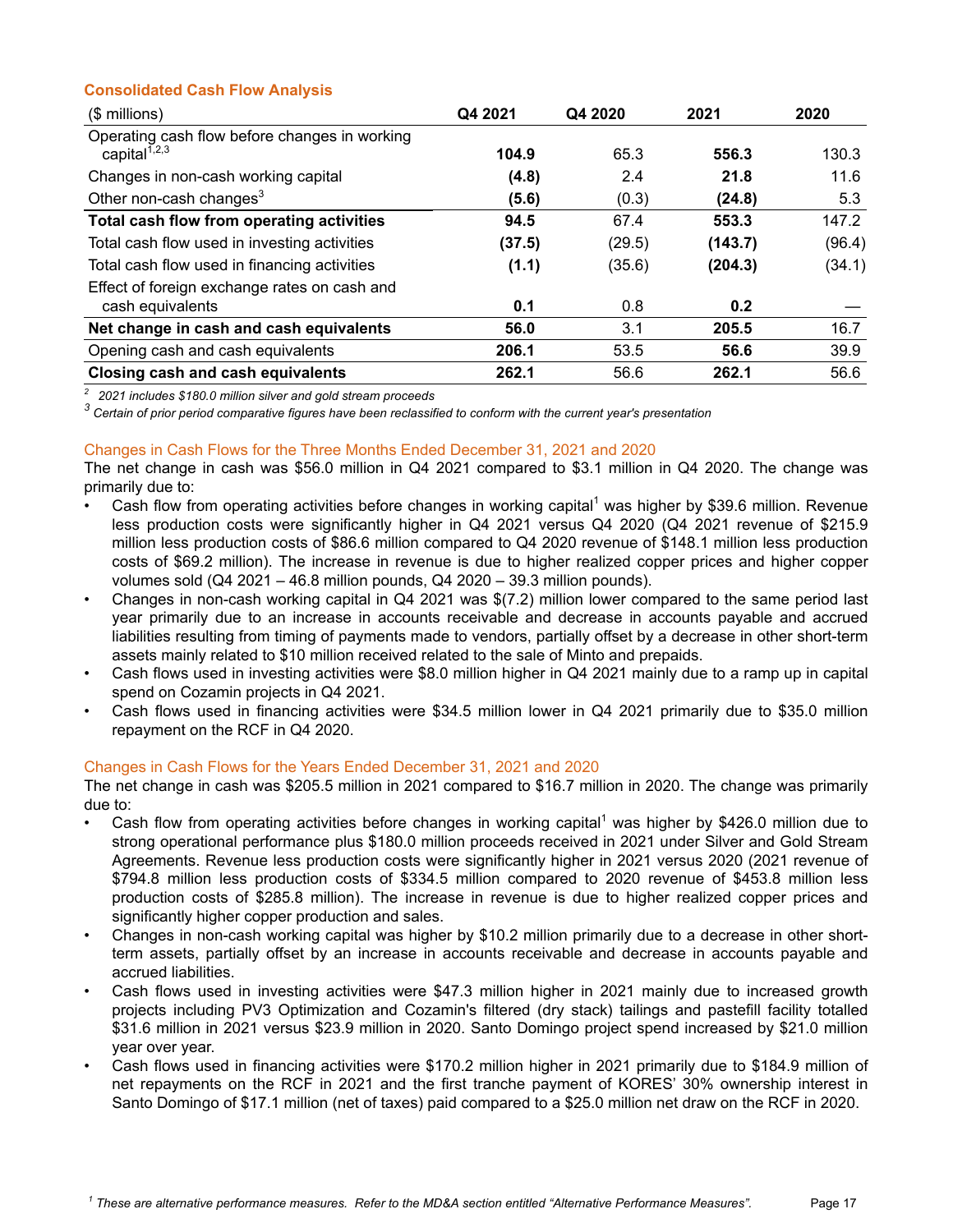# <span id="page-18-0"></span>**Operational Results**

# **Pinto Valley Mine – Miami, Arizona**

Operating Statistics

|                                                  | 2021   |                |                |        |              | 2020           |        |                |        |                |
|--------------------------------------------------|--------|----------------|----------------|--------|--------------|----------------|--------|----------------|--------|----------------|
|                                                  | Q1     | Q <sub>2</sub> | Q <sub>3</sub> | Q4     | <b>Total</b> | Q <sub>1</sub> | Q2     | Q <sub>3</sub> | Q4     | <b>Total</b>   |
| Production (contained metal and<br>cathode $)^2$ |        |                |                |        |              |                |        |                |        |                |
| Copper in Concentrate (000s                      |        |                |                |        |              |                |        |                |        |                |
| pounds)                                          | 35,248 | 28,438         | 29,083         | 35,706 | 128,475      | 25,721         | 29,058 | 26,485         |        | 32,710 113,974 |
| Cathode (000s pounds)                            | 1,162  | 1,096          | 1,187          | 1,371  | 4,816        | 1,067          | 1,114  | 1,436          | 1,377  | 4,994          |
| Total Copper (000s pounds)                       | 36,410 | 29,534         | 30,270         | 37,077 | 133,291      | 26,788         | 30,172 | 27,921         | 34,087 | 118,968        |
| <b>Mining</b>                                    |        |                |                |        |              |                |        |                |        |                |
| Waste (000s tonnes)                              | 7,169  | 7,144          | 6,115          | 5,411  | 25,839       | 5,588          | 5,677  | 8,025          | 8,002  | 27,292         |
| Ore (000s tonnes)                                | 5,569  | 4,393          | 5,545          | 6,560  | 22,067       | 5,399          | 4,992  | 4,461          | 5,030  | 19,882         |
| Total (000s tonnes)                              | 12,738 | 11,537         | 11,660         | 11,971 | 47,906       | 10,987         | 10,669 | 12,486         | 13,032 | 47,174         |
| Strip Ratio (Waste:Ore)                          | 1.29   | 1.63           | 1.10           | 0.82   | 1.17         | 1.04           | 1.14   | 1.80           | 1.59   | 1.37           |
| <b>Milling</b>                                   |        |                |                |        |              |                |        |                |        |                |
| Milled (000s tonnes)                             | 5,229  | 4,474          | 4,517          | 5,380  | 19,601       | 4,996          | 4,902  | 4,517          | 5,259  | 19,674         |
| Tonnes per day                                   | 58,095 | 49,170         | 49,100         | 58,481 | 53,700       | 54,899         | 53,864 | 49,104         | 57,168 | 53,755         |
| Copper grade $(\%)^3$                            | 0.36   | 0.33           | 0.33           | 0.37   | 0.35         | 0.28           | 0.32   | 0.31           | 0.33   | 0.31           |
| <b>Recoveries</b>                                |        |                |                |        |              |                |        |                |        |                |
| Copper $(\%)^3$                                  | 85.6   | 88.6           | 88.0           | 81.8   | 85.7         | 82.4           | 85.0   | 86.3           | 86.0   | 85.0           |
| <b>Concentrate Production</b>                    |        |                |                |        |              |                |        |                |        |                |
| Copper (dmt)                                     | 63,587 | 49,823         | 50,271         | 64,661 | 228,342      | 46,613         | 53,793 | 49,005         | 62,020 | 211,431        |
| Copper (%)                                       | 25.1   | 25.1           | 26.2           | 25.1   | 25.5         | 25.0           | 24.5   | 24.5           | 25.1   | 25.1           |
| Property costs <sup>1</sup> (\$/t milled)        | 10.92  | 13.23          | 13.76          | 11.14  | 12.16        | 10.87          | 10.86  | 13.08          | 10.56  | 11.29          |
| Payable copper produced (000s                    |        |                |                |        |              |                |        |                |        |                |
| pounds)                                          | 35,177 | 28,539         | 29,252         | 35,826 | 128,794      | 25,888         | 29,155 | 26,994         |        | 32,942 114,979 |
| Copper C1 cash cost <sup>1</sup> (\$/pound       |        |                |                |        |              |                |        |                |        |                |
| payable copper produced)                         | 1.94   | 2.33           | 2.44           | 2.00   | 2.16         | 2.41           | 2.12   | 2.38           | 2.00   | 2.21           |
| Adjusted $EBITDA1$ (\$ millions)                 | 88.3   | 82.5           | 35.9           | 74.3   | 281.0        | 2.9            | 4.1    | 30.5           | 45.0   | 82.5           |

*2 Adjustments based on final settlements will be made in future quarters*

*3 Grade and recoveries were estimated based on concentrate production and may be impacted by settlements from prior production periods.*

# Operational and C1 Cash Costs<sup>1</sup> Update

Copper production of 37.1 million pounds in Q4 2021 was higher than Q4 2020 mainly due to higher grades (Q4 2021 – 0.37% versus Q4 2020 - 0.33%) and achieving a milling rate of 58,481 tpd in Q4 2021 post the completion of PV3 Optimization work in the prior quarter. Recoveries were lower in Q4 2021 compared with the same period last year (81.8% versus 86.0% in Q4 2020) due to more tonnes milled which produced larger grind size to the Flotation Plant and higher acid-soluble copper content in the ore, which is not expected to reoccur going forward.

2021 production was 12% higher than the same period last year primarily attributed to higher grades (2021 – 0.35% versus 2020 – 0.31%) and higher recoveries due to improvements on floatation circuit tied to metallurgical practices and finer blasted ore.

C1 cash costs<sup>1</sup> of \$2.00 per payable pound in Q4 2021 were in line with Q4 2020. Lower capitalized stripping costs of \$0.12 per pound compared to the same period last year (\$0.2 million versus \$4.1 million in Q4 2020) were offset by higher Q4 2021 production compared to Q4 2020.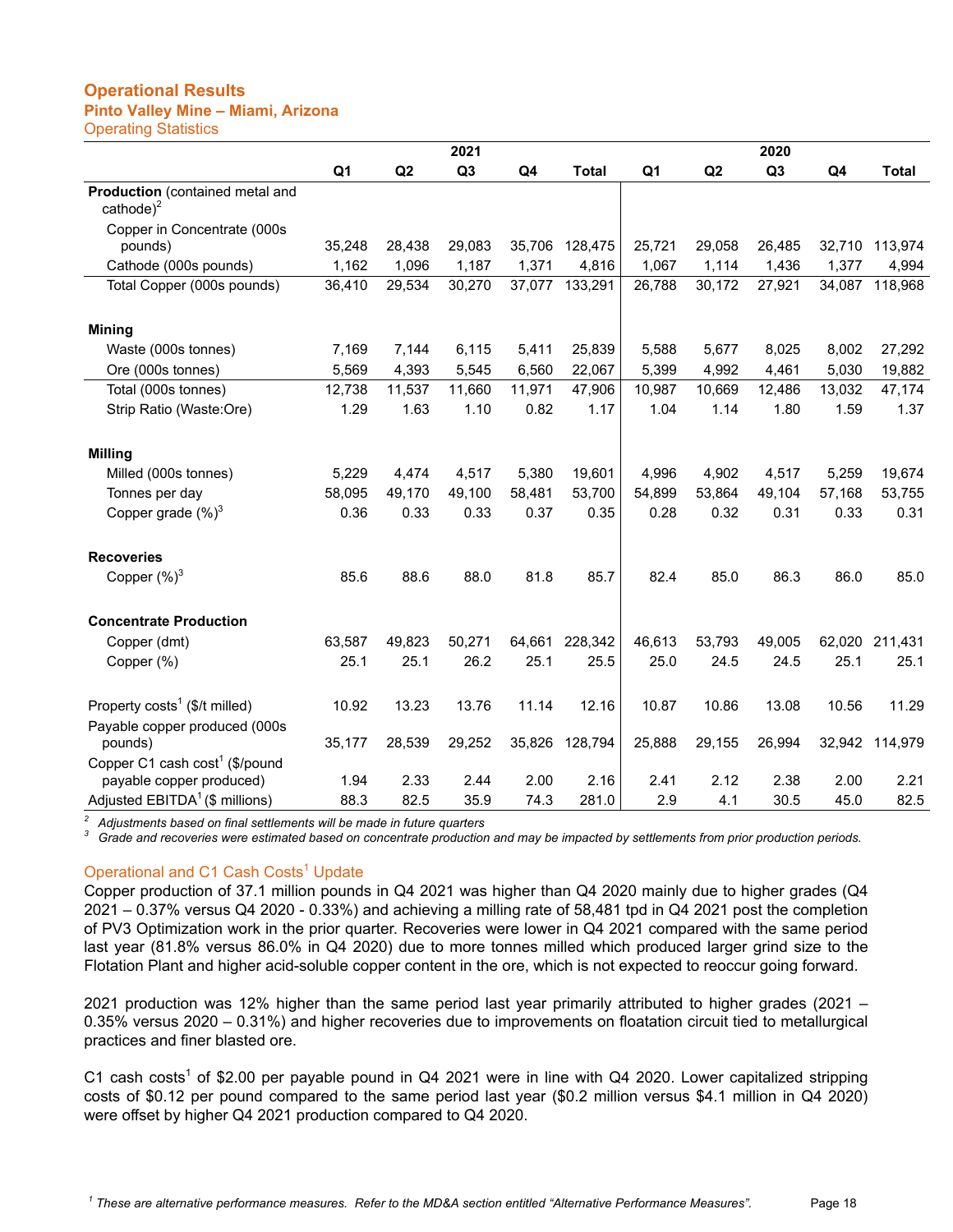2021 C1 cash costs<sup>1</sup> of \$2.16 per payable pound were \$0.05 per payable pound lower compared to the same period last year of \$2.21 per payable pound primarily due to higher copper production.

#### Investing Activities

Sustaining capital<sup>1</sup> in Q4 2021 of \$11.9 million was spent primarily on mining equipment component replacements, mill infrastructure and water and tailings projects. Expansionary capital<sup>1</sup> in Q4 2021 of \$5.1 million primarily related to the booster station upgrade for the Solvent Extraction/Electrowinning ("SX/EW") plant, remaining PV3 Optimization Phase 2 projects and PV4 studies. Deferred stripping decreased in Q4 2021 relative to Q4 2020 as a function of the mine sequence and strip ratio.

| $($$ millions)                                   | Q4 2021 | Q4 2020 | 2021 | 2020 |
|--------------------------------------------------|---------|---------|------|------|
| Deferred stripping - cash                        | 0.2     | 4.1     | 8.9  | 10.3 |
| Deferred stripping - non cash                    |         | 1.3     | 3.0  | 2.8  |
| Deferred stripping (per financials)              | 0.2     | 5.4     | 11.9 | 13.1 |
| Sustaining capital <sup>1</sup>                  | 11.9    | 10.2    | 43.8 | 29.5 |
| Expansionary capital <sup>1</sup>                | 5.1     | 5.4     | 18.5 | 17.4 |
| Right of use assets - non cash                   |         |         | 8.7  | 6.2  |
| Pinto Valley segment mineral property, plant and |         |         |      |      |
| equipment ("MPPE") additions (per financials)    | 17.2    | 21.0    | 82.9 | 66.2 |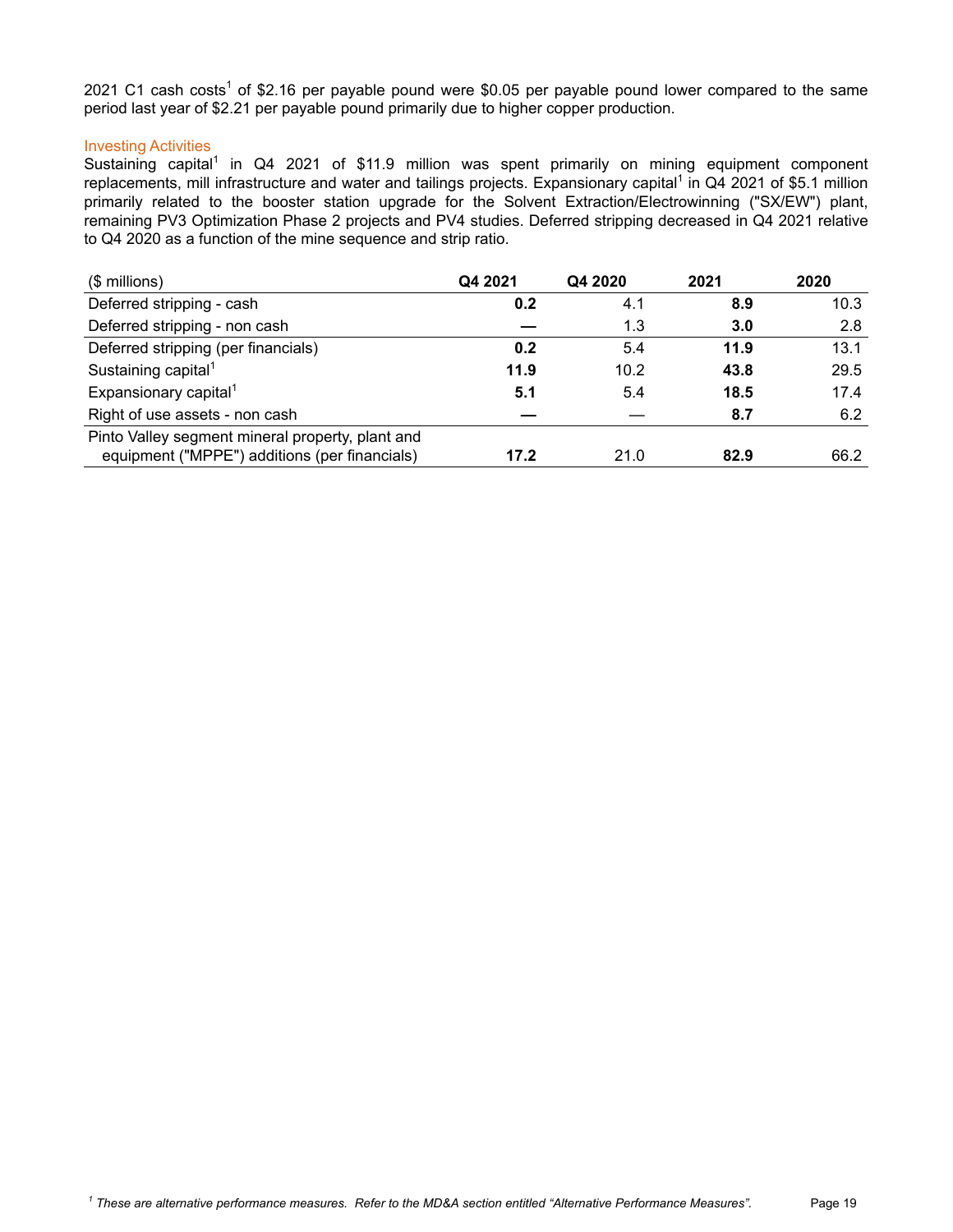#### **Cozamin Mine – Zacatecas, Mexico**

Operating Statistics

|                                                  | 2021           |                |                |        |              | 2020           |        |                |        |              |  |
|--------------------------------------------------|----------------|----------------|----------------|--------|--------------|----------------|--------|----------------|--------|--------------|--|
|                                                  | Q <sub>1</sub> | Q <sub>2</sub> | Q <sub>3</sub> | Q4     | <b>Total</b> | Q <sub>1</sub> | Q2     | Q <sub>3</sub> | Q4     | <b>Total</b> |  |
| <b>Production</b> (contained metal) <sup>2</sup> |                |                |                |        |              |                |        |                |        |              |  |
| Copper (000s pounds)                             | 11,389         | 13,778         | 14,153         | 14,510 | 53,830       | 8,699          | 8,349  | 10,595         | 10,283 | 37,926       |  |
| Zinc (000s pounds)                               | 2,715          | 1,885          | 710            | 928    | 6,238        | 4,464          | 2,213  | 4,305          | 3,605  | 14,587       |  |
| Silver (000s pounds)                             | 343            | 364            | 398            | 426    | 1,531        | 298            | 248    | 336            | 322    | 1,204        |  |
| <b>Mining</b>                                    |                |                |                |        |              |                |        |                |        |              |  |
| Ore (000s tonnes)                                | 328            | 332            | 345            | 353    | 1,358        | 278            | 235    | 283            | 287    | 1,083        |  |
| <b>Milling</b>                                   |                |                |                |        |              |                |        |                |        |              |  |
| Milled (000s tonnes)                             | 301            | 348            | 355            | 355    | 1,359        | 276            | 235    | 284            | 284    | 1,079        |  |
| Tonnes per day                                   | 3,345          | 3,828          | 3,854          | 3,863  | 3,724        | 3,032          | 2,583  | 3,090          | 3,086  | 2,949        |  |
| Copper grade $(\%)^3$                            | 1.79           | 1.86           | 1.87           | 1.92   | 1.86         | 1.51           | 1.68   | 1.77           | 1.72   | 1.67         |  |
| Zinc grade $(\%)^3$                              | 0.84           | 0.53           | 0.45           | 0.48   | 0.56         | 1.04           | 0.71   | 1.03           | 0.88   | 0.92         |  |
| Silver grade $(g/t)^3$                           | 43.8           | 39.6           | 41.8           | 45.1   | 42.5         | 42.0           | 39.9   | 46.5           | 44.2   | 43.3         |  |
| Recoveries <sup>3</sup>                          |                |                |                |        |              |                |        |                |        |              |  |
| Copper (%)                                       | 96.0           | 96.3           | 96.7           | 96.6   | 96.4         | 94.5           | 95.8   | 95.6           | 95.6   | 95.4         |  |
| Zinc $(\%)$                                      | 48.6           | 46.7           | 20.3           | 24.7   | 37.0         | 70.8           | 60.1   | 66.5           | 65.3   | 66.4         |  |
| Silver (%)                                       | 80.9           | 82.1           | 83.6           | 82.7   | 82.4         | 78.7           | 84.1   | 78.9           | 79.7   | 80.1         |  |
| <b>Concentrate Production</b>                    |                |                |                |        |              |                |        |                |        |              |  |
| Copper (dmt)                                     | 19,897         | 23,583         | 23,792         | 24,379 | 91,651       | 14,229         | 13,762 | 17,495         | 17,219 | 62,705       |  |
| Copper (%)                                       | 26.0           | 26.5           | 27.0           | 27.0   | 26.6         | 27.7           | 27.5   | 27.5           | 27.1   | 27.4         |  |
| Silver (g/t)                                     | 505            | 476            | 520            | 541    | 511          | 555            | 549    | 567            | 540    | 553          |  |
| Zinc (dmt)                                       | 2,542          | 1,777          | 726            | 896    | 5,941        | 4,168          | 2,081  | 3,953          | 3,346  | 13,548       |  |
| Zinc $(\%)$                                      | 48.8           | 48.1           | 44.4           | 47.0   | 47.8         | 48.6           | 48.3   | 49.4           | 48.9   | 48.8         |  |
| Property costs <sup>1</sup> (\$/t milled)        | 46.27          | 41.65          | 44.10          | 43.79  | 43.87        | 45.17          | 43.38  | 37.74          | 46.87  | 42.72        |  |
| Payable copper produced (000s<br>pounds)         | 10,928         | 13,232         | 13,601         | 13,945 | 51,706       | 8,368          | 8,029  | 10,189         | 9,884  | 36,470       |  |
| Copper C1 cash cost <sup>1</sup> (\$/pound       |                |                |                |        |              |                |        |                |        |              |  |
| payable copper produced)                         | 0.91           | 1.00           | 0.93           | 0.99   | 0.96         | 0.95           | 0.98   | 0.36           | 0.63   | 0.69         |  |
| Adjusted $EBITDA1$ (\$ millions)                 | 34.7           | 50.0           | 41.2           | 45.8   | 171.7        | 11.7           | 11.7   | 25.5           | 25.9   | 74.8         |  |

*2 Adjustments based on final settlements will be made in the future quarters.*

*3 Grade and recoveries were estimated based on concentrate production and may be impacted by settlements from prior production periods.*

## Operational and C1 Cash Costs<sup>1</sup> Update

Copper production was 41% higher in Q4 2021 than in Q4 2020 as a result of mine expansion with the completion of the one-way haul ramp to increase mining rates, utilize excess mill capacity and achieve throughput of 3,863 tpd, and higher grades (1.92% versus 1.72%). Mining activity increased in the high-grade copper areas, San Jose and Calicanto zones. Q4 2021 was a record copper production quarter, beating the previous record set in Q3 2021.

2021 production was 42% higher than the same period last year primarily attributed to the mine expansion to higher mining rates and higher grades (2021 – 1.86% versus 2020 – 1.67%) and improved recoveries (2021 – 96.4% versus 2020 95.4%). Moreover, 2020 YTD production was slightly impacted by temporary restrictions as result of the COVID-19 government mandated decree.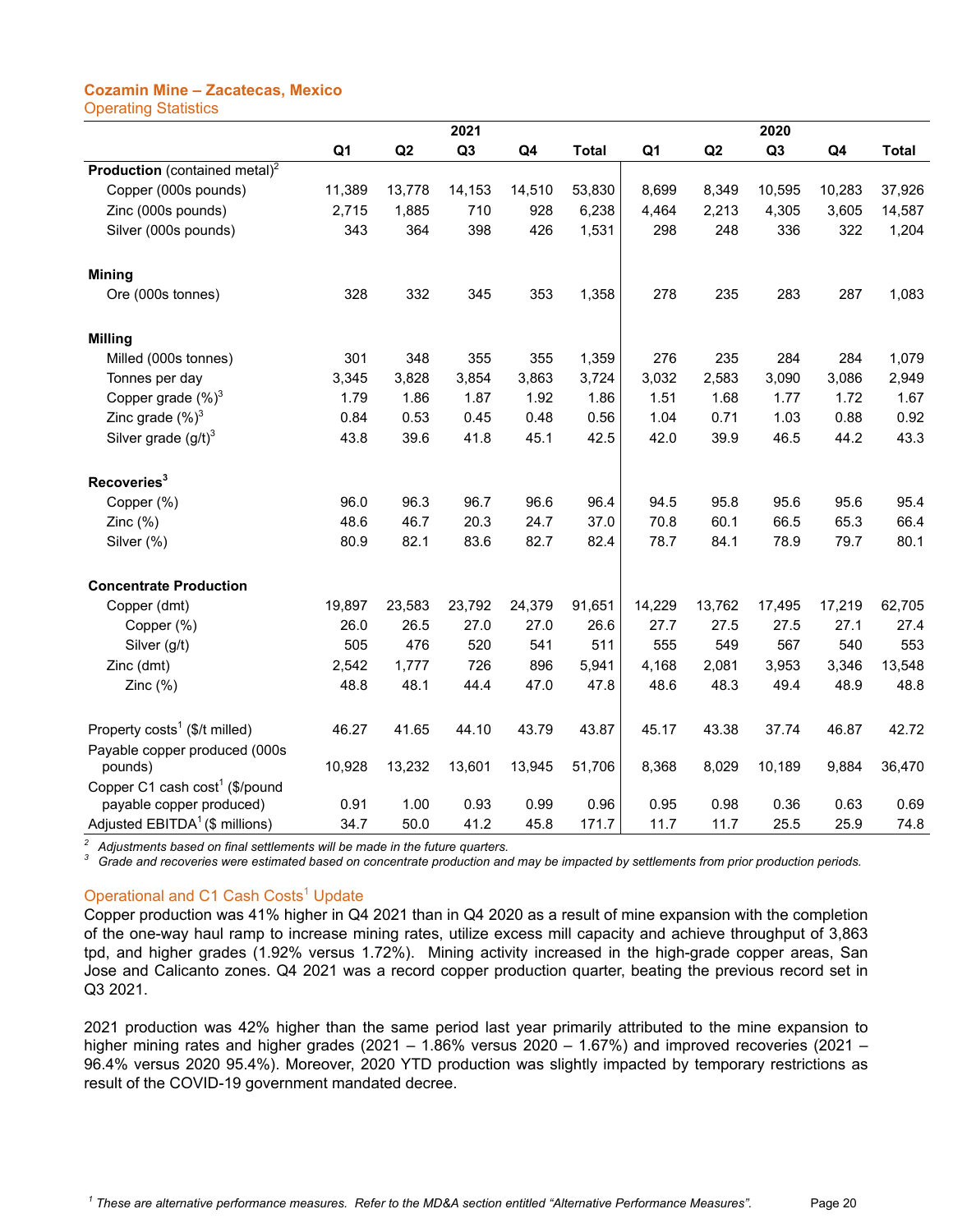Q4 2021 C1 cash costs<sup>1</sup> was higher than the same period last year due to Q4 2021 including a \$0.29 per payable pound impact of the 50% Silver Stream Agreement and higher production cost attributed to higher contactors' costs for higher operating development metres executed.

2021 C1 cash costs<sup>1</sup> was higher than the same period last year due to 2021 including a \$0.30 per payable pound impact of the 50% Silver Stream Agreement. The Silver Stream Agreement impact on 2021 C1 cash costs<sup>1</sup> was partially offset by significantly higher copper production.

#### Investing Activities

Sustaining capital<sup>1</sup> and expansionary capital<sup>1</sup> spending at Cozamin totalled \$13.9 million for Q4 2021. Sustaining capital<sup>1</sup> was related to mine development and mine equipment. Capital spending included \$5.4 million of expansionary capital<sup>1</sup> on the filtered (dry stack) tailings and pastefill facility.

Capitalized exploration expenditures totalled \$1.5 million for Q4 2021. This was spent primarily on Mineral Resource drilling of the Mala Noche Vein and Mala Noche Footwall Zone, associated with stepping out from regions of Inferred Mineral Resource category of the Mineral Resource estimate with three surface rigs.

| $$$ millions)                       | Q4 2021 | Q4 2020 | 2021 | 2020 |
|-------------------------------------|---------|---------|------|------|
| Sustaining capital <sup>1</sup>     | 8.5     | 6.8     | 25.3 | 21.3 |
| Expansionary capital <sup>1</sup>   | 5.4     | 0.1     | 13.1 | 1.3  |
| Brownfield exploration              | 1.5     | 1.1     | 5.3  | 5.2  |
| Cozamin segment MPPE additions (per |         |         |      |      |
| financials)                         | 15.4    | 8.0     | 43.7 | 27.8 |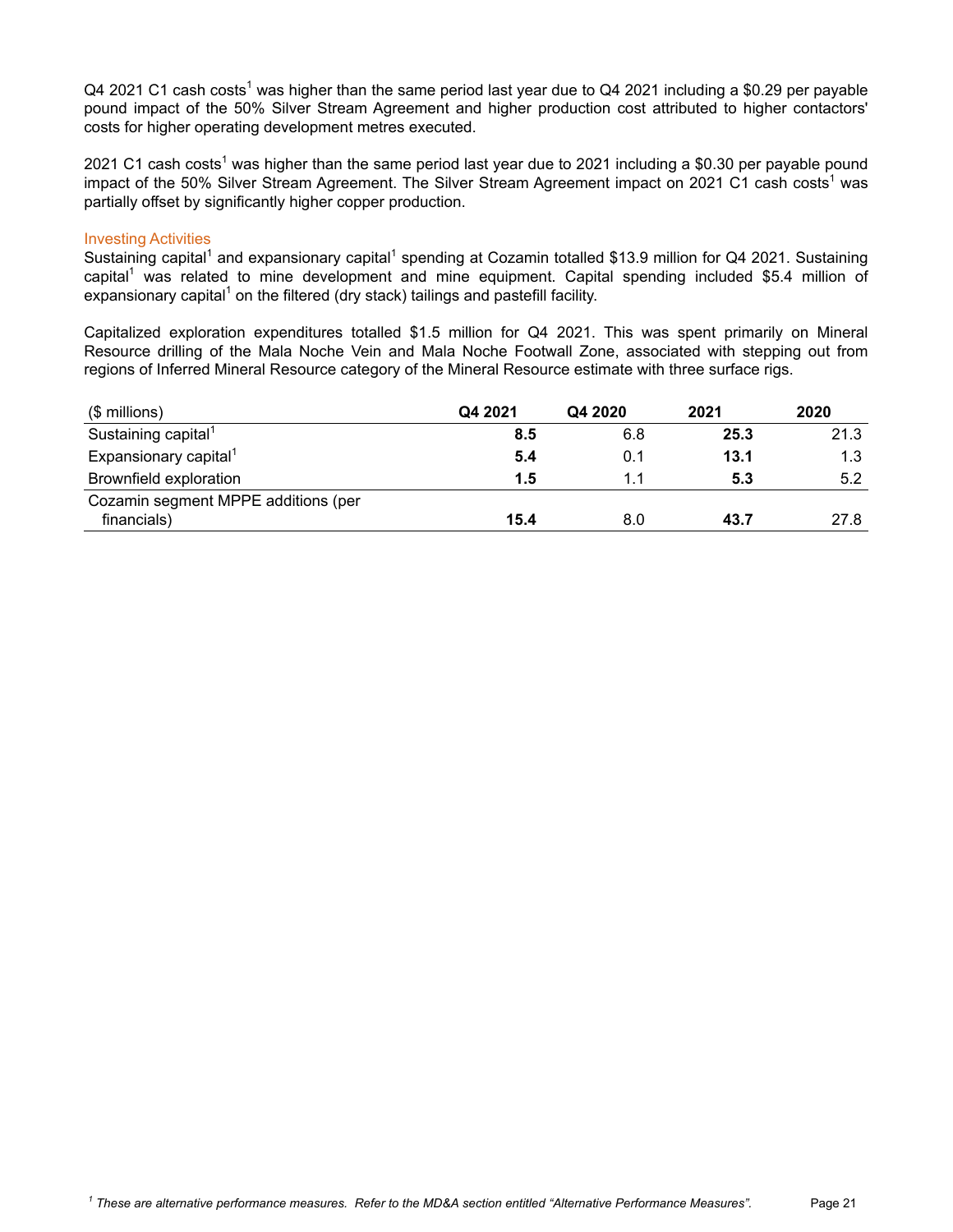#### **Santo Domingo Project – Chile (Copper and Iron)** Investing Activities

The 2020 Technical Report includes a mine life of 18 years, production of ~260 million pounds of copper per year for the first five years plus 3.3 million tonnes of iron with an after-tax net present value ("NPV") (8% discount rate) of approximately \$1 billion at \$3 copper and an iron price of \$80 per tonne (65%, Chile) and Chilean peso foreign exchange ("FX") rate of 600.

During Q1 2021, Capstone entered into a Share Purchase Agreement ("SPA") with Korea Chile Mining Corporation, a wholly owned subsidiary of KORES to purchase KORES' 30% ownership interest in Santo Domingo for \$120 million in three cash payments over the next four years. The SPA resulted in the consolidation of 100% ownership in Santo Domingo which provides greater flexibility to Capstone's strategic process and unencumbers the future placement of the concentrate off-take.

Following consolidation of Capstone's 100% ownership of the Santo Domingo Project ("Santo Domingo" or "the Project") in Region III, Chile during Q1 2021, the Company continued to advance the Project on several fronts:

- With respect to the reduced initial capital estimate, the Company and its port partner, Puerto Abierto, S.A., a subsidiary of Puerto Ventanas, are executing on early works in the framework agreement. In addition, the Company is advancing the analysis of the pipeline versus rail capital trade-off in which the proposals replace the pipeline capital to become a rail customer. This work is now being done in conjunction with the Mantoverde synergies analysis discussed below.
- With respect to the proposed Transaction with Mantos Copper, scoping level work was performed by the Santo Domingo and Mantos Copper teams starting in late Q4 2021 to identify and refine potential synergies between the Project and the Mantoverde mine (owned 70% by Mantos Copper). Santo Domingo is situated ~35 kilometres northeast of the Mantoverde mine. Significant potential opportunities exist for:
	- Infrastructure sharing (including power, water, pipelines, port),
	- Transportation synergies for concentrate shipment,
	- Potential enabling of product lines (additional iron or cobalt production from Mantoverde, processing oxide ore from Santo Domingo),
	- Potential integrated operating approach, and
	- Construction synergies (including project teams and camp).
- With respect to potential increases in the Chilean mining royalty tax, Santo Domingo is expected to be protected given the Company retains a foreign investment agreement with the state of Chile, which fell under the provisions of DL600. One of the benefits to the Company of this foreign investment agreement is a tax invariability assurance for a period of 15 years post commercial production.
- Cobalt Feasibility Update: The drilling campaign from Q3 and Q4 of 2021 generated sufficient sample mass for 2022 pilot scale testing of the cobalt recovery process. The first of a total of two stages of the cobalt feasibility engineering work, covering prefeasibility-level activities, started in September and is expected to finalize in March 2022. The scope of work includes parallel execution of different trade-off studies focused on various concentrate oxidation technologies and different options for detailed production scheduling from a geological and mine planning perspective. The engineering work also addresses all relevant ESG aspects early on to assure smooth integration of the selected process route into the more developed copper and iron plant at Minera Santo Domingo. All work is progressing with support of several global and highly qualified consultant and technology providers so that delivery of the overall cobalt feasibility project can stay on track for release in Q4 2022.
- The proposed cobalt recovery process takes advantage of a tailings side-stream containing pyrite laden with ~0.6% cobalt, which will be recovered through conventional processes. The concentrate will be sent to pyrite roasting and solvent extraction followed by crystallization to produce battery grade cobalt sulphate heptahydrate. At an expected 10.4 million pounds of cobalt production per year, this will be one of the largest and lowest cost cobalt producers in the world at C1 cash costs<sup>1</sup> after credits of minus \$4 per pound. Additional benefits of this project include the production of by-product sulphuric acid from the pyrite roasting process, which can be used for heap or dump leaching to produce low-cost copper cathodes at Santo Domingo, Mantoverde, and elsewhere in the district.

Q4 2021 project development costs related to Early Works as required by the Environmental Permit (RCA) to include flora and fauna rescue, basic and detailed engineering, land tenure costs, the industrial water pipeline and relocation of Regional Highway C-17. During Q3 2021, the Company commenced major earthworks with respect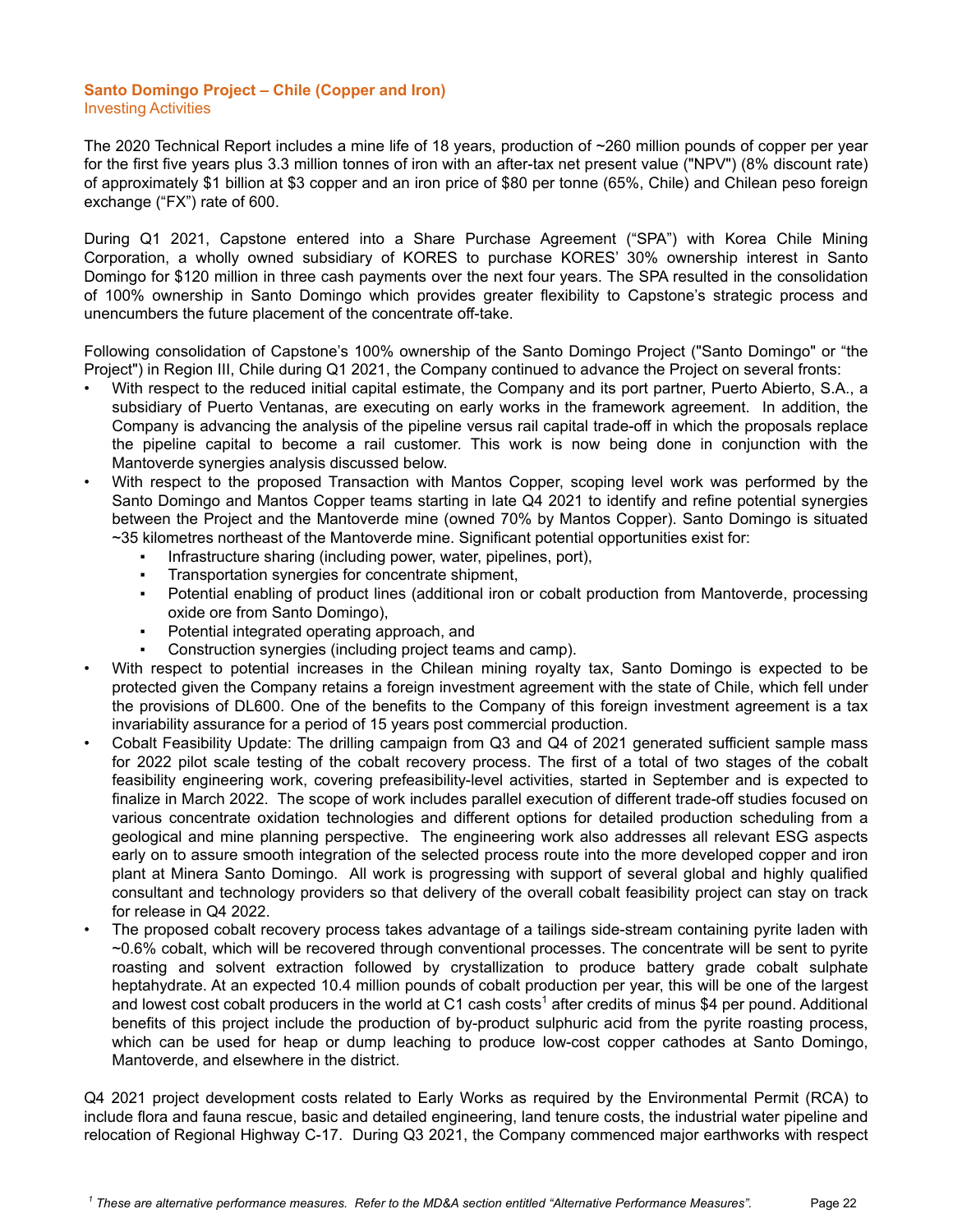|  |  |  |  |  |  |  |                                                                                                       | to the C17 highway by-pass road which provides site access, and work on the electrical substation connection. |
|--|--|--|--|--|--|--|-------------------------------------------------------------------------------------------------------|---------------------------------------------------------------------------------------------------------------|
|  |  |  |  |  |  |  | Also, Capstone has begun brownfield expansion drilling between the Santo Domingo and Iris Norte Pits. |                                                                                                               |

| $$$ millions)                                          | Q4 2021 | Q4 2020 | 2021 | 2020 |
|--------------------------------------------------------|---------|---------|------|------|
| Capitalized project costs (on 100% basis) <sup>2</sup> | 9.1     | 2.4     | 27.9 | 9.2  |
| Brownfield exploration                                 | 0.4     |         | 2.3  |      |
| Santo Domingo segment MPPE additions (per              |         |         |      |      |
| financials)                                            | 9.5     | Ο4      | 30.2 | 9.2  |

*2 \$1.4 million was funded by KORES in Q1 2021.*

# **Exploration**

| (\$millions)                                                                                   | Q4 2021 | Q4 2020 | 2021 | 2020 |
|------------------------------------------------------------------------------------------------|---------|---------|------|------|
| Greenfield exploration (expensed to income<br>statement)                                       | 1.2     | 1.9     | 3.1  | 3.1  |
| Brownfield exploration (capitalized to mineral<br>properties) - Refer to Cozamin section       | $1.5\,$ | 1.1     | 5.3  | 5.2  |
| Brownfield exploration (capitalized to mineral<br>properties) - Refer to Santo Domingo section | 0.4     |         | 2.3  |      |
| <b>Total exploration</b>                                                                       | 3.1     | 3.0     | 10.7 | 8.3  |

Capstone's greenfield exploration is predominantly focused on early-stage project generation in the Americas. Active projects include an option agreement with Kootenay Silver Inc. for the Amapa Prospect (Sonora, Mexico), an option agreement with Lara Exploration Ltd. for the Planalto Prospect (Carajas Region, Brazil), and a portfolio of 100% Capstone claims acquired by staking located in Sonora, Mexico. South American exploration is actively searching for new early-stage projects predominantly in Chile, Peru and Brazil.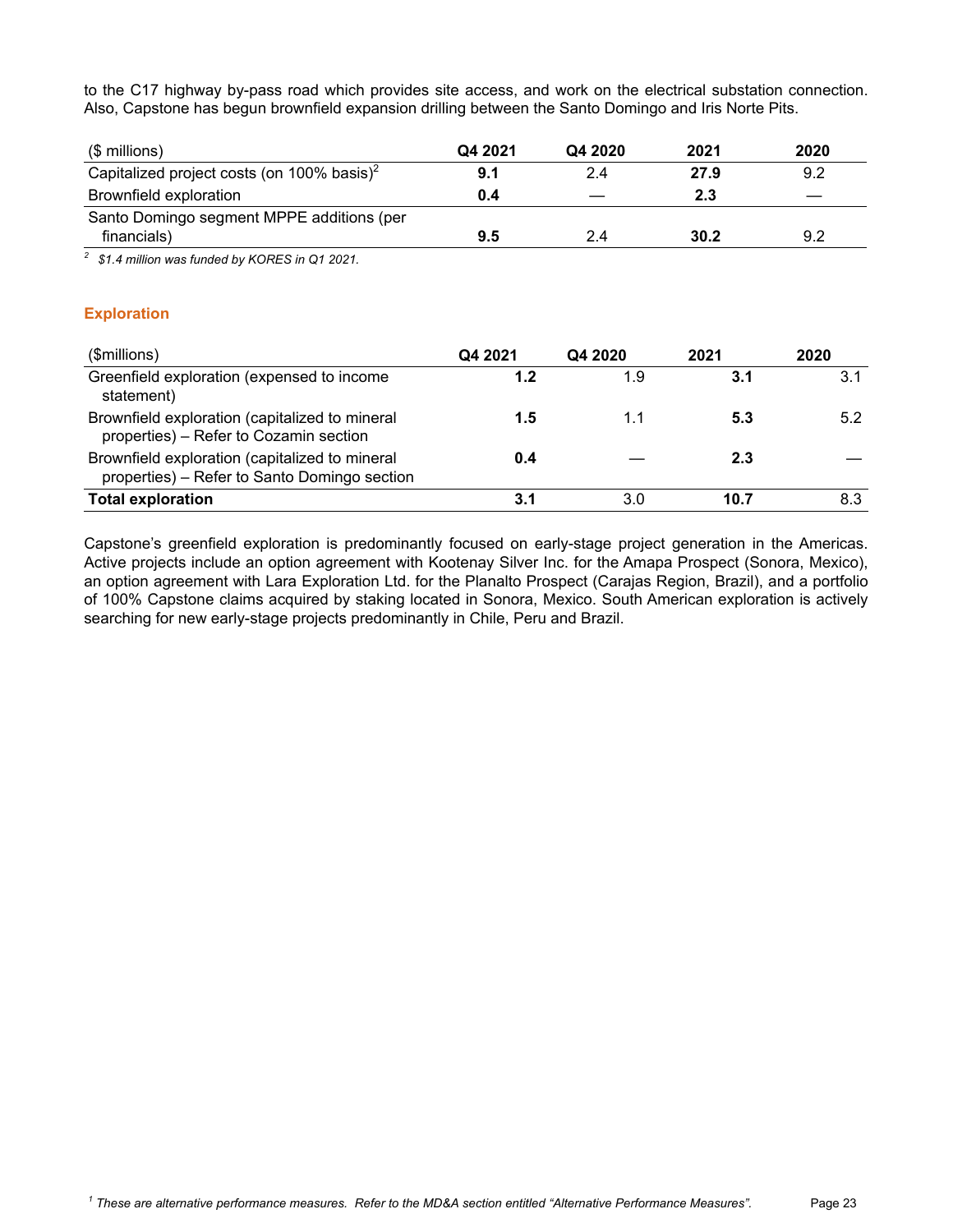#### <span id="page-24-0"></span>**Outlook – 2022 Guidance**

In 2022, Capstone expects to produce between 82,000 and 90,000 tonnes of copper at C1 cash costs<sup>1</sup> of between \$1.85 and \$2.00 per pound payable copper produced.

|                                          |                     |                                 | <b>Santo</b>   |                 |
|------------------------------------------|---------------------|---------------------------------|----------------|-----------------|
|                                          | <b>Pinto Valley</b> | Cozamin                         | <b>Domingo</b> | Total           |
| <b>Production and Cost</b>               |                     |                                 |                |                 |
| Copper production (tonnes)               |                     | 59,000 - 64,000 23,000 - 26,000 |                | 82,000 - 90,000 |
| C1 cash costs <sup>1</sup> (\$/pound)    | $2.15 - 2.30$       | $1.10 - 1.25$                   |                | $1.85 - 2.00$   |
| <b>Capital Expenditure (\$ millions)</b> |                     |                                 |                |                 |
| Sustaining capital <sup>1</sup>          | 65                  | 27                              |                | 92              |
| Capitalized stripping                    | 5                   |                                 |                | 5               |
| Expansionary capital <sup>1</sup>        | 20                  | 30                              | 45             | 95              |
| <b>Total Capital Expenditure</b>         | 90                  | 57                              | 45             | 192             |
| <b>Exploration (\$ millions)</b>         |                     |                                 |                |                 |
| Brownfield (Cozamin and Santo Domingo)   |                     | 3                               | 2              | 5               |
| Greenfield (Brazil and Chile)            |                     |                                 |                | 2               |
| Greenfield (Copper Cities, Arizona)      |                     |                                 |                |                 |
| <b>Total Exploration</b>                 |                     | 3                               | 2              | 14              |

2022 production guidance is 4% higher than the 2021 guidance because of higher planned mill throughput at Pinto Valley, supported by the completion of PV3 Optimization phase 1 and 2 projects, and higher planned copper grade at Cozamin. C1 cash costs<sup>1</sup> guidance is 5% higher than the 2021 guidance because of cost inflation and lower by-product credits at Cozamin with focus on copper-rich zones resulting in no zinc production in 2022.

2022 Pinto Valley sustaining capital guidance includes one-off items totalling \$25 million related to tailings and water management. Expansionary capital at Pinto Valley includes upgrades to mill motors and grinding circuit cyclones for two of the six grinding lines while Cozamin expansionary capital includes expenditures on the paste backfill and dry stack tailings plant. Santo Domingo capital guidance to be further refined upon closing of the Transaction.

2022 C1 Cash costs<sup>1</sup> guidance assumes \$24/oz silver prices and 20:1 Mexican Peso to US dollar foreign exchange rates. Updated guidance for Capstone Copper is expected to be released after the completion of the Transaction.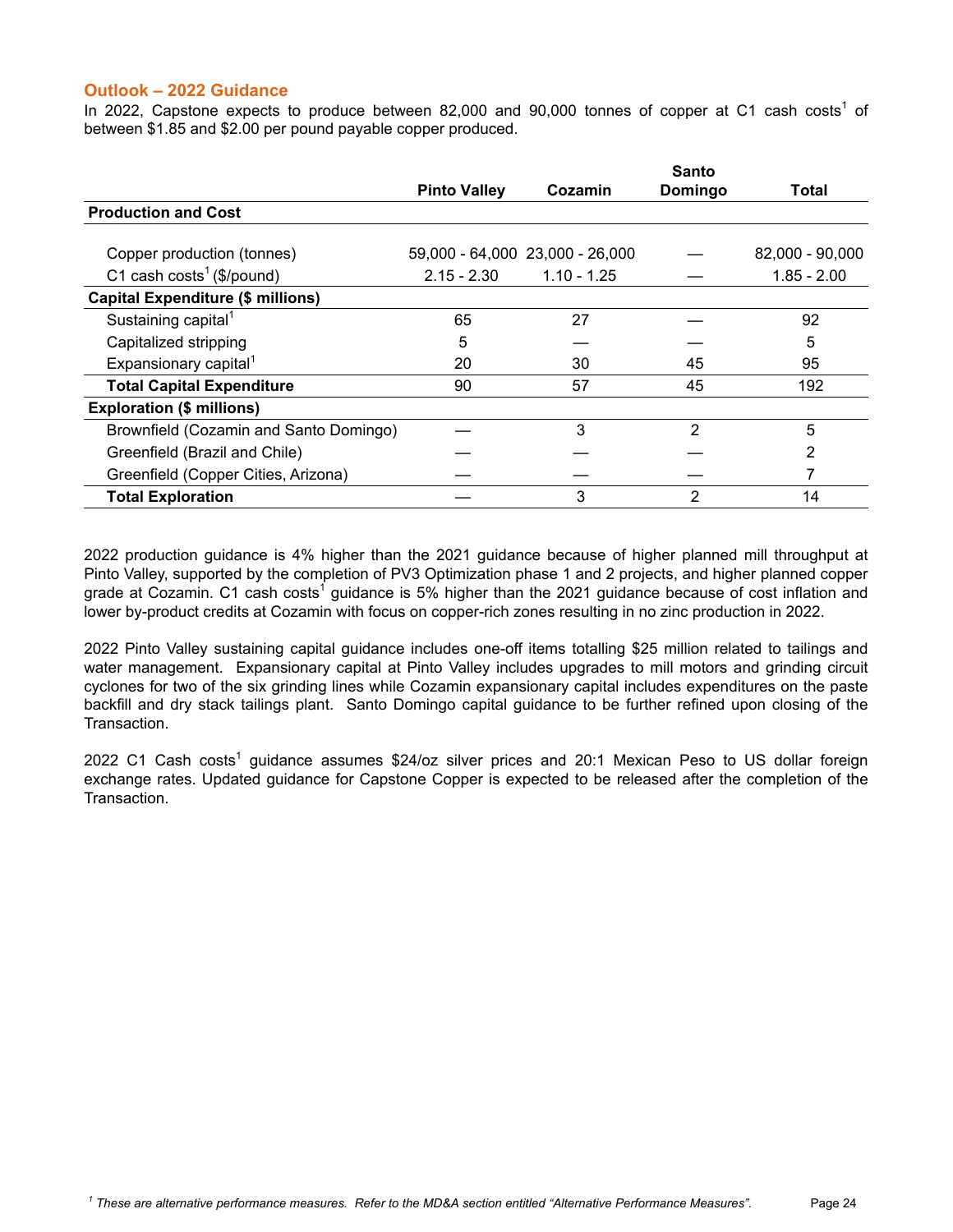# <span id="page-25-0"></span>**Liquidity and Financial Position Review**

## **Working Capital**

Working capital was \$131.4 million at December 31, 2021 compared with \$64.0 million at December 31, 2020, as follows:

| (\$ millions)                            |       | December 31, 2021 December 31, 2020 |
|------------------------------------------|-------|-------------------------------------|
| <b>Current assets</b>                    |       |                                     |
| Cash and cash equivalents                | 262.1 | 56.6                                |
| Short-term investments                   | 2.3   | 3.4                                 |
| Receivables                              | 28.5  | 26.7                                |
| Inventories                              | 62.8  | 58.3                                |
| Other assets                             | 5.9   | 12.9                                |
| Total current assets                     | 361.6 | 157.9                               |
| <b>Current liabilities</b>               |       |                                     |
| Accounts payable and accrued liabilities | 97.4  | 74.9                                |
| Other liabilities                        | 132.8 | 19.0                                |
| Total current liabilities                | 230.2 | 93.9                                |
| <b>Working capital</b>                   | 131.4 | 64.0                                |

Cash and cash equivalents increased by \$205.5 million from December 31, 2020 to December 31, 2021. Refer to the Statement of Cash Flows within the Company's consolidated financial statements for further details surrounding the movement in the cash balance. The change in the cash balance is driven by cash flow generation from both mines however also includes the receipt of the \$150.0 million upfront payment for the Cozamin Silver Stream and \$30.0 million upfront payment for the Santo Domingo Gold Stream Agreement, which were used to make net repayments of \$184.9 million on the RCF during Q1 2021.

As at December 31, 2021, the Company held \$2.3 million of highly liquid short-term investments in exchange traded funds. Given their liquid nature, management liquidates these short-term investments to meet cash demands on an as-needed basis.

Other assets decreased by \$7.0 million primarily due to the receipt of the first \$5.0 million consideration on sale of Minto during Q1 2021.

Accounts payable and accrued liabilities increased by \$22.5 million primarily due to the \$12.9 million withholding taxes on the purchase of KORES' non-controlling interest in Acquisition Co. in March 2021, and also due to the timing of payments at Cozamin and Pinto Valley.

Other liabilities increased by \$113.8 million primarily driven by a \$43.4 million reclassification of the payable on purchase of KORES' non-controlling interest in Acquisition Co. to current, the increase in the current portion of share-based payment obligations of \$41.9 million due to an increase in Capstone's share price (increase from C\$2.38 opening price to C\$5.58 closing price as at December 31, 2021), an increase in income taxes payable of \$20.3 million driven by higher income, and \$6.1 million related to the current portion of the deferred revenue liability as a result of the Cozamin Silver Stream.

#### **Receivable on Sale of Minto**

On June 3, 2019, Capstone completed the sale of its 100% interest in the Minto mine to Pembridge Resources PLC ("Pembridge") for up to \$20 million in cash in staged payments ("contingent consideration"), as follows:

• \$5 million received on March 30, 2021;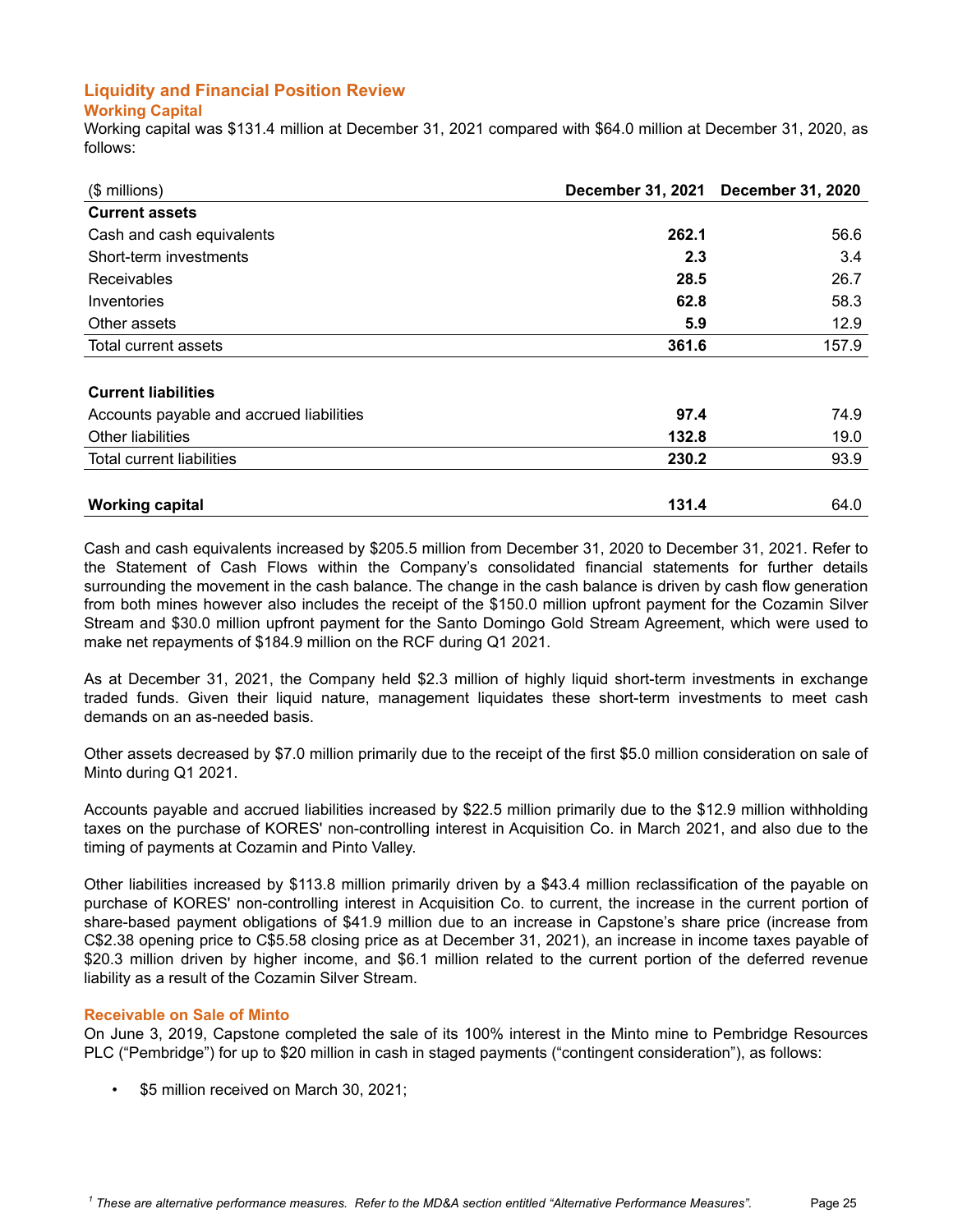- \$5 million, within 90 days following two consecutive quarters in which the average London Metals Exchange Cash Copper Bid Price at close ("Average LME Price") is greater than \$3.00 per pound within the three years following April 1, 2021, received on December 23, 2021; and
- \$10 million, within 90 days following two consecutive quarters in which the Average LME Price is greater than \$3.50 per pound within the three years following April 1, 2021. \$5 million was received on December 30, 2021. An agreement was reached with Pembridge, that the remaining \$5 million is to be received on or before January 15, 2023.

As at December 31, 2021, the receivable on sale of Minto was \$5.0 million (December 31, 2020 - \$14.9 million). As the Average LME Price was greater than \$3.50 per pound for two consecutive quarters, the consideration had been valued at \$15.0 million. The contingent elements have been removed and the balance is now presented as a receivable on sale of Minto. The remaining \$5 million receivable has been classified in other assets as a noncurrent receivable.

#### **Purchase of Non-Controlling Interest**

At December 31, 2021, a liability of \$81.8 million has been recognized in other liabilities (\$43.4 million in current and \$38.4 million in non-current) equal to the discounted amount of the remaining \$90.0 million to be paid to KORES as part of the agreement to purchase its 30% share of Acquisition Co. The discounted amount of the remaining \$90.0 million will be accreted up to its face value at 5% per annum. During the year ended December 31, 2021, \$3.0 million of accretion was recorded in other interest expense in the consolidated statements of income.

#### **Credit Facilities**

In conjunction with the closing on the Cozamin Silver Stream for \$150 million, on February 19, 2021, Capstone amended its RCF to reduce the credit limit from \$300 million to \$225 million. The maturity date of July 25, 2022 and all other significant terms were unchanged. The facility pricing grid, starting at LIBOR plus 2.5% and increasing to LIBOR plus 3.5% (or an alternative benchmark rate as selected by the administrative agent) based on the total leverage ratio, will remain in effect until maturity.

The interest rate at December 31, 2021 was US LIBOR plus 2.50% (2020 - US LIBOR plus 2.75%) with a standby fee of 0.56% (2020 – 0.62%) payable on the undrawn balance (adjustable in certain circumstances).

As at March 31, 2021, the RCF was fully repaid and Capstone is in a net cash<sup>1</sup> position with nil long-term debt as at December 31, 2021.

The RCF is secured against the present and future real and personal property, assets and undertakings of Capstone (excluding certain assets, which include Acquisition Co., Far West Mining Ltd., Santo Domingo, and Far West Exploration S.A., and subject to certain exclusions for Capstone Mining Chile SpA). The credit facility requires the Company to maintain certain financial ratios relating to debt and interest coverage. Capstone was in compliance with these covenants as at December 31, 2021.

#### **Provisions**

Provisions of \$161.1 million at December 31, 2021 includes the following:

- \$129.2 million for reclamation and closure cost obligations at Capstone's operating mines;
- \$3.7 million related to other long-term provisions at the Cozamin mine; and
- \$28.1 million for the long-term portion of the share-based payment obligations associated with the Share Unit Plan. The current portion of the share-based payment obligations of \$50.1 million is recorded in other liabilities.

Share-based payment obligations increased by \$47.8 million during 2021. The increase was primarily driven by the increase in the Company's share price during the year and out performance compared to peers.

#### **Precious Metal Streams**

#### Cozamin Silver Stream

On February 19, 2021, the Company entered into a precious metals purchase arrangement with Wheaton whereby Capstone received upfront cash consideration of \$150 million against delivery of 50% of the silver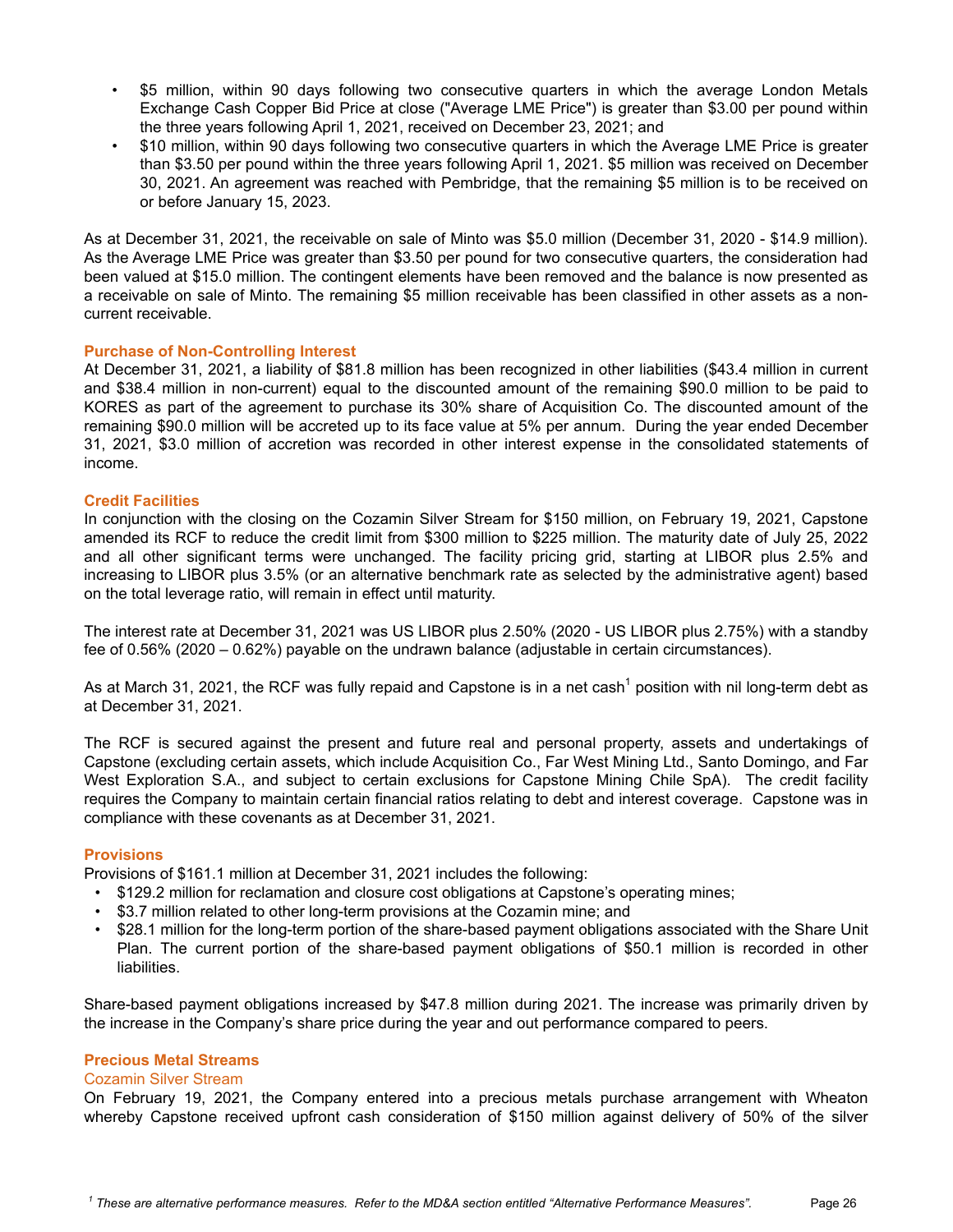production from the Company's Cozamin mine until 10 million ounces have been delivered, thereafter dropping to 33% of silver production for the remaining life of the mine.

In addition to the upfront payment of \$150 million, as silver is delivered under the terms of the arrangement, Capstone receives cash payments equal to 10% of the spot silver price at the time of delivery for each ounce delivered to Wheaton.

The Company recorded the upfront cash consideration received as deferred revenue and recognizes amounts in revenue as silver is delivered under the arrangement. For the period from February 19, 2021 to December 31, 2021, the amount of the deferred revenue liability recognized as revenue was \$16.5 million.

#### Santo Domingo Gold Stream

On April 21, 2021, the Company received an early deposit of \$30 million in relation to the precious metals purchase arrangement with Wheaton effective March 24, 2021. Additional deposits of \$260 million are to be received over the Santo Domingo construction period, subject to sufficient financing having been obtained to cover total expected capital expenditures and other customary conditions, for total consideration of \$290 million ("Deposit"). Wheaton will receive 100% of the gold production from the Company's Santo Domingo development project until 285,000 ounces have been delivered, thereafter dropping to 67% of the gold production.

In addition to the Deposit of \$290 million, as gold is delivered under the terms of the arrangement, Capstone receives cash payments equal to 18% of the spot gold price at the time of delivery for each ounce delivered to Wheaton, until the Deposit has been reduced to zero, thereafter increasing to 22% of the spot gold price upon delivery.

The Company recorded the upfront early deposit of \$30 million received as deferred revenue and will recognize amounts in revenue as gold is delivered under the arrangement. For the period from April 21, 2021 to December 31, 2021, there was no amortization of the deferred revenue liability recognized as revenue.

The non-current portion of the deferred revenue liability for both stream arrangements on the balance sheet at December 31, 2021 was \$165.7 million.

#### **Financial Capability**

The Company's ability to service its ongoing obligations and cover anticipated corporate, exploration and development costs associated with its existing operations is dependent on the Pinto Valley and Cozamin mines generating positive cash flow and available liquidity<sup>1</sup>. Based on reasonable expectations for our operating performance, a net cash<sup>1</sup> balance of \$264.4 million, and additional liquidity options available, including the filing of a base shelf prospectus on June 24, 2021 and the undrawn \$225 million on the RCF, we believe we have the financial capacity to manage our liquidity for the foreseeable future.

#### **Capital Management**

Capstone's capital management objectives are intended to safeguard the Company's ability to support its normal operating requirements on an ongoing basis as well as continue the development and exploration of its mineral properties and support any expansion plans. As part of the Company's treasury policy, the Company will only hold deposits in Canadian Tier 1 banks, International Commercial Banks with a rating of A- or greater, Canadian and US government bonds, or bankruptcy remote treasury market or exchange traded funds of AAA rating.

#### **Hedging**

The Company has hedged certain input costs at lower than budget rates:

• Financial hedges were executed on foreign exchange rates to protect approximately half of the Company's Mexican Peso exposure from August 2020 through December 2021, through Mexican Peso to US dollar exchange rate zero cost collars (being purchased puts and sold calls with offsetting values at inception). The realized gain on these Mexican Peso zero cost collars was \$2.6 million for the year ended December 31, 2021.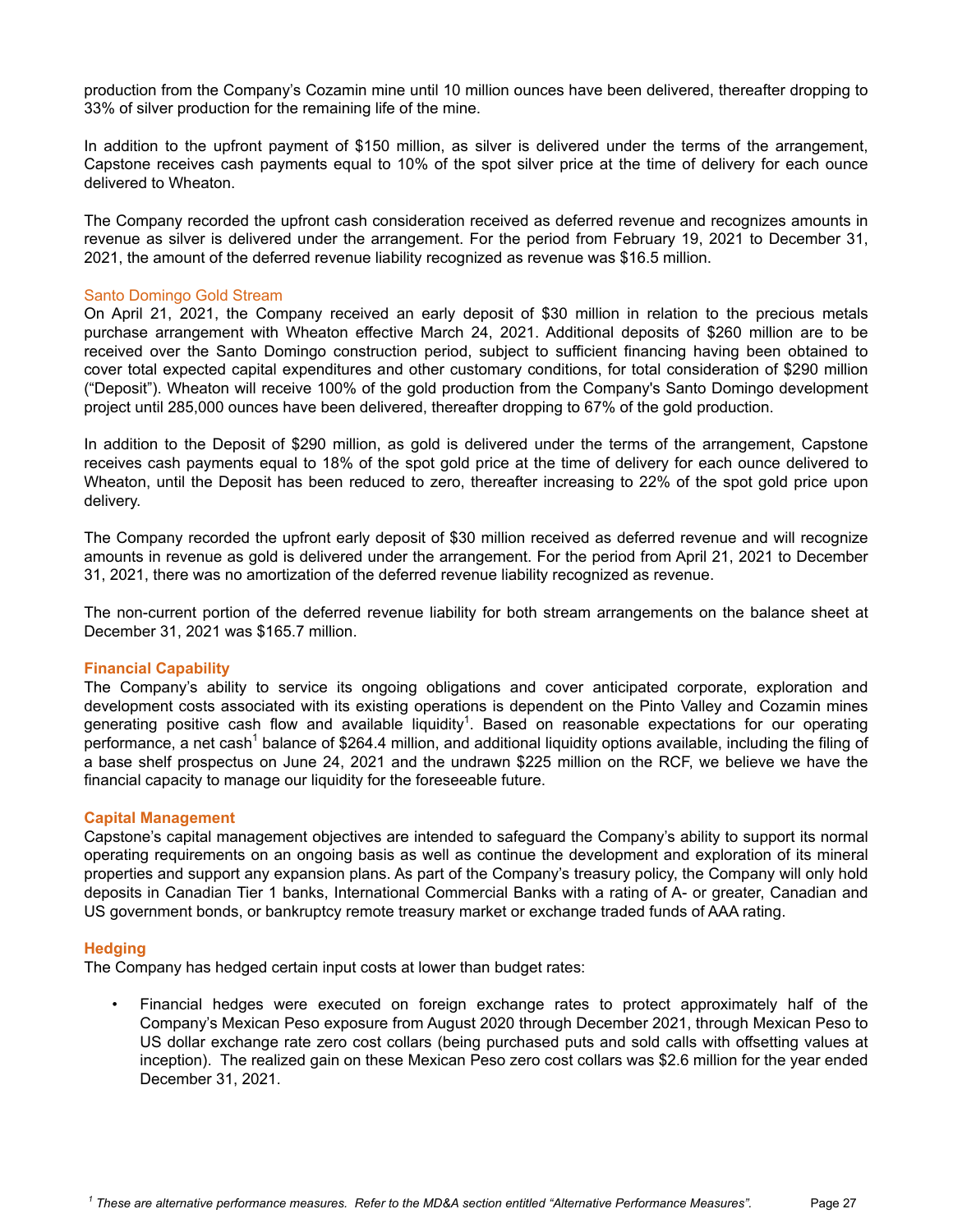<span id="page-28-0"></span>• Pinto Valley contracted for fixed diesel prices with a supplier on its expected 2021 and 2022 diesel consumption at \$1.76/gallon and \$2.13/gallon, respectively. The contracted diesel prices have resulted in cost savings of \$6.3 million during the year ended December 31, 2021.

The Company entered into new hedging contracts during Q4 2021:

• Financial hedges were executed on foreign exchange rates to protect approximately 75% of the Company's budgeted Mexican and Chilean Peso capital and operating cost exposure from January 2022 through December 2022, through Mexican and Chilean Peso to US dollar exchange rate zero cost collars (being purchased puts and sold calls with offsetting values at inception). No realized gains were recognized for the year ended December 31, 2021 on these contracts.

#### **Commitments**

#### *Agreements with the Grupo Minera Bacis S.A. de C.V. ("Bacis")*

Under the terms of the December 2003 option agreement with Bacis, Capstone assumed a 100% interest in the Cozamin Mine with a 3% net smelter royalty paid to Bacis on all payable metal sold from production on the property covered by the agreement.

#### *Agreement with Jetti Resources, LLC ("Jetti")*

Under the terms of the 2019 agreement, the Company is required to make quarterly royalty payments to Jetti based on an additional net profits calculation resulting from cathode production at the Pinto Valley mine. The initial term of the agreement is ten years, renewable for 5-year terms thereafter.

#### *Off-take agreements*

The Company has a concentrate off-take agreement with a third party whereby it will purchase 100% of the copper concentrate produced by the Cozamin Mine up to December 31, 2022.

The Company has a number of annual and multi-year concentrate off-take agreements with third parties whereby they will purchase the copper concentrate produced by the Pinto Valley Mine.

Capital expenditure contracted for at the end of the reporting period but not yet incurred was \$21.5 million (2020 – \$14.8 million).

#### **Risks and Uncertainties**

For full details on the risks and uncertainties affecting the Company, please refer to the Company's Annual Information Form ("AIF") (see section entitled "Risk Factors") for the year ended December 31, 2020. This document is available for viewing on the Company's website at [www.capstonemining.com](http://www.capstonemining.com) or on the Company's profile on the SEDAR website at www.sedar.com.

#### *Mining is inherently dangerous and subject to conditions or events beyond Capstone's control.*

Capstone's operations are subject to all the hazards and risks normally encountered in the exploration, development, construction, care and maintenance activities and production of copper and other metals, including, without limitation, workplace accidents, fires, wildfires, power outages, labour disruptions, flooding, explosions, cave-ins, landslides, ground or stope failures, tailings dam failures and other geotechnical instabilities, weather events, seismic events, access to water, equipment failure or structural failure, metallurgical and other processing problems and other conditions involved in the mining and processing of minerals, any of which could result in damage to, or destruction of, our mines, mineral properties, plants and equipment, personal injury or loss of life, environmental damage to surrounding land, vegetation other biological and water resources, delays in mining, increased production costs, asset write-downs, monetary losses, legal liability and governmental action. Our mines have large tailings dams which could fail as a result of extreme weather events, seismic activity, or for other reasons. The occurrence of any of these events could result in a prolonged interruption in Capstone's operations, increased costs for asset protection or care and maintenance activities that would have a material adverse effect on Capstone's business, financial condition, results of operations and prospects.

Wildfires and inclement weather conditions, whether occurring at Capstone's sites, adjacent lands, or supplier and downstream sites, may impact our ability to operate, transport or access and supply sites, and increase overall costs or impact Capstone's financial performance. In severe circumstances, civil authorities may impose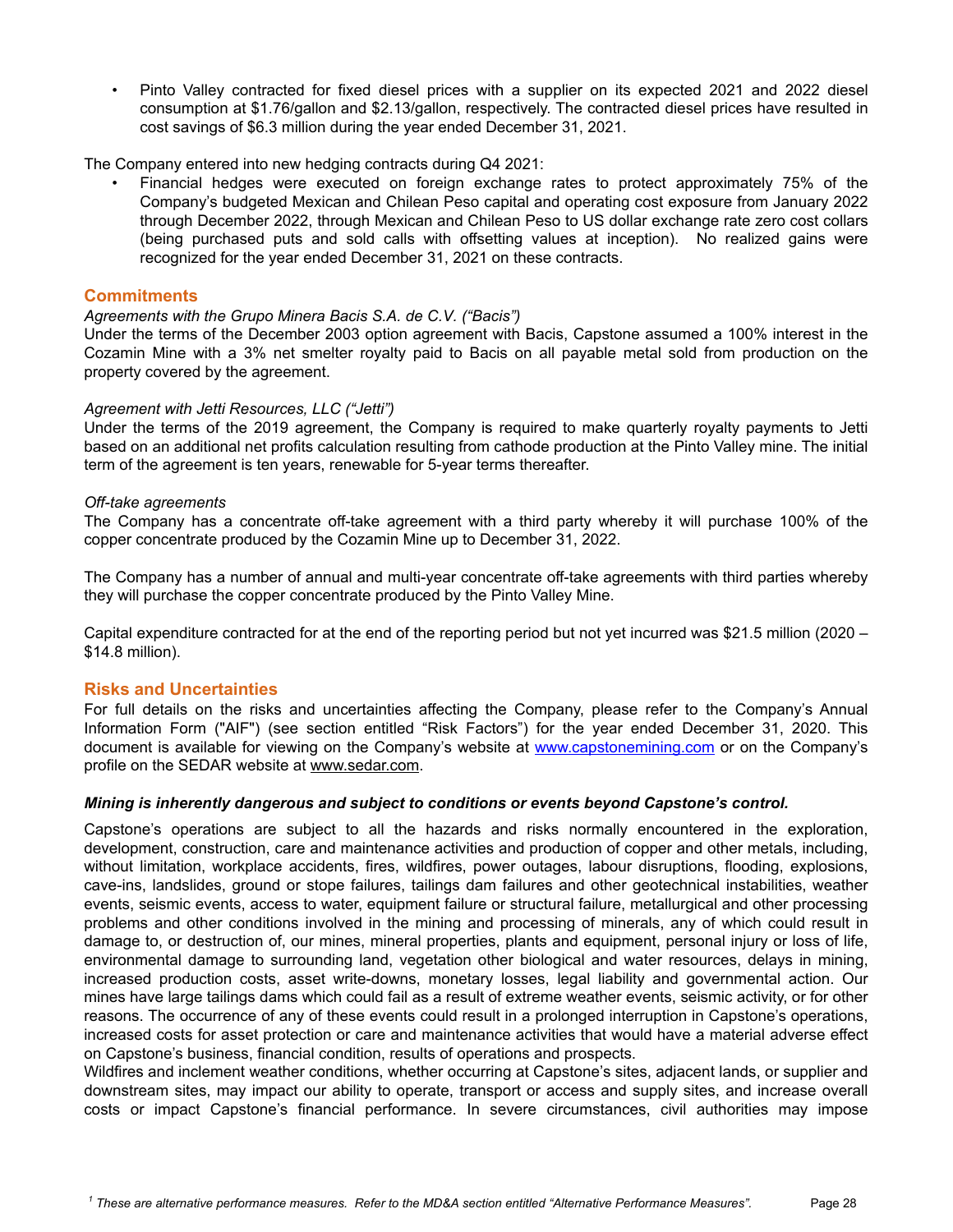evacuation orders. Our sites in Arizona and Mexico are subject to drought conditions and create a higher exposure to wildfire risk.

#### *Pandemics or other public health crises, including the novel coronavirus (COVID-19), could adversely affect our operations and financial position.*

The outbreak of COVID-19, and the future emergence and spread of a similar or other infectious diseases and viruses, could have a material adverse effect on global economic conditions and adversely impact our business and operations as well as the operations of our suppliers and service providers, and impact the demand for copper or base metal prices.

The global effects of the outbreak of the COVID-19 virus are still evolving and could have a material effect on Capstone's overall financial health currently, and in the future, including but not limited to impacts to revenue, earnings and cash flows, increased volatility in financial markets and foreign currency exchange rates. The effects could have a negative impact on copper prices and cause governmental actions to contain the outbreak which may impact our ability to transport or market our concentrate or cause disruptions in our supply chains or interruption of production. Disruptions in the supply chain for critical components for operations or critical equipment and materials for our construction projects may cause operational and project delays which are outside of Capstone's control. A material spread of COVID-19 or other pathogens of infectious diseases in jurisdictions where we operate could impact our ability to staff operations or cause governmental action to order a suspension of production including but not limited to a subsequent Federal or State Decree for the suspension of mining operations in Mexico or Zacatecas, or a suspension of mining or other activities in the United States or Chile. A reduction in production or other COVID-19 related impacts, including but not limited to, low copper prices could cause us to defer strategic projects or operational plans in order to preserve cash flows. An outbreak of the COVID-19 or other infectious diseases at our operations could cause reputational harm and negatively impact our social licence to operate. This could negatively impact our share price. An outbreak in jurisdictions that we operate in could cause governmental agencies to close for prolonged periods of time causing delays in regulatory permitting processes. The overall global effects, indirect or direct, could cause any of our surety providers to cancel our bonds or call for alternative security including the Minto Metals Corp.. for which Capstone is an Indemnitor. During the pandemic, there has been a significant increase in cybersecurity and other information technology risks due to increased fraudulent activity and the increased number of employees working remotely.

A global pandemic could cause temporary closure of businesses in regions that are significantly impacted by health crises, or cause governments to take preventative measures such as the closure of points of entry, including ports and borders. Any government restrictive measures along with market uncertainty could cause an economic slowdown resulting in a decrease in the demand for copper and have a negative impact on base metal prices.

#### *There are risks and uncertainties related to the proposed Transaction, including failure to receive shareholder and other necessary consents and approvals for the Transaction or in certain circumstances, termination of the Transaction.*

The completion of the Transaction is subject to a number of conditions precedent, certain of which are outside the control of Capstone, including receipt of the Final Order, the Key Regulatory Approvals and the Key Consents. There can be no certainty, nor can Capstone provide any assurance, that these conditions will be satisfied or, if satisfied, when they will be satisfied. If the Transaction is not completed, the market price of the Capstone Shares may decline to the extent that the current market price reflects a market assumption that the Transaction will be completed.

Mantos has the right to terminate the Transaction agreement in certain circumstances. Accordingly, there is no certainty, nor can Capstone provide any assurance, that the Transaction Agreement will not be terminated by Mantos before the completion of the Transaction. If the Transaction Agreement is terminated, there is no assurance that an alternative transaction will emerge that is equivalent or superior, to the Transaction. Certain costs related to the Transaction, such as legal, accounting and certain financial advisor fees, must be paid by Capstone even if the Transaction is not completed. Capstone and Mantos are each liable for their own costs incurred in connection with the Transaction. If the Transaction is not completed, Capstone may be required to pay Mantos a Termination Fee. Capstone would be required to pay a Termination Fee of \$75 million if the Transaction is terminated in certain circumstances. This Termination Fee may discourage other parties from attempting to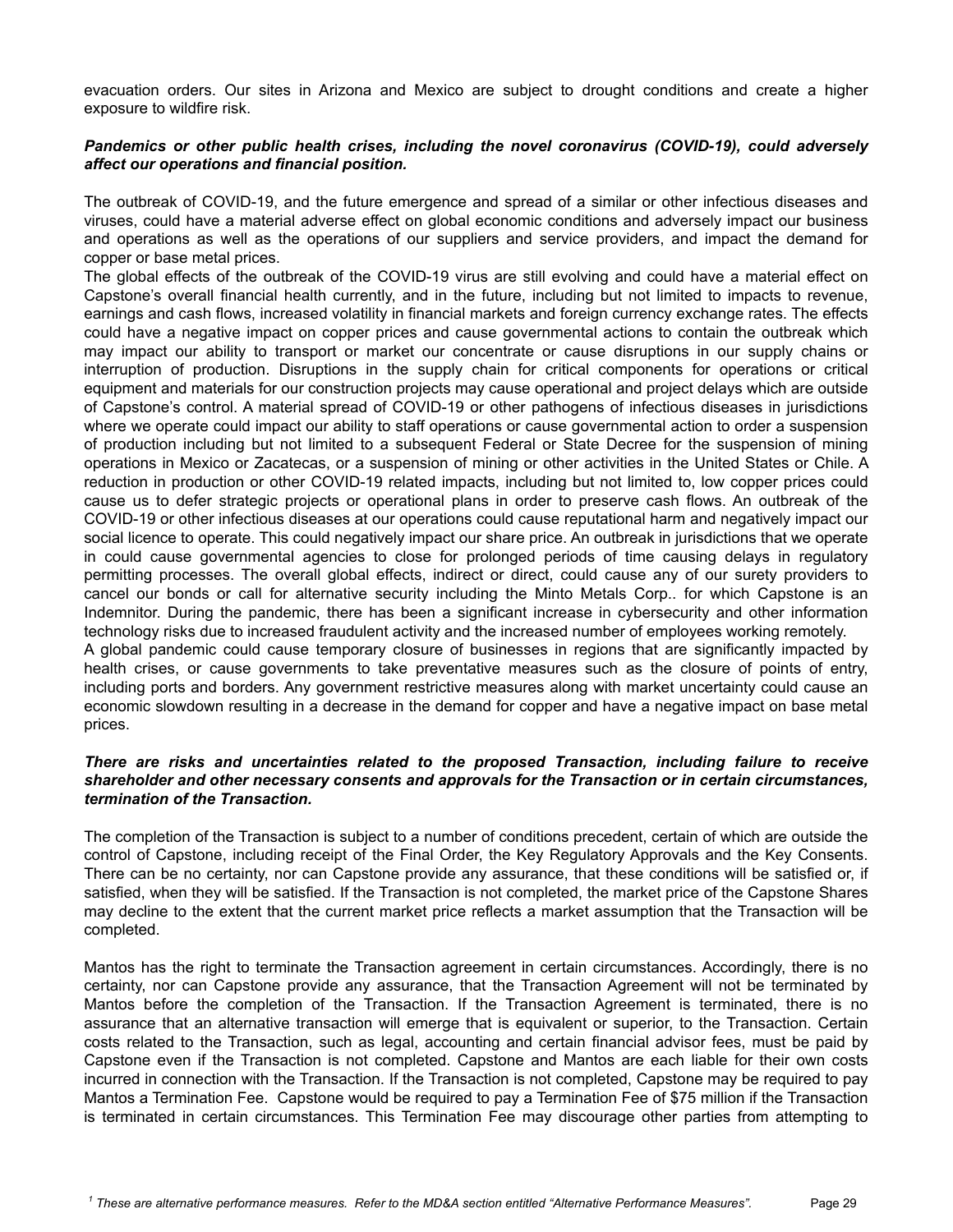acquire Capstone Shares or otherwise making an Acquisition Proposal to Capstone, even if those parties would otherwise be willing to offer greater value to Securityholders than that offered by Mantos under the Transaction.

The pendency of the Transaction could cause the attention of the Capstone's management to be diverted from the day-to-day operations, and customers or suppliers may seek to modify or terminate their business relationships with Capstone. These disruptions could be exacerbated by a delay in the completion of the Transaction and could have an adverse effect on the business, operating results or prospects of Capstone. Since the Transaction is subject to uncertainty, the employees and officers of Capstone may experience job uncertainty which could adversely impact both companies' ability to attract and retain key management and personnel. Further uncertainty associated with the Transaction may be experienced by Capstone's third party suppliers, customers and business partners. Such uncertainty could have a material and adverse effect on the current and future operations, and financial conditions for Capstone. If the Transaction is not completed for any reason, Capstone's business partners may be negatively affected which can affect the current and future business relationships with Capstone.

#### *We may not realize the currently anticipated benefits of the Transaction due to challenges associated with integrating the operations, technologies and personnel of Capstone and Mantos.*

The anticipated success of Mantos with respect to the acquisition of Capstone will depend in large part on the success of management of Capstone Copper in integrating the operations, technologies and personnel of Capstone with those of Mantos after the Effective Date. The failure to successfully achieve such integration could result in the failure of Mantos to realize the anticipated benefits of the Arrangement and could impair the results of operations, profitability and financial results of Mantos and Capstone Copper.

The overall integration of the operations, technologies and personnel of Capstone into Mantos may also result in unanticipated operational problems, expenses, liabilities and diversion of management's time and attention.

#### *We face added risks and uncertainties of operating in foreign jurisdictions, including changes in regulation and policy, and community interest or opposition.*

Capstone's business operates in a number of foreign countries where there are added risks and uncertainties due to the different economic, cultural and political environments. Our mineral exploration and mining activities may be adversely affected by political instability and changes to government regulation relating to the mining industry. Changes in governmental leadership in the US, Chile, and Mexico, could impact Capstone's operations and local societal conditions. There may be additional risks and uncertainties following the results of the Chilean Presidential, Chamber and Senate elections that took place on November 21, 2021. Other risks of foreign operations include political or social and civil unrest, labour disputes and unrest, invalidation of governmental orders and permits, corruption, organized crime, theft, war, civil disturbances and terrorist actions, arbitrary changes in law or policies of particular countries including nationalization of mines, government action or inaction on climate change, trade disputes, foreign taxation, royalties, price controls, delays in obtaining or renewing or the inability to obtain or renew necessary environmental permits, opposition to mining from local communities and environmental or other non-governmental organizations, social perception impacting our social licence to operate, limitations on foreign ownership, limitations on the repatriation of earnings, limitations on mineral exports and increased financing costs. Local economic conditions, including higher incidences of criminal activity and violence in areas of Mexico can also adversely affect the security of our people, operations and the availability of supplies. Capstone may encounter social and community issues including but not limited to public expression against our activities, protests, road blockages, work stoppages, or other forms of expression, which may have a negative impact on our reputation and operations or projects. Opposition to our mining activities by local landowners, the ejidos, communities, or activist groups may cause significant delays or increased costs to operations, and the advancement of exploration or development projects, and could require Capstone to enter into agreements with such groups or local governments.

In addition, risks of operations in Mexico include extreme fluctuations in currency exchange rates, high rates of inflation, significant changes in laws and regulations including but not limited to tax and royalty regulations, labor regimes, failures of security, policing and justice systems, corruption, and incidents such as hostage taking and expropriation. There are uncertainties regarding Mexico's recently approved 2022 Economic Package and Tax Reform, that may have an impact on Cozamin's operations and profitability. Additionally, as a response to the civil unrest in Chile, a referendum for a new Constitution is in progress and may result in a change to the Chilean political regime and mining related regulations including, but not limited to, changes to royalty structures and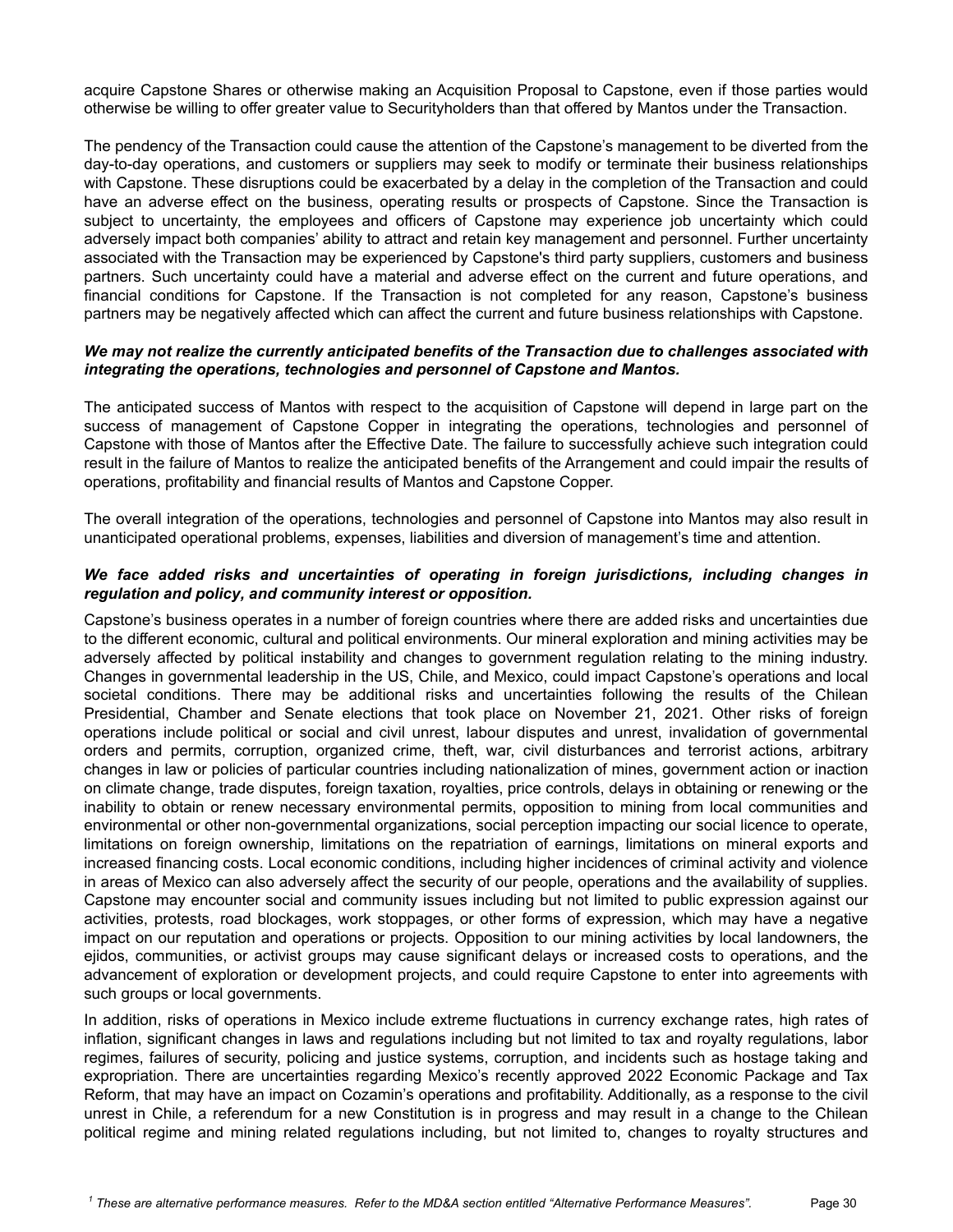environmental and community protection requirements. If approved, the proposed royalty bill being discussed by the National Congress of Chile may have an impact on Santo Domingo's operations and profitability and would have significant negative implications for future investment in the Chilean copper industry more broadly, reducing the attractiveness of new copper projects. Companies with tax stability agreements in place should be protected from the potential new royalty bill. Capstone retains a tax stability agreement with respect to mining royalties which becomes effective post commercial production for a period of 15 years. Certain investment and other criteria need to be met to maintain the tax stability agreement. These risks in Mexico and Chile may limit or disrupt Capstone's projects, reduce financial viability of local operations, restrict the movement of funds, or result in the deprivation of contract rights or the taking of property by nationalization or expropriation without fair compensation.

Further, there can be no assurance that changes in the government, including but not limited to the recent change in the federal administration of the United States, or laws or changes in the regulatory environment for mining companies or for non-domiciled companies will not be made that would adversely affect Capstone's business, financial condition, results of operation and prospects. There are uncertainties related to President Biden's Made in America Tax Plan which proposes corporate tax reforms that may increase Pinto Valley's future tax obligations.

Differences in interpretation or application of tax laws and regulations or accounting policies and rules and Capstone's application of those tax laws and regulations or accounting policies and rules where the tax impact to the Company is materially different than contemplated may occur and adversely affect Capstone's business, financial condition, results of operation and prospects. Capstone is subject to a multitude of taxation regimes and any changes in law, policy or interpretation of law, policy may be difficult to react to in an efficient manner.

#### *Our operations are subject to geotechnical challenges, which could adversely impact our production and profitability.*

No assurances can be given that unanticipated adverse geotechnical and hydrological conditions such as landslides, cave-ins, rock falls, slump, ground or stope failures, tailings storage facility failures or releases and pit wall failures will not occur in the future or that such events will be detected in advance. Due to the age of our mines and more complex deposits, Capstone's Pinto Valley Mine pit is becoming deeper resulting in higher pitwalls and underground environments at Cozamin Mine are becoming more complex, potentially increasing the exposure to geotechnical instabilities and hydrological impacts. Geotechnical instabilities can be difficult to predict and are often affected by risks and hazards outside of Capstone's control, such as seismic activity and severe weather events, which may lead to periodic floods, mudslides, wall instability or an underground collapse.

Capstone's mine sites have multiple active and inactive tailings storage facilities, including upstream raised dams and legacy facilities inherited through acquisition activities. Our tailings storage facilities have been designed by professional engineering firms specializing in this activity. Capstone continues to review and enhance existing practices in line with international best practices; however, no assurance can be given that adverse geotechnical and hydrological events or other adverse events will not occur in the future. There is no guarantee that our existing tailings storage facilities will be sufficient to support operational expansions in which Capstone may have to forgo future operational expansions or invest in new tailings storage facilities in order to safely operate. Tailings storage facilities have the risk of failure due to extreme weather events, seismic activity or for other reasons. The failure of tailings dam facilities or other impoundments could cause severe or catastrophic environmental and property damage or loss of life. Geotechnical or tailings storage facility failures could result in the suspension of our operations, limited or restricted access to sites, government investigations, remediation costs, increased monitoring costs and other impacts, which could result in a material adverse effect on our operational results and financial position.

#### *We may face risks in connection with our Cozamin Silver Stream Agreement with Wheaton.*

Our silver stream agreement at Cozamin Mine is subject to pricing risk. Unexpected spikes in silver prices may result in an increase in silver credit payables compared to receivables and the use of hedging mechanisms may not be economical to reduce to such risks. Capstone is required to meet certain completion requirements before December 31, 2023, under the silver stream agreement, namely, Capstone must construct a paste backfill plant where Capstone must produce at least 105,000 cubic metres of suitable paste backfill that is used in the underground operations at Cozamin over a period of 90 consecutive days during which a completion test has been performed. Failure to achieve the foregoing completion requirements will result in a refund from Capstone to Wheaton up to a maximum amount of \$13 million.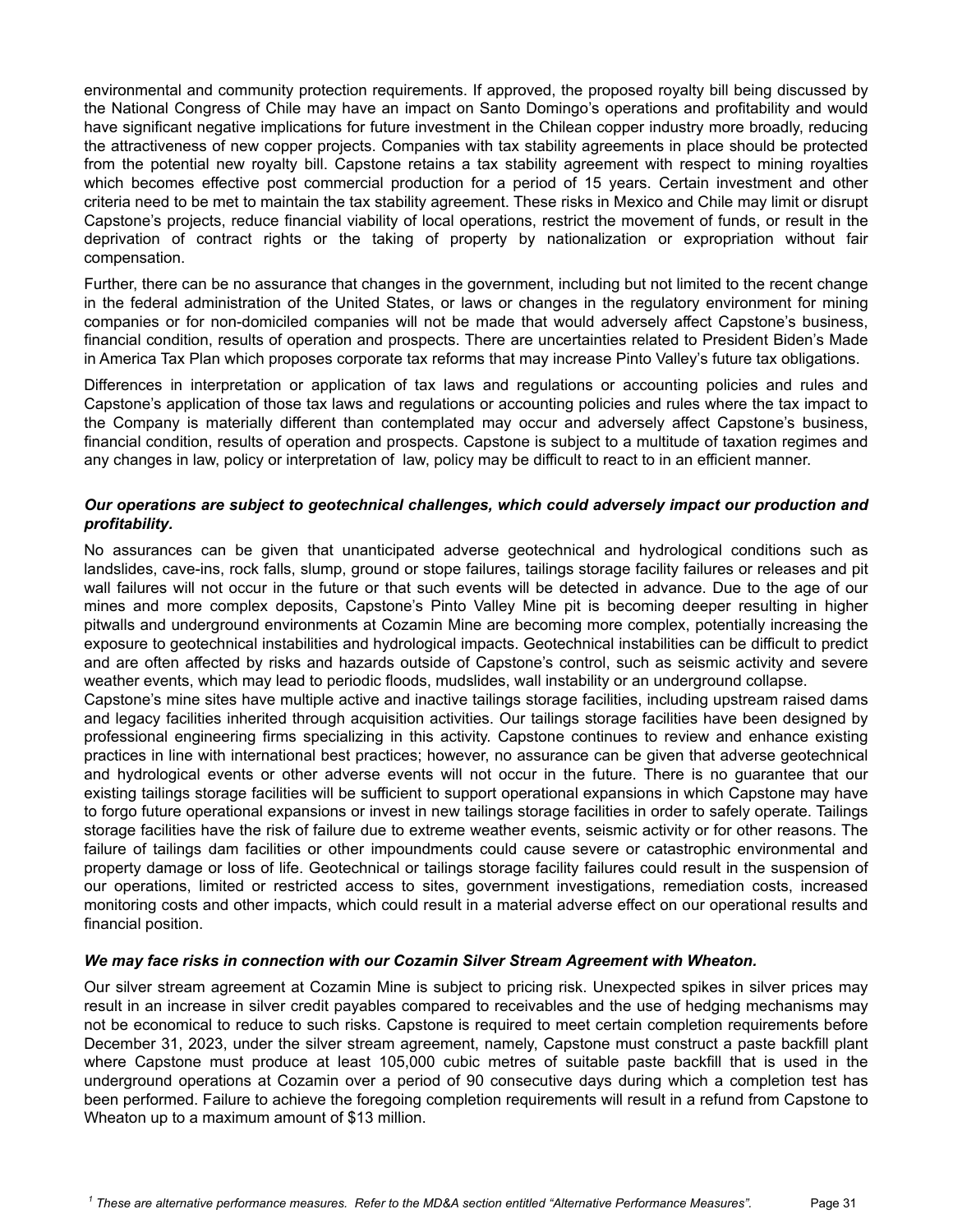#### *We may face risks in connection with our Santo Domingo Gold Stream Agreement with Wheaton.*

Capstone's ability to access upfront cash deposits under the Gold Stream Agreement for our Santo Domingo project is subject to Capstone meeting certain closing conditions under the Gold Stream Agreement, including but not limited to: (a) obtaining all necessary approvals to achieve completion and to operate the mine in accordance with the development plan; (b) entering into material contracts necessary for the construction and development of the mine; and (c) having obtained project financing on terms and conditions that are not reasonably expected to result in an adverse impact and under which all conditions precedent necessary to draw down on such project financing have been satisfied or waived. There is no guarantee Capstone will be able to meet all of the conditions and draw on the funds from Wheaton pursuant to the Gold Stream Agreement. Further, an initial failure to achieve the completion requirements in the Gold Stream Agreement on or before the third anniversary of the agreement date will result in a delay payment. A continued failure to achieve the completion requirements under the Gold Stream Agreement will result in a refund from Capstone to Wheaton.

#### *Surety bonding risks*

Capstone secures its obligations for reclamation and closure costs with surety bonds provided by leading global insurance companies in favour of regulatory authorities in Arizona. The regulators could increase Capstone's bonding obligations for reclamation and closure activities. Further, these surety bonds include the right of the surety bond provider to terminate the relationship with Capstone on providing notice of up to 90 days. The surety bond provider would, however, remain liable to the regulatory authorities for all bonded obligations existing prior to the termination of the bond in the event Capstone failed to deliver alternative security satisfactory to the regulator. Capstone remains an Indemnitor for Minto Metals Corp.'s surety bond obligations in the Yukon and could be liable for the bonded obligations in the event Minto Metals Corp. does not satisfy those obligations or in the event the surety requires additional or alternative security or the regulators require additional bonding amounts and Minto Metals Corp. is unable to satisfy the new requirements.

#### *The sale of our metals is subject to counterparty and market risks.*

Capstone enters into concentrate off-take agreements whereby a percentage of planned production of copper concentrate produced from our mines is committed to various external parties throughout the calendar year. If any counterparty to any off-take or forward sales agreement does not honour such arrangement, or experiences an unforeseeable event preventing fulfillment of the contract or should any such counterparty become insolvent, Capstone may incur losses on production already shipped or be forced to sell a greater volume of our production in the spot market, which is subject to market price fluctuations. In addition, there can be no assurance that Capstone will be able to renew any off-take agreement at economic terms, or at all, or that Capstone's production will meet the qualitative and quantitative requirements under such agreements.

Capstone is subject to fluctuations in the cost of ocean vessel freight, which could result in higher costs. The cost of ocean vessel freight is impacted by numerous factors including but not limited to the supply and demand of bulk and container vessels, the supply and demand of commodities or goods that require shipment via vessel, the cost and availability of fuel, global crisis or political events, and environmental regulations. Capstone may elect from time to time to enter into Contracts of Affreightment to maintain certainty of freight prices for a specific period of time.

#### *Mineral rights or surface rights to our properties or third-party royalty entitlement to our properties could be challenged, and, if successful, such challenges could have a material adverse effect on our production and our business, financial condition, results of operations and prospects.*

Title to Capstone's properties may be challenged or impugned. Our property interests may be subject to prior unregistered agreements or transfers, and title may be affected by undetected defects. Surveys have not been carried out on the majority of our properties and, therefore, in accordance with the laws of the jurisdiction in which such properties are situated, their existence and area could be in doubt.

A claim by a third party asserting prior unregistered agreements on or transfer of any of Capstone's properties, especially where Mineral Reserves have been located, could result in Capstone losing a commercially viable property. Even if a claim is unsuccessful, it may potentially affect Capstone's current operations, projects or development properties due to the high costs of defending against the claim and its impact on Capstone's resources. Title insurance is generally not available for mineral properties and Capstone's ability to ensure that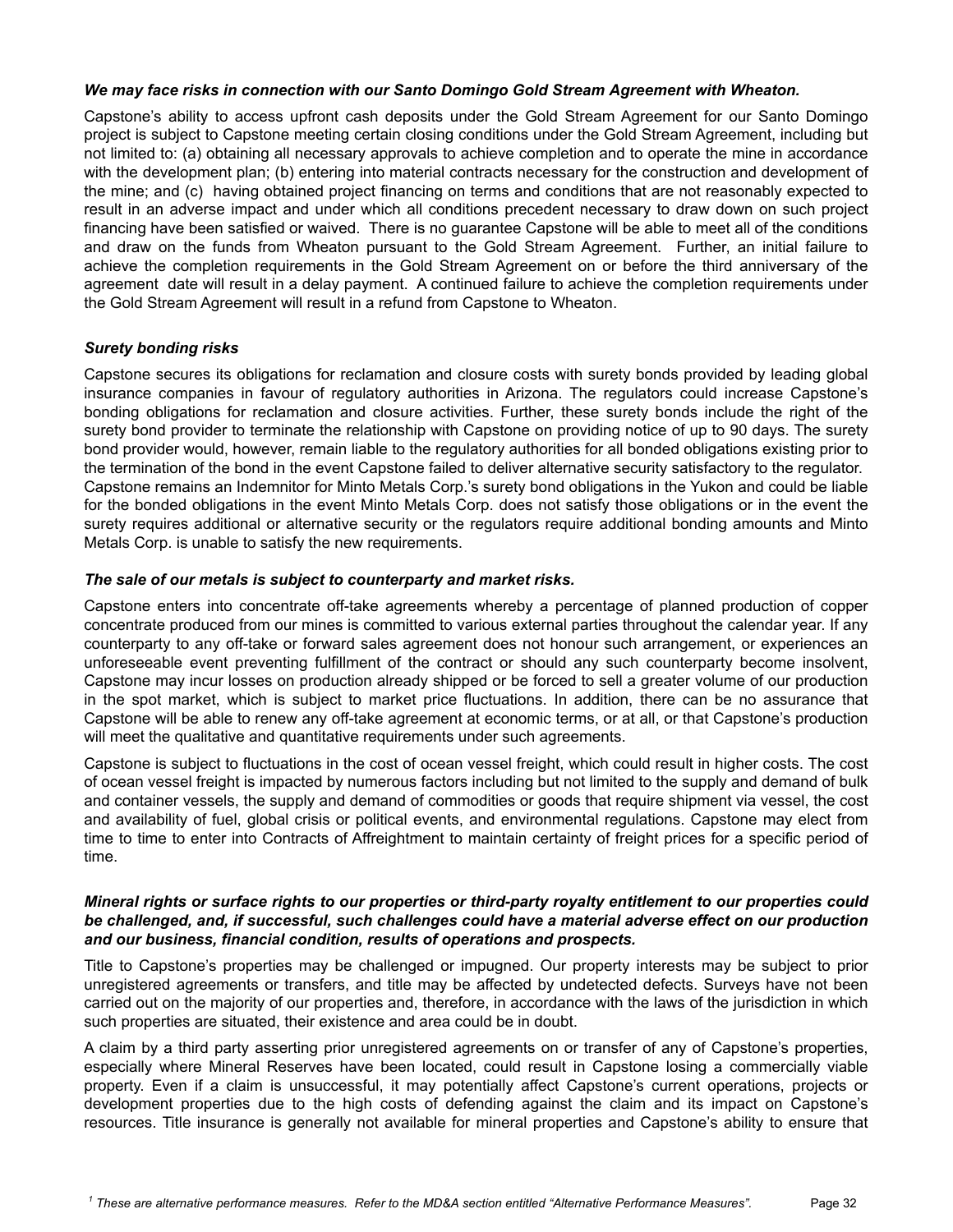Capstone has obtained a secure claim to individual mineral properties or mining concessions or related royalty rights may be severely constrained. We rely on title information and/or representations and warranties provided by our grantors. If we lose a commercially viable property, such a loss could lower our future revenues or cause Capstone to cease operations if the property represented all or a significant portion of our Mineral Reserves at the time of the loss.

A claim by a third party asserting royalty rights, including, but not limited to claims by royalty holders asserting increased royalty rights on any of Capstone's properties, could result in Capstone incurring high costs of defending against the claim, and if such claims were successful, such a loss could lower our future revenues or cause Capstone to cease operations if the property represented all or a significant portion of our Mineral Reserves at the time of the loss.

#### *Changes in climate change regulatory regime could adversely affect our business.*

Climate change is an international and societal concern. The countries where we operate are signatories of the Paris Agreement, a legally binding international treaty on climate change, and have agreed to reduce Greenhouse Gas (GHG) emissions as indicated in Nationally Determined Contributions (NDC). Capstone's operations produce GHG emissions, through the direct combustion of fossil fuels and indirectly through electricity consumption. Changes in government policies and regulations aimed at mitigating or adapting to climate change could result in increased costs, and therefore, decreased profitability at some of our operations or projects.

Changes in government policies and regulations aimed at mitigating climate change might include limiting the amount of GHG emissions we can produce, requiring us to look for alternative energy sources. Some risks related to this are, increased competition for renewable energy, which could impact costs of acquiring it or reduce the availability. Our ability to shift our energy mix toward renewables depends in part on our countries of operation investing in renewable power generation. Regulation specific to GHG emissions and energy efficiency is evolving and varies by jurisdiction. Carbon-pricing mechanisms may be introduced in the jurisdictions we operate or conduct business. Other changes in government regulation aimed at adapting to climate change such as water scarcity in our regions of operation may result in limited access to water sources due to increased regulation, impacting our ability to acquire the water needed for our operations. New legislation and increased regulation could impose costs on our operations, customers, and suppliers, including increased energy, capital equipment, environmental monitoring and reporting and other costs to comply with such regulations. Capstone monitors the evolving regulation landscape and engages its local legal counsel to provide updates on regulatory developments. The implementation of regulations and carbon-pricing mechanisms aimed at reducing the effects of climate change could impact our ability to pursue future opportunities, or maintain our existing operations, which could have an adverse effect on our business. The Company may decide to pursue carbon reduction strategies which could result in higher operational costs or increased capital outlays.

#### *Our operations will be adversely affected if we fail to maintain satisfactory labour relations.*

The majority of our workforce is not unionized with the exception of approximately 399 of the hourly employees at the Pinto Valley Mine which are represented by six unions, governed by one collective bargaining agreement negotiated by the United Steelworkers Union which is in effect until May 29, 2022. Additional groups of non-union employees may seek union representation in the future. Further, relations with employees may be affected by changes in the scheme of labour relations that may be introduced by the relevant governmental authorities in jurisdictions where Capstone conducts business. Changes in such legislation or otherwise in our relationship with our employees may result in higher ongoing labour costs, employee turnover, strikes, lockouts or other work stoppages, any of which could have a material adverse effect on our business, results of operations and financial condition.

#### *The price of Common Shares is volatile.*

Publicly quoted securities are subject to a relatively high degree of price volatility. It should be expected that continued fluctuations in price will occur, and no assurances can be made as to whether the share prices will increase or decrease in the future. In recent years, the securities markets in Canada have experienced a high level of price and volume volatility, and the market price of many companies, particularly those considered exploration or development stage companies, have experienced wide fluctuations in price which have not necessarily been related to the operating performance, underlying asset values or prospects of such companies. The factors influencing such volatility include macroeconomic developments in North America and globally, and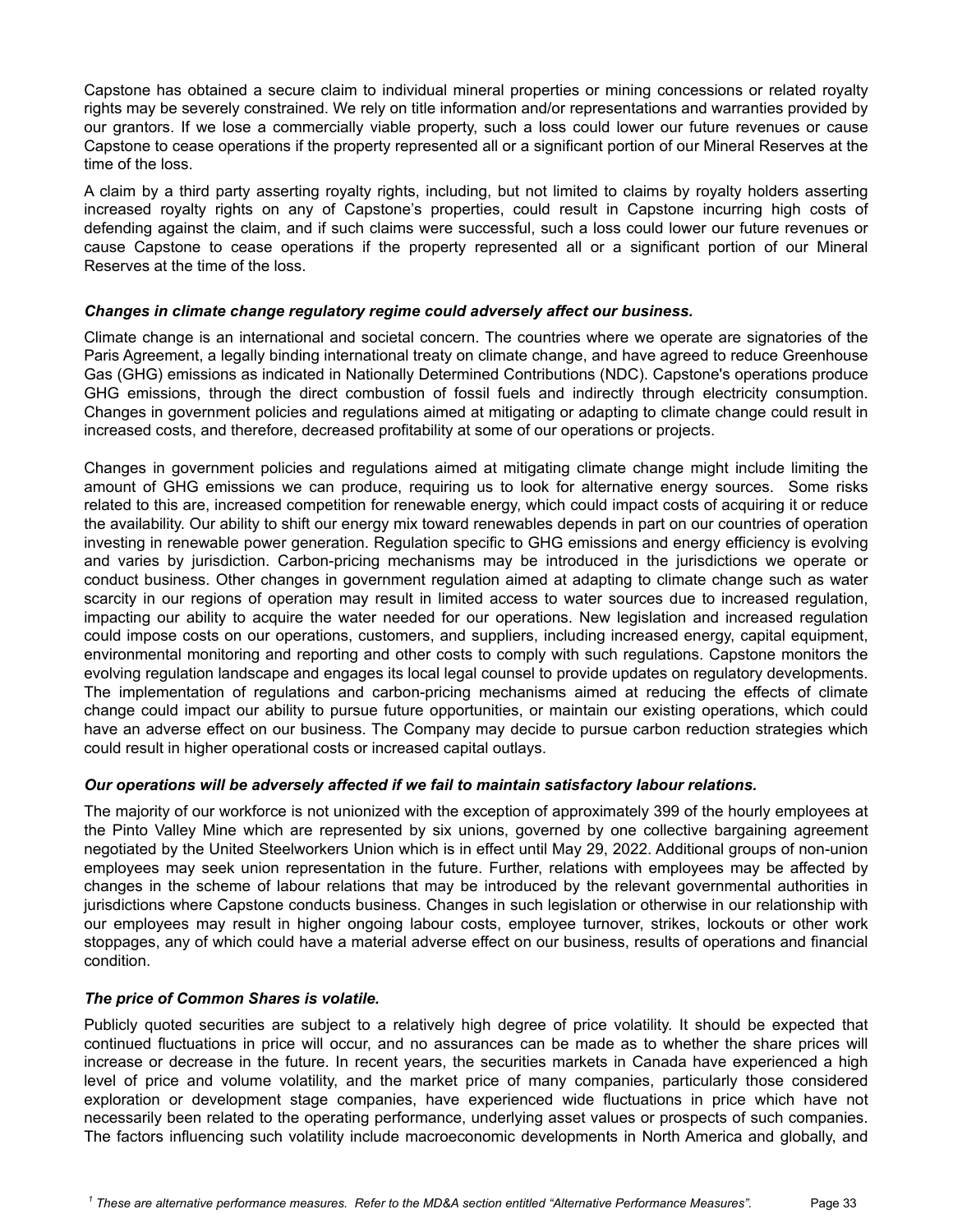market perceptions of the attractiveness of particular industries. The price of the Common Shares is also likely to be significantly affected by short-term changes in precious metal prices or other mineral prices, the results of further exploration activities, currency exchange fluctuations and Capstone's financial condition or results of operations as reflected in its earnings reports. Other factors unrelated to the performance of Capstone that may have an effect on the price of the Common Shares include the following:, the extent of analyst coverage available to investors concerning the business of Capstone may be limited if investment banks with research capabilities do not follow Capstone's securities; lessening in trading volume and general market interest in Capstone's securities may affect an investor's ability to trade significant numbers of securities of Capstone; and a substantial decline in the price of the securities of Capstone that persists for a significant period of time could cause Capstone's securities to be delisted from an exchange, further reducing market liquidity.

Securities class-action litigation often has been brought against companies following periods of volatility in the market price of their securities. Capstone may in the future be the target of similar litigation. Securities litigation could result in substantial costs and damages and divert management's attention and resources.

#### *There is no assurance of a sufficient liquid trading market for Common Shares in the future.*

Shareholders of Capstone may be unable to sell significant quantities of Common Shares into the public trading markets without a significant reduction in the price of their Common Shares, or at all. There can be no assurance that there will be sufficient liquidity of Common Shares on the trading market, and that Capstone will continue to meet the listing requirements of the exchange on which Common Shares are listed.

#### *Capstone has outstanding Common Share equivalents which, if exercised, could cause dilution to existing shareholders.*

The exercise of any of stock options, other share-based compensation and share purchase warrants and the subsequent resale of such Common Shares in the public market could adversely affect the prevailing market price and Capstone's ability to raise equity capital in the future at a time and price which it deems appropriate. Capstone may also enter into commitments in the future which would require the issuance of additional Common Shares and Capstone may grant additional share purchase warrants and stock options. Any share issuances from Capstone's treasury will result in immediate dilution to existing shareholders' percentage interest in Capstone.

#### *Capstone has not paid dividends and may not pay dividends in the foreseeable future.*

Payment of dividends on Common Shares is within the discretion of the Capstone board and will depend upon Capstone's future earnings if any, its capital requirements and financial condition, and other relevant factors. Capstone anticipates that all available funds will be invested to finance the growth of its business for the foreseeable future.

#### *Sales by existing shareholders can reduce share prices.*

Sales of a substantial number of Common Shares in the public market could occur at any time. These sales, or the market perception that the holders of a large number of Common Shares intend to sell Common Shares, could reduce the market price of the Common Shares. If this occurs and continues, it could impair the Company's ability to raise additional capital through the sale of securities

#### *Concentration of Share Ownership of Capstone Copper*

As at the date hereof, Orion Fund JV Limited, Orion Mine Finance (Master) Fund I-A LP, Orion Mine Finance Fund II LP (collectively, "**Orion Mine Finance**") collectively own approximately **[32.35%]** of the outstanding common shares in the capital of Capstone Copper ("**Common Shares**") and Hadrian Capital Partners Inc. owns approximately **[14.65%]** of the outstanding Common Shares. As long as these shareholders maintain their significant positions in Capstone Copper, they will have the ability to exercise influence with respect to the affairs of Capstone Copper and significantly affect the outcome of matters upon which shareholders are entitled to vote. Furthermore, there is a risk that Capstone Copper's securities are less liquid and trade at a relative discount compared to circumstances where these persons did not have the ability to influence or determine matters affecting Capstone Copper. Moreover, there is a risk that their significant interests in Capstone Copper discourages transactions involving a change of control of Capstone Copper, including transaction in which an investor, as a holder of Capstone Copper's securities, would otherwise receive a premium for its Capstone Copper's securities over the then-current market price.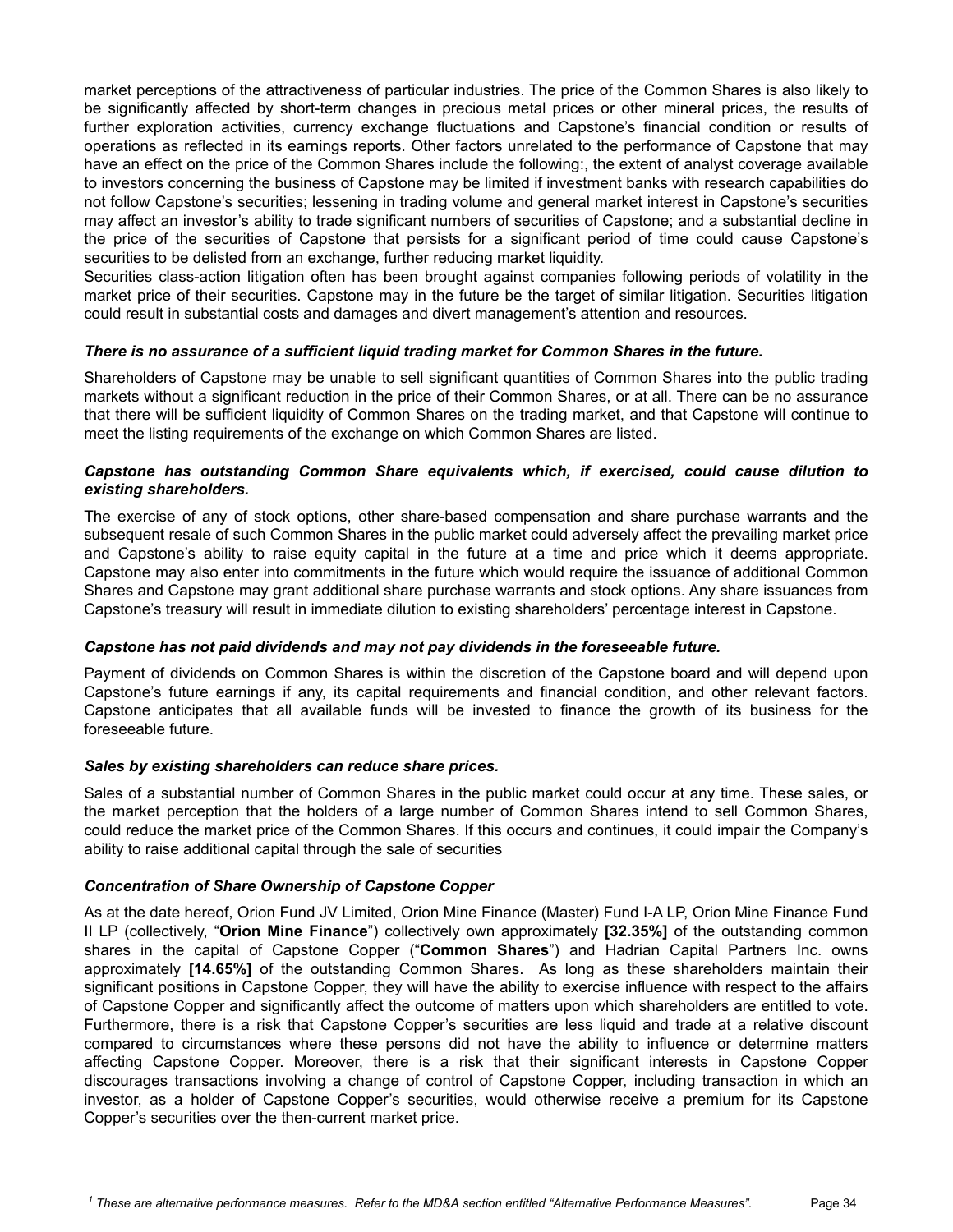#### <span id="page-35-0"></span>**Transactions with Related Parties**

As described in the Nature of Business section, Capstone has related party relationships, as defined by IFRS, with its key management personnel. On March 24, 2021, Capstone purchased the 30% ownership interest in Santo Domingo that had been held by KORES. During Q2 2021, KORES sold all its previously held Capstone common shares.

Related party transactions and balances are disclosed in the consolidated financial statements for the year ended December 31, 2021.

#### **Off Balance Sheet Arrangements**

As at December 31, 2021, the Company had no off-balance-sheet arrangements other than the following:

- those disclosed under Commitments in the consolidated financial statements for the year ended December 31, 2021;
- capital expenditure commitments totalling \$21.5 million;
- the indemnification for Minto as disclosed under Other Assets in the consolidated financial statements for the year ended December 31, 2021;
- five surety bonds totalling \$168.8 million; and
- the guarantee provided to the Chilean Internal Revenue Service for the value-added taxes claimed during the year ended December 31, 2021.

#### **Accounting Changes**

On August 27, 2020, an amendment to IFRS 9, IBOR Reform and its Effect on Financial Reporting, was issued and became effective January 1, 2021. The Company has assessed the impact of the amendment on its adoption effective January 1, 2021 and determined it does not currently have a significant effect on the Company's financial statements.

In May 2020, the International Accounting Standards Board ("IASB") issued an amendment to IAS 16, Property, Plant and Equipment - Proceeds before Intended Use. The amendment prohibits deducting from the cost of property, plant and equipment amounts received from selling items produced while preparing the asset for its intended use. Instead, a company will recognize such sale proceeds and related cost in the consolidated statements of income (loss). The amendment will become effective January 1, 2022. The Company is assessing the impact of the amendment and does not expect it to have a significant effect on the Company's financial statements.

In May 2021, the International Accounting Standards Board issued Deferred Tax related to Assets and Liabilities arising from a Single Transaction, which amended IAS 12 Income Taxes. The amendments will become effective January 1, 2023. The Company is assessing the impact of the amendment and does not expect it to have a significant effect on the Company's financial statements.

#### **Alternative Performance Measures**

Alternative performance measures are furnished to provide additional information. These non-GAAP performance measures are included in this MD&A because these statistics are key performance measures that management uses to monitor performance, to assess how the Company is performing, and to plan and assess the overall effectiveness and efficiency of mining operations. These performance measures do not have a standard meaning within IFRS and, therefore, amounts presented may not be comparable to similar data presented by other mining companies. These performance measures should not be considered in isolation as a substitute for measures of performance in accordance with IFRS.

Some of these alternative performance measures are presented in Highlights and discussed further in other sections of the MD&A. These measures provide meaningful supplemental information regarding operating results because they exclude certain significant items that are not considered indicative of future financial trends either by nature or amount. As a result, these items are excluded for management assessment of operational performance and preparation of annual budgets. These significant items may include, but are not limited to, restructuring and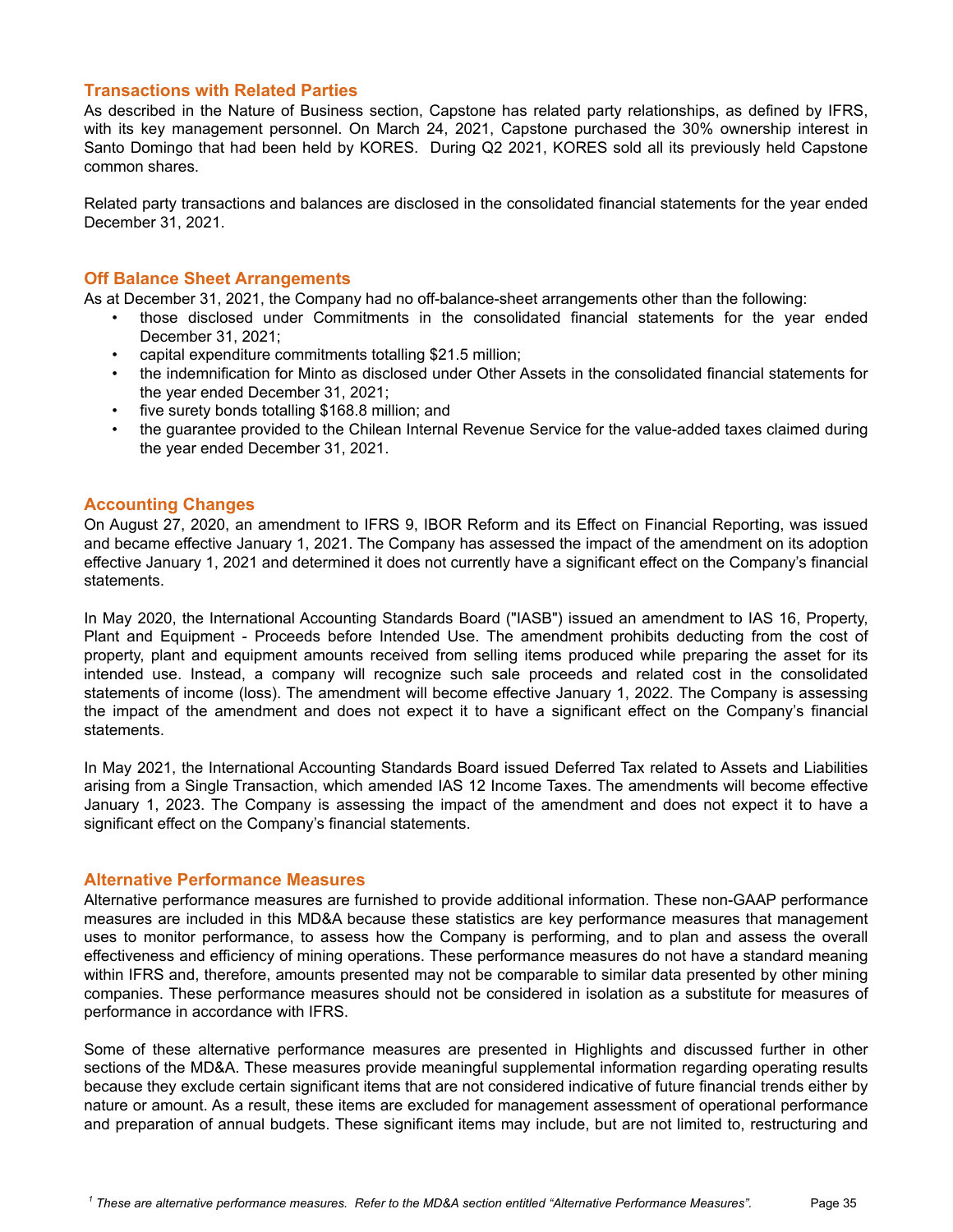asset impairment charges, individually significant gains and losses from sales of assets, share based compensation, unrealized gains or losses, and certain items outside the control of management. These items may not be non-recurring. However, excluding these items from GAAP or Non-GAAP results allows for a consistent understanding of the Company's consolidated financial performance when performing a multi-period assessment including assessing the likelihood of future results. Accordingly, these Non-GAAP financial measures may provide insight to investors and other external users of the Company's consolidated financial information.

#### **C1 Cash Costs Per Payable Pound of Copper Produced**

C1 cash costs per payable pound of copper produced is a measure reflective of operating costs per unit. C1 cash costs is calculated as cash production costs of metal produced net of by-product credits and is a key performance measure that management uses to monitor performance. Management uses this measure to assess how well the Company's producing mines are performing and to assess overall efficiency and effectiveness of the mining operations and assumes that realized by-product prices are consistent with those prevailing during the reporting period.

#### **All-in Sustaining Costs Per Payable Pound of Copper Produced**

All-in sustaining costs per payable pound of copper produced is an extension of the C1 cash costs measure discussed above and is also a key performance measure that management uses to monitor performance. Management uses this measure to analyze margins achieved on existing assets while sustaining and maintaining production at current levels. Consolidated All-in sustaining costs includes Corporate general and administrative costs.

#### **Net debt / Net cash**

Net debt / Net cash is a performance measure used by the Company to assess its financial position and is composed of Long-term debt (excluding deferred financing costs), Cash and cash equivalents and Short-term investments.

#### **Available Liquidity**

Available liquidity is a performance measure used by the Company to assess its financial position and is composed of RCF credit capacity, Long term debt (excluding deferred financing costs), Cash and cash equivalents and Short-term investments.

#### **Operating Cash Flow before Changes in Working Capital per Common Share**

Operating Cash Flow before changes in working capital per common share is a performance measure used by the Company to assess its ability to generate cash from its operations, while also taking into consideration changes in the number of outstanding shares of the Company.

#### **Adjusted Net Income**

Adjusted net income is net income attributable to shareholders as reported, adjusted for certain types of transactions that in our judgment are not indicative of our normal operating activities or do not necessarily occur on a regular basis.

#### **EBITDA**

EBITDA is net income attributable to shareholders before net finance expense, tax expense, and depletion and amortization.

#### **Adjusted EBITDA**

Adjusted EBITDA is EBITDA before the pre-tax effect of the adjustments made to adjusted net income (above) as well as certain other adjustments required under the Company's RCF agreement in the determination of EBITDA for covenant calculation purposes.

The adjustments made to Adjusted net income and Adjusted EBITDA allow management and readers to analyze our results more clearly and understand the cash generating potential of the Company.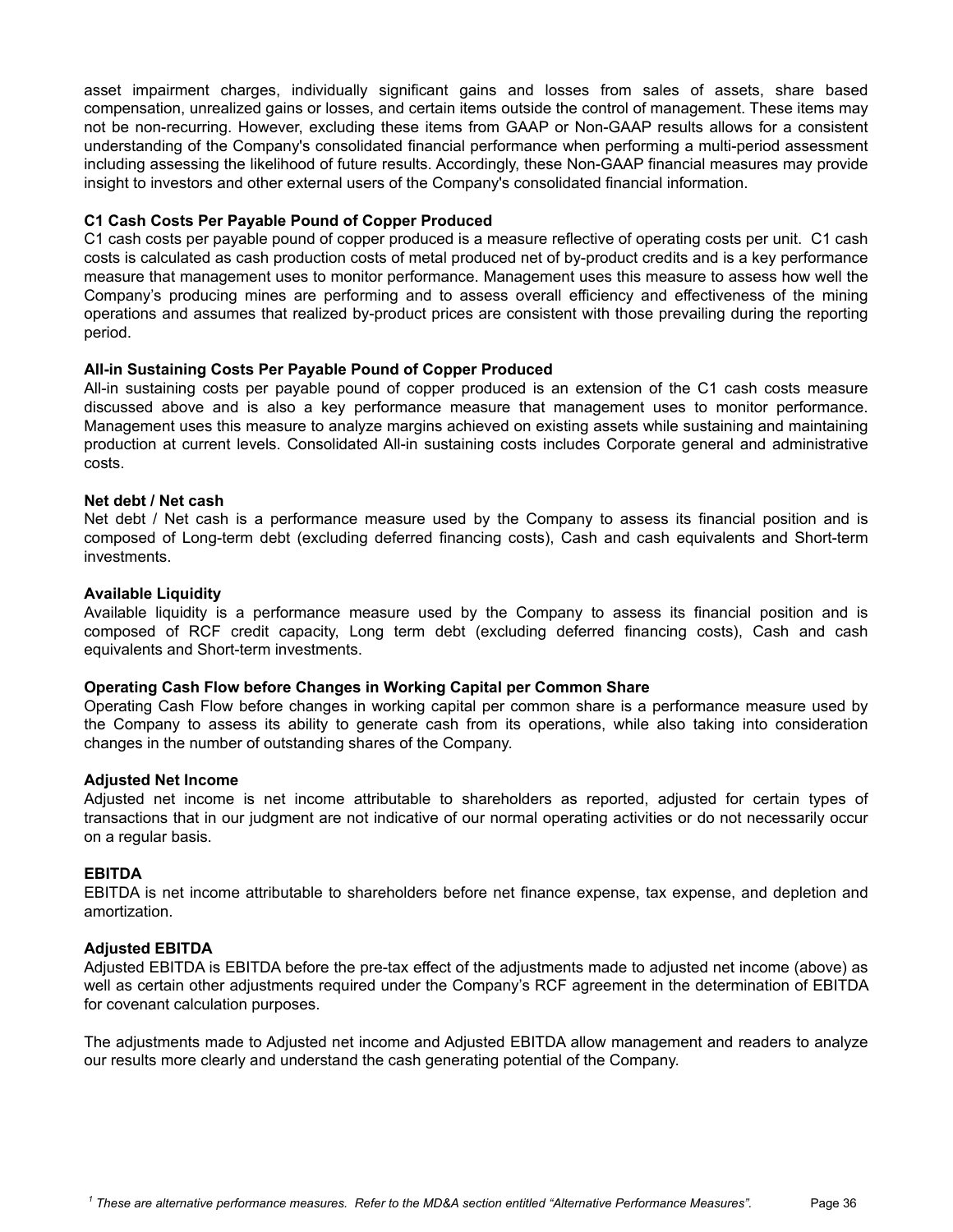#### **Property Cost per Tonne Milled**

Property cost per tonne milled is a key performance measure that management uses to monitor performance. Management uses this measure to assess how well the Company's producing mines are performing and to monitor costs and assess overall efficiency and effectiveness of the mining operations.

#### **Sustaining Capital**

Sustaining capital is expenditures to maintain existing operations and sustain production levels. A reconciliation to GAAP segment MPPE additions is included within the mine site sections of this document.

#### **Expansionary Capital**

Expansionary capital is expenditures to increase current or future production capacity, cash flow or earnings potential. A reconciliation to GAAP segment MPPE additions is included within the mine site sections of this document.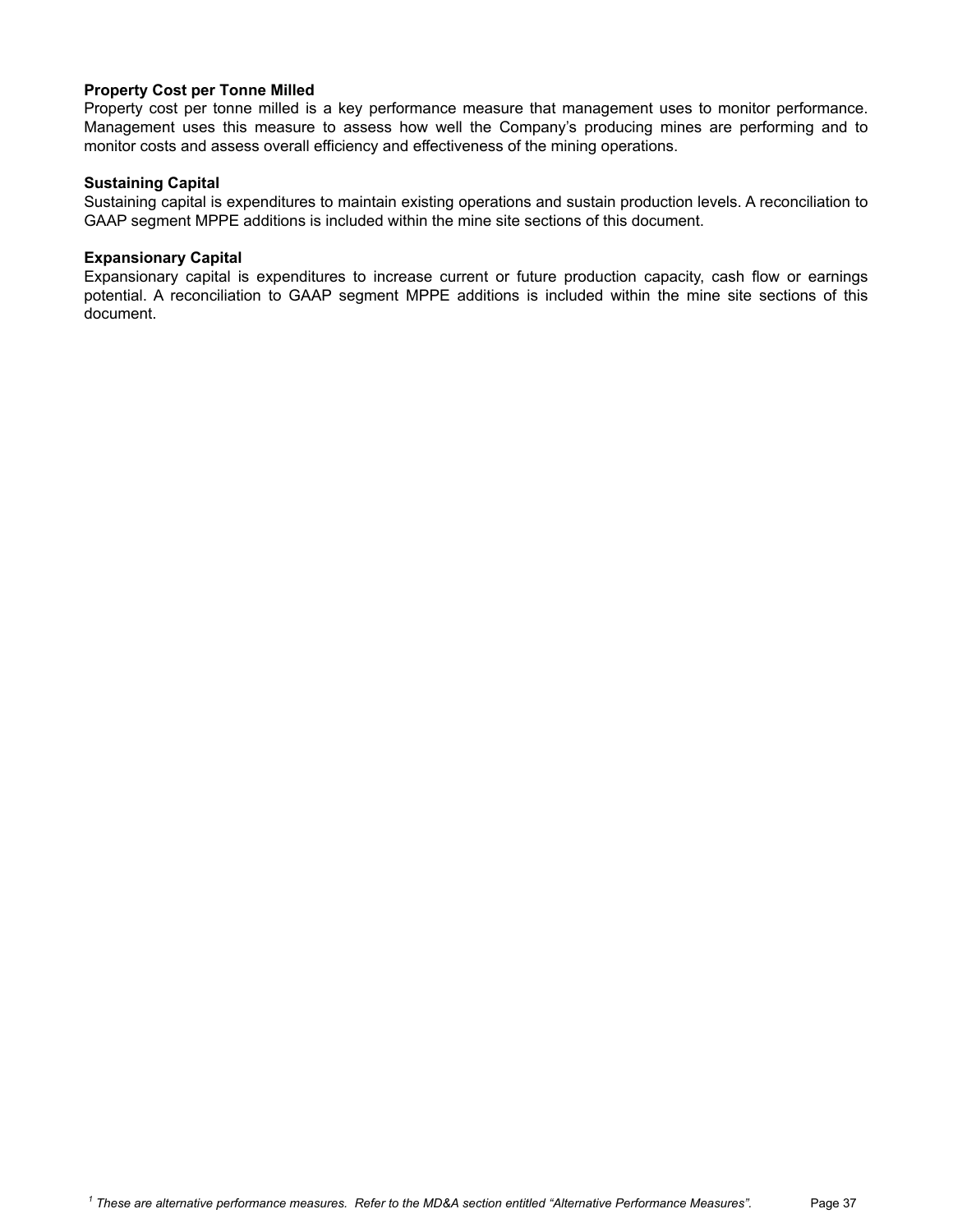## **Breakdown of C1 Cash Costs and All-in Sustaining Cost Per Pound of Payable Copper Produced**

## Three Months Ended December 31, 2021 and 2020

|                                                        | Q4 2021             |         |              | Q4 2020             |         |              |
|--------------------------------------------------------|---------------------|---------|--------------|---------------------|---------|--------------|
|                                                        | <b>Pinto Valley</b> | Cozamin | <b>Total</b> | <b>Pinto Valley</b> | Cozamin | <b>Total</b> |
| Payable copper produced<br>(000s pounds)               | 35,826              | 13,945  | 49,771       | 32,942              | 9,884   | 42,826       |
| (\$ millions)                                          |                     |         |              |                     |         |              |
| Production costs of metal<br>produced (per financials) | 69.1                | 17.5    | 86.6         | 55.6                | 13.7    | 69.3         |
| Transportation cost to point of<br>sale                | (9.7)               | (1.3)   | (11.0)       | (5.1)               | (1.0)   | (6.1)        |
| Inventory reversal (write-down)                        | 0.3                 |         | 0.3          | (0.3)               |         | (0.3)        |
| Realized gain on Mexican Peso<br>derivatives           |                     | (0.6)   | (0.6)        |                     |         |              |
| Inventory working capital                              |                     |         |              |                     |         |              |
| adjustments                                            | 2.1                 | (0.5)   | 1.6          | 4.2                 | 0.3     | 4.5          |
| Cash production costs of metal                         |                     |         |              |                     |         |              |
| produced                                               | 61.8                | 15.1    | 76.9         | 54.4                | 13.0    | 67.4         |
| (\$/pound)                                             |                     |         |              |                     |         |              |
| <b>Production costs</b>                                |                     |         |              |                     |         |              |
| Mining                                                 | 0.56                | 0.64    | 0.58         | 0.51                | 0.77    | 0.57         |
| Milling/Processing                                     | 0.96                | 0.26    | 0.76         | 0.95                | 0.32    | 0.80         |
| G&A                                                    | 0.21                | 0.19    | 0.21         | 0.19                | 0.22    | 0.20         |
| C <sub>1</sub> P sub-total                             | 1.73                | 1.09    | 1.55         | 1.65                | 1.31    | 1.57         |
| By-product credits                                     | (0.12)              | (0.39)  | (0.20)       | (0.09)              | (0.97)  | (0.29)       |
| Treatment and selling costs                            | 0.39                | 0.29    | 0.37         | 0.44                | 0.29    | 0.40         |
| C1 cash cost (\$/pound)                                | 2.00                | 0.99    | 1.72         | 2.00                | 0.63    | 1.68         |
| (\$/pound)                                             |                     |         |              |                     |         |              |
| Royalties                                              | 0.02                | 0.13    | 0.05         | 0.01                | 0.13    | 0.04         |
| Production-phase capitalized                           |                     |         |              |                     |         |              |
| stripping / Mineralized drift                          |                     | 0.03    | 0.01         | 0.13                |         | 0.10         |
| Sustaining capital                                     | 0.33                | 0.58    | 0.39         | 0.31                | 0.66    | 0.39         |
| Sustaining leases                                      | 0.02                |         | 0.02         | 0.01                |         | 0.01         |
| Accretion of reclamation<br>obligation                 |                     | 0.01    |              | 0.01                | 0.01    | 0.01         |
| Amortization of reclamation<br>asset                   | 0.01                | 0.01    | 0.01         | 0.01                | 0.03    | 0.01         |
| Corporate G&A, excluding<br>depreciation               |                     |         | 0.13         |                     |         | 0.08         |
| All-in sustaining cost<br>adjustments                  | 0.38                | 0.76    | 0.61         | 0.48                | 0.85    | 0.64         |
| All-in sustaining cost (\$/<br>pound)                  | 2.38                | 1.75    | 2.33         | 2.48                | 1.48    | 2.32         |
|                                                        |                     |         |              |                     |         |              |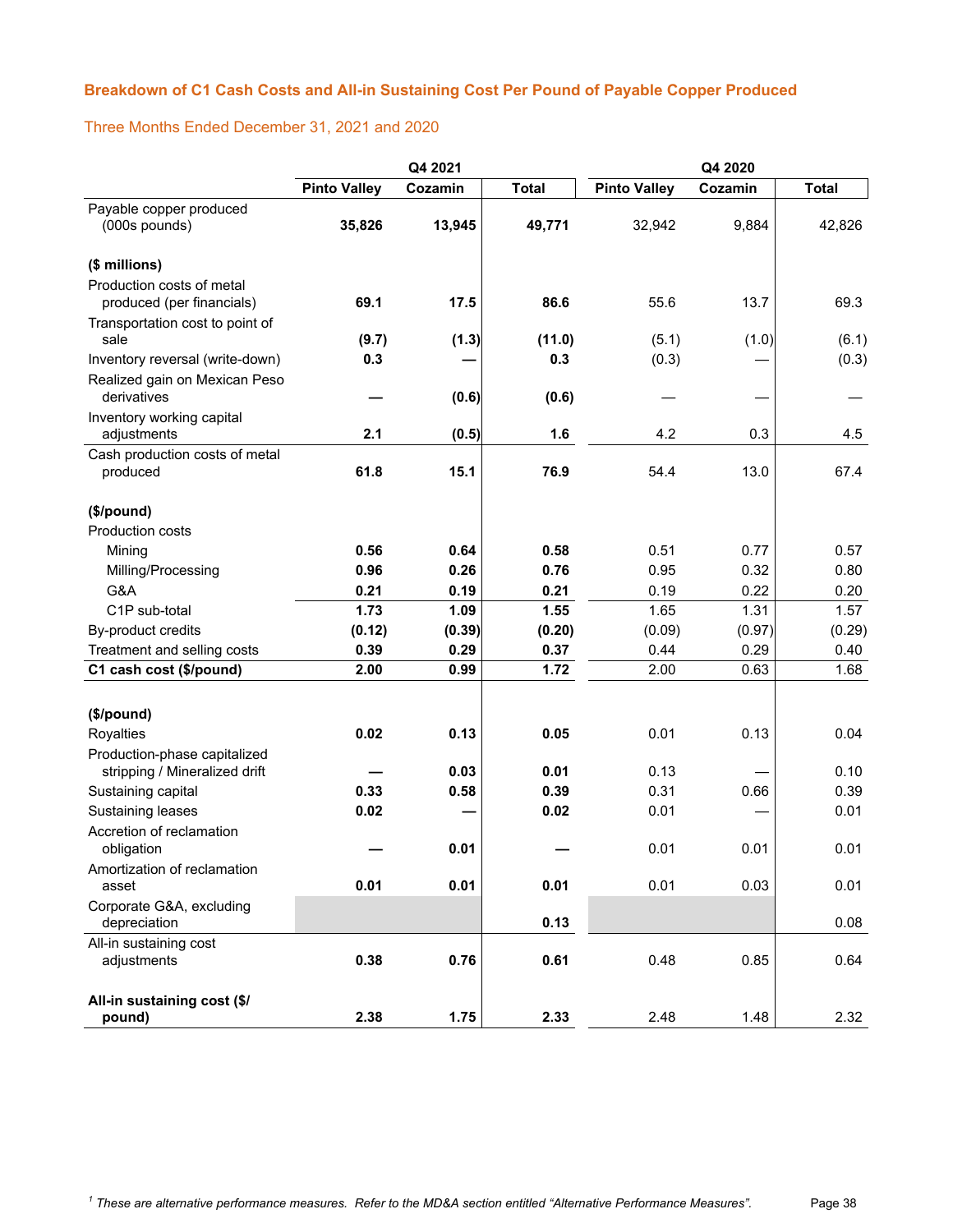## Twelve Months Ended December 31, 2021 and 2020

|                                                        |                     | 2021    |              |                     | 2020    |              |  |
|--------------------------------------------------------|---------------------|---------|--------------|---------------------|---------|--------------|--|
|                                                        | <b>Pinto Valley</b> | Cozamin | <b>Total</b> | <b>Pinto Valley</b> | Cozamin | <b>Total</b> |  |
| Payable copper produced<br>(000s pounds)               | 128,794             | 51,706  | 180,500      | 114,978             | 36,471  | 151,449      |  |
| $$$ millions)                                          |                     |         |              |                     |         |              |  |
| Production costs of metal<br>produced (per financials) | 269.4               | 65.0    | 334.4        | 235.5               | 50.4    | 285.9        |  |
| Transportation cost to point of<br>sale                | (28.1)              | (4.3)   | (32.4)       | (21.1)              | (3.1)   | (24.2)       |  |
| Inventory (write-down) reversal                        |                     |         |              | 0.6                 |         | 0.6          |  |
| Realized gain on Mexican Peso<br>derivatives           |                     | (2.6)   | (2.6)        |                     |         |              |  |
| Inventory working capital<br>adjustments               | (0.9)               | (0.4)   | (1.3)        | 5.4                 | (1.6)   | 3.8          |  |
| Cash production costs of metal<br>produced             | 240.4               | 57.7    | 298.1        | 220.4               | 45.7    | 266.1        |  |
| (\$/pound)                                             |                     |         |              |                     |         |              |  |
| <b>Production costs</b>                                |                     |         |              |                     |         |              |  |
| Mining                                                 | 0.57                | 0.66    | 0.60         | 0.59                | 0.75    | 0.63         |  |
| Milling/Processing                                     | 1.07                | 0.27    | 0.84         | 1.12                | 0.30    | 0.92         |  |
| G&A                                                    | 0.23                | 0.19    | 0.22         | 0.21                | 0.21    | 0.21         |  |
| C <sub>1</sub> P sub-total                             | 1.87                | 1.12    | 1.66         | 1.92                | 1.26    | 1.76         |  |
| By-product credits                                     | (0.10)              | (0.45)  | (0.20)       | (0.14)              | (0.85)  | (0.31)       |  |
| Treatment and selling costs                            | 0.39                | 0.29    | 0.35         | 0.43                | 0.28    | 0.39         |  |
| C1 cash cost (\$/pound                                 |                     |         |              |                     |         |              |  |
| <b>PRODUCED)</b>                                       | 2.16                | 0.96    | 1.81         | 2.21                | 0.69    | 1.84         |  |
| (\$/pound)                                             |                     |         |              |                     |         |              |  |
| Royalties                                              | 0.01                | 0.13    | 0.05         | 0.01                | 0.10    | 0.03         |  |
| Production-phase capitalized                           |                     |         |              |                     |         |              |  |
| stripping / Mineralized drift                          | 0.05                | 0.04    | 0.04         | 0.09                |         | 0.07         |  |
| Sustaining capital                                     | 0.33                | 0.45    | 0.38         | 0.26                | 0.58    | 0.33         |  |
| Sustaining leases                                      | 0.02                |         | 0.01         | 0.01                |         | 0.01         |  |
| Accretion of reclamation<br>obligation                 |                     | 0.01    | 0.01         | 0.01                | 0.01    | 0.01         |  |
| Amortization of reclamation<br>asset                   | 0.01                | 0.01    | 0.01         | 0.01                | 0.03    | 0.03         |  |
| Corporate G&A, excluding<br>depreciation               |                     |         | 0.10         |                     |         | 0.08         |  |
| All-in sustaining cost<br>adjustments                  | 0.42                | 0.64    | 0.60         | 0.39                | 0.73    | 0.56         |  |
| All-in sustaining cost (\$/<br>pound PRODUCED)         | 2.58                | 1.60    | 2.41         | 2.60                | 1.42    | 2.40         |  |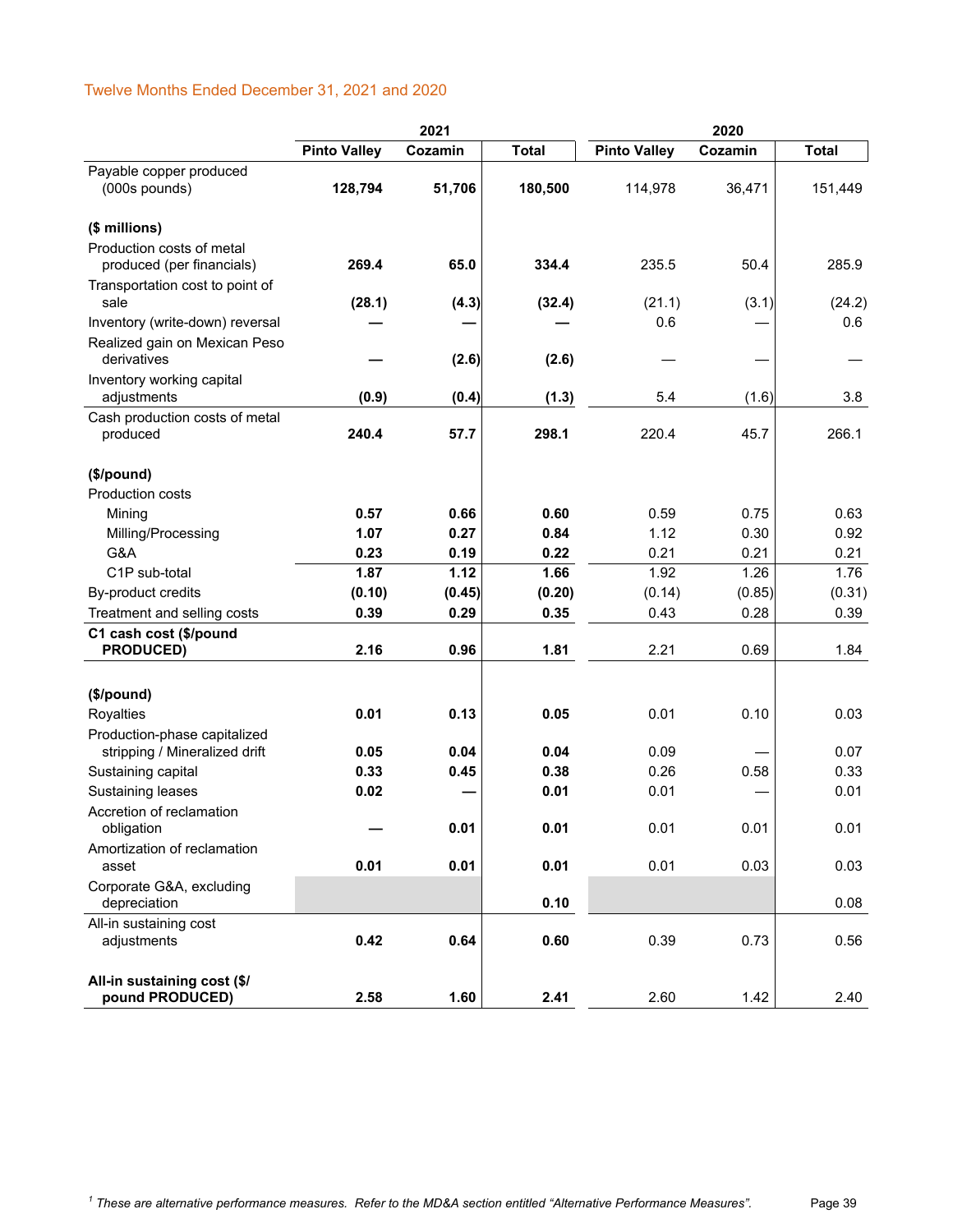## **Reconciliation of Net debt / Net cash**

| $$$ millions)                                                                                   |       | December 31, 2021 December 31, 2020 |
|-------------------------------------------------------------------------------------------------|-------|-------------------------------------|
| Long term debt (per financials), excluding deferred financing costs<br>of nil and \$1.7 million |       | (184.9)                             |
| Less:                                                                                           |       |                                     |
| Cash and cash equivalents (per financials)                                                      | 262.1 | 56.6                                |
| Short term investments (per financials)                                                         | 2.3   | 3.4                                 |
| Net cash/(debt)                                                                                 | 264.4 | (124.9)                             |

#### **Reconciliation of Available Liquidity**

| $$$ millions)                                                       |       | December 31, 2021 December 31, 2020 |
|---------------------------------------------------------------------|-------|-------------------------------------|
| Revolving credit facility capacity                                  | 225.0 | 300.0                               |
| Long term debt (per financials), excluding deferred financing costs |       |                                     |
| of nil and \$1.7 million                                            |       | (184.9)                             |
|                                                                     | 225.0 | 115.1                               |
| Cash and cash equivalents (per financials)                          | 262.1 | 56.6                                |
| Short term investments (per financials)                             | 2.3   | 3.4                                 |
| <b>Available liquidity</b>                                          | 489.4 | 175.1                               |

## **Reconciliation of Cash Flow from Operating Activities per Common Share**

| (\$ millions, except share and per share amounts)          | Q4 2021     | Q4 2020     | 2021        | 2020        |
|------------------------------------------------------------|-------------|-------------|-------------|-------------|
| Cash flow from operating activities (per<br>financials)    | 94.5        | 67.4        | 553.3       | 147.2       |
| Weighted average common shares - basic (per<br>financials) | 407.588.618 | 396.658.829 | 405,800,210 | 393.857.183 |
| Cash flow from operating activities per share              | 0.23        | 0.17        | 1.36        | 0.37        |

#### **Reconciliation of Operating Cash Flow before Changes in Working Capital per Common Share**

| (\$ millions, except share and per share amounts)                                      | Q4 2021     | Q4 2020     | 2021        | 2020        |
|----------------------------------------------------------------------------------------|-------------|-------------|-------------|-------------|
| Operating cash flow (per financials)                                                   | 94.5        | 67.4        | 553.3       | 147.2       |
| Adjustment for changes in working capital (per<br>financials)                          | 4.8         | (2.4)       | (21.8)      | (11.6)      |
| Other non-cash changes <sup>2</sup>                                                    | 5.6         | 0.3         | 24.8        | (5.3)       |
| Operating cash flow before changes in<br>working capital $1,2$                         | 104.9       | 65.3        | 556.3       | 130.3       |
| Weighted average common shares - basic (per<br>financials)                             | 407,588,618 | 396,658,829 | 405,800,210 | 393,857,183 |
| Operating cash flow before changes in<br>working capital <sup>1</sup> per share $(\$)$ | 0.26        | 0.16        | 1.37        | 0.33        |

*2 Certain of prior period comparative figures have been reclassified to conform with the current year's presentation*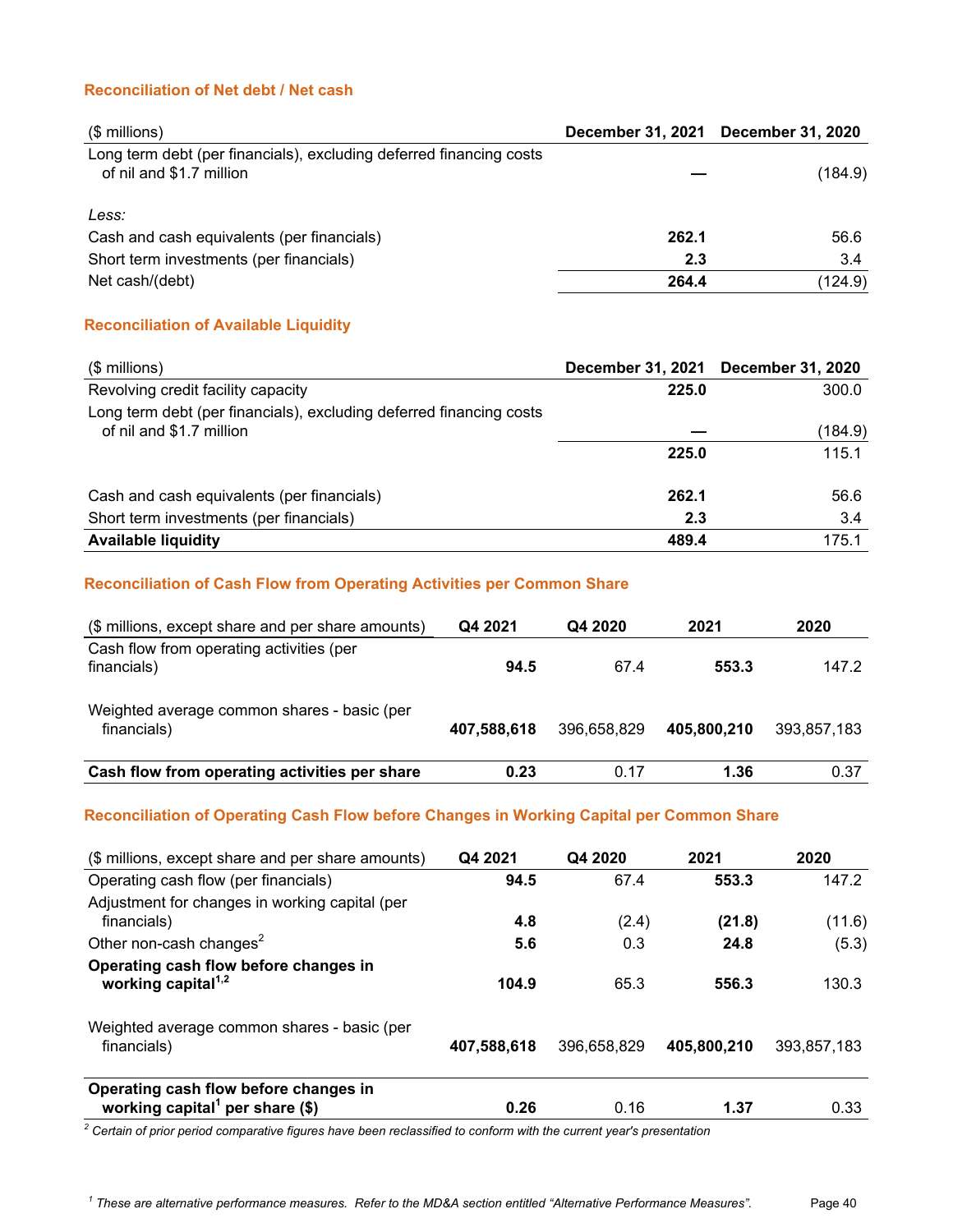## **Reconciliation of Adjusted Net Income**

| (\$ millions, except share and per share amounts)                                | Q4 2021     | Q4 2020     | 2021        | 2020        |
|----------------------------------------------------------------------------------|-------------|-------------|-------------|-------------|
| Net income (per financials)                                                      | 41.4        | 27.6        | 252.9       | 12.4        |
| Inventory write-down - production costs                                          | 1.7         | 0.3         | 2.0         | (0.7)       |
| Unrealized loss (gain) on derivative contracts                                   | 0.3         | (2.9)       | 2.5         | (2.5)       |
| Share-based compensation expense                                                 | 27.0        | 16.3        | 74.0        | 27.0        |
| Unrealized foreign exchange loss (gain)                                          | 0.1         | 3.2         | 0.6         | (0.2)       |
| Other expense - non-recurring fees                                               | 3.6         |             | 3.8         |             |
| Change in fair value of contingent receivable<br>(RE:Minto)                      |             | (3.4)       | (5.1)       | (5.3)       |
| (Gain) loss on disposal of assets                                                |             | 0.3         |             | 0.3         |
| Reversal of impairment on mineral properties<br>(RE: Santo Domingo)              |             |             | (92.4)      |             |
| Non-recurring fees on streaming transactions                                     | 0.1         |             | 1.1         |             |
| G&A - care and maintenance                                                       | 0.1         | 0.2         | 0.4         | 0.6         |
| Insurance proceeds received                                                      |             |             |             | (0.8)       |
| Tax effect on the above adjustments                                              | (1.1)       | (6.0)       | 1.8         | (4.4)       |
| <b>Adjusted net income</b>                                                       | 73.2        | 35.6        | 241.6       | 26.4        |
|                                                                                  |             |             |             |             |
| Adjusted net income attributable to:                                             |             |             |             |             |
| Shareholders of Capstone Mining Corp.                                            | 73.2        | 35.6        | 242.1       | 26.4        |
| Non-controlling interests                                                        |             |             | (0.5)       |             |
|                                                                                  | 73.2        | 35.6        | 241.6       | 26.4        |
| Weighted average common shares - basic (per                                      |             |             |             |             |
| financials)                                                                      | 407,588,618 | 396,658,829 | 405,800,210 | 393,857,183 |
| Adjusted net income attributable to<br>shareholders of Capstone Mining Corp. per |             |             |             |             |
| common share - basic (\$)                                                        | 0.18        | 0.09        | 0.60        | 0.07        |
| Weighted average common shares - diluted (per<br>financials)                     | 416,178,876 | 396,658,829 | 414,093,484 | 398,657,026 |
| Adjusted net income attributable to<br>shareholders of Capstone Mining Corp. per |             |             |             |             |
| common share - diluted (\$)                                                      | 0.18        | 0.09        | 0.58        | 0.07        |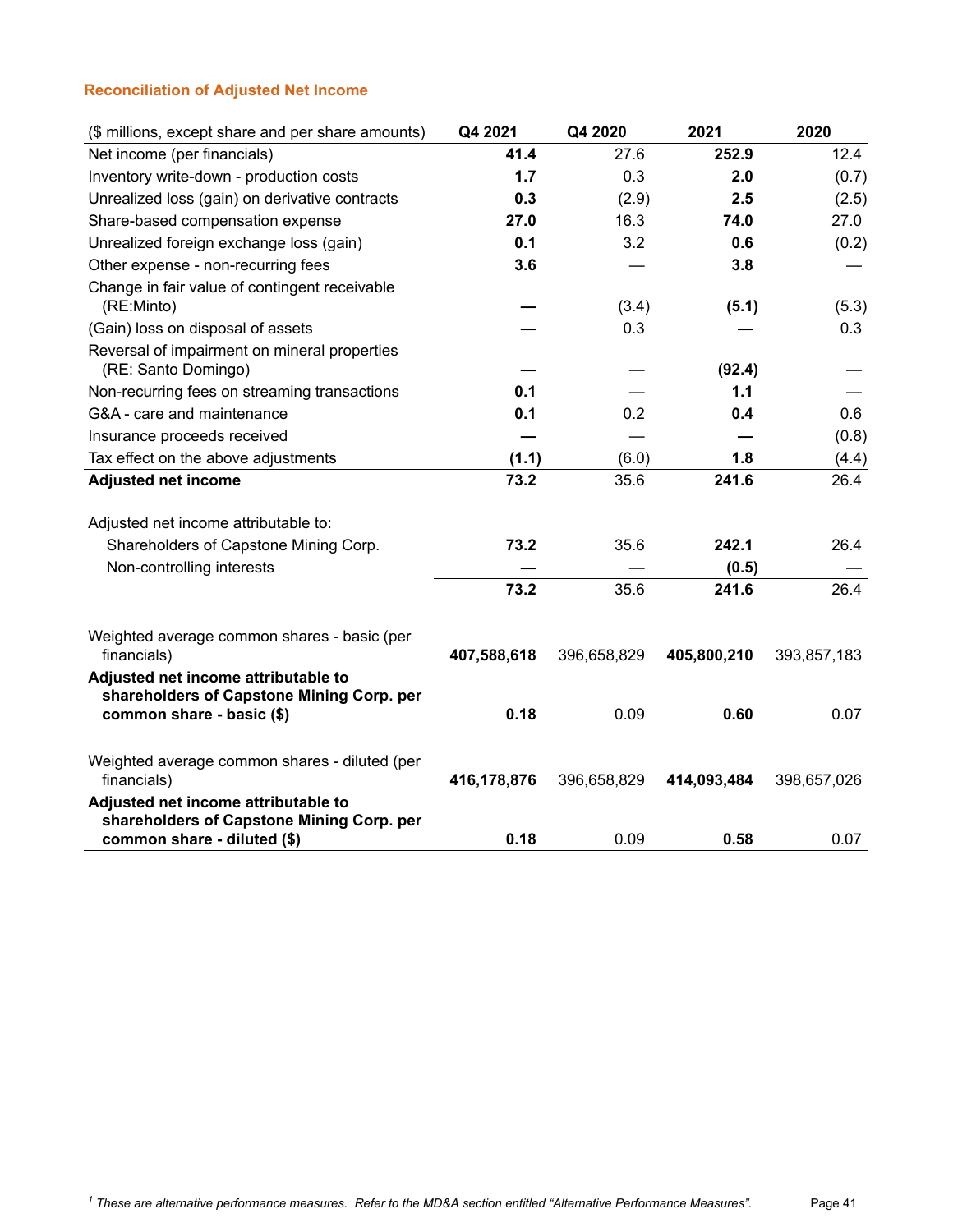#### **Reconciliation of Adjusted EBITDA**

| (\$ millions)                                                       | Q4 2021 | Q4 2020 | 2021   | 2020   |
|---------------------------------------------------------------------|---------|---------|--------|--------|
| Net income(per financials)                                          | 41.4    | 27.6    | 252.9  | 12.4   |
| Net finance costs                                                   | 6.3     | 3.2     | 18.7   | 14.8   |
| <b>Taxes</b>                                                        | 15.7    | 4.3     | 80.9   | 13.4   |
| Depletion and amortization                                          | 24.7    | 20.4    | 93.2   | 83.2   |
| <b>EBITDA</b>                                                       | 88.1    | 55.5    | 445.7  | 123.8  |
| Share-based compensation expense                                    | 27.0    | 16.3    | 74.0   | 27.0   |
| Inventory write-down - production costs                             | 1.7     | 0.3     | 2.0    | (0.7)  |
| Unrealized loss (gain) on derivative contracts                      | 0.3     | (2.9)   | 2.5    | (2.5)  |
| (Gain) loss on disposal of assets                                   |         | 0.3     |        | 0.3    |
| Unrealized foreign exchange loss (gain)                             | 0.1     | 3.2     | 0.6    | (0.2)  |
| Other expense - non-recurring fees                                  | 3.6     |         | 3.8    |        |
| Unrealized revenue adjustment                                       | (6.5)   | (5.8)   | 4.9    | (2.4)  |
| Insurance proceeds received                                         |         |         |        | (0.8)  |
| Reversal of impairment on mineral properties<br>(RE: Santo Domingo) |         |         | (92.4) |        |
| Amortization of deferred revenue - non-cash<br>financing component  | (1.1)   |         | (4.9)  |        |
| Non-recurring financing fees on streaming<br>transactions           | 0.1     |         | 1.1    |        |
| Change in fair value of contingent receivable<br>(RE: Minto)        |         | (3.4)   | (5.1)  | (5.3)  |
| <b>Adjusted EBITDA</b>                                              | 113.3   | 63.5    | 432.2  | 139.2  |
| Adjusted EBITDA by mine                                             |         |         |        |        |
| Pinto Valley                                                        | 74.3    | 45.0    | 281.0  | 82.5   |
| Cozamin                                                             | 45.8    | 25.9    | 171.7  | 74.8   |
| Other                                                               | (6.8)   | (7.4)   | (20.5) | (18.1) |
| <b>Adjusted EBITDA</b>                                              | 113.3   | 63.5    | 432.2  | 139.2  |

*Amortization of deferred revenue – non-cash financing component has been adjusted for, starting Q2 2021, to align with how EBITDA is determined for Capstone's RCF covenant calculations. Non-cash financing for deferred revenue is a non-cash interest component on the amortization of deferred revenue. No comparative amounts are required to be restated as the streams are 2021 transactions only .*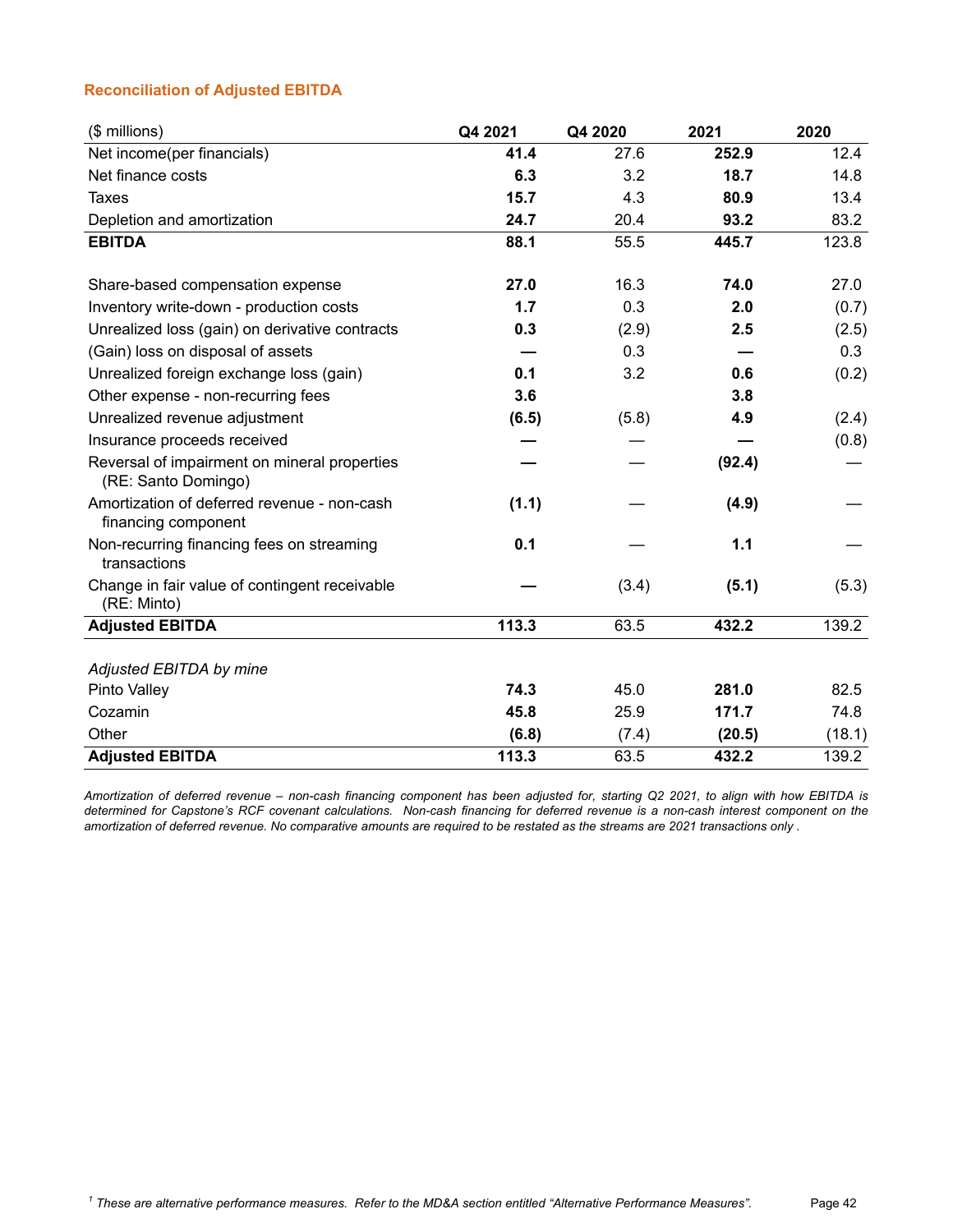## **Property Cost per Tonne Milled**

|                                                        | Q4 2021 |         | Q4 2020 |         | 2021   |         | 2020          |         |
|--------------------------------------------------------|---------|---------|---------|---------|--------|---------|---------------|---------|
|                                                        | Pinto   |         | Pinto   |         | Pinto  |         | Pinto         |         |
| (\$ millions, except as noted)                         | Valley  | Cozamin | Valley  | Cozamin | Valley | Cozamin | <b>Valley</b> | Cozamin |
| Tonnes of mill feed (000s)                             | 5,381   | 355     | 5,259   | 284     | 19,601 | 1,359   | 19,674        | 1,079   |
| Production costs of metal<br>produced (per financials) | 69.1    | 17.5    | 55.6    | 13.7    | 269.4  | 65.0    | 235.5         | 50.4    |
| Transportation cost to point<br>of sale                | (9.7)   | (1.3)   | (5.1)   | (1.0)   | (28.1) | (4.3)   | (21.1)        | (3.1)   |
| Inventory reversal (write-<br>down)                    | 0.3     |         | (0.3)   |         |        |         | 0.6           |         |
| Realized gain on derivative<br>contract                |         | (0.6)   |         |         |        | (2.6)   |               |         |
| Inventory working capital<br>adjustments               | 2.1     | (0.5)   | 4.2     | 0.3     | (0.9)  | (0.4)   | 5.4           | (1.6)   |
| Cash production costs of<br>metal produced             | 61.8    | 15.1    | 54.4    | 13.0    | 240.4  | 57.7    | 220.4         | 45.7    |
| Deferred Stripping/<br><b>Mineralized Drift costs</b>  | 0.2     | 0.4     | 4.1     | 0.2     | 8.9    | 1.9     | 10.3          | 0.2     |
| Cathode costs                                          | (2.7)   |         | (2.7)   |         | (11.8) |         | (8.7)         |         |
| Stockpile movement                                     | 0.5     | (0.1)   | (0.3)   | 0.1     | 0.8    | (0.1)   | 0.1           | 0.2     |
| Total property costs                                   | 59.8    | 15.4    | 55.5    | 13.3    | 238.3  | 59.5    | 222.1         | 46.1    |
| <b>Property cost per tonne</b><br>milled $($)$         | 11.14   | 43.79   | 10.56   | 46.87   | 12.16  | 43.87   | 11.29         | 42.72   |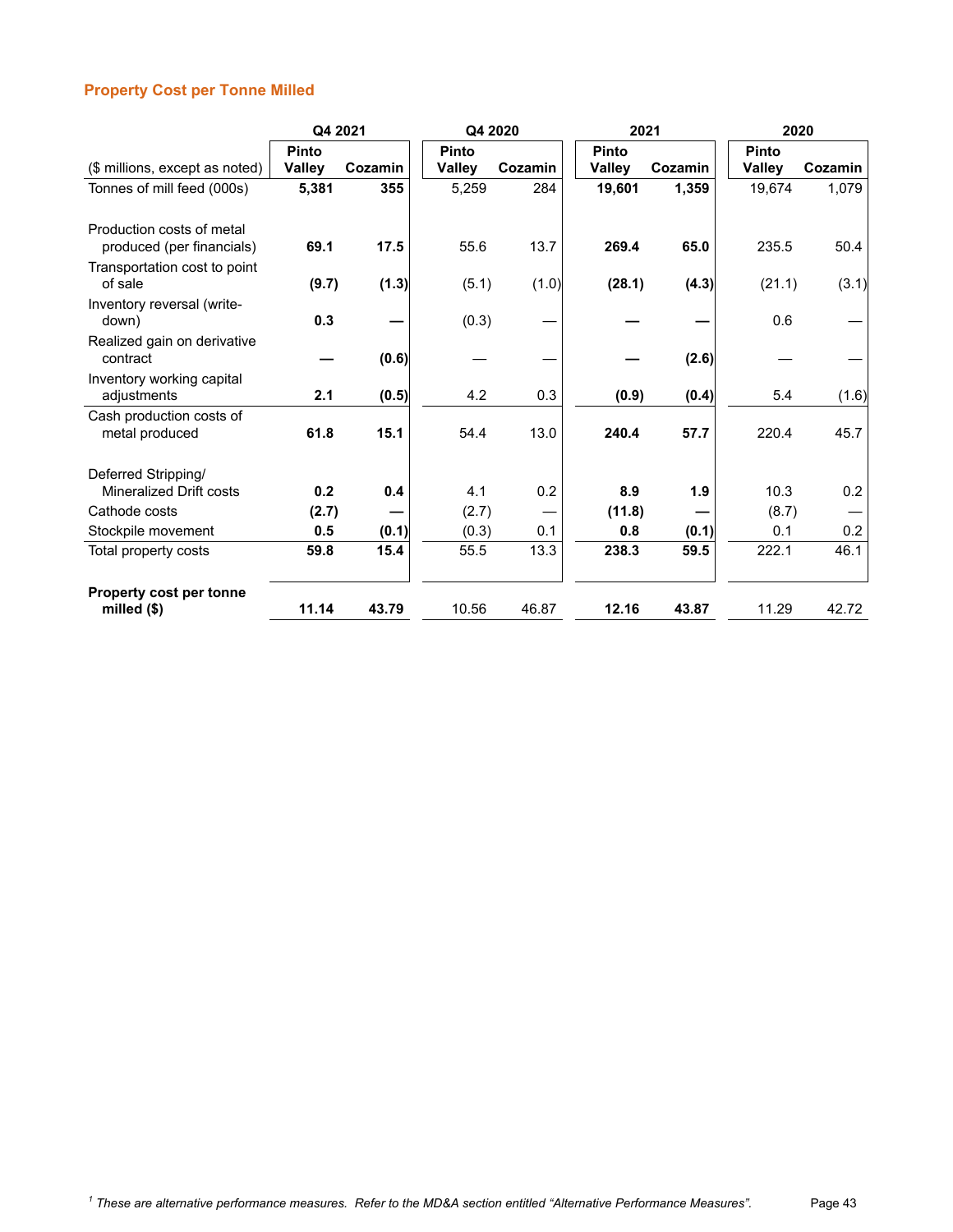## **Additional Information and Reconciliations**

## **Sales from Operations**

|                            | 2021           |        |        |        | 2020         |                |        |                |        |              |
|----------------------------|----------------|--------|--------|--------|--------------|----------------|--------|----------------|--------|--------------|
|                            | Q <sub>1</sub> | Q2     | Q3     | Q4     | <b>Total</b> | Q <sub>1</sub> | Q2     | Q <sub>3</sub> | Q4     | <b>Total</b> |
| Copper (000 pounds)        |                |        |        |        |              |                |        |                |        |              |
| Pinto Valley               | 38,584         | 30,101 | 26,367 | 32,976 | 128,028      | 21,407         | 29,884 | 29,859         | 29,737 | 110,887      |
| Cozamin                    | 10,581         | 13,048 | 13,203 | 13,858 | 50,690       | 8,978          | 7,987  | 9,986          | 9,597  | 36,548       |
| Total                      | 49,165         | 43,149 | 39,570 | 46,834 | 178,718      | 30,385         | 37,871 | 39,845         | 39,334 | 147,435      |
| Zinc (000 pounds)          |                |        |        |        |              |                |        |                |        |              |
| Cozamin                    | 2,110          | 1,789  | 505    | 386    | 4,790        | 3,013          | 2,318  | 3,400          | 3,198  | 11,929       |
| Lead (000 pounds)          |                |        |        |        |              |                |        |                |        |              |
| Cozamin                    | 302            | 82     |        | (1)    | 383          | 1,193          | 74     | 326            | 468    | 2,061        |
| <b>Molybdenum (tonnes)</b> |                |        |        |        |              |                |        |                |        |              |
| Pinto Valley               |                |        |        |        |              | 16             | 12     |                |        | 28           |
| Silver (000s ounces)       |                |        |        |        |              |                |        |                |        |              |
| Cozamin                    | 309            | 355    | 363    | 399    | 1,426        | 291            | 248    | 302            | 296    | 1,137        |
| Pinto Valley               | 86             | 55     | 57     | 72     | 270          | 56             | 74     | 67             | 62     | 259          |
| Total                      | 395            | 410    | 420    | 471    | 1,696        | 347            | 322    | 369            | 358    | 1,396        |
| Gold (ounces)              |                |        |        |        |              |                |        |                |        |              |
| Pinto Valley               | 630            | 156    | 369    | 537    | 1,692        | 1,001          | 1,942  | 1,575          | 462    | 4,980        |
| Cozamin                    | 1              |        |        |        | 1            | 4              |        | 2              |        | 6            |
| Total                      | 631            | 156    | 369    | 537    | 1,693        | 1,005          | 1,942  | 1,577          | 462    | 4,986        |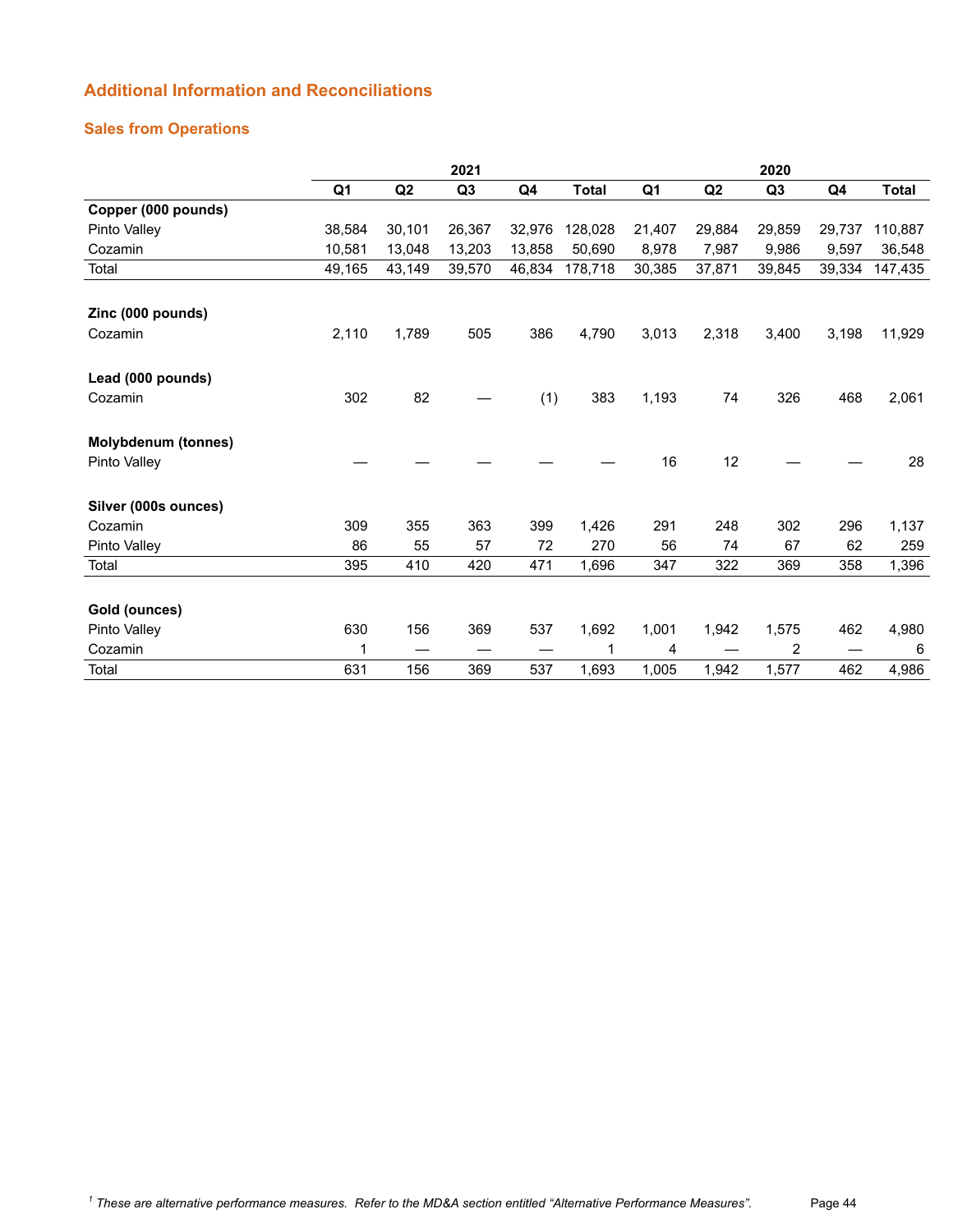#### **Continuity Schedule of Concentrate and Cathode Inventories**

|               | Pinto Valley* |                |                |           | Cozamin     |       |
|---------------|---------------|----------------|----------------|-----------|-------------|-------|
|               | Copper        | <b>Cathode</b> | Molybdenum     | Copper    | <b>Zinc</b> | Lead  |
|               | (dmt)         | (tonnes)       | (dmt)          | (dmt)     | (dmt)       | (dmt) |
| Dec. 31, 2019 | 3,682         | 205            | 9              | 2,315     | 172         | 325   |
| Production    | 45,526        | 484            | 16             | 14,229    | 4,168       | 545   |
| Sales         | (39, 362)     | (342)          | (15)           | (15, 407) | (3, 407)    | (869) |
| Mar. 31, 2020 | 9,846         | 347            | 10             | 1,137     | 933         | 1     |
| Production    | 57,232        | 505            | $\overline{2}$ | 13,761    | 2,081       | 86    |
| Sales         | (54, 815)     | (644)          | (12)           | (14, 148) | (2,717)     | (82)  |
| Jun. 30, 2020 | 12,263        | 208            |                | 750       | 297         | 5     |
| Production    | 49,402        | 652            |                | 17,495    | 3,954       | 262   |
| Sales         | (54, 881)     | (646)          |                | (17, 326) | (3,919)     | (258) |
| Sep. 30, 2020 | 6,784         | 214            |                | 919       | 332         | 9     |
| Production    | 61,900        | 624            |                | 17,219    | 3,344       | 377   |
| Sales         | (54, 170)     | (804)          |                | (16, 939) | (3,662)     | (338) |
| Dec. 31, 2020 | 14,514        | 34             |                | 1,199     | 14          | 48    |
| Production    | 63,935        | 527            |                | 19,897    | 2,526       | 213   |
| Sales         | (71, 056)     | (485)          |                | (19, 779) | (2,306)     | (236) |
| Mar. 31, 2021 | 7,393         | 76             |                | 1,317     | 234         | 25    |
| Production    | 49,738        | 497            |                | 23,583    | 1,777       | 55    |
| <b>Sales</b>  | (53, 236)     | (502)          |                | (23, 761) | (2,000)     | (67)  |
| Jun. 30, 2021 | 3,895         | 71             |                | 1,139     | 11          | 13    |
| Production    | 46,553        | 538            |                | 23,792    | 727         |       |
| Sales         | (46, 071)     | (443)          |                | (23, 491) | (644)       |       |
| Sep. 30, 2021 | 4,377         | 166            |                | 1,440     | 94          | 13    |
| Production    | 64,133        | 621            | 33             | 24,379    | 892         | 27    |
| Sales         | (59,016)      | (666)          |                | (25, 054) | (478)       |       |
| Dec. 31, 2021 | 9,494         | 121            | 33             | 765       | 508         | 40    |

*\* Reported copper concentrate production at Pinto Valley noted in the "Pinto Valley Mine" section of this document includes copper produced in concentrate and in circuit and therefore differs from the copper concentrate production amount noted above.*

Capstone's mining operations at Pinto Valley and Cozamin are not subject to any seasonality with respect to shipping and copper production does not vary significantly from quarter to quarter. As a result, the reported sales volumes are not expected to vary significantly from production levels in each quarter.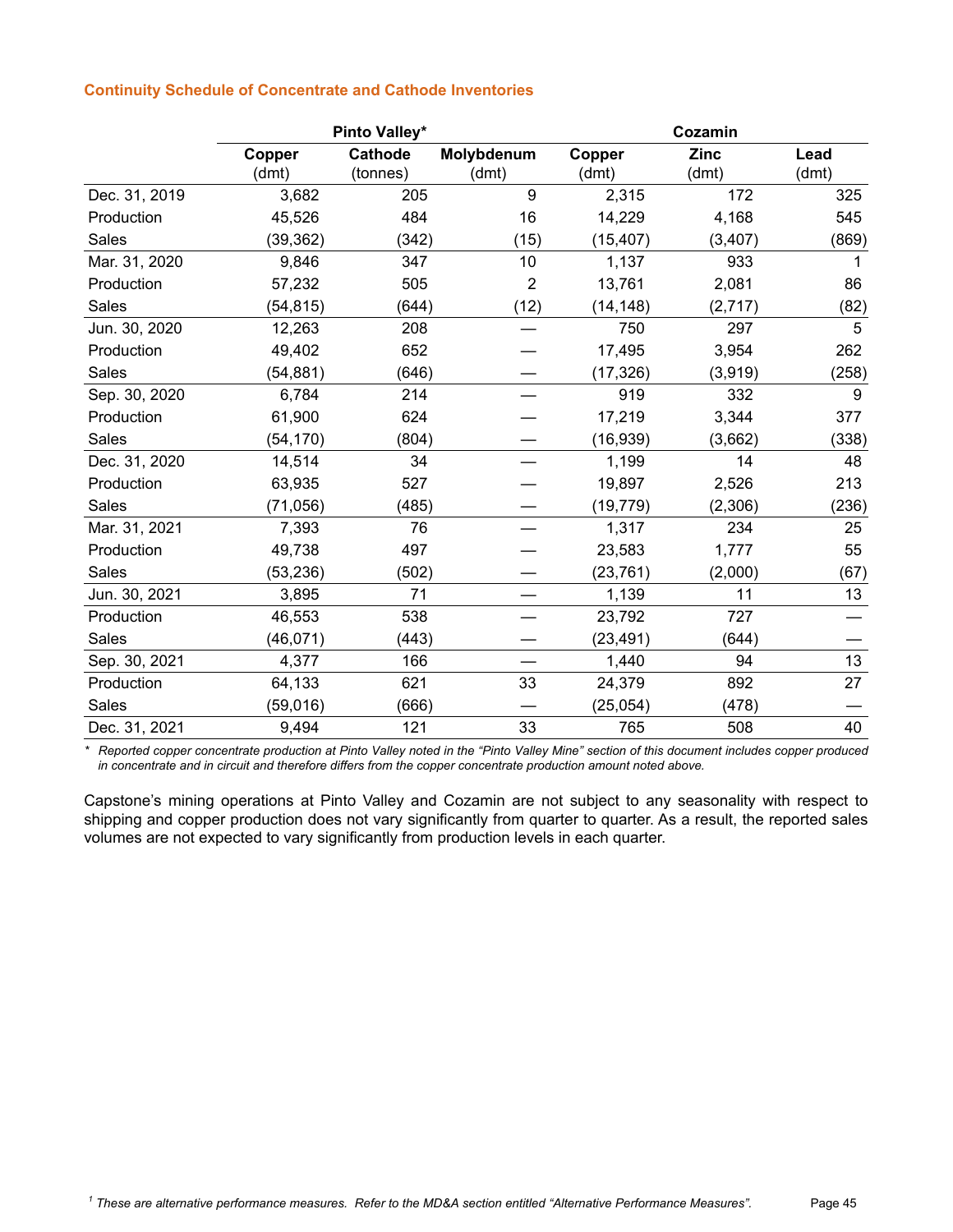#### **Outstanding Share Data and Dilution Calculation**

The Company is authorized to issue an unlimited number of common shares, without par value. The table below summarizes the Company's common shares and securities convertible into common shares as at February 15, 2022:

| Issued and outstanding                                                          | 413.766.310 |
|---------------------------------------------------------------------------------|-------------|
| Share options outstanding at a weighted average exercise price of \$1.17        | 10.253.690  |
| Treasury share units outstanding at a weighted average exercise price of \$4.13 | 1.093.283   |
| Fully diluted                                                                   | 425.113.283 |

Under the Treasury Share Unit Plan, the Company has the ability to settle the units in shares up to 3.5% of the total issued and outstanding common shares of Capstone.

#### **Management's Report on Internal Controls**

#### **Disclosure Controls and Procedures ("DC&P")**

Capstone's management, with the participation of its President & Chief Executive Officer and Senior Vice President & Chief Financial Officer, has designed DC&P which provide reasonable assurance that material information related to Capstone is identified and communicated in a timely manner. Management concluded the Company's DC&P were effective as at December 31, 2021.

#### **Internal Control Over Financial Reporting ("ICFR")**

Capstone's management, with the participation of its President & Chief Executive Officer and Senior Vice President & Chief Financial Officer, is responsible for establishing and maintaining adequate internal control over financial reporting ("ICFR"). Any system of ICFR, no matter how well designed, has inherent limitations and cannot provide absolute assurance that all misstatements and instances of fraud, if any, within the Company have been prevented or detected. Capstone's ICFR is designed to provide reasonable assurance regarding the reliability of financial reporting and the preparation of financial statements for external purposes in accordance with IFRS.

The Company uses the 2013 Internal Control – Integrated Framework published by The Committee of Sponsoring Organizations of the Treadway Commission ("2013 COSO framework") as the basis for assessing its ICFR.

Management performed an evaluation of Capstone's ICFR and concluded that, as at December 31, 2021, ICFR were designed and operating effectively so as to provide reasonable assurance regarding the reliability of financial reporting and the preparation of financial statements in accordance with International Financial Reporting Standards ("IFRS").

In March 2020, as a result of the COVID-19 pandemic, the Company supported working from home for the majority of the finance workforce, with working from the office or mine site where necessary and in accordance with the Company's strict COVID-19 safety measures. Although this continued through the financial close period, there were no changes in the Company's ICFR that materially affected, or are reasonably likely to materially affect, ICFR during the three-months ended December 31, 2021.

#### **Other Information**

#### **Approval**

The Board of Directors of Capstone approved the disclosure contained in this MD&A. A copy of this MD&A will be provided to anyone who requests it from the Company. A copy of this MDA is also available for viewing at the Company's website at [www.capstonemining.com](http://www.capstonemining.com) or on the Company's profile on the SEDAR website at www.sedar.com.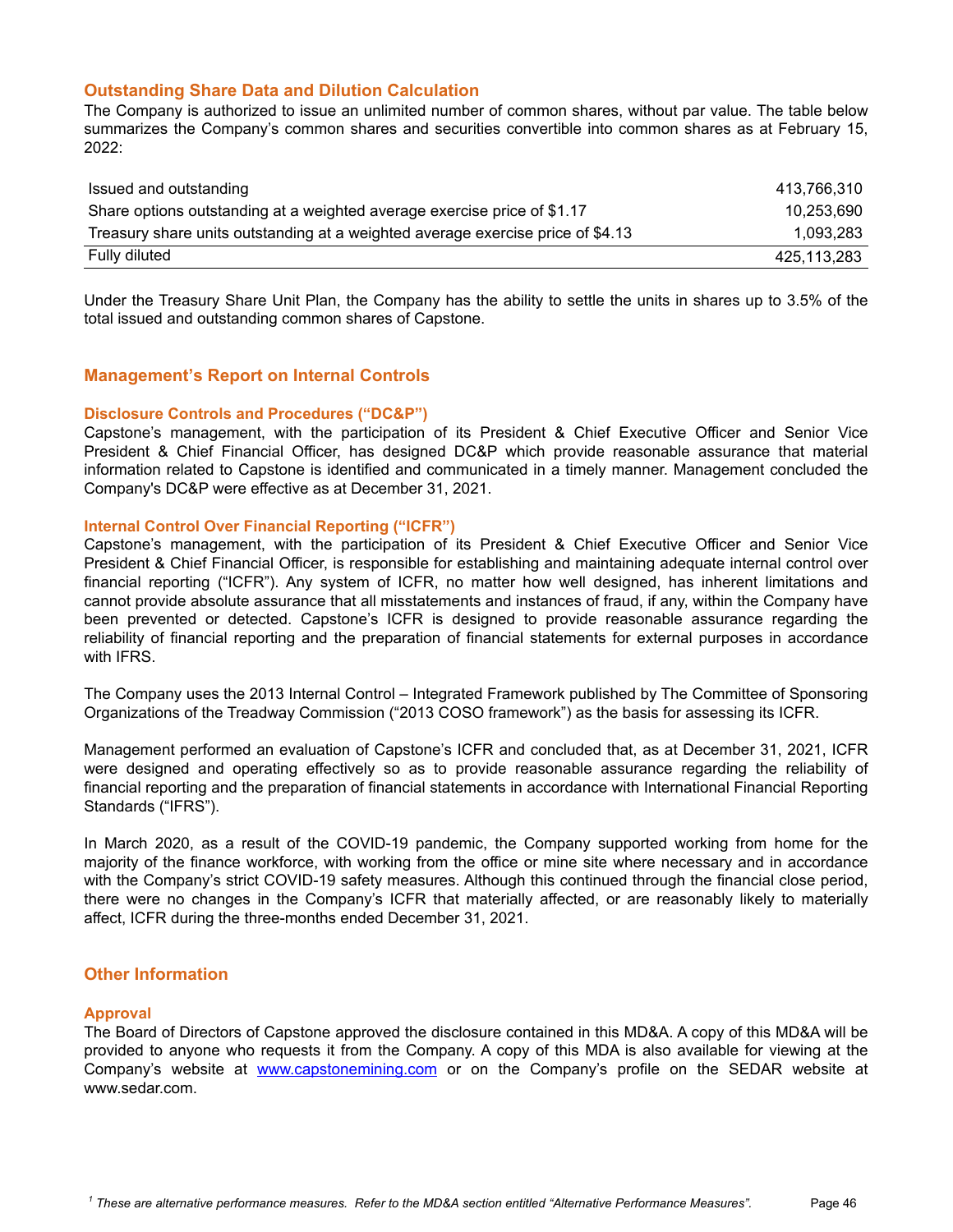#### **Additional Information**

Additional information is available for viewing at the Company's website at [www.capstonemining.com](http://www.capstonemining.com) or on the Company's profile on the SEDAR website at www.sedar.com.

#### **National Instrument 43-101 Compliance**

Unless otherwise indicated, Capstone has prepared the technical information in this MD&A ("Technical Information") based on information contained in the technical reports, Annual Information Form and news releases (collectively the "Disclosure Documents") available under Capstone Mining Corp.'s company profile on SEDAR at www.sedar.com. Each Disclosure Document was prepared by or under the supervision of a qualified person (a "Qualified Person") as defined in National Instrument 43-101 – *Standards of Disclosure for Mineral Projects* of the Canadian Securities Administrators ("NI 43-101"). Readers are encouraged to review the full text of the Disclosure Documents which qualifies the Technical Information. Readers are advised that Mineral Resources that are not Mineral Reserves do not have demonstrated economic viability. The Disclosure Documents are each intended to be read as a whole, and sections should not be read or relied upon out of context. The Technical Information is subject to the assumptions and qualifications contained in the Disclosure Documents.

Disclosure Documents include the National Instrument 43-101 compliant technical reports titled "NI 43-101 Technical Report on the Cozamin Mine, Zacatecas, Mexico" effective October 31, 2020, "NI 43-101 Technical Report on the Pinto Valley Mine, Arizona, USA" effective March 31, 2021 and "Santo Domingo Project, Region III, Chile, NI 43-101 Technical Report" effective February 19, 2020.

The disclosure of Scientific and Technical Information in this MD&A was reviewed and approved by Brad Mercer, P. Geol., Senior Vice President and Chief Operating Officer (technical information related to mineral exploration activities and to Mineral Resources at Cozamin), Clay Craig, P.Eng, Manager, Mining & Evaluations (technical information related to Mineral Reserves at Pinto Valley and Cozamin), and Albert Garcia III, Ph.D., PE, Vice President, Projects (technical information related to project updates at Santo Domingo) all Qualified Persons under NI 43-101.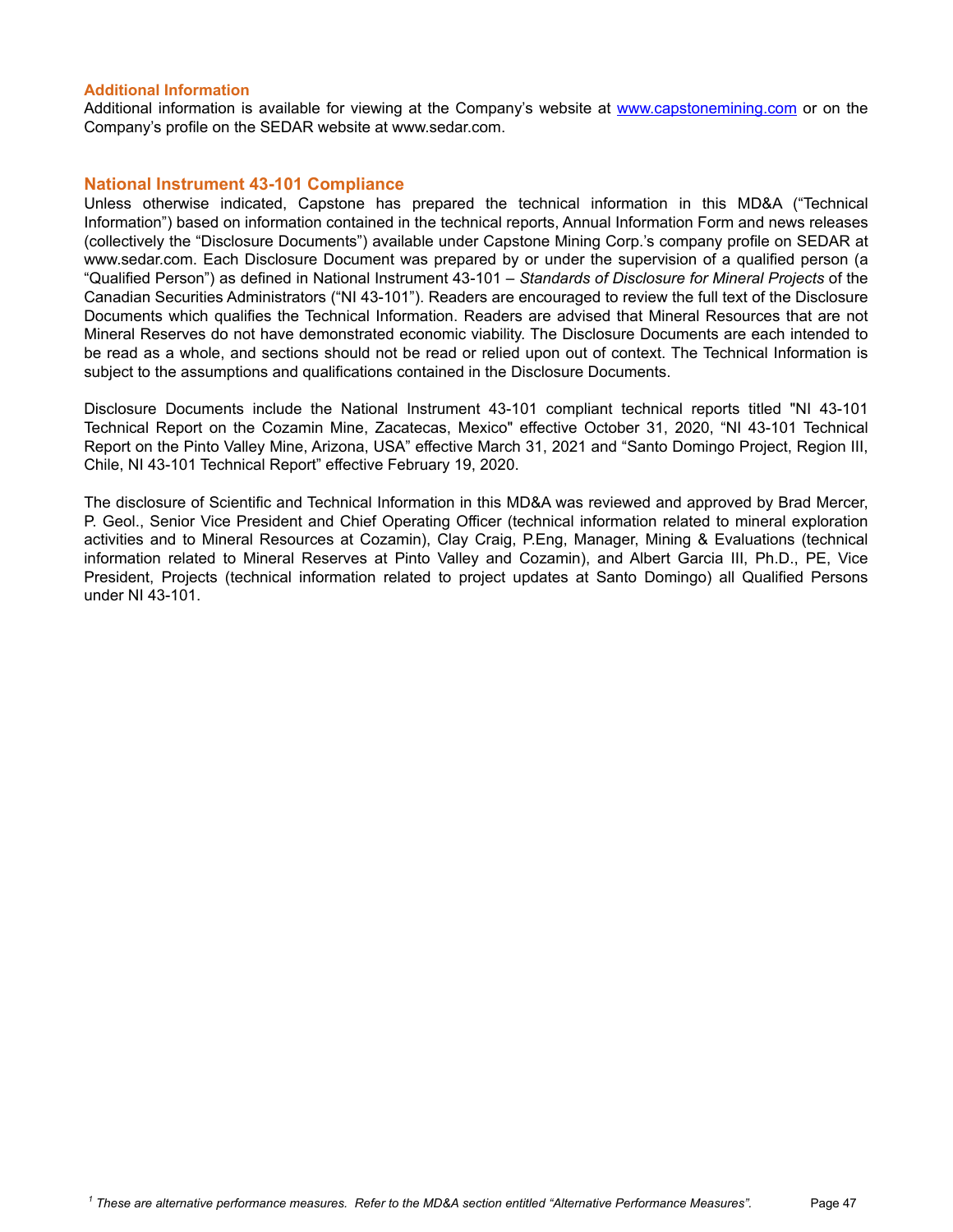

## **CONSOLIDATED FINANCIAL STATEMENTS**

**December 31, 2021 and 2020**

**(Expressed in United States ("US") Dollars)**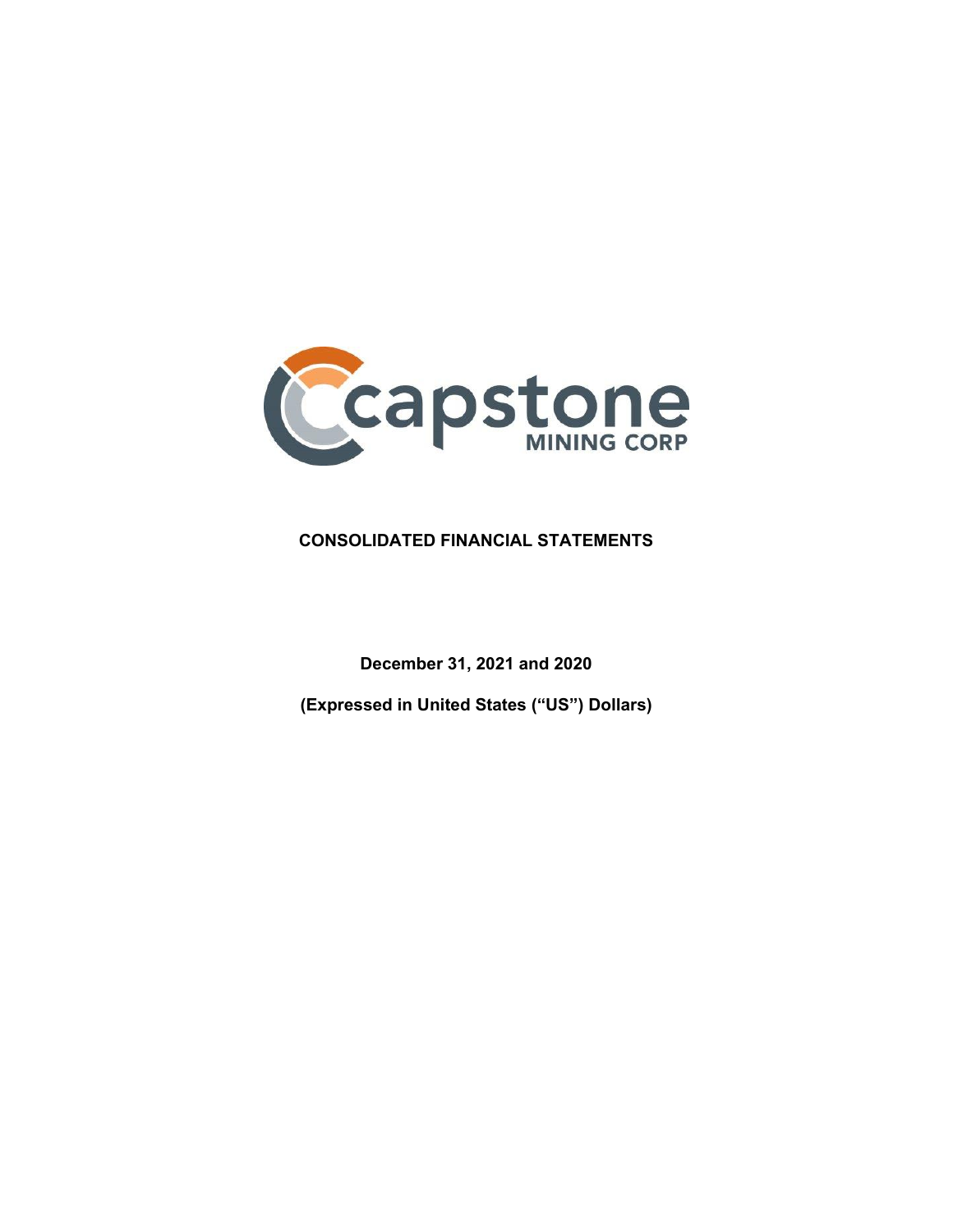#### **Management's Report**

The accompanying consolidated financial statements of Capstone Mining Corp. (the "Company" or "Capstone") and other information contained in the management's discussion and analysis are the responsibility of management and have been approved by the Board of Directors. The consolidated financial statements have been prepared by management in accordance with International Financial Reporting Standards and include some amounts that are based on management's estimates and judgment.

The Board of Directors carries out its responsibility for the consolidated financial statements principally through its Audit Committee, which is composed solely of independent directors. The Audit Committee reviews the Company's annual consolidated financial statements and recommends its approval to the Board of Directors. The Company's auditors have full access to the Audit Committee, with and without management being present. These consolidated financial statements have been audited by Deloitte LLP.

*(Signed) Darren M. Pylot (Signed) Raman Randhawa*

*President & Chief Executive Officer Senior Vice President & Chief Financial Officer*

Vancouver, British Columbia, Canada February 15, 2022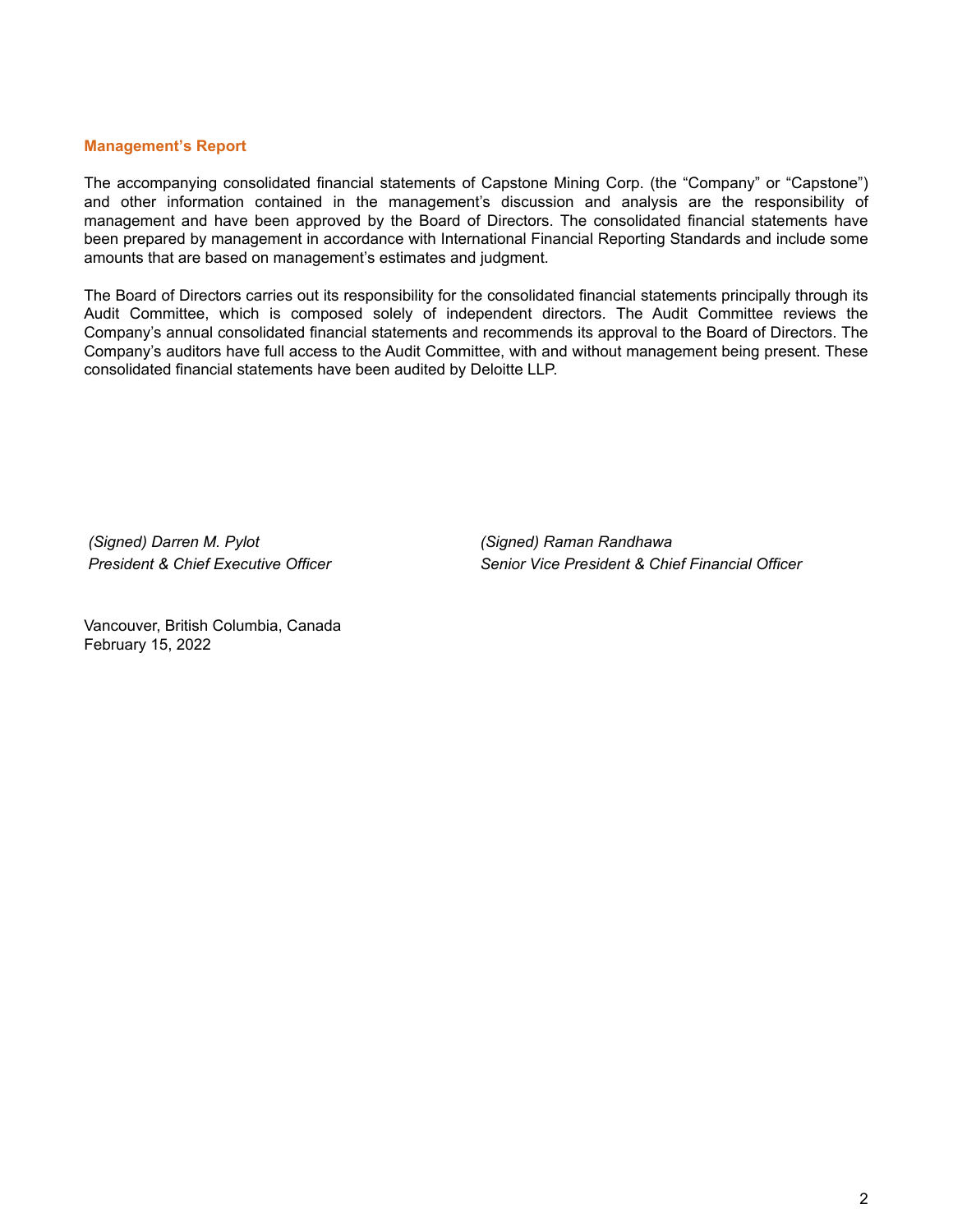# **Independent Auditor's Report**

To the Shareholders and the Board of Directors of Capstone Mining Corp.

#### *Opinion*

We have audited the consolidated financial statements of Capstone Mining Corp. (the "Company"), which comprise the consolidated statements of financial position as at December 31, 2021 and 2020, and the consolidated statements of income, comprehensive income, changes in equity and cash flows for the years then ended, and notes to the consolidated financial statements, including a summary of significant accounting policies (collectively referred to as the "financial statements").

In our opinion, the accompanying financial statements present fairly, in all material respects, the financial position of the Company as at December 31, 2021 and 2020, and its financial performance and its cash flows for the years then ended in accordance with International Financial Reporting Standards ("IFRS").

#### *Basis for Opinion*

We conducted our audit in accordance with Canadian generally accepted auditing standards ("Canadian GAAS"). Our responsibilities under those standards are further described in the *Auditor's Responsibilities for the Audit of the Financial Statements* section of our report. We are independent of the Company in accordance with the ethical requirements that are relevant to our audit of the financial statements in Canada, and we have fulfilled our other ethical responsibilities in accordance with these requirements. We believe that the audit evidence we have obtained is sufficient and appropriate to provide a basis for our opinion.

#### *Key Audit Matter*

A key audit matter is a matter that, in our professional judgment, was of most significance in our audit of the consolidated financial statements for the year ended December 31, 2021. This matter was addressed in the context of our audit of the consolidated financial statements as a whole, and in forming our opinion thereon, and we do not provide a separate opinion on this matter.

#### *Impairment reversal of the Santo Domingo cash generating unit ("CGU") — Refer to Notes 2 and 8 to the financial statements*

#### *Key Audit Matter Description*

The Company's assets that have been previously impaired are tested for possible reversal of impairment whenever events or changes in circumstances indicate that the impairment may have reversed. If any such indications exist, the recoverable amount of the relevant CGU is estimated based on the higher of its fair value less cost of disposal and value in use, to determine the extent of the impairment loss reversal. The Company identified indicators of impairment reversal at March 31, 2021 and recorded an impairment reversal of \$92.4 million related to the Santo Domingo CGU.

While there are several inputs and management judgment required to determine the recoverable amount for the Santo Domingo CGU, those with the highest degree of subjectivity and judgment uncertainty are the identification of comparable companies and transactions used to determine the in-situ multiples. Performing procedures to evaluate the reasonableness of such judgments and inputs required a high degree of auditor judgment and an increased extent of audit effort, including the involvement of a fair value specialists.

#### *How the Key Audit Matter Was Addressed in the Audit*

With the assistance of fair value specialists, our audit procedures relating to the identification of comparable companies and transactions used to determine the in-situ multiples included the following, among others: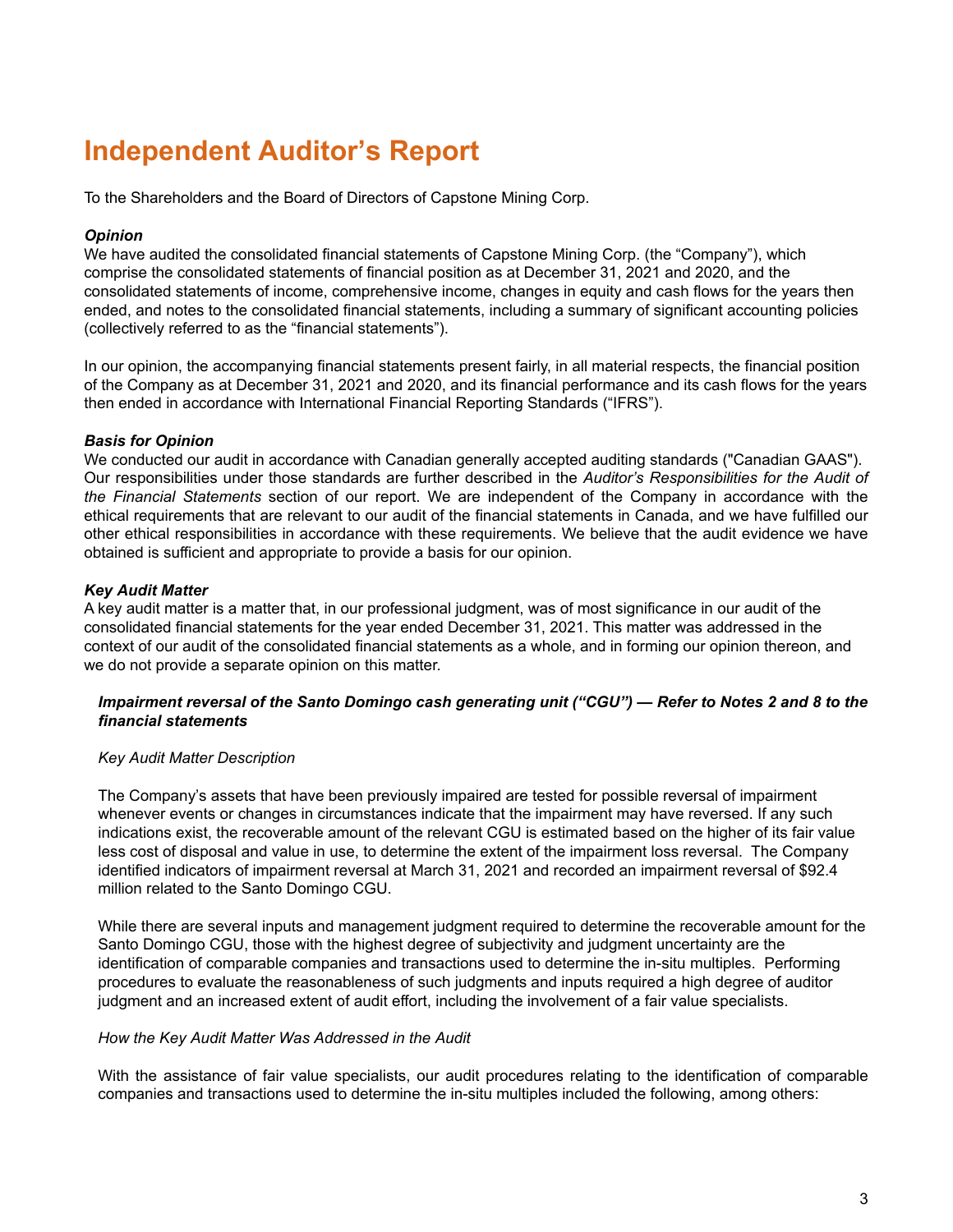- Obtained third party information surrounding comparable companies and transactions, evaluated their comparability, including the consideration of contradictory evidence obtained in other areas of the audit.
- Developed a range of independent estimates of in-situ multiples using multiple valuation techniques and compare those to the in-situ multiples selected by management.

#### *Other Information*

Management is responsible for the other information. The other information comprises:

- Management's Discussion and Analysis
- The information, other than the financial statements and our auditor's report thereon, in the Management's Discussion and Analysis and Consolidated Financial Statements ("Annual Report").

Our opinion on the financial statements does not cover the other information and we do not express any form of assurance conclusion thereon. In connection with our audit of the financial statements, our responsibility is to read the other information identified above and, in doing so, consider whether the other information is materially inconsistent with the financial statements or our knowledge obtained in the audit, or otherwise appears to be materially misstated.

We obtained Management's Discussion and Analysis and the Annual Report prior to the date of this auditor's report. If, based on the work we have performed on this other information, we conclude that there is a material misstatement of this other information, we are required to report that fact in this auditor's report. We have nothing to report in this regard.

#### *Responsibilities of Management and Those Charged with Governance for the Financial Statements*

Management is responsible for the preparation and fair presentation of the financial statements in accordance with IFRS, and for such internal control as management determines is necessary to enable the preparation of financial statements that are free from material misstatement, whether due to fraud or error.

In preparing the financial statements, management is responsible for assessing the Company's ability to continue as a going concern, disclosing, as applicable, matters related to going concern and using the going concern basis of accounting unless management either intends to liquidate the Company or to cease operations, or has no realistic alternative but to do so.

Those charged with governance are responsible for overseeing the Company's financial reporting process.

#### *Auditor's Responsibilities for the Audit of the Financial Statements*

Our objectives are to obtain reasonable assurance about whether the financial statements as a whole are free from material misstatement, whether due to fraud or error, and to issue an auditor's report that includes our opinion. Reasonable assurance is a high level of assurance, but is not a guarantee that an audit conducted in accordance with Canadian GAAS will always detect a material misstatement when it exists. Misstatements can arise from fraud or error and are considered material if, individually or in the aggregate, they could reasonably be expected to influence the economic decisions of users taken on the basis of these financial statements.

As part of an audit in accordance with Canadian GAAS, we exercise professional judgment and maintain professional skepticism throughout the audit. We also:

- Identify and assess the risks of material misstatement of the financial statements, whether due to fraud or error, design and perform audit procedures responsive to those risks, and obtain audit evidence that is sufficient and appropriate to provide a basis for our opinion. The risk of not detecting a material misstatement resulting from fraud is higher than for one resulting from error, as fraud may involve collusion, forgery, intentional omissions, misrepresentations, or the override of internal control.
- Obtain an understanding of internal control relevant to the audit in order to design audit procedures that are appropriate in the circumstances, but not for the purpose of expressing an opinion on the effectiveness of the Company's internal control.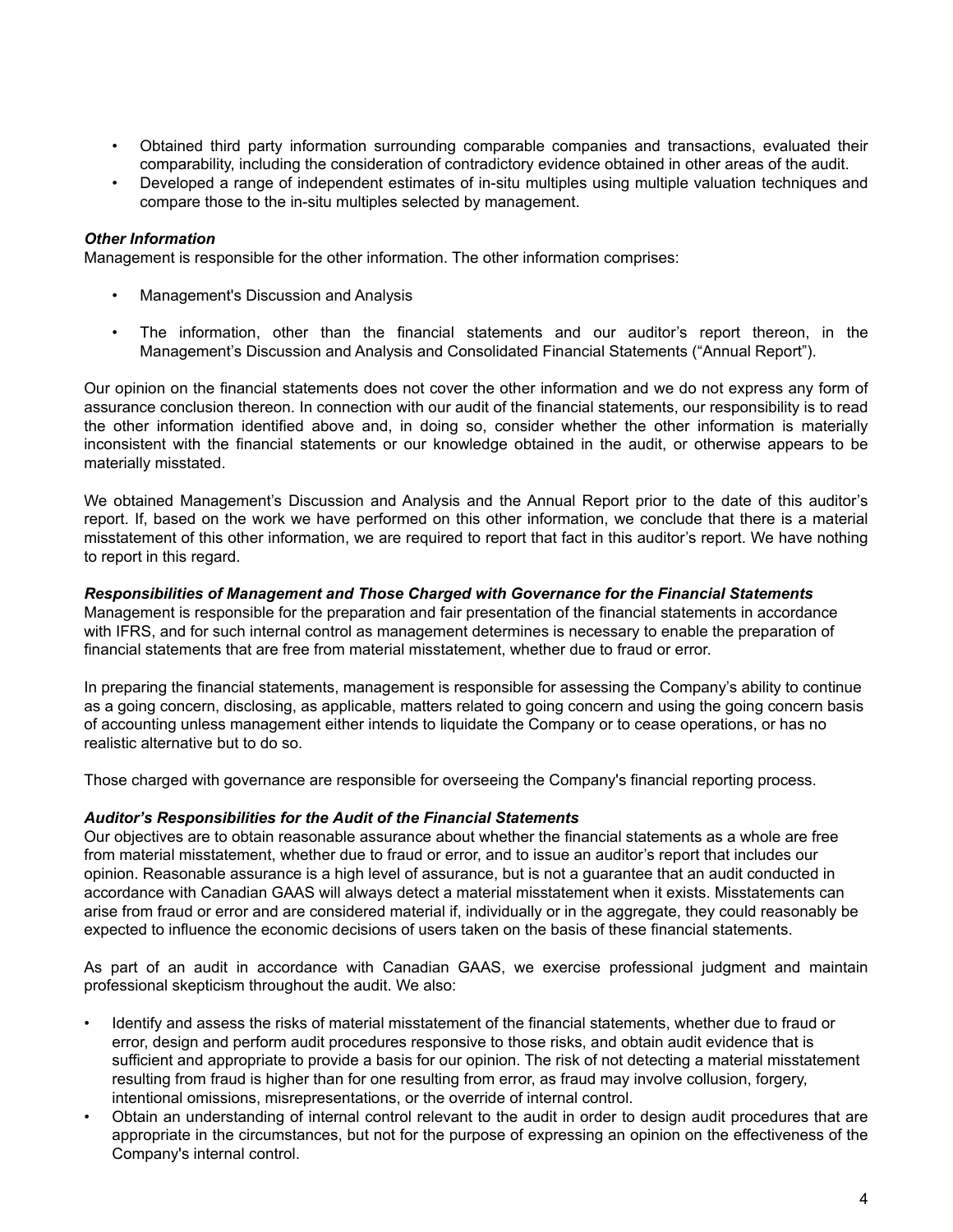- Evaluate the appropriateness of accounting policies used and the reasonableness of accounting estimates and related disclosures made by management.
- Conclude on the appropriateness of management's use of the going concern basis of accounting and, based on the audit evidence obtained, whether a material uncertainty exists related to events or conditions that may cast significant doubt on the Company's ability to continue as a going concern. If we conclude that a material uncertainty exists, we are required to draw attention in our auditor's report to the related disclosures in the financial statements or, if such disclosures are inadequate, to modify our opinion. Our conclusions are based on the audit evidence obtained up to the date of our auditor's report. However, future events or conditions may cause the Company to cease to continue as a going concern.
- Evaluate the overall presentation, structure and content of the financial statements, including the disclosures, and whether the financial statements represent the underlying transactions and events in a manner that achieves fair presentation.
- Obtain sufficient appropriate audit evidence regarding the financial information of the entities or business activities within the Company to express an opinion on the financial statements. We are responsible for the direction, supervision and performance of the group audit. We remain solely responsible for our audit opinion.

We communicate with those charged with governance regarding, among other matters, the planned scope and timing of the audit and significant audit findings, including any significant deficiencies in internal control that we identify during our audit.

We also provide those charged with governance with a statement that we have complied with relevant ethical requirements regarding independence, and to communicate with them all relationships and other matters that may reasonably be thought to bear on our independence, and where applicable, related safeguards.

From the matters communicated with those charged with governance, we determine those matters that were of most significance in the audit of the consolidated financial statements of the current period and are therefore the key audit matters. We describe these matters in our auditor's report unless law or regulation precludes public disclosure about the matter or when, in extremely rare circumstances, we determine that a matter should not be communicated in our report because the adverse consequences of doing so would reasonably be expected to outweigh the public interest benefits of such communication.

The engagement partner on the audit resulting in this independent auditor's report is David Macdonald.

/s/ Deloitte LLP

Chartered Professional Accountants Vancouver, British Columbia February 15, 2022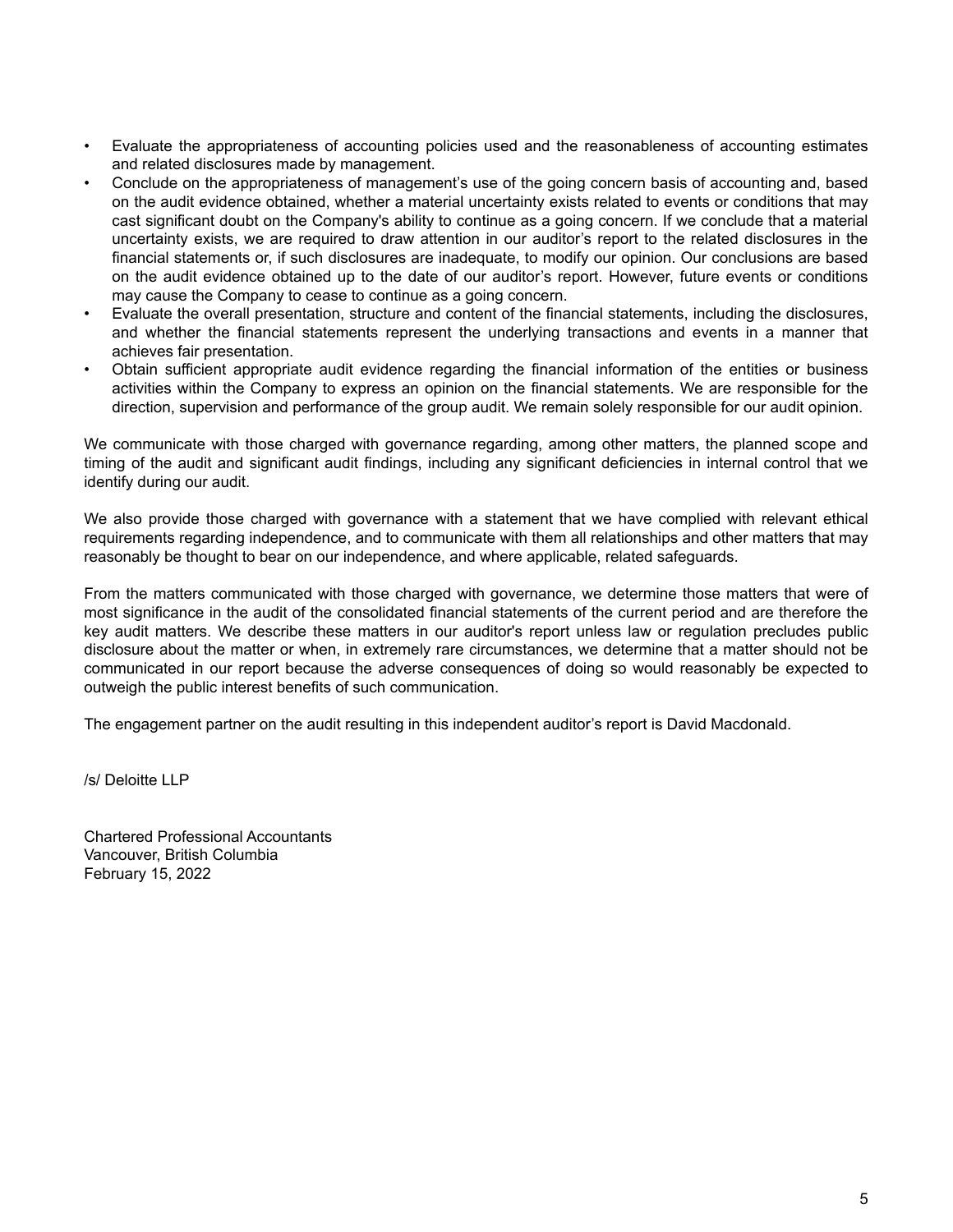## **Capstone Mining Corp. Consolidated Statements of Financial Position**

*expressed in thousands of US dollars*

|                                                            | As at December 31, |              |  |           |  |  |  |
|------------------------------------------------------------|--------------------|--------------|--|-----------|--|--|--|
| <b>ASSETS</b>                                              |                    | 2021         |  | 2020      |  |  |  |
| <b>Current</b>                                             |                    |              |  |           |  |  |  |
| Cash and cash equivalents                                  | \$                 | 262,094 \$   |  | 56,580    |  |  |  |
| Short-term investments (Note 5)                            |                    | 2,259        |  | 3,425     |  |  |  |
| Receivables (Note 6)                                       |                    | 28,489       |  | 26,691    |  |  |  |
| Inventories (Note 7)                                       |                    | 62,825       |  | 58,238    |  |  |  |
| Other assets (Note 9)                                      |                    | 5,993        |  | 12,937    |  |  |  |
|                                                            |                    | 361,660      |  | 157,871   |  |  |  |
| Mineral properties, plant and equipment (Note 8)           |                    | 1,310,870    |  | 1,147,784 |  |  |  |
| Promissory note receivable (Note 11)                       |                    |              |  | 27,080    |  |  |  |
| Deferred income tax assets (Note 15)                       |                    | 30,593       |  | 28,841    |  |  |  |
| Other assets (Note 9)                                      |                    | 24,839       |  | 30,008    |  |  |  |
| <b>Total assets</b>                                        | \$                 | 1,727,962 \$ |  | 1,391,584 |  |  |  |
| <b>LIABILITIES</b>                                         |                    |              |  |           |  |  |  |
| <b>Current</b>                                             |                    |              |  |           |  |  |  |
| Accounts payable and accrued liabilities                   | \$                 | 97,384 \$    |  | 74,866    |  |  |  |
| Other liabilities (Note 10)                                |                    | 132,843      |  | 19,004    |  |  |  |
|                                                            |                    | 230,227      |  | 93,870    |  |  |  |
| Long-term debt (Note 13)                                   |                    |              |  | 183,226   |  |  |  |
| Deferred revenue (Note 14)                                 |                    | 165,740      |  |           |  |  |  |
| Lease liabilities (Note 12)                                |                    | 12,631       |  | 8,307     |  |  |  |
| Provisions (Note 16)                                       |                    | 161,088      |  | 141,780   |  |  |  |
| Deferred income tax liabilities (Note 15)                  |                    | 95,786       |  | 65,135    |  |  |  |
| Other liabilities (Note 10)                                |                    | 46,063       |  | 10,099    |  |  |  |
| <b>Total liabilities</b>                                   | \$                 | 711,535 \$   |  | 502,417   |  |  |  |
| <b>EQUITY</b>                                              |                    |              |  |           |  |  |  |
| Share capital                                              | \$                 | 849,409 \$   |  | 842,789   |  |  |  |
| Other reserves                                             |                    | 39,008       |  | 33,783    |  |  |  |
| Retained earnings (accumulated deficit)                    |                    | 128,010      |  | (97, 514) |  |  |  |
| Total equity attributable to equity holders of the Company |                    | 1,016,427    |  | 779,058   |  |  |  |
| Non-controlling interest (Note 11)                         |                    |              |  | 110,109   |  |  |  |
| <b>Total equity</b>                                        |                    | 1,016,427    |  | 889,167   |  |  |  |
| <b>Total liabilities and equity</b>                        | \$                 | 1,727,962 \$ |  | 1,391,584 |  |  |  |

**Commitments** *(Note 23)*

 ON BEHALF OF THE BOARD: *(Signed) Darren M. Pylot,* Director *(Signed) Dale C. Peniuk,* Director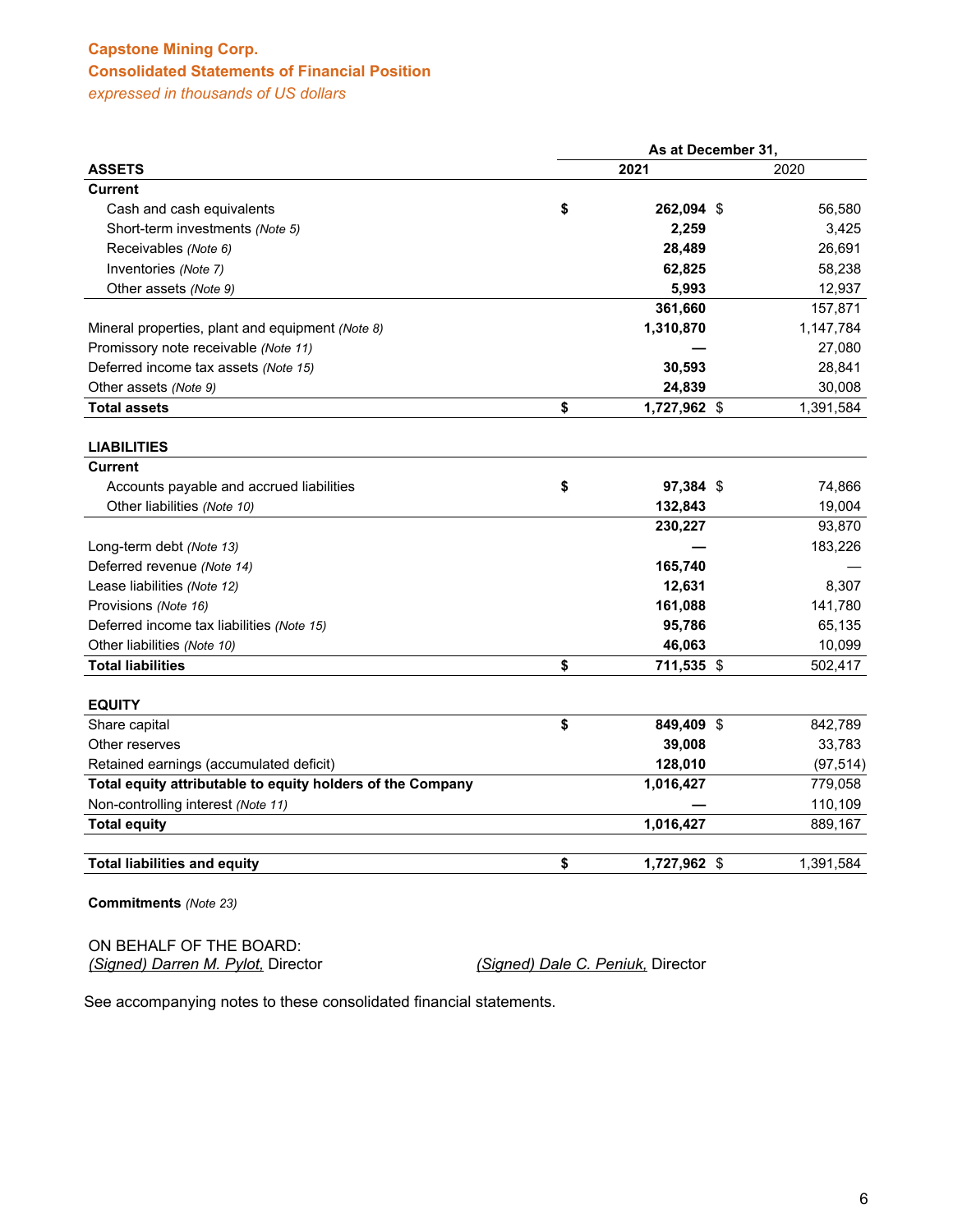## **Capstone Mining Corp. Consolidated Statements of Income**

## **Years Ended December 31, 2021 and 2020**

*expressed in thousands of US dollars, except share and per share amounts*

|                                                       |    | 2020        |             |
|-------------------------------------------------------|----|-------------|-------------|
| <b>Revenue</b> (Note 18)                              | \$ | 794,769 \$  | 453,763     |
| <b>Operating costs</b>                                |    |             |             |
| <b>Production costs</b>                               |    | (334, 454)  | (285, 843)  |
| Royalties                                             |    | (7, 946)    | (4,259)     |
| Depletion and amortization                            |    | (91, 925)   | (81, 482)   |
| <b>Earnings from mining operations</b>                |    | 360,444     | 82,179      |
| General and administrative expenses (Note 24)         |    | (19, 531)   | (13, 657)   |
| <b>Exploration expenses (Note 8)</b>                  |    | (3,061)     | (3,094)     |
| Impairment reversal on mineral properties (Note 8)    |    | 92,392      |             |
| Care and maintenance expense (Note 8)                 |    | (983)       | (1,087)     |
| Share-based compensation expense (Note 17)            |    | (74, 011)   | (27,030)    |
| Income from operations                                |    | 355,250     | 37,311      |
| Other (expense) income                                |    |             |             |
| Foreign exchange loss                                 |    | (1,794)     | (574)       |
| Other (expense) income (Note 25)                      |    | (962)       | 3,793       |
| Income before finance costs and income taxes          |    | 352,494     | 40,530      |
| Interest on long-term debt and surety bonds (Note 26) |    | (4, 872)    | (12, 382)   |
| Other interest expense (Note 26)                      |    | (13, 841)   | (2, 380)    |
| Income before income taxes                            |    | 333,781     | 25,768      |
| Income tax expense (Note 15)                          |    | (80, 916)   | (13, 387)   |
| Net income                                            | \$ | 252,865 \$  | 12,381      |
| Net income attributable to:                           |    |             |             |
| Shareholders of Capstone Mining Corp.                 | \$ | 226,829 \$  | 12,557      |
| Non-controlling interest (Note 11)                    |    | 26,036      | (176)       |
|                                                       | \$ | 252,865 \$  | 12,381      |
| Net earnings per share                                |    |             |             |
| Earnings per share - basic (Note 19)                  | \$ | $0.56$ \$   | 0.03        |
| Weighted average number of shares - basic (Note 19)   |    | 405,800,210 | 393,857,183 |
| Earnings per share - diluted (Note 19)                | \$ | $0.55$ \$   | 0.03        |
| Weighted average number of shares - diluted (Note 19) |    | 414,093,484 | 398,657,026 |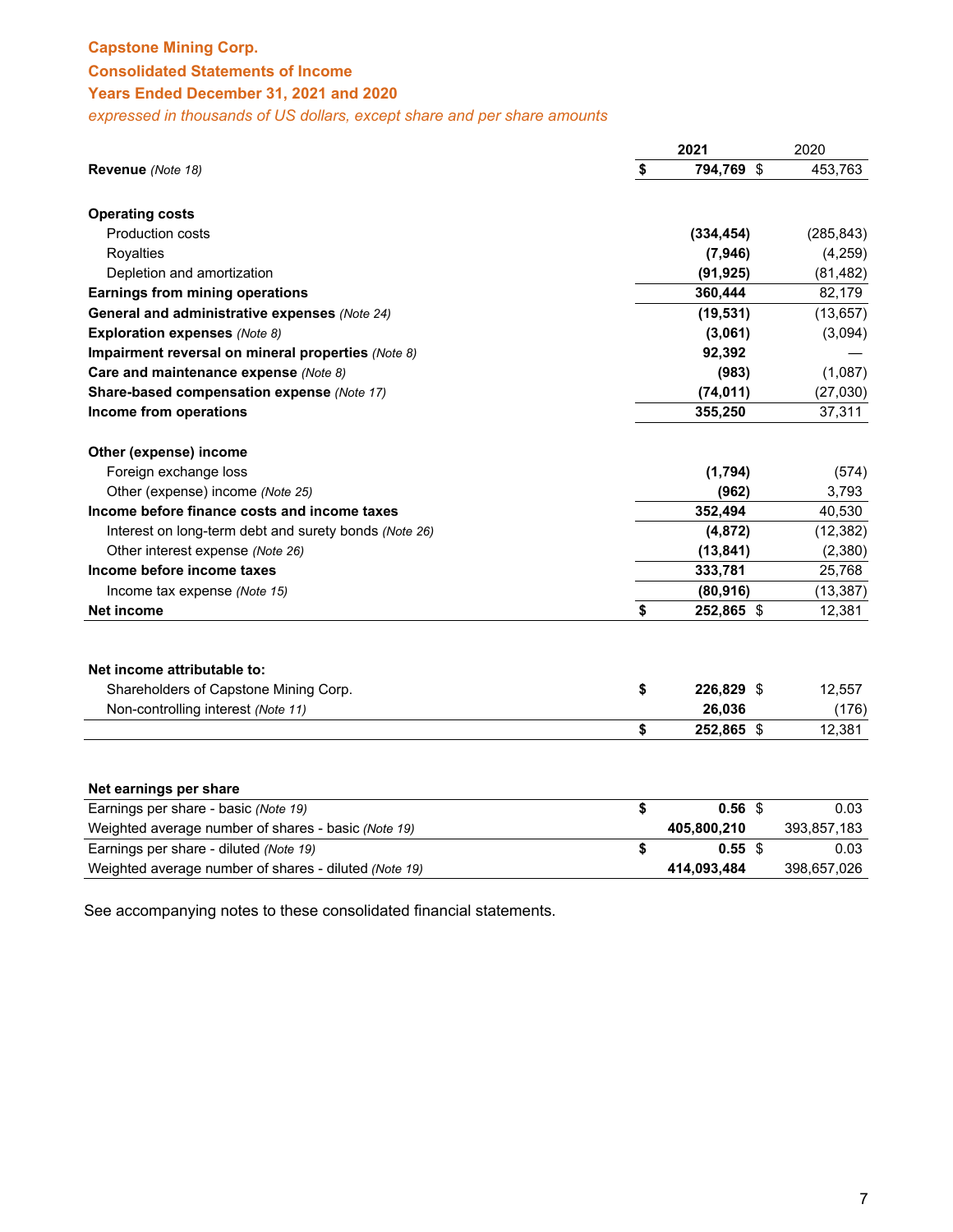## **Capstone Mining Corp. Consolidated Statements of Comprehensive Income Years Ended December 31, 2021 and 2020**

*expressed in thousands of US dollars*

|                                                                                     | 2021             | 2020   |  |
|-------------------------------------------------------------------------------------|------------------|--------|--|
| Net income                                                                          | 252,865 \$       | 12,381 |  |
| Other comprehensive income ("OCI")                                                  |                  |        |  |
| Items that will not be reclassified subsequently to profit or loss                  |                  |        |  |
| Change in fair value of marketable securities, net of tax of \$(441) (2020 - \$nil) | 2,823            | 1,194  |  |
| Remeasurement for retirement benefit plans, net of tax of \$(423) (2020 - \$73)     | 1,177            | (243)  |  |
|                                                                                     | 4,000            | 951    |  |
| Items that may be reclassified subsequently to profit or loss                       |                  |        |  |
| Foreign currency translation adjustment                                             | 37               | 170    |  |
|                                                                                     | 37               | 170    |  |
| Total other comprehensive income for the year                                       | 4,037            | 1,121  |  |
| <b>Total comprehensive income</b>                                                   | \$<br>256,902 \$ | 13,502 |  |
|                                                                                     |                  |        |  |
| Total comprehensive income attributable to:                                         |                  |        |  |
| Shareholders of Capstone Mining Corp.                                               | \$<br>230,866 \$ | 13,678 |  |
| Non-controlling interest (Note 11)                                                  | 26,036           | (176)  |  |
|                                                                                     | \$<br>256,902 \$ | 13,502 |  |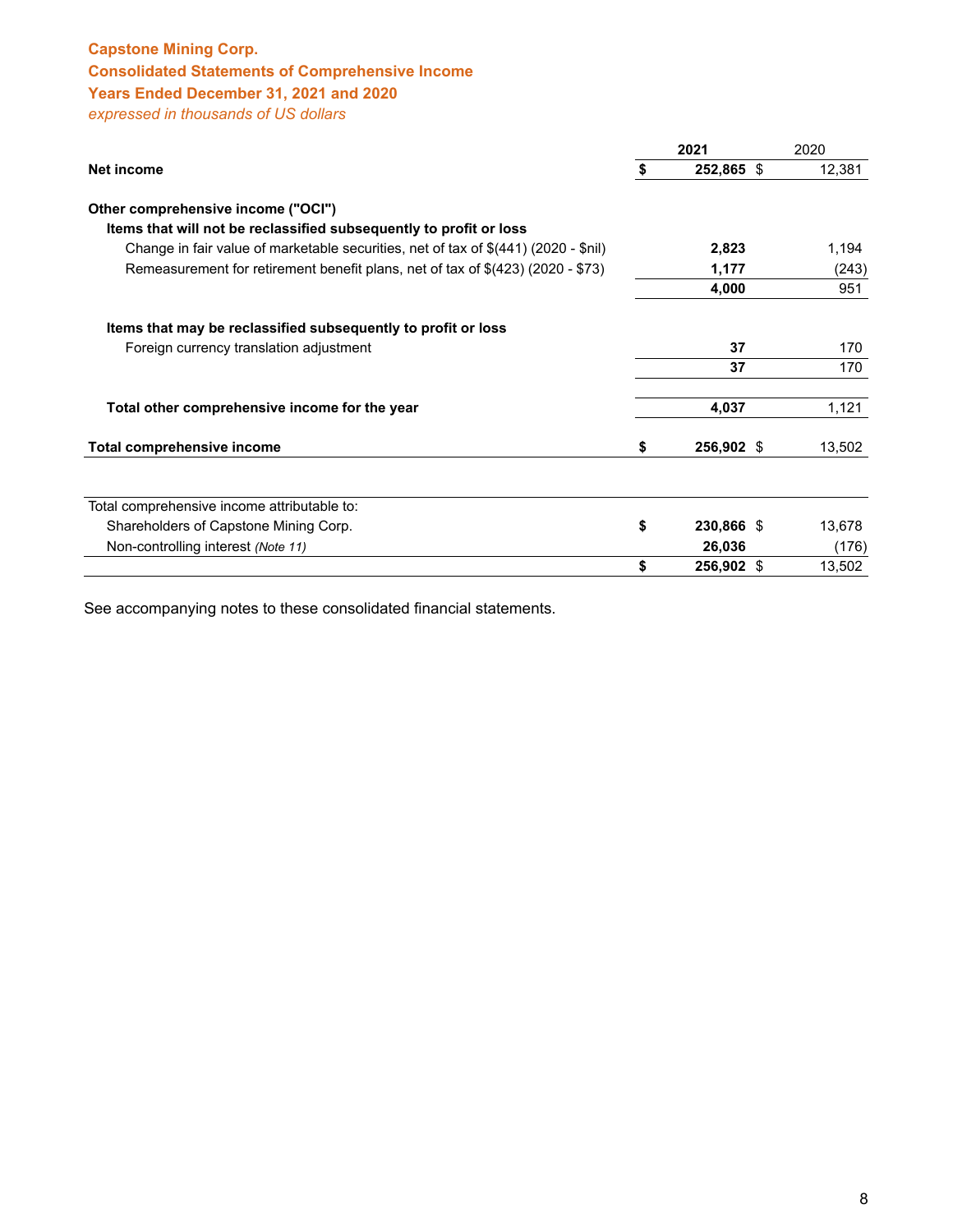## **Capstone Mining Corp. Consolidated Statements of Cash Flows Years Ended December 31, 2021 and 2020** *expressed in thousands of US dollars*

|                                                                                   | 2021             | 2020      |
|-----------------------------------------------------------------------------------|------------------|-----------|
| Cash provided by (used in):                                                       |                  |           |
| <b>Operating activities</b>                                                       |                  |           |
| Net income                                                                        | \$<br>252,865 \$ | 12,381    |
| Adjustments for:                                                                  |                  |           |
| Depletion and amortization                                                        | 93,245           | 83,069    |
| Deferred income and mining tax expense                                            | 80,916           | 13,387    |
| Impairment reversal on mineral properties (Note 8)                                | (92, 392)        |           |
| Inventory write-down (reversal of write-down)                                     | 2,029            | (691)     |
| Share-based compensation expense                                                  | 74,011           | 27,030    |
| Net finance costs                                                                 | 18,713           | 14,763    |
| Unrealized loss (gain) on foreign exchange                                        | 1,093            | (7, 555)  |
| Loss (gain) on derivatives                                                        | 766              | (1,929)   |
| Loss on disposal of assets and other                                              |                  | 342       |
| Changes in contingent consideration (Note 25)                                     | (5,067)          | (5,322)   |
| Amortization of deferred revenue and variable consideration adjustments (Note 14) | (16, 490)        |           |
| Precious metal stream deposits received (Note 14)                                 | 180,000          |           |
| Income taxes paid                                                                 | (34, 366)        | (8,893)   |
| Income taxes received                                                             | 1,097            | 3,651     |
| Other (receipts) payments                                                         | (82)             | 68        |
| Changes in non-cash working capital (Note 21)                                     | 21,782           | 11,554    |
| Other non-cash changes (Note 21)                                                  | (24, 775)        | 5,316     |
|                                                                                   | 553,345          | 147,171   |
| <b>Investing activities</b>                                                       |                  |           |
| Mineral properties, plant and equipment additions                                 | (133, 425)       | (97, 525) |
| Proceeds from short-term investments                                              | 1,166            | 1,124     |
| Other assets                                                                      | (11, 435)        | 27        |
|                                                                                   | (143, 694)       | (96, 374) |
| <b>Financing activities</b>                                                       |                  |           |
| Proceeds from bank borrowings (Note 13)                                           | 32,000           | 45,000    |
| Repayment of bank borrowings (Note 13)                                            | (216, 925)       | (70,000)  |
| Payment on purchase of non-controlling interest (Note 11)                         | (17, 141)        |           |
| KORES payment against promissory note (Note 11)                                   | 1,423            | 1,540     |
| Repayment of lease obligations                                                    | (3,291)          | (1,599)   |
| Proceeds from the exercise of options                                             | 4,358            | 2,869     |
| Payments for settlement of financial derivatives                                  | (3,690)          | (1,042)   |
| Proceeds from settlement of financial derivatives                                 | 2,509            | 501       |
| Interest paid on long-term debt and surety bonds                                  | (3, 521)         | (11, 403) |
|                                                                                   | (204, 278)       | (34, 134) |
|                                                                                   |                  |           |
| Effect of exchange rate changes on cash and cash equivalents                      | 141              | (22)      |
| Increase in cash and cash equivalents                                             | 205,514          | 16,641    |
| Cash and cash equivalents - beginning of year                                     | 56,580           | 39,939    |
| Cash and cash equivalents - end of year                                           | \$<br>262,094 \$ | 56,580    |

**Supplemental cash flow information** *(Note 21)*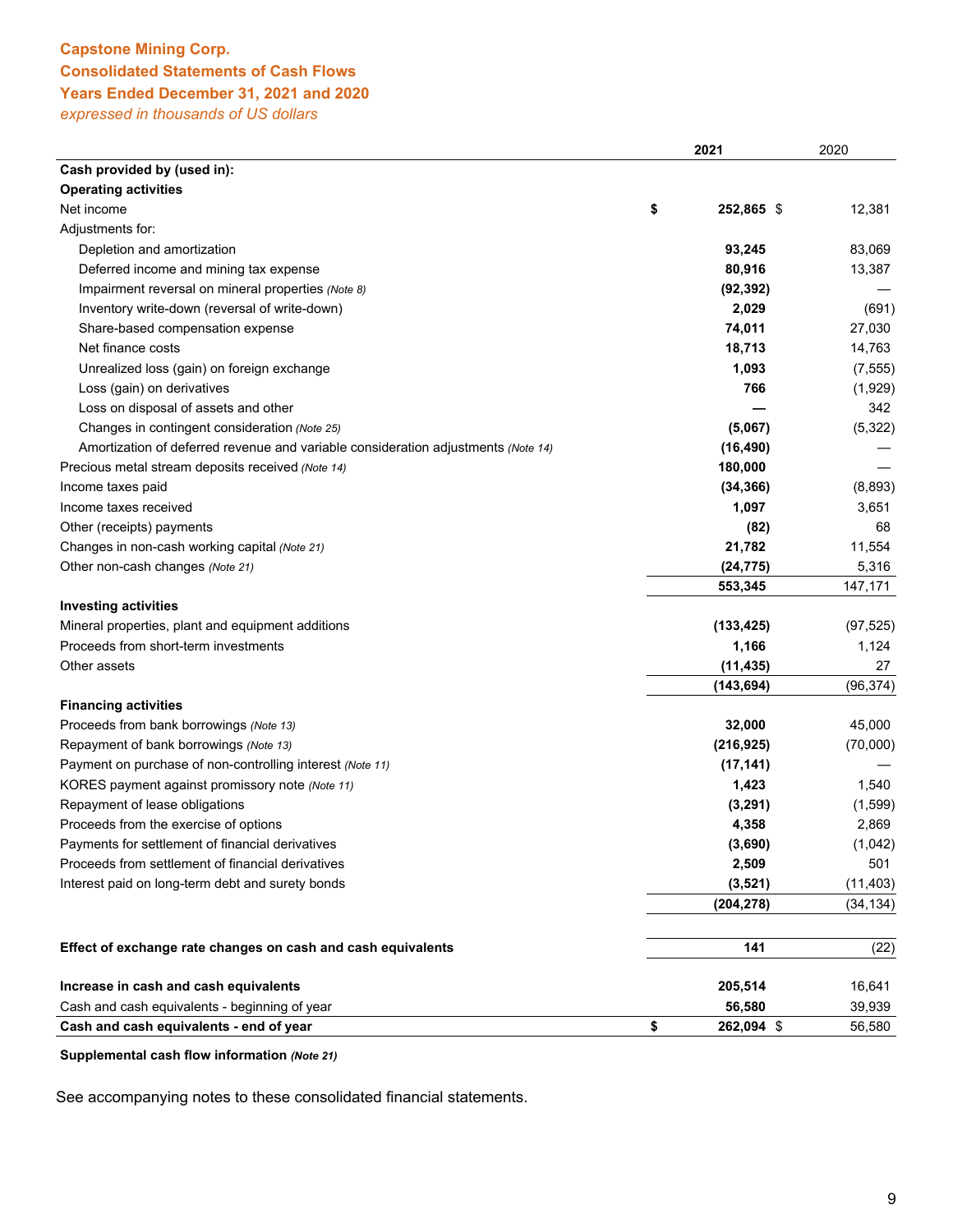## **Consolidated Statements of Changes in Equity**

## **Years Ended December 31, 2021 and 2020**

*expressed in thousands of US dollars, except share amounts*

|                                                                      |                            |            |                                                                                      |                               | Attributable to equity holders of the Company |                                     |                                                         |                                                 |                                 |                     |
|----------------------------------------------------------------------|----------------------------|------------|--------------------------------------------------------------------------------------|-------------------------------|-----------------------------------------------|-------------------------------------|---------------------------------------------------------|-------------------------------------------------|---------------------------------|---------------------|
|                                                                      | <b>Number of</b><br>shares |            | <b>Reserve for</b><br>equity<br>settled<br>Share share based<br>capital transactions | <b>Revaluation</b><br>reserve | Foreign<br>currency<br>translation<br>reserve | <b>Share</b><br>purchase<br>reserve | <b>Retained</b><br>earnings<br>(accumulated<br>deficit) | Total -<br>attributable<br>to equity<br>holders | Non-<br>controlling<br>interest | <b>Total equity</b> |
| <b>January 1, 2021</b>                                               | 408,884,120 \$             | 842,789 \$ | 53,578 \$                                                                            | $3,429$ \$                    | $(16,588)$ \$                                 | $(6,636)$ \$                        | $(97, 514)$ \$                                          | 779,058 \$                                      | 110,109 \$                      | 889,167             |
| Shares issued on exercise of options (Note 17)                       | 4,705,334                  | 6,620      | (2, 262)                                                                             |                               |                                               |                                     |                                                         | 4,358                                           |                                 | 4,358               |
| Share-based compensation (Note 17)                                   |                            |            | 1,948                                                                                |                               |                                               |                                     |                                                         | 1,948                                           |                                 | 1,948               |
| Settlement of share units                                            |                            |            |                                                                                      |                               |                                               | 1,502                               | 3,850                                                   | 5,352                                           |                                 | 5,352               |
| Change in fair value of marketable securities                        |                            |            |                                                                                      | 2,823                         |                                               |                                     |                                                         | 2,823                                           |                                 | 2,823               |
| Remeasurements for retirement benefit plans                          |                            |            |                                                                                      | 1,177                         |                                               |                                     |                                                         | 1,177                                           |                                 | 1,177               |
| Purchase of non-controlling interest in<br>Acquisition Co. (Note 11) |                            |            |                                                                                      |                               |                                               |                                     | (5, 155)                                                | (5, 155)                                        | (136, 145)                      | (141, 300)          |
| Shares returned and cancelled from prior<br>acquisitions             | (107, 099)                 |            |                                                                                      |                               |                                               |                                     |                                                         |                                                 |                                 |                     |
| Net income                                                           |                            |            |                                                                                      |                               |                                               |                                     | 226,829                                                 | 226,829                                         | 26,036                          | 252,865             |
| Foreign currency translation                                         |                            |            |                                                                                      |                               | 37                                            |                                     |                                                         | 37                                              |                                 | 37                  |
| December 31, 2021                                                    | 413,482,355 \$             | 849,409 \$ | 53,264 \$                                                                            | 7,429 \$                      | $(16, 551)$ \$                                | $(5, 134)$ \$                       | 128,010 \$                                              | 1,016,427 \$                                    | $\overline{\phantom{0}}$        | 1,016,427<br>- \$   |
|                                                                      |                            |            |                                                                                      |                               |                                               |                                     |                                                         |                                                 |                                 |                     |
| <b>January 1, 2020</b>                                               | 400,045,604 \$             | 838,523 \$ | 53,971 \$                                                                            | 2,478 \$                      | $(16,758)$ \$                                 | $(7,305)$ \$                        | $(109, 806)$ \$                                         | 761,103 \$                                      | 110,285 \$                      | 871,388             |
| Shares issued on exercise of options (Note 17)                       | 8,701,320                  | 4,226      | (1, 357)                                                                             |                               |                                               |                                     |                                                         | 2,869                                           |                                 | 2,869               |
| Share-based compensation (Note 17)                                   |                            |            | 964                                                                                  |                               |                                               |                                     |                                                         | 964                                             |                                 | 964                 |
| Settlement of share units                                            |                            |            |                                                                                      |                               |                                               | 669                                 | (265)                                                   | 404                                             |                                 | 404                 |
| Shares issued as compensation                                        | 137,196                    | 40         |                                                                                      |                               |                                               |                                     |                                                         | 40                                              |                                 | 40                  |
| Change in fair value of marketable securities                        |                            |            |                                                                                      | 1.194                         |                                               |                                     |                                                         | 1,194                                           |                                 | 1,194               |
| Remeasurements for retirement benefit plans                          |                            |            |                                                                                      | (243)                         |                                               |                                     |                                                         | (243)                                           |                                 | (243)               |
| Net income (loss)                                                    |                            |            |                                                                                      |                               |                                               |                                     | 12,557                                                  | 12,557                                          | (176)                           | 12,381              |
| Foreign currency translation                                         |                            |            |                                                                                      |                               | 170                                           |                                     |                                                         | 170                                             |                                 | 170                 |
| December 31, 2020                                                    | 408,884,120 \$             | 842,789 \$ | 53,578 \$                                                                            | $3,429$ \$                    | $(16,588)$ \$                                 | $(6,636)$ \$                        | $(97, 514)$ \$                                          | 779.058 \$                                      | 110.109 \$                      | 889,167             |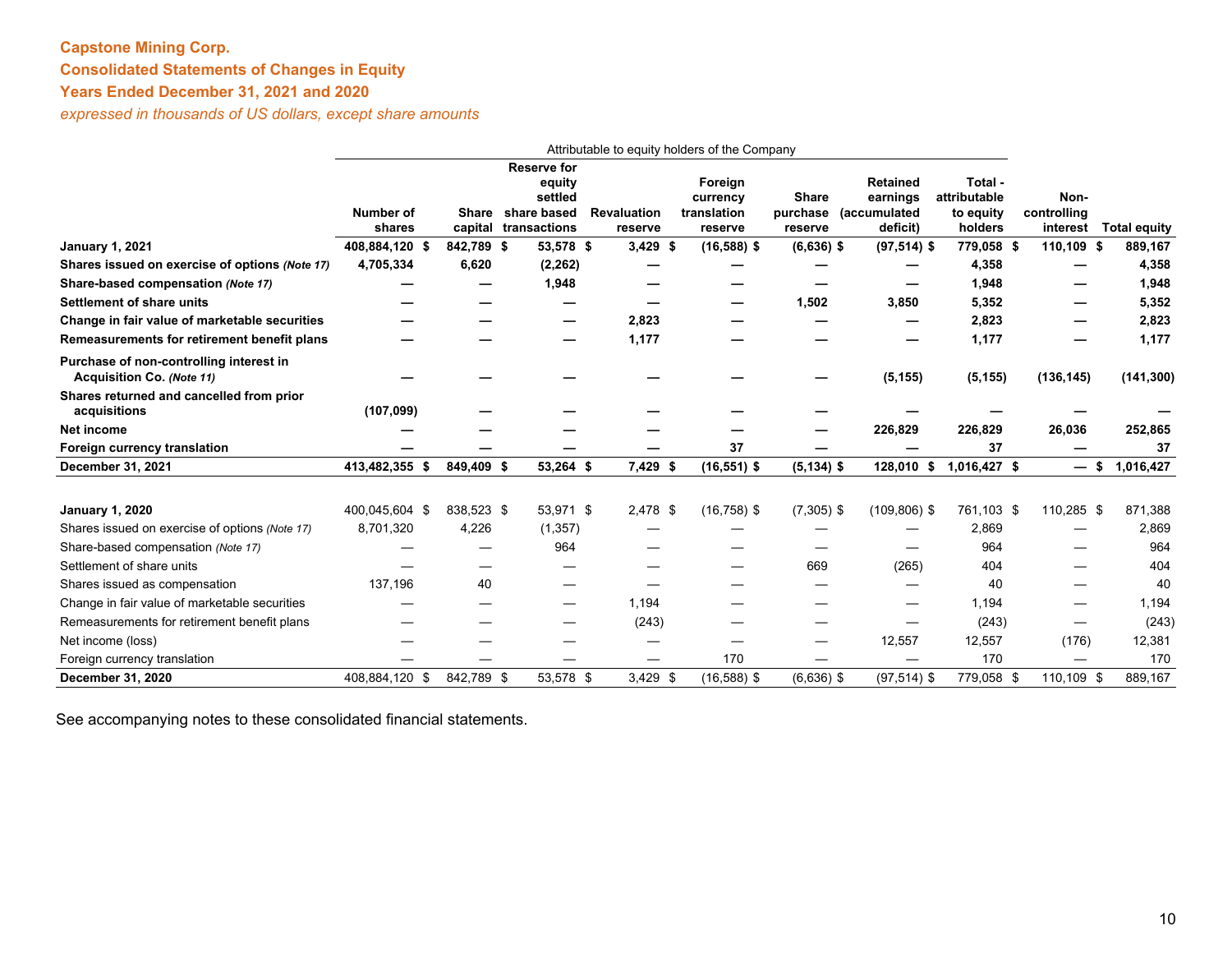Notes to the Consolidated Financial Statements Years Ended December 31, 2021 and 2020 *(tabular amounts expressed in thousands of US dollars, except share and per share amounts)*

#### **1. Nature of Operations**

Capstone Mining Corp. ("Capstone" or the "Company"), a Canadian mining company publicly listed on the Toronto Stock Exchange, is engaged in the production of and exploration for base metals in the United States ("US"), Mexico, and Chile, with a focus on copper. Pinto Valley Mining Corp. ("Pinto Valley"), a wholly owned US subsidiary, owns and operates the copper Pinto Valley Mine located in Arizona, US. Capstone Gold, S.A. de C.V. ("Capstone Gold"), a wholly owned Mexican subsidiary, owns and operates the polymetallic Cozamin Mine located in Zacatecas, Mexico, and has a portfolio of exploration properties in Mexico. Capstone Mining Chile SpA, a wholly owned Chilean subsidiary, is performing exploration for base metal deposits in Chile.

On March 24, 2021, Capstone consolidated a 100% ownership interest in 0908113 B.C. Ltd. ("Acquisition Co.") by purchasing the remaining 30% ownership interest from Korea Resources Corporation ("KORES"), resulting in the elimination of the non-controlling interest ("NCI") in Acquisition Co. (*Note 11*). Minera Santo Domingo SCM, a wholly owned Chilean subsidiary of Acquisition Co, holds the Santo Domingo copper-iron development project in Chile.

In March 2020, the World Health Organization declared the COVID-19 outbreak a global pandemic. The Company continues to evaluate the potential impacts arising from COVID-19 on all aspects of its business. For the year ended December 31, 2021, there were no significant financial impacts on the Company.

The head office, registered and records office and principal address of the Company are located at 2100 - 510 West Georgia Street, Vancouver, British Columbia, Canada and the Company is incorporated in British Columbia.

The consolidated financial statements were approved by the Board of Directors and authorized for issuance on February 15, 2022.

#### **2. Basis of Presentation, Significant Accounting Judgements and Estimates, and Significant Accounting Policies**

#### *a) Basis of preparation and consolidation*

These consolidated financial statements have been prepared in accordance with International Financial Reporting Standards ("IFRS"). The consolidated financial statements have been prepared under the historical cost convention, except for the revaluation of certain financial instruments which are measured at fair value.

These consolidated financial statements have been prepared in accordance with the accounting policies presented below and are based on IFRS and IFRS Interpretations Committee ("IFRIC") interpretations issued and effective as of December 31, 2021. The policies set out below were consistently applied to all the periods presented unless otherwise noted.

Certain comparative figures have been reclassified to conform with changes in the presentation of the current year.

#### *b) Use of estimates and judgments*

The preparation of the consolidated financial statements requires management to select accounting policies and make estimates and judgments that may have a significant impact on the consolidated financial statements. Estimates are continuously evaluated, and are based on management's experience and expectations of future events that are believed to be reasonable under the circumstances. However, actual outcomes can differ from these estimates.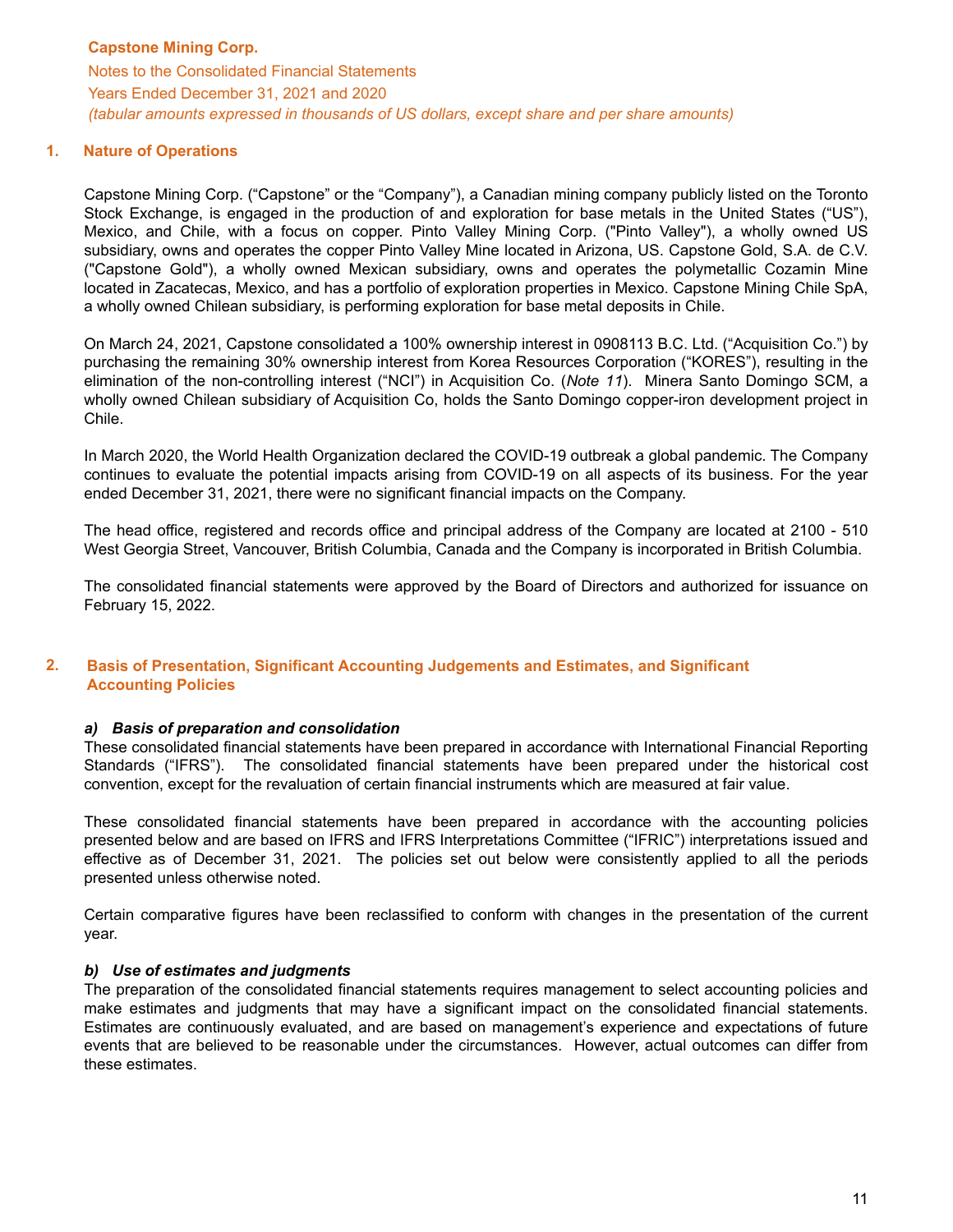## **Capstone Mining Corp.**  Notes to the Consolidated Financial Statements Years Ended December 31, 2021 and 2020 *(tabular amounts expressed in thousands of US dollars, except share and per share amounts)*

Critical judgments exercised in applying accounting policies, apart from those involving estimates, that have the most significant effect on the amounts recognized in the consolidated financial statements are as follows:

*i. Economic recoverability and probability of future economic benefits of mineral exploration, evaluation and development costs*

The Company has determined that exploratory drilling, evaluation, development, and related costs incurred, which were capitalized, have future economic benefits and are economically recoverable. In making this judgment, the Company has assessed various sources of information including, but not limited to, the geologic and metallurgic information, history of conversion of mineral deposits to proven and probable reserves, scoping and feasibility studies, proximity to existing ore bodies, existing permits, and life of mine plans.

#### *ii. Assessment of impairment and impairment reversal indicators*

Management applies significant judgement in assessing whether indicators of impairment or impairment reversal exist for a cash generating unit ("CGU") which would necessitate impairment testing. Internal and external factors such as significant changes in the use of the asset, commodity prices, foreign exchange rates, capital and production forecasts, mineral reserves and resource estimates and discount rates are used by management in determining whether there are any indicators of impairment or impairment reversal.

*iii. Functional currency*

The functional currency of each of the Company's subsidiaries is the currency of the primary economic environment in which the entity operates *(Note 2(c)(i))*.

Determination of functional currency may involve certain judgments to determine the primary economic environment and the Company reconsiders the functional currency of its entities if there is a change in events and conditions which determined the primary economic environment. The US dollar is Capstone's functional currency.

*iv. Financial instruments*

Financial assets and liabilities are designated upon inception to various classifications. The designation determines the method by which the financial instruments are carried on the consolidated statement of financial position subsequent to inception and how changes in value are recorded. The designation may require the Company to make certain judgments, taking into account management's intention of the use of the financial instruments.

Key sources of estimation uncertainty that have a significant risk of causing a material adjustment to the carrying amounts of assets and liabilities are:

#### *i. Estimated reclamation and closure costs*

The Company's provision for reclamation and closure cost obligations represents management's best estimate of the present value of the future cash outflows required to settle the liability. The provision reflects estimates of future costs directly attributable to remediating the liability, inflation, movements in foreign exchange rates and assumptions of risks associated with the future cash outflows, and the applicable risk-free interest rates for discounting future cash outflows. Changes in the factors above can result in a change to the provision recognized by the Company. To the extent the carrying value of the related mining property is not increased above its recoverable amount, changes to reclamation and closure cost obligations are recorded with a corresponding change to the carrying amounts of related mining properties.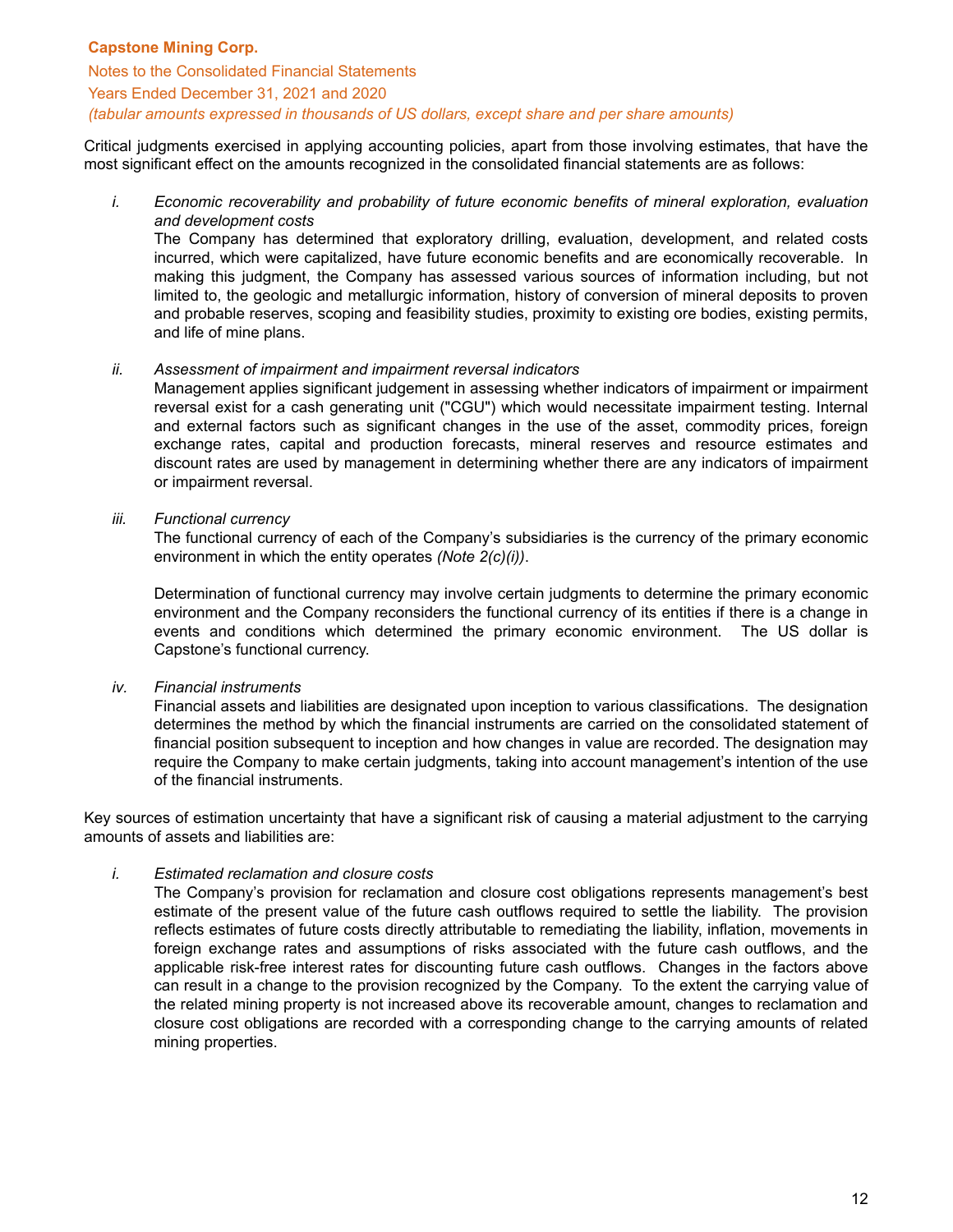## Notes to the Consolidated Financial Statements Years Ended December 31, 2021 and 2020 *(tabular amounts expressed in thousands of US dollars, except share and per share amounts)*

#### *ii. Share-based compensation*

The Company uses the fair value method of accounting for all share-based payments. The fair value method of accounting includes the use of the Black-Scholes Option Pricing Model. Option pricing models require the input of subjective assumptions including the volatility, expected life, and forfeiture rate. Changes in the input assumptions can materially affect the fair value estimate, the Company's earnings, and equity reserves. The portion of share-based compensation recorded is based on the vesting schedule of the options and units.

The Performance Share Units ("PSUs") include the use of a performance factor that can range from 0% to 200% and is determined by comparing the Company's total shareholder return to those achieved by a peer group of companies, which can affect the fair value estimate.

#### *iii. Income taxes*

Deferred tax assets and liabilities are determined based on differences between the financial statement carrying values of assets and liabilities and their respective income tax bases ("temporary differences"), and losses carried forward.

The determination of the ability of the Company to utilize tax loss carry-forwards to offset deferred tax liabilities requires management to exercise judgment and make certain assumptions about the future performance of the Company. Management is required to assess whether it is probable that the Company will benefit from these prior losses and other deferred tax assets. The tax rates expected to be in effect when temporary differences reverse are 21% for US, 27% for Canada and 30% for Mexico. The Company is subject to certain mining royalties which are referenced in Note 15. The tax rate on the mining royalties in Mexico is 7.5%. Changes in economic conditions, metal prices and other factors could result in revisions to the estimates of the benefits to be realized or the timing of utilizing the losses.

#### *iv. Mineral reserve and resource estimates*

Mineral reserves and mineral resources referenced in these financial statements are determined in accordance with National Instrument 43-101, "Standards of Disclosure for Mineral Projects", issued by the Canadian Securities Administrators. There are numerous uncertainties inherent in estimating mineral reserves and mineral resources, including many factors beyond the Company's control. Such estimation is a subjective process, and the accuracy of any mineral reserve or mineral resource estimate is a function of the quantity and quality of available data and of the assumptions made and judgments used in engineering and geological interpretation. Differences between management's assumptions in estimating mineral reserves and mineral resources, including economic assumptions such as metal prices, and the market conditions could have a material effect in the future on the Company's financial position and results of operation.

#### *v. Estimated mineral reserves and resources*

The carrying amounts of the Company's producing mining properties are depleted based on recoverable tonnes contained in permitted proven and probable mineral reserves and a portion of mineral resources. The Company includes a portion of permitted mineral resources where it is considered highly probable that those resources will be economically extracted over the life of mine. Changes to estimates of recoverable tonnes of permitted reserves and resources and depletable costs including changes resulting from revisions to the Company's mine plans and changes in metal price forecasts can result in a change to future depletion rates.

*vi. Amortization rate for property, plant and equipment and depletion rates for mining interests* Depletion and amortization expenses are allocated based on estimated asset lives. Should the asset life, depletion rates, or amortization rates differ from the initial estimate, an adjustment would be made in the consolidated statement of income on a prospective basis.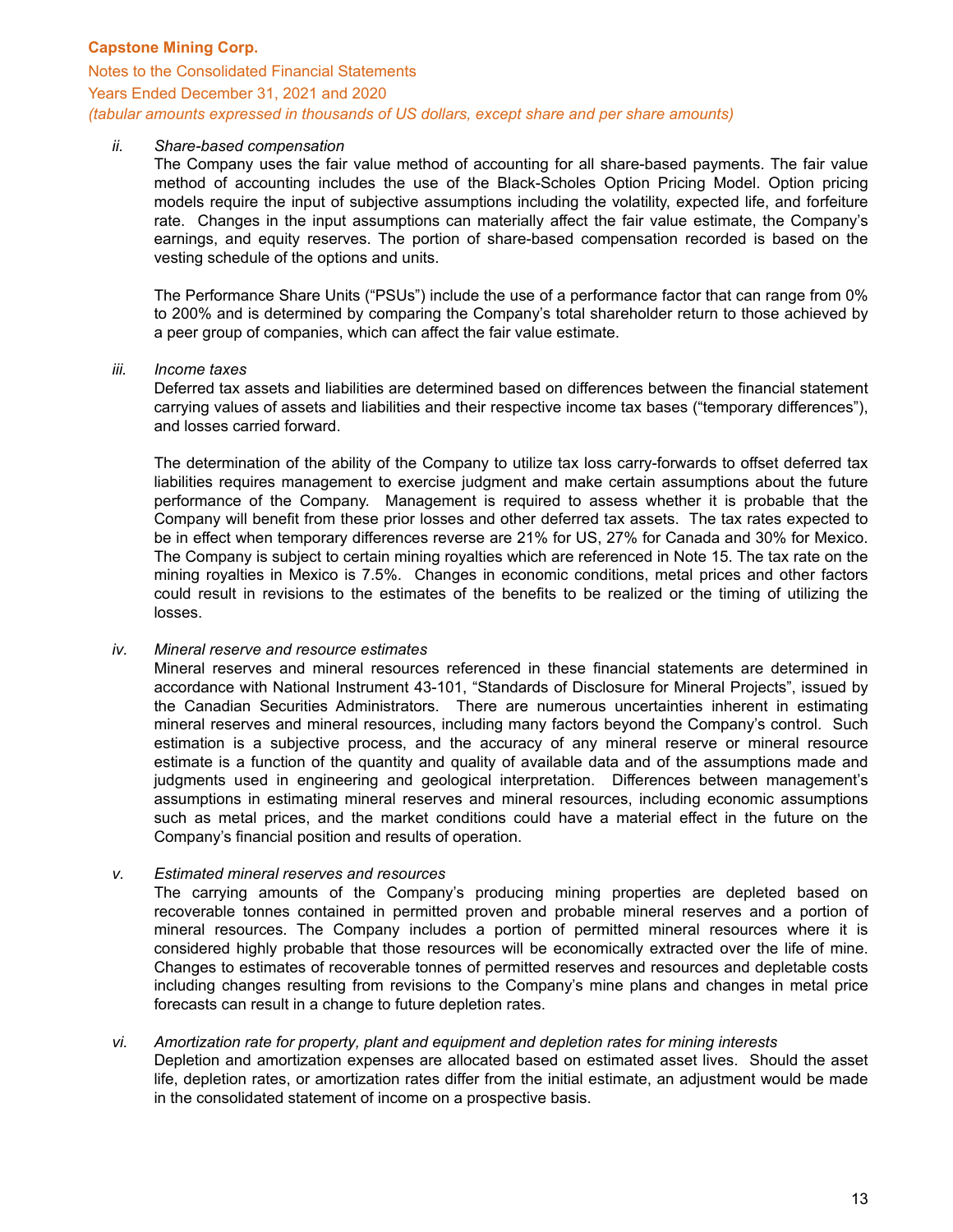## Notes to the Consolidated Financial Statements Years Ended December 31, 2021 and 2020 *(tabular amounts expressed in thousands of US dollars, except share and per share amounts)*

#### *vii. Impairment of mineral properties, plant and equipment*

Management considers both external and internal sources of information in assessing whether there are any indications that the Company's mineral properties, plant and equipment are impaired and whether previously recorded impairments should be reversed. External sources of information management considers include changes in the market, economic and legal environment in which the Company operates that are not within its control and affect the recoverable amount of its mineral properties, plant and equipment. Internal sources of information that management considers include the manner in which mineral properties, plant and equipment are being used or are expected to be used and indications of economic performance of the assets. Management concluded that there were no indicators of impairment for the years ended December 31, 2021 and 2020.

In determining the recoverable amounts of the Company's mineral properties, plant and equipment, management makes estimates of the future operating results and discounted net cash flows expected to be derived from the Company's mining properties, costs to sell the mining properties and the appropriate discount rate. Changes in metal price forecasts, estimated future costs of production, estimated future non-expansionary capital expenditures, fair value due to strategic processes, the amount of recoverable mineral reserves, mineral resources, and exploration potential, and/or changes in current economics, regulatory or legal requirements and comparable market transactions can result in a write-down or a reversal of a previous write-down of the carrying amounts of the Company's mineral properties, plant and equipment.

#### *viii. Deferred stripping costs*

In determining whether stripping costs incurred during the production phase of a mining property relate to mineral reserves that will be mined in a future period and therefore should be capitalized, the Company makes estimates of the proportion of stripping activity which relates to extracting ore in the current period versus the proportion which relates to obtaining access to ore reserves which will be mined in the future. The Company includes a portion of permitted mineral resources where it is considered highly probable that those resources will be economically extracted over the life of mine.

#### *ix. Inventory valuation*

Consumable parts and supplies, ore stockpiles and concentrates, are valued at the lower of cost and net realizable value. Estimates in the carrying values of inventories arise due to the nature of the valuation of ore stockpiles and concentrates based on an appropriate allocation of direct mining costs, direct labour and material costs, mine site overhead, and depletion and amortization.

#### *x. Valuation of financial instruments, including estimates used in provisional pricing calculations*

Financial instrument estimates are based on either unadjusted quoted prices in active markets or direct or indirect observable inputs in accordance with the definitions of the financial instruments. Provisional pricing calculations are determined based on the change in the value of forward commodity prices of metals. To account for the change in metal prices from the total contract value to the 90% of the provisional value amount that has been received, estimates of the value of concentrates are used to determine the provisionally priced concentrate receivables at each period.

#### *c) The significant accounting policies of the Company are as follows:*

#### *i. Translation of foreign currencies*

The functional currency and presentation currency of the Company is the US dollar. The functional currency of each entity is determined after consideration of the primary economic environment of the entity. The functional currencies of the Company's material subsidiaries are listed in Note 20.

Financial statements of subsidiaries are maintained in their functional currencies and converted to US dollars for consolidation of the Company's results.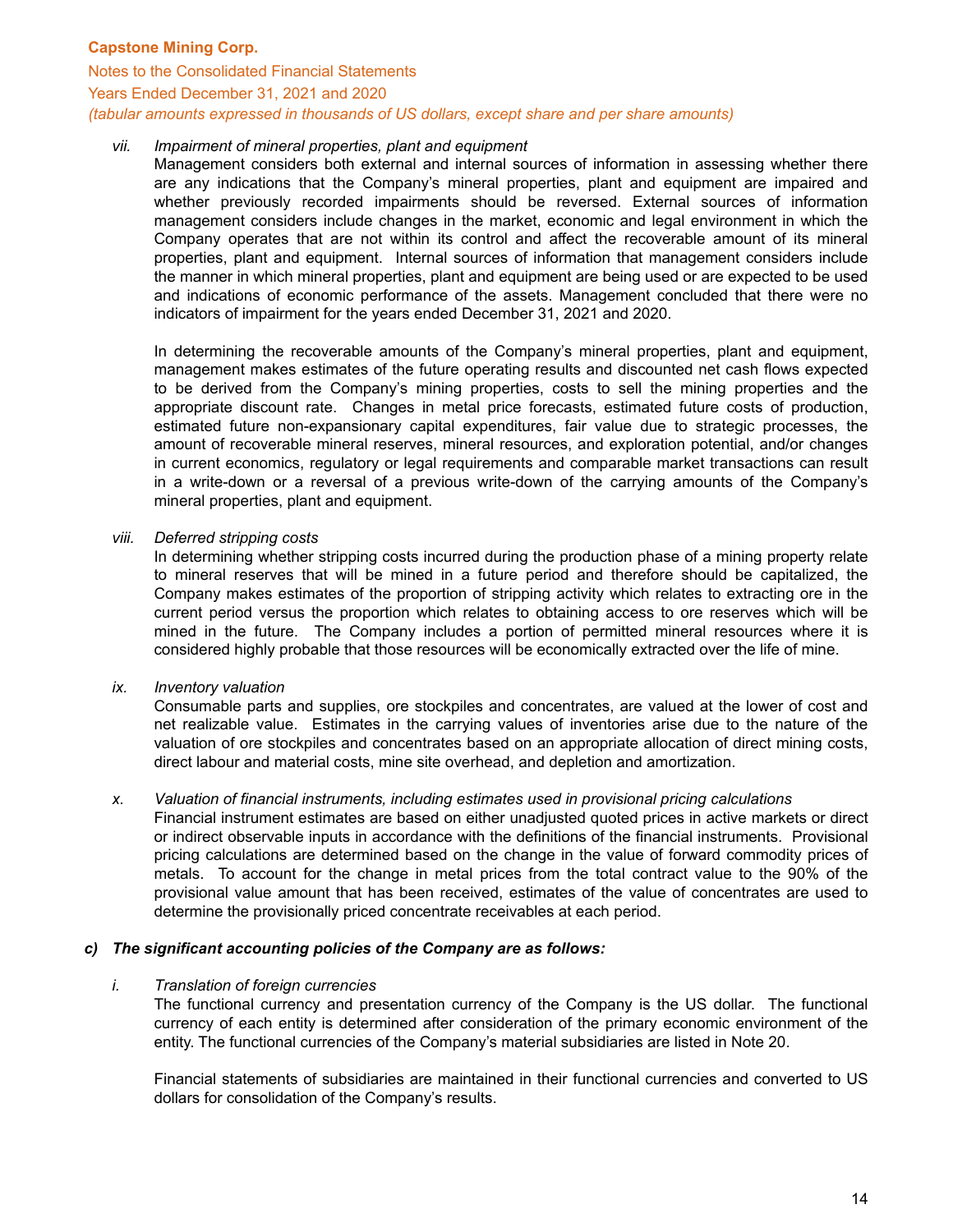## **Capstone Mining Corp.**  Notes to the Consolidated Financial Statements Years Ended December 31, 2021 and 2020 *(tabular amounts expressed in thousands of US dollars, except share and per share amounts)*

Transactions denominated in foreign currencies (currencies other than the functional currency of an entity) are translated at the exchange rates on the date of the transaction. Monetary assets and liabilities denominated in foreign currencies are translated at reporting date exchange rates and any gain or loss on translation is recorded in the consolidated statement of income as a foreign exchange gain (loss).

On translation of entities with functional currencies other than the US dollar, consolidated statement of income items are translated at average rates of exchange where this is a reasonable approximation of the exchange rate at the dates of the transactions. Consolidated statement of financial position items are translated at closing exchange rates as at the reporting date. Exchange differences on the translation of the foreign currency entities at closing rates, together with differences between consolidated statement of income translated at average and closing rates, are recorded in the foreign currency translation reserve in equity.

#### *ii. Cash, and cash equivalents*

Cash and cash equivalents is comprised of cash on hand, demand deposits and short-term investments with a maturity less than 90 days on acquisition that are readily convertible into known amounts of cash and which are subject to an insignificant risk of change in value.

#### *iii. Inventories*

Inventories for consumable parts and supplies, ore stockpiles and concentrates, are valued at the lower of cost and net realizable value. Costs allocated to consumable parts and supplies are based on average costs and include all costs of purchase, conversion and other costs in bringing these inventories to their existing location and condition. Costs allocated to ore stockpiles and concentrates are based on average costs, which include an appropriate share of direct mining costs, direct labour and material costs, mine site overhead, depletion and amortization. If carrying value exceeds net realizable amount, a write down is recognized. The write down may be reversed in a subsequent period if the circumstances which caused it no longer exist.

#### *iv. Investments*

Investments in shares of companies over which the Company exercises neither control, joint control nor significant influence are designated as fair value through OCI and recorded at fair value. Fair values are determined by reference to quoted market prices at the reporting date. Unrealized gains and losses on investments in marketable securities are recognized in the revaluation reserve. When investments in marketable securities are sold, derecognized, or determined to be impaired, the cumulative fair value adjustments remain within equity.

Investments in warrants of companies over which the Company exercises neither control, joint control nor significant influence are designated as fair value through profit or loss ("FVTPL") and recorded at fair value. Fair values are determined by reference to quoted market prices at the reporting date and subsequent changes in fair values are recognized in the consolidated statement of income. When investments in warrants are sold, derecognized, or determined to be impaired, the cumulative fair value adjustments are recognized in the consolidated statement of income.

#### *v. Mineral properties, plant and equipment*

Title to mineral properties involves certain inherent risks due to the difficulties of determining the validity of certain claims as well as the potential for problems arising from the frequently ambiguous conveyancing historical characteristic of many properties. The Company has investigated title to all of its mineral properties and, to the best of its knowledge, title to all of its properties is in good standing.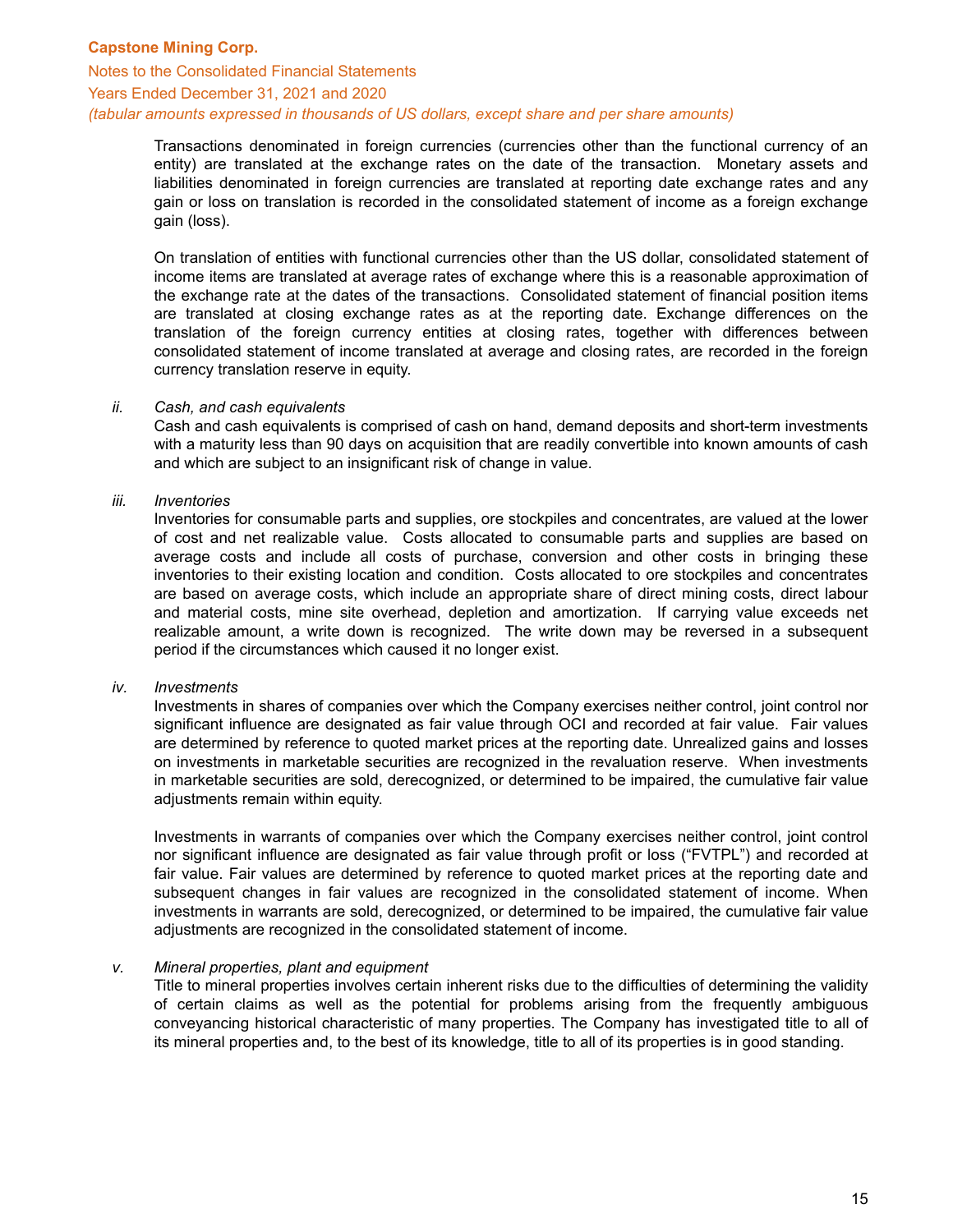## Notes to the Consolidated Financial Statements Years Ended December 31, 2021 and 2020 *(tabular amounts expressed in thousands of US dollars, except share and per share amounts)*

#### *vi. Producing mineral properties*

Producing mineral properties are recorded at cost less accumulated depletion and impairment charges. The costs associated with producing mineral properties include acquired interests in production stage properties representing the fair value at the time they were acquired. Producing mineral properties also include additional capitalized costs after initial acquisition. Upon sale or abandonment of producing mineral properties, the carrying value is derecognized and any gains or losses thereon are included in the consolidated statement of income.

Non-depletable mineral interests are recorded at their fair value on acquisition date, either as part of a business combination or as an individual asset purchase. The value of such assets is primarily driven by the nature and amount of mineralized material believed to be contained in such properties.

Commercial production is deemed to have commenced when management determines that the operational commissioning of major mine and plant components is complete, operating results are being achieved consistently for a period of time and that there are indicators that these operating results will continue. At the date commercial production is reached, the Company ceases capitalization of any applicable borrowing costs and commences amortization of the associated assets. The Company determines commencement of commercial production based on several factors, which indicate that planned principal operations have commenced. These include the following:

- a significant portion of plant capacity is achieved;
- a significant portion of available funding is directed towards operating activities;
- a pre-determined, reasonable period of time has passed; and
- a development project significant to the primary business objectives of the enterprise has been completed as to significant milestones being achieved.

#### *vii. Deferred stripping*

Stripping costs during the production phase are accounted for as variable production costs and included in the costs of inventory produced during the period that the stripping costs are incurred. However, stripping costs are capitalized and recorded on the consolidated statement of financial position as a component of mineral properties, plant and equipment when the stripping activity provides access to sources of mineral reserves that will be produced in future periods that would not have otherwise been accessible in the absence of this activity. The capitalized deferred stripping assets are amortized on a units of production basis over the mineral reserves and a portion of mineral resources that directly benefited from the stripping activity as those mineral reserves and resources are actually mined.

#### *viii. Mineral exploration and development properties*

The carrying amount of mineral exploration and development properties comprise costs that are directly attributable to:

- researching and analysing existing exploration data;
- conducting geological studies, exploratory drilling and sampling;
- examining and testing extraction and treatment methods; and
- activities in relation to evaluating the technical feasibility and commercial viability of extracting a mineral resource.

The costs associated with mineral exploration and development properties include acquired interests in development and exploration stage properties representing the fair value at the time they were acquired. Mineral exploration and development properties related to greenfield properties, which are prospective in nature and not yet supported by an internal economic assessment, are expensed in the consolidated statement of income, except for acquisition costs and mining interest rights. Exploration and development expenses related to brownfield mineral properties are capitalized provided that one of the following conditions is met: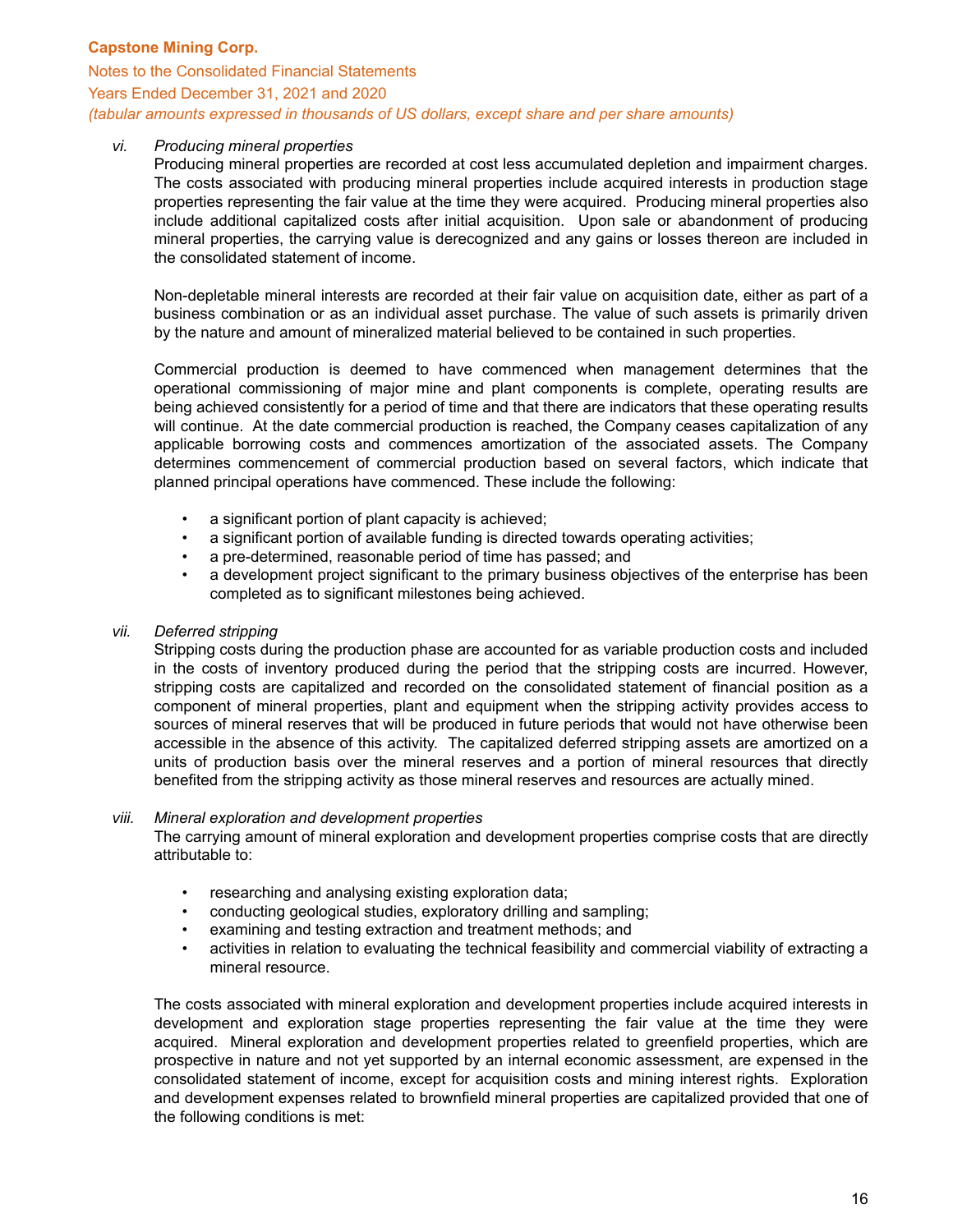## Notes to the Consolidated Financial Statements Years Ended December 31, 2021 and 2020 *(tabular amounts expressed in thousands of US dollars, except share and per share amounts)*

- Such costs are expected to be recouped in full through successful development and exploitation of the area of interest or alternatively, by its sale; or
- Exploration and evaluation activities in the area of interest have not yet reached a stage which permits a reasonable assessment of the existence of economically recoverable reserves, however active and significant operations in relation to the area are continuing, or planned for the future.

The carrying values of capitalized amounts of mineral exploration and development properties are reviewed when there are indicators of impairment at each reporting date. In the case of undeveloped projects, there may be only inferred mineral resources to allow management to form a basis for the impairment review. The review is based on the Company's intentions for development of such a project. If a project does not prove viable, all unrecoverable costs associated with the project are charged to the consolidated statement of income at the time the determination is made.

Once management has determined that the development potential of the property is economically viable and the necessary permits are in place for its development, and the criteria in Note 2(c)(vi) are met, the costs of the exploration asset are reclassified to producing mineral properties.

*ix. Plant and equipment*

Plant and equipment are recorded at cost less accumulated amortization and impairment losses and includes amounts representing the fair value of plant and equipment at the time they were acquired. Plant and equipment includes in its purchase price, any costs directly attributable to bringing plant and equipment to the location and condition necessary for it to be capable of operating in the manner intended by management and the estimated close down and restoration costs associated with dismantling and removing the asset. Upon sale or abandonment of any plant and/or equipment, the cost and related accumulated amortization and impairment losses, are written off and any gains or losses thereon are included in the consolidated statement of income.

#### *x. Construction in progress*

Mineral property development and plant and equipment construction commences when approved by management and/or the Board and the Company has obtained all regulatory permissions to proceed. Development and construction expenditures are capitalized and classified as construction in progress. Once completed, the costs associated with all applicable assets related to the development and construction are reclassified to the appropriate category within mineral properties or plant and equipment.

#### *xi. Depletion and amortization of mineral properties, plant and equipment*

The carrying amounts of mineral properties, plant and equipment are depleted or amortized to their estimated residual value over the estimated economic life of the specific assets to which they relate, using the depletion or amortization methods and rates as indicated below. Estimates of residual values and useful lives are reassessed annually and any change in estimate is taken into account in the determination of the remaining amortization rate. Amortization commences on the date the asset is available for its use as intended by management.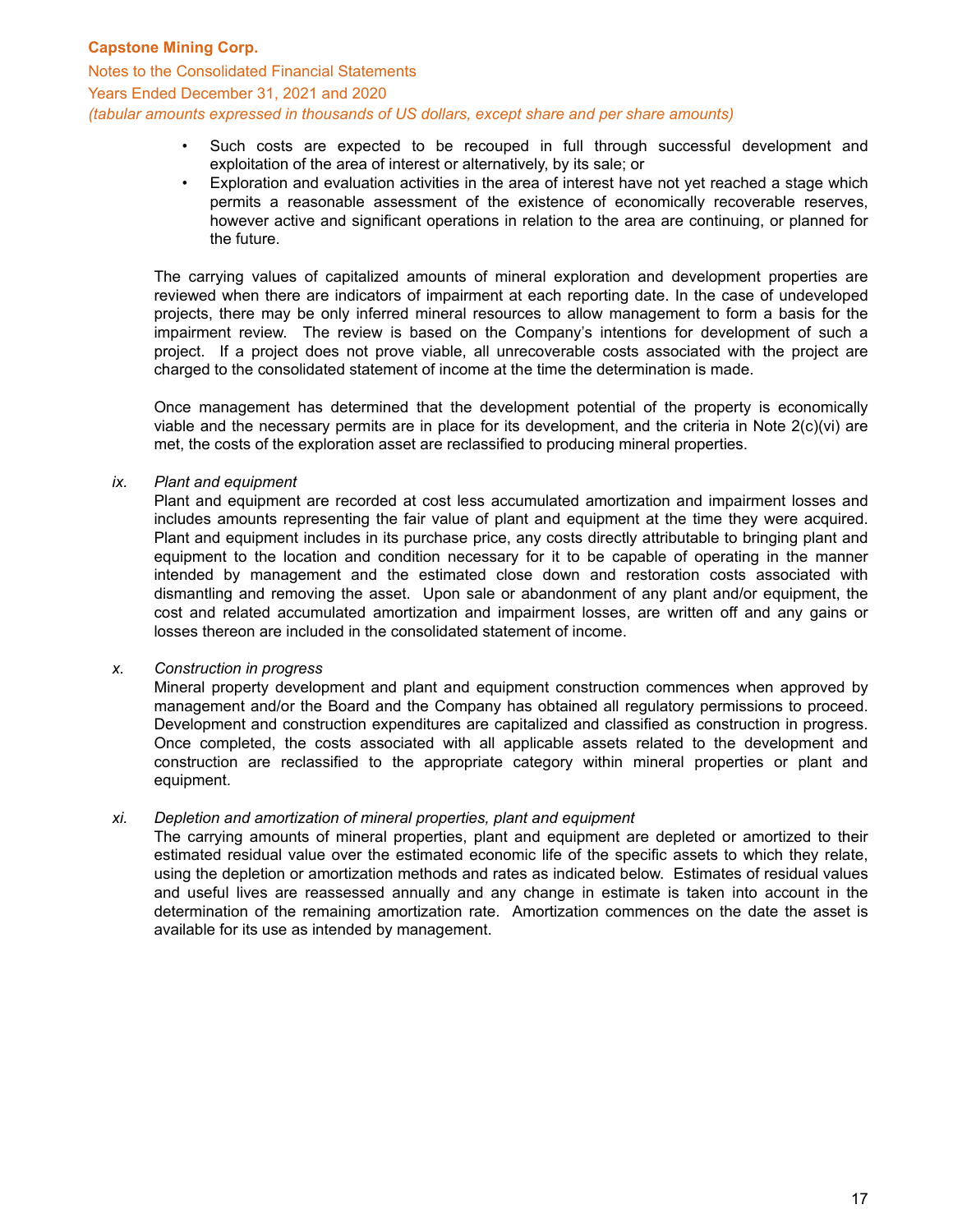Depletion and amortization is computed using the following rates:

| <b>Item</b>                     | <b>Methods</b>                        | Rates                                                                                                                                                                                                       |
|---------------------------------|---------------------------------------|-------------------------------------------------------------------------------------------------------------------------------------------------------------------------------------------------------------|
| Producing mineral<br>properties |                                       | Units of production Proven and probable mineral reserves and a<br>portion of mineral resources considered highly<br>probable to be economically extracted                                                   |
| Deferred stripping costs        |                                       | Units of production Proven and probable mineral reserves and a<br>portion of mineral resources accessible due to<br>stripping activity which are considered highly<br>probable to be economically extracted |
| Plant & equipment               | Straight line,<br>units of production | $4 - 10$ years,<br>Proven and probable mineral reserves and a<br>portion of mineral resources considered highly<br>probable to be economically extracted                                                    |

#### *xii. Borrowing costs*

Interest and other financing costs directly related to the acquisition, development and construction, and production of qualifying assets are capitalized as construction in progress or in mineral properties until they are complete and available for use, at which time they are transferred to the appropriate category within mineral properties, plant and equipment. Borrowing costs incurred after the asset has been placed into service as well as all other borrowing costs are charged to the consolidated statement of income when incurred.

#### *xiii. Impairment of long-lived assets*

At each reporting date, the Company reviews the carrying amounts of its assets to determine whether there are any indicators of impairment. If any such indicator exists, the recoverable amount of the asset is estimated in order to determine the extent of the impairment, if any.

Where the asset does not generate cash inflows that are independent from other assets, the Company estimates the recoverable amount of the CGU to which the asset belongs. The recoverable amount is determined as the higher of fair value less direct costs to sell and the asset or CGU's value in use. In assessing recoverable amount, the estimated future cash flows are discounted to their present value. Estimated future cash flows are calculated using estimated recoverable mineral reserves and mineral resources, estimated future commodity prices and the expected future operating, capital and reclamation costs. The projected cash flows are affected by changes in assumptions about metal selling prices, future capital expenditures, production cost estimates, discount rates, and exchange rates. The discount rate applied to the estimated future cash flows reflects current market assessments of the time value of money and the risks specific to the asset for which the future cash flow estimates have not been adjusted. Determining the discount rate includes appropriate adjustments for the risk profile of the country in which the individual asset or CGU operates.

If the carrying amount of an asset or CGU exceeds its recoverable amount, the carrying amount of the asset or CGU is reduced to its recoverable amount and an impairment loss is recognized in the consolidated statement of income. Assets that have been impaired are tested for possible reversal of the impairment whenever events or changes in circumstance indicate that the impairment may have reversed. Where an impairment subsequently reverses, the carrying amount of the asset or CGU is increased to the revised estimate of its recoverable amount, but only so that the increased carrying amount does not exceed the carrying amount that would have been determined (net of amortization or depletion) had no impairment loss been recognized for the asset or CGU in prior periods. A reversal of impairment is recognized in the consolidated statement of income.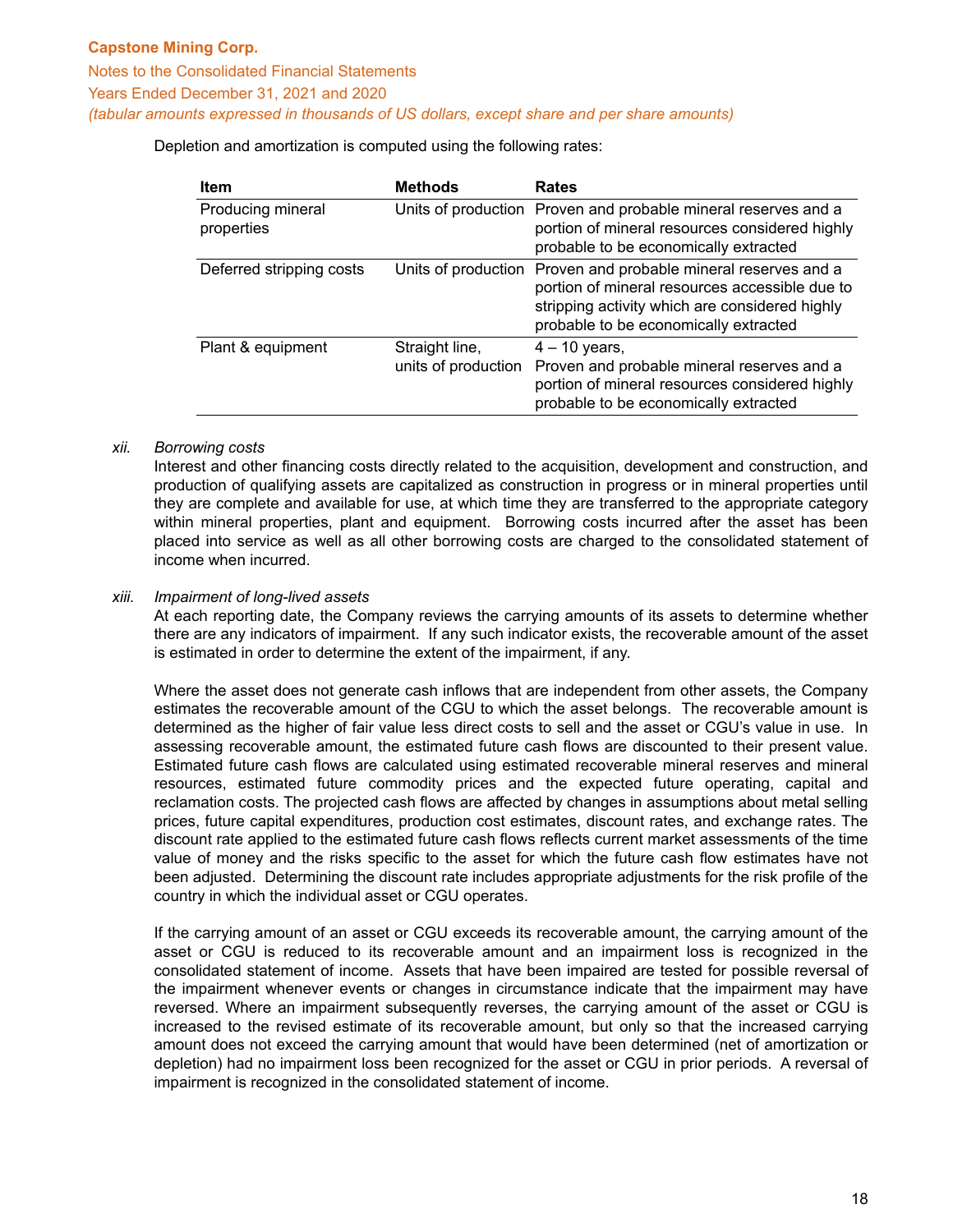Notes to the Consolidated Financial Statements Years Ended December 31, 2021 and 2020 *(tabular amounts expressed in thousands of US dollars, except share and per share amounts)*

#### *xiv. Income taxes*

#### *Current tax*

Current tax for each taxable entity in the Company is based on the local taxable income at the local statutory tax rate enacted or substantively enacted at the reporting date, and includes adjustments to tax payable or recoverable in respect of previous periods.

#### *Deferred tax*

Deferred tax is accounted for using the liability method, providing for the tax effect of temporary differences between the carrying amount of assets and liabilities for financial reporting purposes and their respective tax bases.

Deferred income tax liabilities are recognized for all taxable temporary differences except where the deferred income tax liability arises from the initial recognition of goodwill, or the initial recognition of an asset or liability in a transaction that is not a business combination and, at the time of the transaction, affects neither the accounting profit or loss nor taxable profit or loss.

Deferred income tax assets are recognized for all deductible temporary differences, carry-forward of unused tax losses and unused tax credits, to the extent that it is probable that taxable profit will be available against which the deductible temporary differences, and the carry-forward of unused tax losses and unused tax credits can be utilized, and except where the deferred income tax asset related to the deductible temporary difference arises from the initial recognition of an asset or liability in a transaction that is not a business combination and, at the time of the transaction, affects neither the accounting profit or loss nor taxable profit or loss.

The carrying amount of deferred income tax assets is reviewed at each reporting date and is adjusted to the extent that it is no longer probable that sufficient taxable profit will be available to allow all or part of the asset to be utilized. To the extent that an asset not previously recognized fulfils the criteria for recognition, a deferred income tax asset is recorded.

Deferred tax is measured on an undiscounted basis using the tax rates that are expected to apply in the period when the liability is settled or the asset is realized, based on tax rates and tax laws enacted or substantively enacted at the reporting date. Deferred tax assets and liabilities are offset when they relate to income taxes levied by the same taxation authority and the Company intends to settle its current tax assets and liabilities on a net basis. Current and deferred taxes relating to items recognized directly in equity are recognized in equity and not in the consolidated statement of income.

Mining taxes and royalties are treated and disclosed as current and deferred taxes if they have the characteristics of an income tax. This is considered to be the case when they are imposed under government authority and the amount payable is calculated by reference to revenue derived (net of any allowable deductions) after adjustment for items comprising temporary differences.

#### *xv. Taxes receivable*

Taxes receivable are composed of recoverable value added taxes in Canada, Mexico and Chile.

#### *xvi. Embedded derivatives*

Derivatives may be embedded in other financial instruments (the "host instrument"). Embedded derivatives are treated as separate derivatives when their economic characteristics and risks are not clearly and closely related to those of the host instrument, the terms of the embedded derivative are the same as those of a stand-alone derivative, and the combined contract is designated as held for trading or at fair value, as appropriate. These embedded derivatives are measured at fair value with subsequent changes recognized in gains or losses on derivative instruments in the consolidated statement of income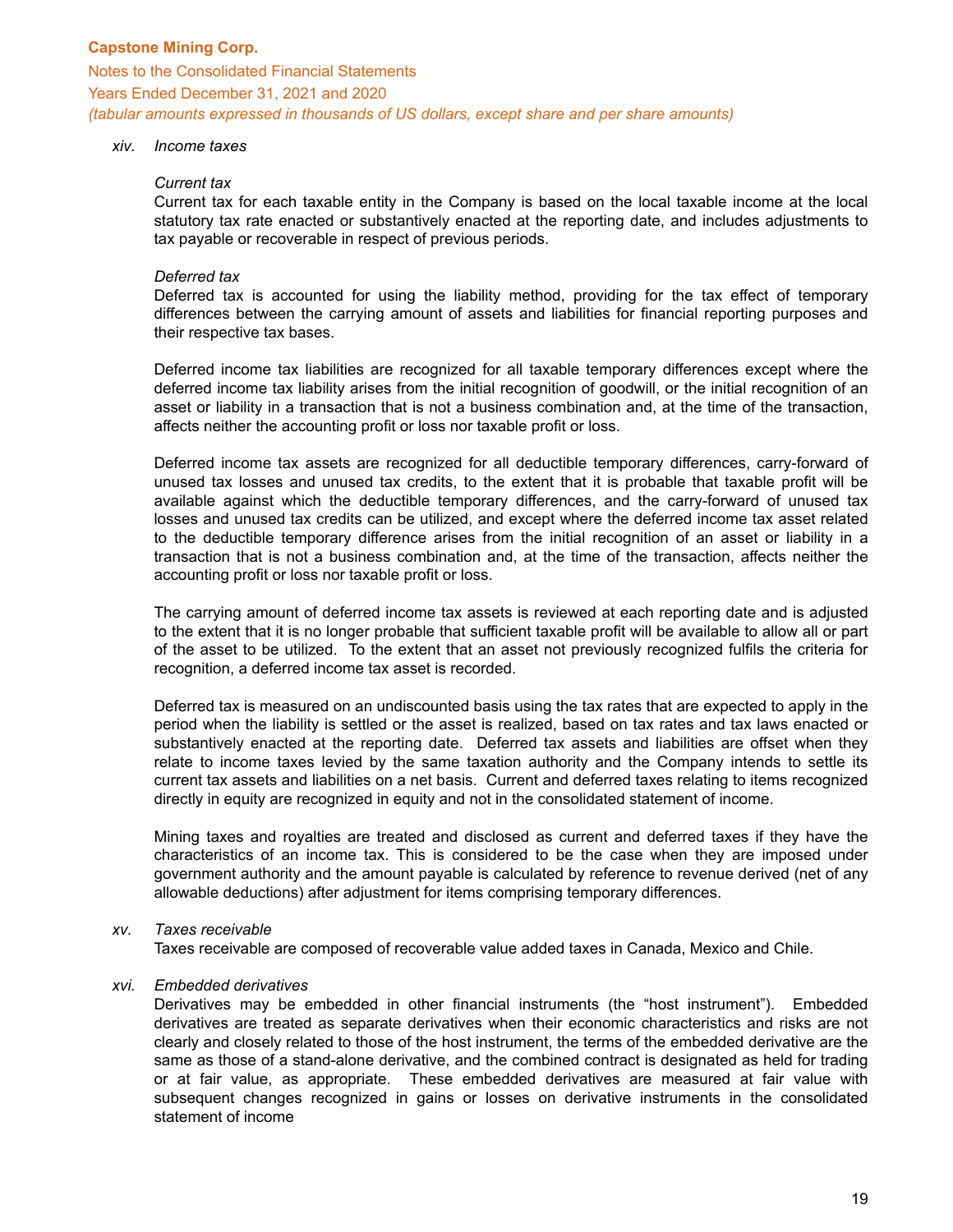## Notes to the Consolidated Financial Statements Years Ended December 31, 2021 and 2020 *(tabular amounts expressed in thousands of US dollars, except share and per share amounts)*

#### *xvii. Compound instruments*

The component parts of compound instruments are classified separately as financial liabilities and equity in accordance with the substance of the contractual agreement, where the convertible component qualifies as equity. At the date of issue, the fair value of the liability component is estimated using the prevailing market interest rate for similar debt instruments. This amount is recorded as a liability on an amortized cost basis until extinguished upon conversion or at the instrument's maturity date. The equity component is determined by deducting the amount of the liability component from the fair value of the compound instrument as a whole. This is recognized and included in equity, net of income tax effects, and is not subsequently remeasured. Where the convertible component does not qualify as equity, and is considered to be an embedded derivative, the convertible component is included as a financial liability and is measured at FVTPL.

#### *xviii. Financial instruments*

On initial recognition, financial assets are recognized at fair value and are subsequently classified and measured at: (i) amortized cost; (ii) fair value through other comprehensive income ("FVOCI"); or (iii) FVTPL. The classification of financial assets is generally based on the business model in which a financial asset is managed and its contractual cash flow characteristics. A financial asset is measured at fair value net of transaction costs that are directly attributable to its acquisition except for financial assets at FVTPL where transaction costs are expensed. All financial assets not classified and measured at amortized cost or FVOCI are measured at FVTPL. On initial recognition of an equity instrument that is not held for trading, the Company may irrevocably elect to present subsequent changes in the investment's fair value in OCI.

The classification determines the method by which the financial assets are carried on the consolidated statement of financial position subsequent to inception and how changes in value are recorded. Accounts receivable are measured at amortized cost with subsequent impairments recognized in the consolidated statement of income. Short-term investments, concentrate receivables, promissory note receivables, derivative assets and the contingent consideration on sale of the Minto mine ("Minto") are measured at FVTPL with subsequent changes recognized in the consolidated statement of income.

Short-term investments include investments in bankruptcy-remote, AAA rated money market funds, and exchange traded funds. The mark-to-market adjustments for provisional pricing changes on concentrate receivables are based on forward commodity prices of metals and are included in revenues until final settlement. Investments in marketable securities are measured at FVOCI with subsequent changes recognized in OCI. Derivative assets include zero cost collar foreign currency contracts and warrants.

Financial liabilities are designated as either: (i) FVTPL; or (ii) amortized cost. All financial liabilities are classified and subsequently measured at amortized cost except for financial liabilities at FVTPL. The classification determines the method by which the financial liabilities are carried on the consolidated statement of financial position subsequent to inception and how changes in value are recorded. Accounts payable and accrued liabilities and long-term debt are classified as amortized cost and carried on the consolidated statement of financial position at amortized cost. Derivative liabilities consist of interest rate swaps and are measured at FVTPL.

#### *xix. Impairment and uncollectibility of financial assets*

An 'expected credit loss' impairment model applies which requires a loss allowance to be recognized based on expected credit losses. This applies to financial assets measured at amortized cost. The estimated present value of future cash flows associated with the asset is determined and an impairment loss is recognized for the difference between this amount and the carrying amount as follows: the carrying amount of the asset is reduced to estimated present value of the future cash flows associated with the asset, discounted at the financial asset's original effective interest rate, either directly or through the use of an allowance account and the resulting loss is recognized in the consolidated statement of income for the period.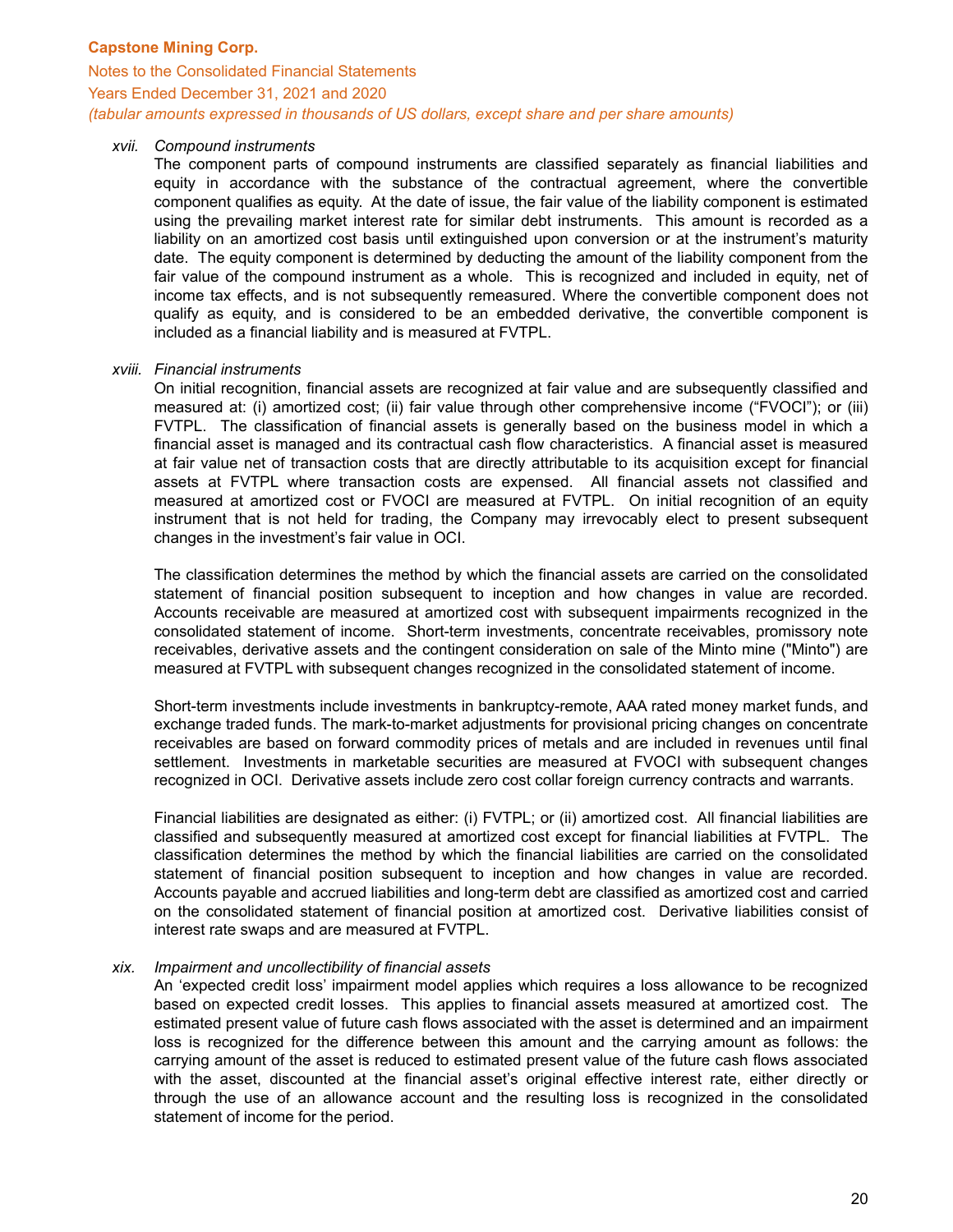#### Notes to the Consolidated Financial Statements Years Ended December 31, 2021 and 2020

*(tabular amounts expressed in thousands of US dollars, except share and per share amounts)*

In a subsequent period, if the amount of the impairment loss related to financial assets measured at amortized cost decreases, the previously recognized impairment loss is reversed through the consolidated statement of income to the extent that the carrying amount of the investment at the date the impairment is reversed does not exceed what the amortized cost would have been had the impairment not been recognized.

#### *xx. Deferred revenue*

Deferred revenue consists of payments received by the Company in consideration for future commitments to deliver payable gold and silver contained in concentrate at contracted prices. In addition, it includes the fair value of such commitments acquired by way of business combination. As deliveries are made, the Company records a portion of the deferred revenue as sales, based on a proportionate share of deliveries made compared with the total estimated contractual commitment.

Interest expense on deferred revenue is recognized in finance costs when the Company identifies significant financing components related to its streaming arrangements, resulting from a difference in the timing of the up-front consideration received and delivery of the promised goods. The interest rate is determined based on the rate implicit in each streaming agreement at the date of inception or acquisition.

The initial consideration received from streaming arrangements is considered variable, subject to changes in the total gold and silver ounces to be delivered. Changes to variable consideration are reflected in revenue in the consolidated statement of income.

#### *xxi. Leases*

The Company assesses whether a contract is or contains a lease, at inception of a contract. The Company recognizes a right-of-use asset ("ROU asset") and a corresponding lease liability with respect to all lease arrangements in which it is the lessee, at the commencement of the lease, with the following exceptions: (i) the Company has elected not to recognize ROU assets and liabilities for leases where the total lease term is less than or equal to 12 months, or (ii) for leases of low value. The payments for such leases are recognized in the consolidated statement of income on a straight-line basis over the lease term.

The ROU asset is initially measured based on the present value of lease payments, lease payments made at or before the commencement day, and any initial direct costs. They are subsequently measured at cost less accumulated amortization and impairment losses. The ROU asset is depreciated over the shorter of the lease term or the useful life of the underlying asset. The ROU asset is subject to testing for impairment if there is an indicator of impairment.

The lease liability is initially measured at the present value of lease payments that are not paid at the commencement date, discounted by using the rate implicit in the lease. If this rate cannot be readily determined, the Company uses its incremental borrowing rate. Lease payments include fixed payments less any lease incentives, and any variable lease payments where variability depends on an index or rate.

When the lease contains an extension or purchase option that the Company considers reasonably certain to be exercised, the cost of the option is included in the lease payments.

ROU assets are included in mineral properties, plant and equipment, and the lease liability is presented separately in the consolidated statement of financial position.

Variable lease payments that do not depend on an index or rate are not included in the measurement of the ROU asset and lease liability. The related payments are recognized as an expense in the period in which the triggering event occurs and are included in the consolidated statement of income.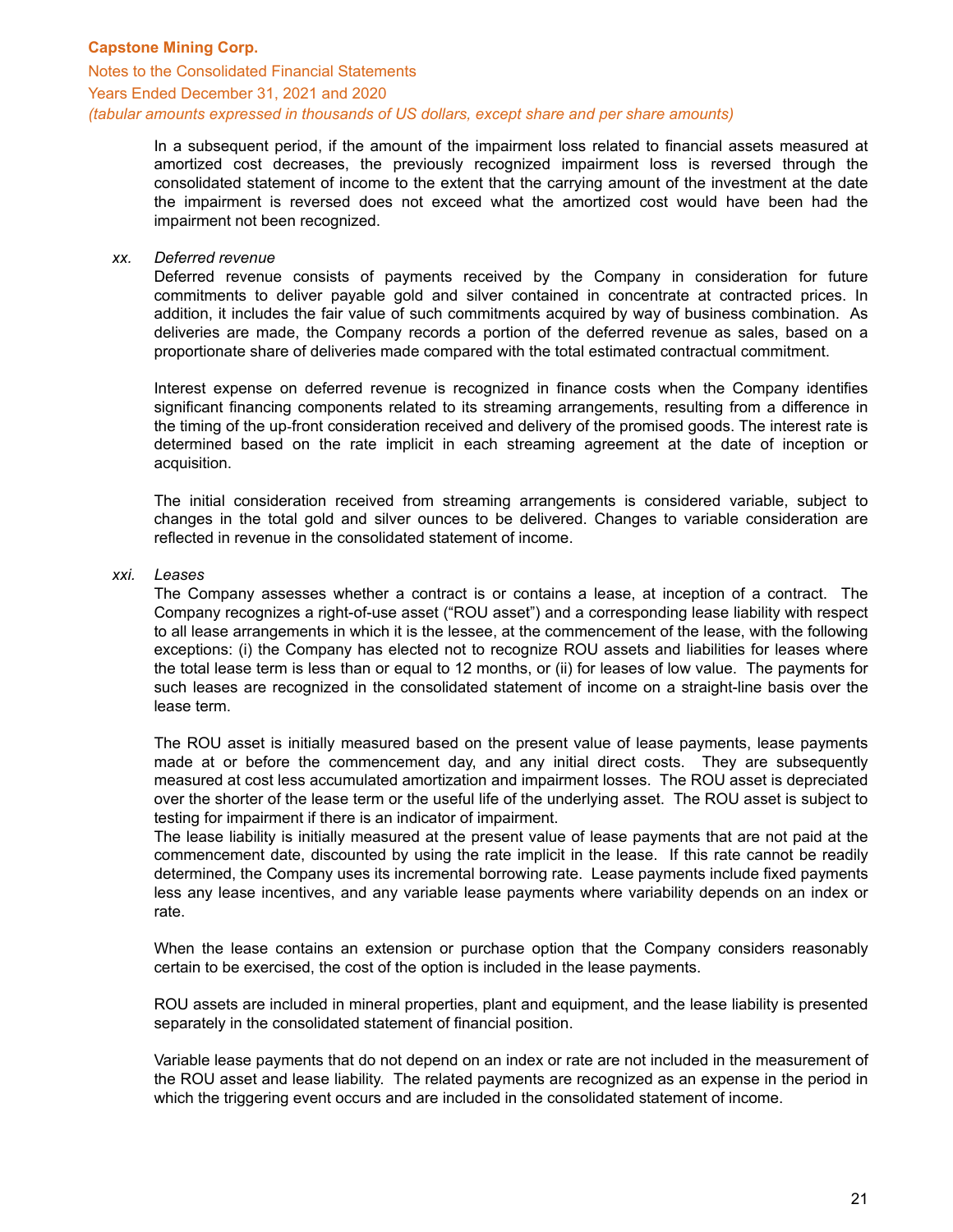## Notes to the Consolidated Financial Statements Years Ended December 31, 2021 and 2020 *(tabular amounts expressed in thousands of US dollars, except share and per share amounts)*

#### *xxii. Reclamation and closure cost obligations*

A reclamation and closure cost obligation is recognized for close down, restoration and environmental rehabilitation costs (which include the dismantling and demolition of infrastructure, removal of residual materials and remediation of disturbed areas) in the financial period when the related environmental disturbance occurs, based on the estimated future costs using information available at the consolidated statement of financial position date. At the time of establishing the provision, a corresponding asset is capitalized, where it gives rise to a future benefit, and amortized over the estimated economic life of the specific assets to which they relate. The provision is discounted using a current market-based pre-tax discount rate and the unwinding of the discount is included in the consolidated statement of income as interest expense from discounting reclamation and closure cost obligations.

The obligation is reviewed each reporting period for changes to obligations, legislation or discount rates that impact estimated costs or lives of operations. The cost of the related asset is adjusted for changes in the provision resulting from changes in the estimated cash flows or discount rate and the adjusted cost of the asset is amortized prospectively.

#### *xxiii. Provisions*

Provisions are recognized when the Company has a present obligation (legal or constructive), as a result of past events, and it is probable that an outflow of resources that can be reliably estimated will be required to settle the obligation. The amount recognized as a provision is the best estimate of the consideration required to settle the present obligation at the reporting date, taking into account the risks and uncertainties surrounding the obligation. Where the effect is material, the provision is discounted to net present value using an appropriate current market-based pre-tax discount rate and the unwinding of the discount is included in the consolidated statement of income as interest expense from discounting obligations.

#### *xxiv. Share capital*

The proceeds from the exercise of stock options or warrants together with amounts previously recorded over the vesting periods are recorded as share capital.

Share capital issued for non-monetary consideration is recorded at an amount based on fair market value of the shares on the date of issue.

The proceeds from the issue of units are allocated between common shares and common share purchase warrants on a pro-rata basis based on relative fair values as follows: the fair value of the common shares is based on the market close on the date the units are issued and the fair value of the common share purchase warrants is determined using the Black-Scholes Option Pricing Model.

Where any group company purchases the Company's equity share capital, the consideration paid, including any directly attributable incremental costs (net of income taxes) is deducted from equity attributable to the Company's equity holders until the shares are cancelled or reissued. Where such ordinary shares are subsequently reissued, any consideration received, net of any directly attributable incremental transaction costs and the related income tax effects, is included in equity attributable to the Company's equity holders.

#### *xxv. Share-based payments*

The Company makes periodic grants of share-based awards to selected directors, officers, employees and others providing similar service under the Company's share-based compensation plans.

Contributions to the Company's employee share purchase plan ("ESPP") are recorded on a payroll cycle basis as the Company's obligation to contribute is incurred.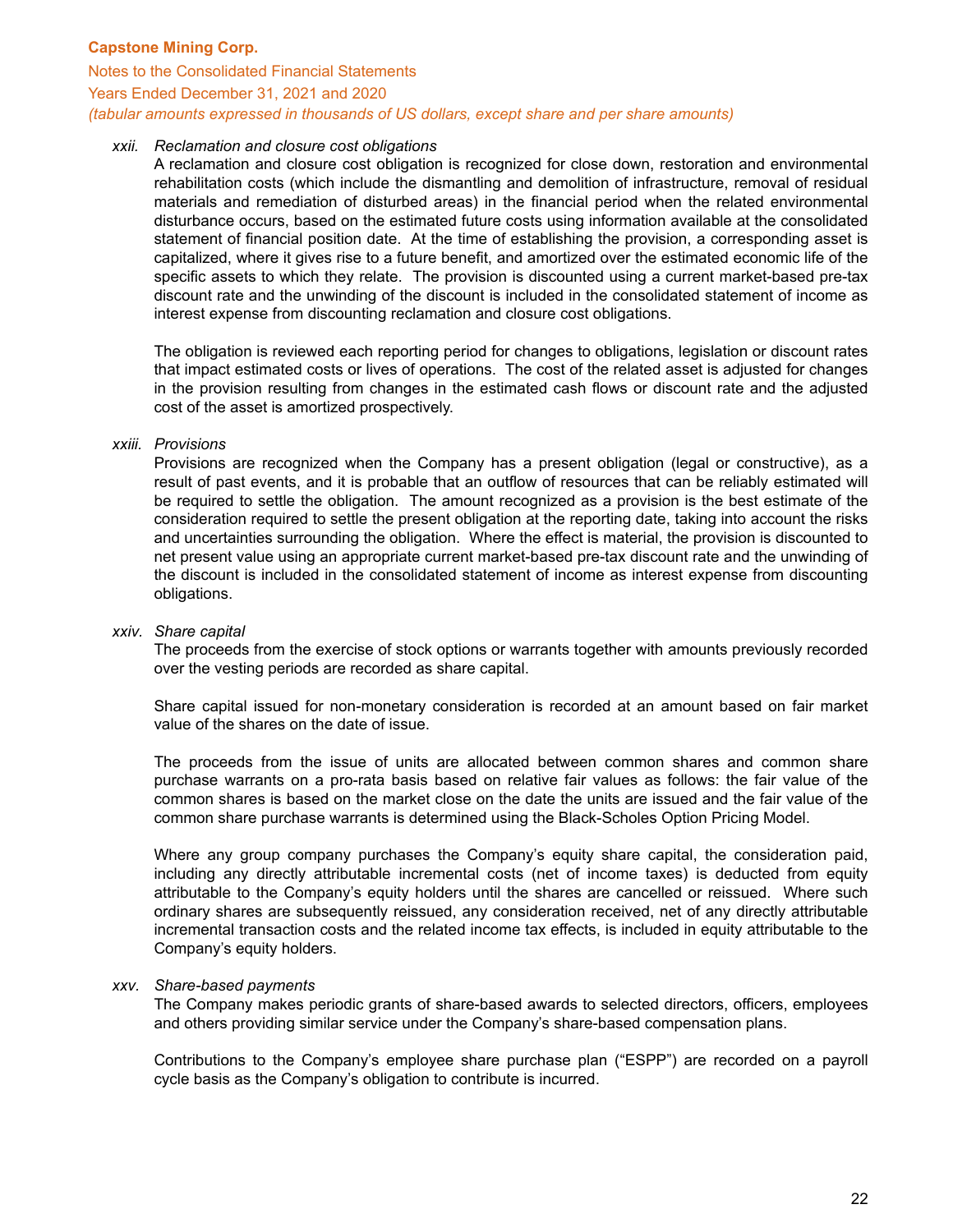## Notes to the Consolidated Financial Statements Years Ended December 31, 2021 and 2020 *(tabular amounts expressed in thousands of US dollars, except share and per share amounts)*

Pursuant to the Company's stock option plan and Treasury Share Unit Plan ("TSUP"), the fair value of the equity-settled awards is determined at the date of the grant by using the Black-Scholes Option Pricing Model. At each reporting date prior to vesting, the cumulative expense representing the extent to which the vesting period has expired and management's best estimate of the awards that are ultimately expected to vest is computed. The movement in cumulative expense is recognized in the consolidated statement of income with a corresponding entry within equity, against the reserve for equity settled share-based transactions. No expense is recognized for awards that do not ultimately vest.

The Company has other share-based compensation plans in the form of Deferred Share Units ("DSUs"), Restricted Share Units ("RSUs") and Performance Share Units ("PSUs"). Units granted under these share-based compensation plans are recorded at fair value on the grant date and are adjusted for changes in fair value each reporting period until settled. The expense, and any changes which arise from fluctuations in the fair value of the grants, is recognized in share-based compensation in the consolidated statement of income with the corresponding liability recorded on the consolidated statement of financial position in provisions.

#### *xxvi. Revenue recognition*

Sales of metal concentrates and cathode are recognized and revenue is recorded at market prices following the transfer of control to the customer, provided that the Company has a present right to payment, has transferred physical possession of the asset to the customer, and the customer has the significant risks and rewards of ownership. Capstone satisfies its performance obligations upon delivery of the metal concentrates and cathode. The Company's metal concentrates are sold under a pricing arrangement where final prices are determined by quoted market prices in a period subsequent to the date of sale. Until prices are final, revenues are recorded based on forward commodity prices of metals for the expected period of final settlement. Subsequent variations in the final determination of the metal concentrate weight, assay and price are recognized as revenue adjustments as they occur until finalized.

#### *xxvii. Earnings per share*

Basic earnings per share is computed by dividing net income available (attributable) to common shareholders by the weighted average number of common shares outstanding during the period. The computation of diluted earnings per share assumes the conversion, exercise or contingent issuance of securities only when such conversion, exercise or issuance would have a dilutive effect on earnings per share.

The dilutive effect of convertible securities is reflected in diluted earnings per share by application of the "if converted" method. The dilutive effect of outstanding options and warrants and their equivalents is reflected in diluted earnings per share by application of the treasury stock method.

#### **3. Adoption of New and Revised IFRS and IFRS Not Yet Effective**

The accounting policies adopted in the preparation of these consolidated financial statements have been prepared on the basis of all IFRS and interpretations effective as at December 31, 2021.

On August 27, 2020, an amendment to IFRS 9 and certain other standards, *IBOR Reform and its Effect on Financial Reporting*, was issued by the IASB and became effective January 1, 2021. The Company has assessed the impact of the amendment on its adoption effective January 1, 2021 and determined it does not currently have a significant effect on the Company's financial statements.

The Company has not applied the following revised IFRS that have been issued but were not yet effective at December 31, 2021.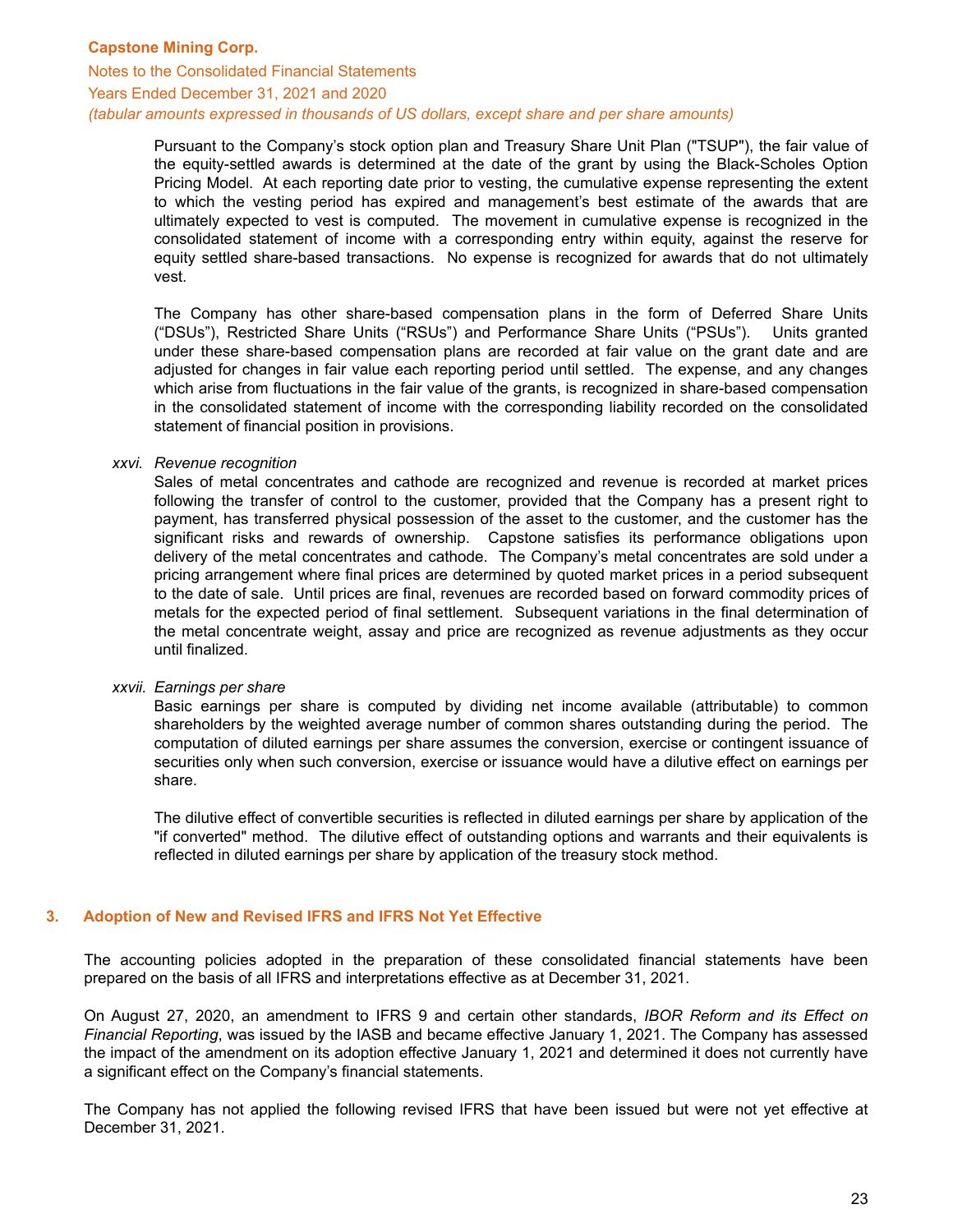## Notes to the Consolidated Financial Statements Years Ended December 31, 2021 and 2020 *(tabular amounts expressed in thousands of US dollars, except share and per share amounts)*

In May 2020, the International Accounting Standards Board ("IASB") issued an amendment to IAS 16, *Property, Plant and Equipment - Proceeds before Intended Use*. The amendment prohibits deducting from the cost of property, plant and equipment amounts received from selling items produced while preparing the asset for its intended use. Instead, a company will recognize such sale proceeds and related cost in the consolidated statements of income. The amendment will become effective January 1, 2022. The Company is assessing the impact of the amendment and does not expect it to have a significant effect on the Company's financial statements.

In May 2021, the IASB issued *Deferred Tax related to Assets and Liabilities arising from a Single Transaction*, which amended IAS 12 *Income Taxes*. The amendments will become effective January 1, 2023. The Company is assessing the impact of the amendment and does not expect it to have a significant effect on the Company's financial statements.

#### **4. Financial Instruments**

#### *Fair value of financial instruments*

IFRS 13 establishes a fair value hierarchy that prioritizes the input to valuation techniques used to measure fair value as follows:

- Level 1 Fair values measured using unadjusted quoted prices in active markets for identical instruments
- Level 2 Fair values measured using directly or indirectly observable inputs, other than those included in level 1
- Level 3 Fair values measured using inputs that are not based on observable market data

*As of December 31, 2021 the Company's classification of financial instruments within the fair value hierarchy are summarized below:*

|                                              |   | Level 1 | Level 2    | Level 3                  | Total  |
|----------------------------------------------|---|---------|------------|--------------------------|--------|
| Short-term investments (Note 5)              | S | $-s$    | $2,259$ \$ | — \$                     | 2,259  |
| Concentrate receivables (Note 6)             |   |         | 24,686     |                          | 24,686 |
| Derivative assets - current (Note 9)         |   |         | 543        |                          | 543    |
| Investment in marketable securities (Note 9) |   | 6.079   |            |                          | 6.079  |
|                                              | S | 6,079   | 27,488 \$  | $\overline{\phantom{0}}$ | 33,567 |

*As of December 31, 2020 the Company's classification of financial instruments within the fair value hierarchy is summarized below:*

|                                                        | Level 1          | Level <sub>2</sub> | Level 3   | <b>Total</b> |
|--------------------------------------------------------|------------------|--------------------|-----------|--------------|
| Short-term investments (Note 5)                        | \$               | \$<br>$3,425$ \$   |           | 3,425        |
| Concentrate receivables (Note 6)                       |                  | 18,189             |           | 18,189       |
| Promissory note receivable (Note 11)                   |                  |                    | 33,847    | 33,847       |
| Derivative assets - current (Note 9)                   |                  | 2,992              |           | 2,992        |
| Investment in marketable securities<br>(Note 9)        | 2,856            |                    |           | 2,856        |
| Contingent consideration on sale of<br>Minto (Note 9)  |                  |                    | 14,933    | 14,933       |
|                                                        | \$<br>$2,856$ \$ | 24,606 \$          | 48,780 \$ | 76,242       |
| Interest rate swap derivative liabilities<br>(Note 10) | \$               | 380 \$             |           | 380          |
|                                                        |                  | 380 \$             |           | 380          |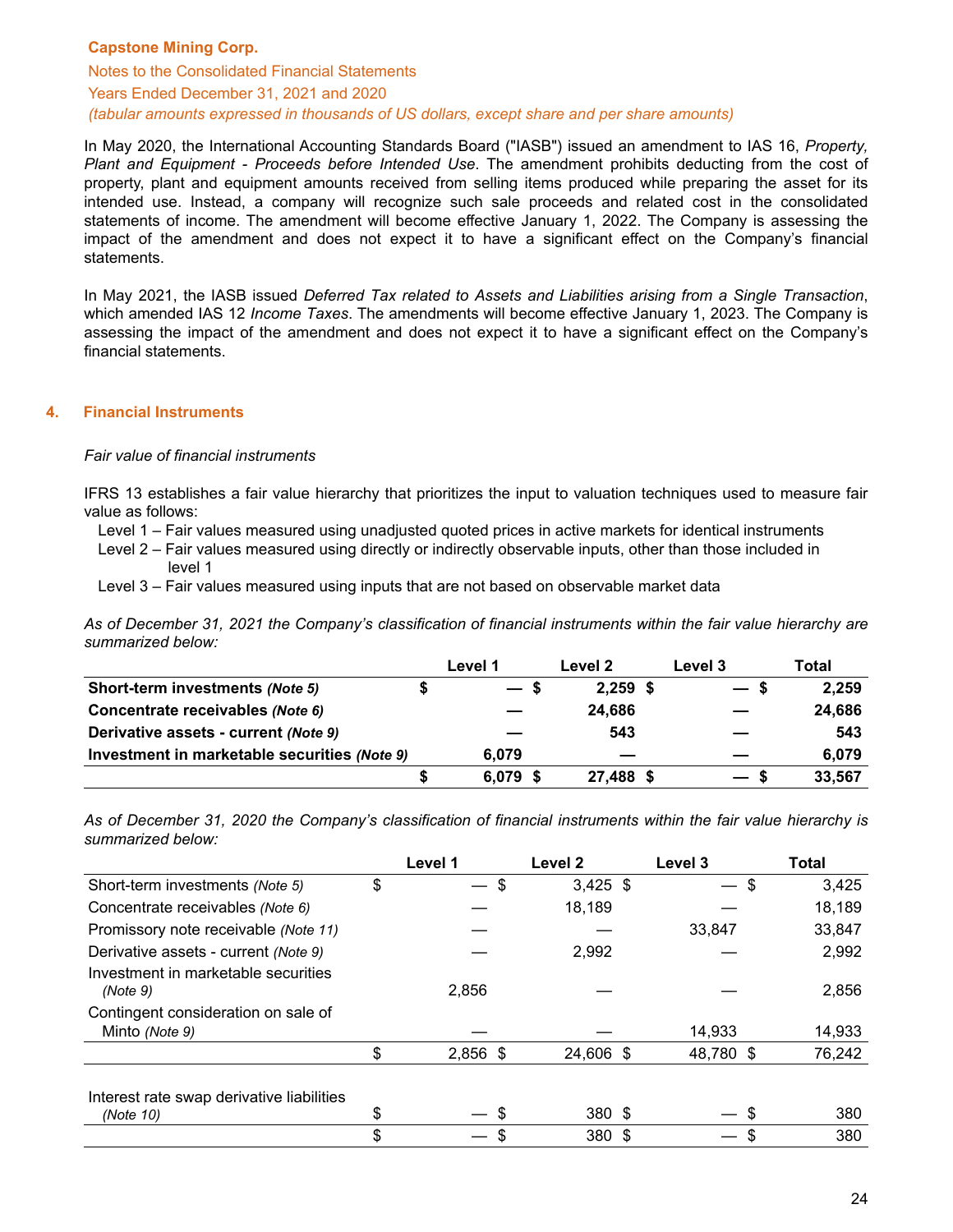The Company's policy for determining when a transfer occurs between levels in the fair value hierarchy is to assess the impact at the date of the event or the change in circumstances that could result in a transfer. There were no transfers between Level 1, Level 2 and Level 3 during the year ended December 31, 2021.

|                                              | <b>December 31, 2021</b> |                                                |                                  |    |                   |  |         |
|----------------------------------------------|--------------------------|------------------------------------------------|----------------------------------|----|-------------------|--|---------|
|                                              |                          | <b>Fair value</b><br>through profit<br>or loss | <b>Fair value</b><br>through OCI |    | Amortized<br>cost |  | Total   |
| Cash and cash equivalents                    | \$                       | $\overline{\phantom{0}}$                       | -\$                              | \$ | 262,094 \$        |  | 262,094 |
| Short-term investments (Note 5)              |                          | 2,259                                          |                                  |    |                   |  | 2,259   |
| Concentrate receivables (Note 6)             |                          | 24,686                                         |                                  |    |                   |  | 24,686  |
| Other receivables (Note 6)                   |                          |                                                |                                  |    | 1,292             |  | 1,292   |
| Derivative assets - current (Note 9)         |                          | 543                                            |                                  |    |                   |  | 543     |
| Investment in marketable securities (Note 9) |                          |                                                | 6,079                            |    |                   |  | 6,079   |
| Receivable on sale of Minto (Note 9)         |                          |                                                |                                  |    | 5,000             |  | 5,000   |
|                                              | \$                       | 27,488                                         | $6,079$ \$<br>- 56               |    | 268,386 \$        |  | 301,953 |

*Set out below are the Company's financial assets by category:* 

|                                                       | December 31, 2020 |                                         |    |                           |    |                |  |         |
|-------------------------------------------------------|-------------------|-----------------------------------------|----|---------------------------|----|----------------|--|---------|
|                                                       |                   | Fair value<br>through profit<br>or loss |    | Fair value<br>through OCI |    | Amortized cost |  | Total   |
| Cash and cash equivalents                             | \$                |                                         | \$ |                           | \$ | 56,580 \$      |  | 56,580  |
| Short-term investments (Note 5)                       |                   | 3,425                                   |    |                           |    |                |  | 3,425   |
| Concentrate receivables (Note 6)                      |                   | 18,189                                  |    |                           |    |                |  | 18,189  |
| Other receivables (Note 6)                            |                   |                                         |    |                           |    | 843            |  | 843     |
| Promissory note receivable (Note 11)                  |                   | 33,847                                  |    |                           |    |                |  | 33,847  |
| Derivative assets - current (Note 9)                  |                   | 2,992                                   |    |                           |    |                |  | 2,992   |
| Investment in marketable securities (Note 9)          |                   |                                         |    | 2,856                     |    |                |  | 2,856   |
| Contingent consideration on sale of Minto<br>(Note 9) |                   | 14,933                                  |    |                           |    |                |  | 14,933  |
|                                                       | \$                | 73,386 \$                               |    | 2,856 \$                  |    | 57,423 \$      |  | 133,665 |

*Set out below are the Company's financial liabilities by category:* 

|                                                           | <b>December 31, 2021</b> |                                                |                   |  |         |  |  |
|-----------------------------------------------------------|--------------------------|------------------------------------------------|-------------------|--|---------|--|--|
|                                                           |                          | <b>Fair value</b><br>through profit<br>or loss | Amortized<br>cost |  | Total   |  |  |
| Accounts payable and accrued liabilities                  |                          | — s                                            | 97,384 \$         |  | 97,384  |  |  |
| Payable on purchase of non-controlling interest (Note 11) |                          |                                                | 81,829            |  | 81,829  |  |  |
| Foreign currency derivative liabilities (Note 10)         |                          | 387                                            |                   |  | 387     |  |  |
|                                                           |                          | 387                                            | 179,213 \$        |  | 179,600 |  |  |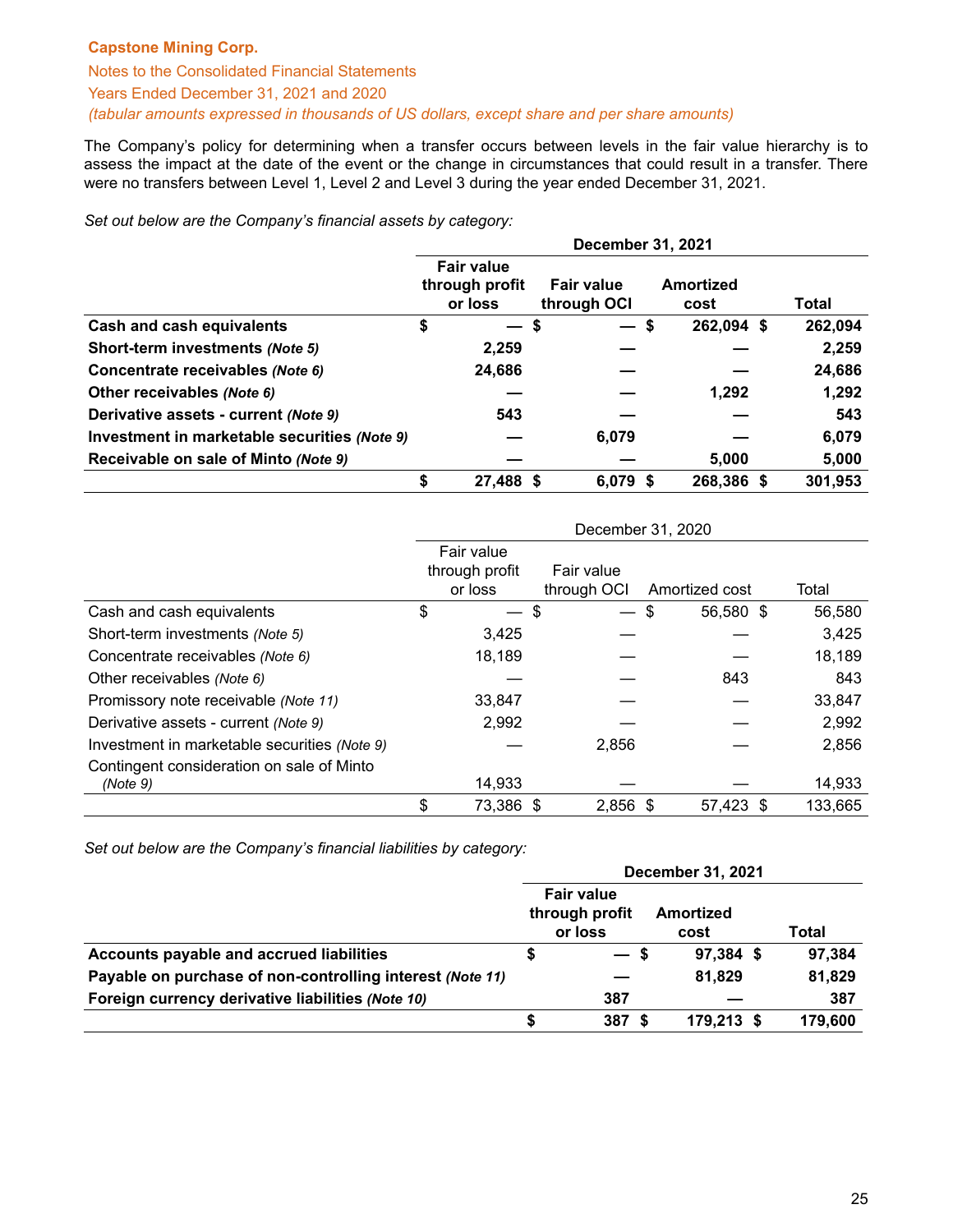#### Notes to the Consolidated Financial Statements

### Years Ended December 31, 2021 and 2020

*(tabular amounts expressed in thousands of US dollars, except share and per share amounts)*

|                                                     |                | December 31, 2020 |                |         |  |  |  |
|-----------------------------------------------------|----------------|-------------------|----------------|---------|--|--|--|
|                                                     |                | Fair value        |                |         |  |  |  |
|                                                     | through profit |                   |                |         |  |  |  |
|                                                     |                | or loss           | Amortized cost | Total   |  |  |  |
| Accounts payable and accrued liabilities            | S              | S                 | 74.866 \$      | 74,866  |  |  |  |
| Long-term debt (Note 13)                            |                |                   | 183.226        | 183,226 |  |  |  |
| Interest rate swap derivative liabilities (Note 13) |                | 380               |                | 380     |  |  |  |
|                                                     | S              | 380 \$            | 258.092 \$     | 258,472 |  |  |  |

There have been no changes during the year ended December 31, 2021 as to how the Company categorizes its financial assets and liabilities by fair value through profit or loss, fair value through OCI, and amortized cost. The Company has reclassified the contingent consideration on the sale of Minto, which was categorized as FVTPL, to receivable on the sale of Minto, which has been categorized as amortized cost as the settlement terms have been met and the contingent elements removed. As described in Note 9, the settlement amount is known and is no longer required to be marked-to-market each reporting period.

At December 31, 2021 and 2020, the carrying amounts of accounts receivable not arising from sales of metal concentrates, accounts payable and accrued liabilities, and other current assets and current liabilities are considered to be reasonable approximations of their fair values due to the short-term nature of these instruments. The fair value of the Company's long-term debt is approximated by its carrying value since the contractual interest rates are comparable to current market interest rates.

Observable and unobservable inputs that would have been impacted by the COVID-19 pandemic have been appropriately considered into the fair value measurements of the Company's financial instruments for the year ended December 31, 2021.

#### *Derivative instruments*

As at December 31, 2021, the Company's derivative financial instruments are composed of zero cost collar ("ZCC") foreign currency contracts and share purchase warrants.

In 2020, the Company entered into zero cost collars Mexican Peso ("MXN") to US dollar foreign exchange option contracts whereby it sold a series of call option contracts and purchased a series of put option contracts with equal and offsetting values at inception. The contracts were for a total of 500 million Mexican Pesos (\$24.3 million) covering the period from August 2020 through December 2021, representing approximately 50% of the expected Mexican Peso costs of the Cozamin mine during this period. The contracts matured as of December 31, 2021.

In 2021, the Company entered into MXN zero cost collars to US dollar foreign exchange option contracts whereby it sold a series of call option contracts and purchased a series of put option contracts with equal and offsetting values at inception. The contracts were for a total of 504 million MXN (\$24.5 million) covering the period from January through December 2022, representing approximately 75% of the expected MXN costs of the Cozamin mine during this period. All contracts remain outstanding as of December 31, 2021.

At December 31, 2021, the fair value of outstanding MXN contracts is \$0.1 million (2020 - \$2.8 million).

*The details of the Mexican Peso contracts outstanding at December 31, 2021 are as follows:*

| שuantit∨        | Remaining term          | Put strike (floor) | Call strike (ceiling) |
|-----------------|-------------------------|--------------------|-----------------------|
| 504 million MXN | January - December 2022 | 20.0               | 24.75                 |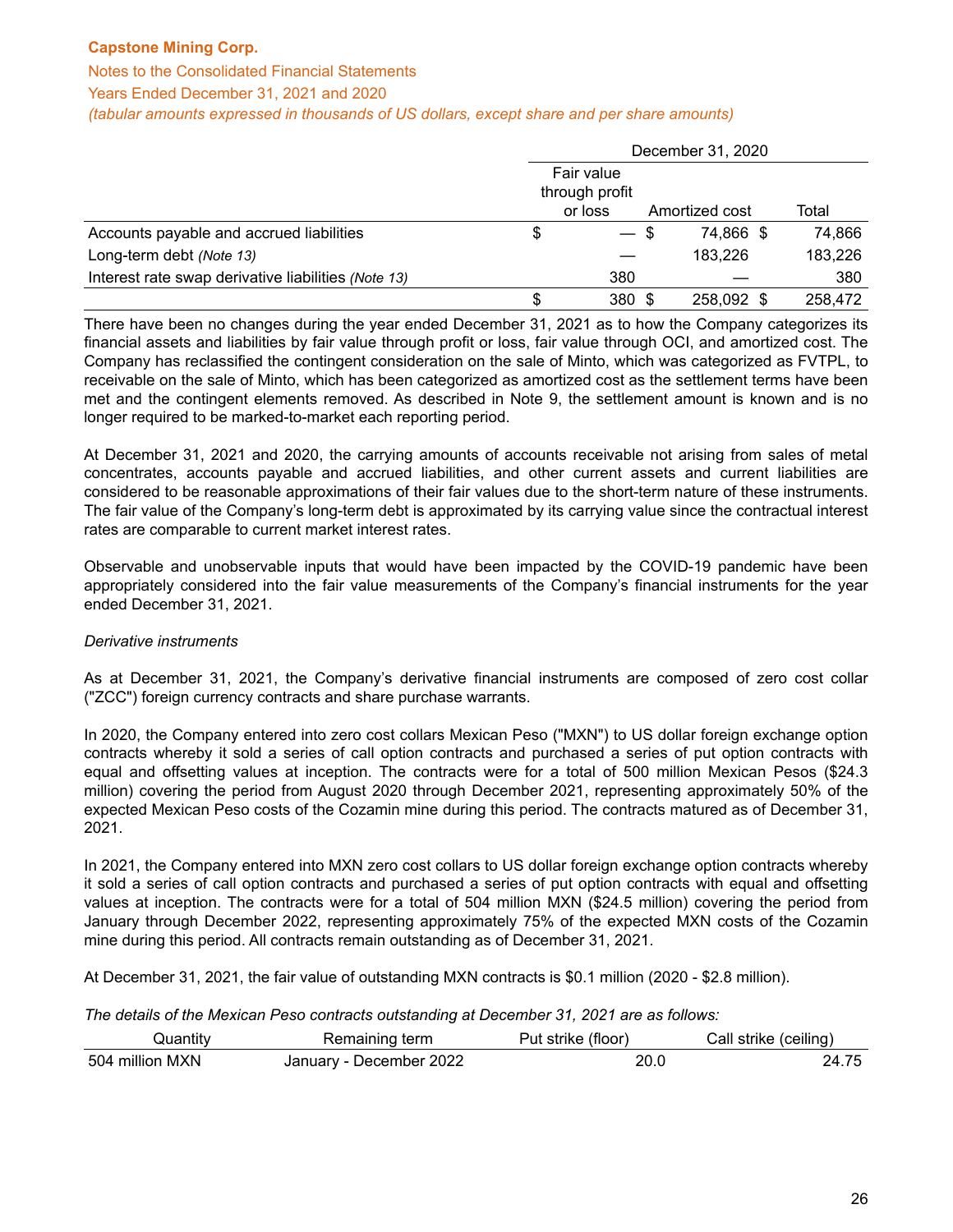### Notes to the Consolidated Financial Statements Years Ended December 31, 2021 and 2020 *(tabular amounts expressed in thousands of US dollars, except share and per share amounts)*

In 2021, the Company entered into zero cost collars Chilean Peso ("CLP") to US dollar foreign exchange option contracts whereby it sold a series of call option contracts and purchased a series of put option contracts with equal and offsetting values at inception. The contracts were for a total of 28 billion CLP (\$32 million) covering the period from January through December 2022, representing approximately 75% of Santo Domingo's expected CLP capital costs during this period.

At December 31, 2021, contracts remain outstanding for 28 billion CLP (\$32 million) and the fair value of these derivatives is \$(0.4) million (2020 - \$nil).

*The details of the Chilean Peso contracts outstanding at December 31, 2021 are as follows:*

| Quantity       | Remaining term          | Put strike (floor) | Call strike (ceiling) |
|----------------|-------------------------|--------------------|-----------------------|
| 14 billion CLP | January - December 2022 | 750.0              | 939.0                 |
| 14 billion CLP | January - December 2022 | 750.0              | 931.0                 |

In April 2020, the Company entered into interest rate swap contracts, exchanging floating for fixed London Interbank Offered Rate ("LIBOR") on approximately half of the revolving credit facility balance ("RCF") balance at 0.355% plus 2.5%, to 0.355% plus 3.5%, based on the total leverage ratio, through to July 2022. The interest rate swap contracts were early settled on February 10, 2021 in connection with the repayment of the balance drawn on the RCF *(Note 13)*.

In 2020, the Company entered into copper commodity swap contracts. The floating copper price was exchanged for fixed copper prices at an average of \$2.93 per pound on 26.0 million pounds. All contracts matured and settled during 2020.

*Set out below are the Company's realized and unrealized gains and losses on derivative financial instruments:* 

|                                                                                      | Year ended December 31, |               |          |
|--------------------------------------------------------------------------------------|-------------------------|---------------|----------|
|                                                                                      |                         | 2021          | 2020     |
| Unrealized gain (loss) on derivative financial instruments:                          |                         |               |          |
| Foreign currency swap contracts                                                      | \$                      | $(3, 104)$ \$ | 2,792    |
| Interest rate swap contracts                                                         |                         | 380           | (380)    |
| Realized gain (loss) on derivative financial instruments:                            |                         |               |          |
| Foreign currency swap contracts                                                      |                         | 2,585         | 407      |
| Commodity swap contracts                                                             |                         | (12)          | (3,948)  |
| Interest rate swap contracts                                                         |                         | (429)         | (130)    |
|                                                                                      | \$                      | (580) \$      | (1,259)  |
| Unrealized gain on warrants                                                          | \$                      | 271S          | 58       |
| Total unrealized and realized loss on derivative financial instruments (Note 25): \$ |                         | $(309)$ \$    | (1, 201) |

#### *Valuation methodologies for Level 2 financial instruments*

The short-term investments in money market funds are valued using direct observable inputs of the underlying investments within the funds.

The key inputs to the valuation of the concentrate receivable balance are payable metal and future metal prices. The Company's metal concentrate sales contracts are subject to provisional pricing with the selling price adjusted at the end of the quotational period based on final settlement weights and assays. At each reporting date, the Company's accounts receivable on these contracts are marked-to-market based on a quoted forward price for which there exists an active commodity market.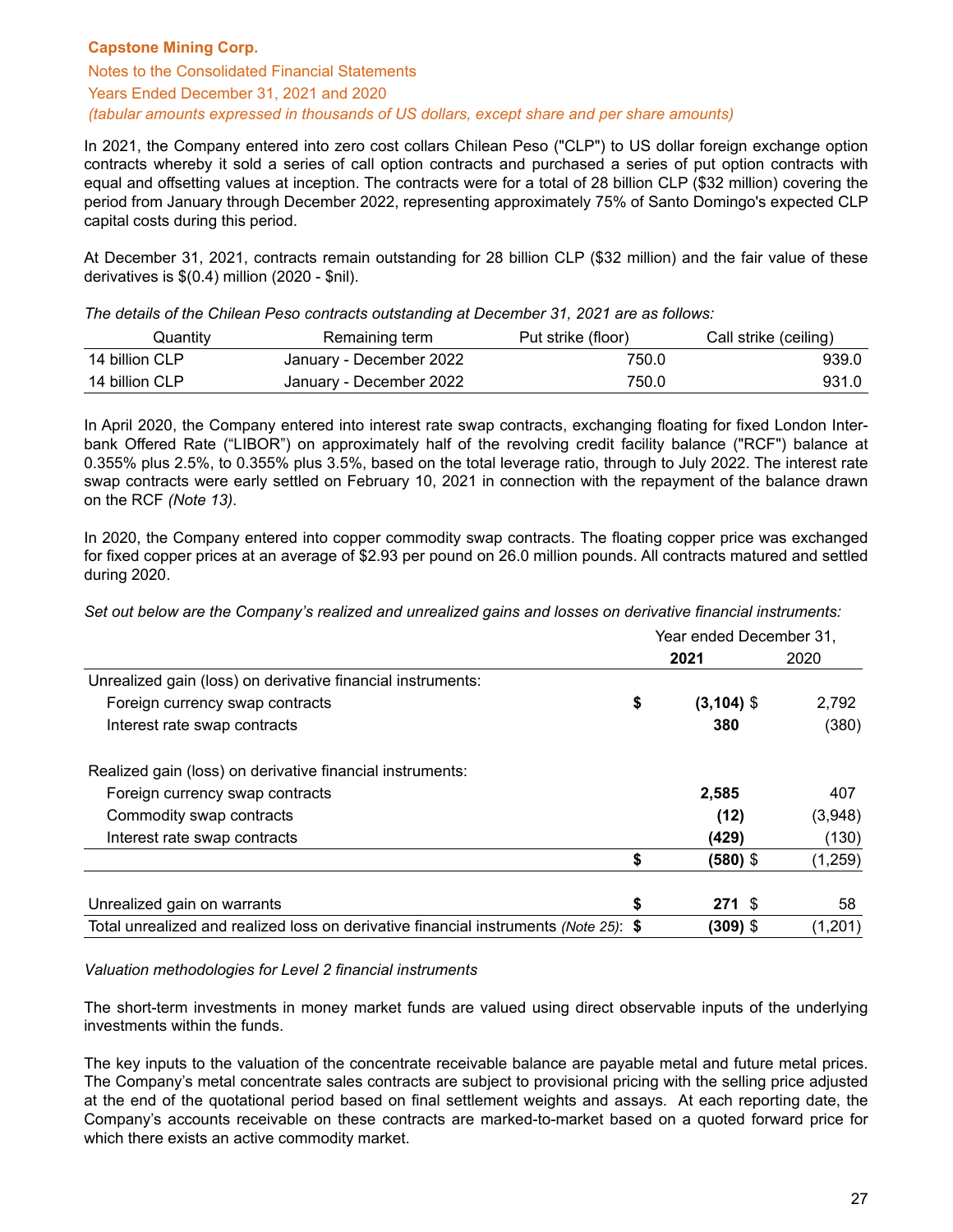Derivative assets and liabilities consist of the mark-to-market adjustments to record the fair values of the outstanding zero cost collar foreign currency contracts, commodity swaps and interest rate swaps. At December 31, 2021 derivative assets consist of MXN zero cost collar foreign currency contracts and warrants. Derivative liabilities consist of CLP zero cost collar foreign currency contracts. All of the Company's derivative assets and liabilities are marked-to-market based on a valuation model which uses quoted observable inputs.

#### *Valuation methodologies for Level 3 financial instruments*

The promissory note receivable is valued based on its carrying value, as given its demand nature, the carrying value approximates its fair value (*Note 11*). The contingent consideration on sale of Minto was marked-to-market based on a valuation model which uses inputs including copper forward curves, interest rate curves, credit ratings, and timing of the start of commercial production (*Note 9*).

#### *Commodity price risk*

The Company is exposed to commodity price risk since its revenues are derived from the sale of metals, the prices for which have been historically volatile. The Company sometimes manages this risk by entering into forward sale or commodity swap derivative agreements with various counterparties to mitigate price risk when management believes it a prudent decision.

#### *Credit risk*

The Company is exposed to credit risk through its trade receivables on concentrate sales with various counterparties under the terms of off-take agreements. The Company manages this risk by requiring provisional payments of at least 90 percent of the value of the concentrate shipped. Value added taxes receivable are not considered to be subject to significant credit risk as these balances are receivable from government authorities.

The credit risk on cash and cash equivalents is limited because the funds are held with banks with high credit ratings as assigned by international credit rating agencies. Similarly, the credit risk on the short-term investments is limited as the investments are in highly liquid, bankruptcy-remote, AAA rated money market funds, and exchange traded funds.

The Company monitors the exposure to the credit risk on the receivable on the sale of Minto by assessing Minto's financial and operational performance.

As at December 31, 2021, the Company's maximum exposure to credit risk is the carrying value of its cash and cash equivalents, short-term investments, receivables, derivative assets, receivable on sale of Minto and investment in marketable securities.

### *Foreign exchange risk*

The Company is exposed to foreign exchange risk as the Company's operating costs will be primarily in US dollars, Canadian dollars ("C\$"), Mexican pesos and Chilean pesos, while revenues are received in US dollars. Hence, any fluctuation of the US dollar in relation to these currencies may affect the profitability of the Company and the value of the Company's assets and liabilities. From time to time, the Company enters into foreign exchange hedging arrangements to mitigate the risk of exposure to fluctuating foreign currency exchange rates.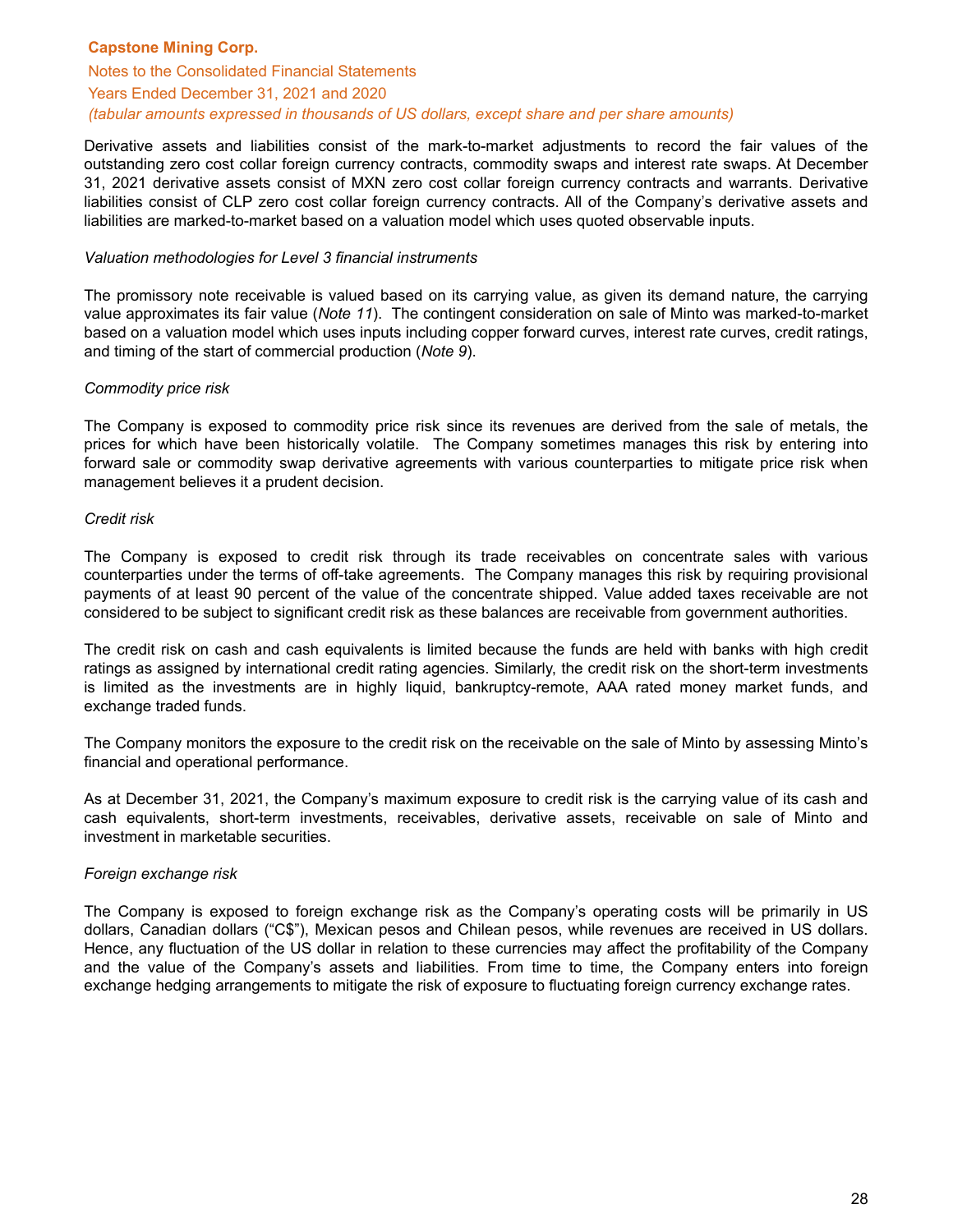## Notes to the Consolidated Financial Statements Years Ended December 31, 2021 and 2020 *(tabular amounts expressed in thousands of US dollars, except share and per share amounts)*

*As at December 31, 2021, the Company is exposed to foreign exchange risk through the following financial assets and liabilities denominated in currencies other than the functional currency of the applicable subsidiary:* 

|                                          | Canadian dollar     | <b>Mexico peso</b> | Chilean peso |
|------------------------------------------|---------------------|--------------------|--------------|
| Cash                                     | \$<br>$1,220$ \$    | $2,065$ \$         | 7,759        |
| Receivables and other current assets     | 165                 | 512                | 1,970        |
| Deposits and other long-term assets      | 102                 | 100                | 14           |
| Total assets                             | 1,487               | 2,677              | 9,743        |
|                                          |                     |                    |              |
| Accounts payable and accrued liabilities | 4,919               | 8,952              | 1,968        |
| Total liabilities                        | 4,919               | 8,952              | 1,968        |
|                                          |                     |                    |              |
| Net (liabilities) assets                 | \$<br>$(3, 432)$ \$ | $(6,275)$ \$       | 7,775        |

Based on the above net exposures at December 31, 2021, a 10% appreciation in the Canadian dollar against the US dollar would result in a \$0.3 million decrease in the Company's income before taxes. A 10% appreciation of the Mexican peso against the US dollar would result in a \$0.6 million decrease in the Company's income before taxes. A 10% appreciation of the Chilean peso against the US dollar would result in a \$0.8 million increase in the Company's income before taxes.

#### *Liquidity risk*

The Company has in place a planning and budgeting process to help determine the funds required to ensure the Company has the appropriate liquidity to meet its operating and growth objectives. The Company maintains adequate cash balances and credit facilities to meet short and long-term business requirements, after taking into account cash flows from operations and believes that these sources will be sufficient to cover the likely short and long-term cash requirements. The Company's cash is held in business accounts with US and Canadian Tier 1 banks with a Standard & Poor's rating of A or better, and with banks in Mexico and Chile with investment grade deposit ratings. The cash is available on demand for the Company's programs. In addition, the Company's shortterm investments are highly liquid and are readily convertible to cash.

*As of December 31, 2021, the Company's liabilities that have contractual maturities are as follows:*

|                              | Total          | 2022       | 2023       | 2024       | 2025   | <b>After 2025</b> |
|------------------------------|----------------|------------|------------|------------|--------|-------------------|
| Accounts payable and accrued |                |            |            |            |        |                   |
| liabilities*                 | 97,384<br>- \$ | 97.384 \$  | $-$ \$     | $-$ \$     | $-$ \$ |                   |
| Leases and other contracts   | 11.887         | 3.843      | 3.843      | 3.396      | 805    |                   |
|                              | 109,271 \$     | 101,227 \$ | $3,843$ \$ | $3,396$ \$ | 805 \$ |                   |

*\* Amounts above do not include payments related to the Company's reclamation and closure cost obligations and other longterm provisions (Note 16).*

#### *Interest rate risk*

The Company's long-term debt is based on variable interest rates. Variable interest rates are currently based on US dollar LIBOR plus a fixed margin. From time to time, the Company has entered into derivative contracts to manage this risk. Based on the utilized credit facility balance of \$nil at December 31, 2021, changes in the LIBOR rate would have no impact on annual net income before taxes, however the Company will continue to assess this impact based on the expected changes under the IFRS 9 amendment, *IBOR Reform and its Effect on Financial Reporting.* The Company is also exposed to interest rate risk with respect to the interest it earns on its cash balances and short-term investments. A 10% change in interest rates would have a nominal effect on the Company's interest income.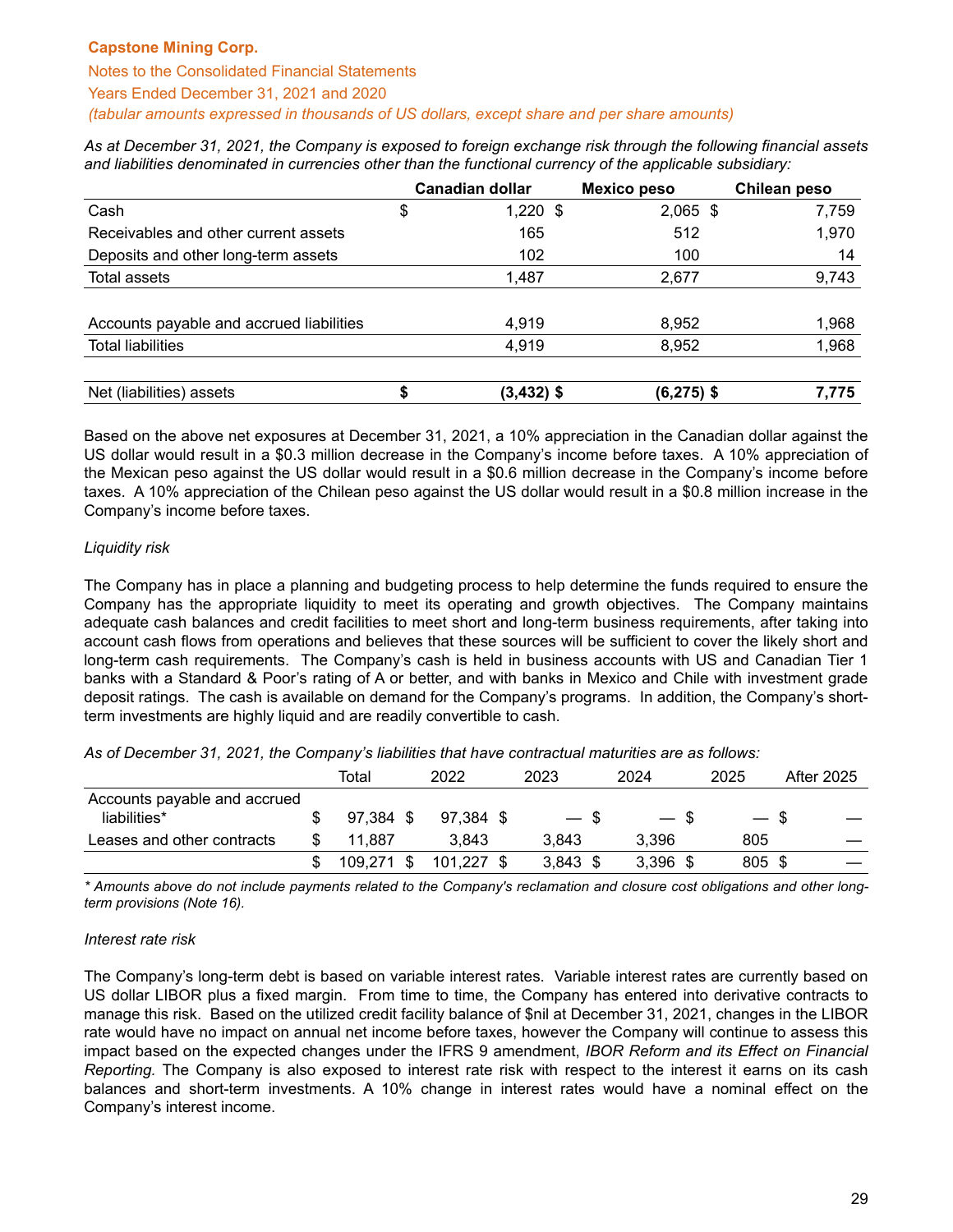#### **5. Short-Term Investments**

*Details are as follows:*

|                              |            | <b>December 31, 2021</b> December 31, 2020 |
|------------------------------|------------|--------------------------------------------|
| Exchange traded funds        | $2.259$ \$ | 3.425                                      |
| Total short-term investments | $2.259$ \$ | 3.425                                      |

### **6. Receivables**

*Details are as follows:*

|                                                    |                 | <b>December 31, 2021</b> December 31, 2020 |
|----------------------------------------------------|-----------------|--------------------------------------------|
| Concentrates                                       | \$<br>24,686 \$ | 18,189                                     |
| Value added taxes and other taxes receivable       | 2,135           | 400                                        |
| Other                                              | 1.292           | 843                                        |
| Current portion of finance lease receivable        | 376             | 352                                        |
| Income taxes receivable                            |                 | 140                                        |
| Current portion of KORES promissory note (Note 11) |                 | 6,767                                      |
| Total receivables                                  | 28,489 \$       | 26,691                                     |

### **7. Inventories**

*Details are as follows:*

|                               |    |             | <b>December 31, 2021</b> December 31, 2020 |
|-------------------------------|----|-------------|--------------------------------------------|
| Consumable parts and supplies | S  | $37,356$ \$ | 35,291                                     |
| Ore stockpiles                |    | 3.934       | 2,507                                      |
| Concentrate                   |    | 20,900      | 20,282                                     |
| Cathode                       |    | 635         | 158                                        |
| Total inventories             | ъ. | 62,825 \$   | 58,238                                     |

During the year ended December 31, 2021, concentrate and cathode inventories recognized as production costs, including depletion and amortization, amounted to \$426.4 million (2020 – \$367.3 million).

During the year ended December 31, 2021, the Company recorded net write-downs of \$2.0 million as production costs related to obsolesce on Pinto Valley's supplies inventories.

During the year ended December 31, 2020, the Company recorded a reversal of previous net write-downs of \$(0.7) million as production costs. Of the \$(0.7) million reversal, \$(1.0) million relates to Pinto Valley's concentrate and ore-stockpile inventories, and \$0.3 million to Pinto Valley's supplies inventories.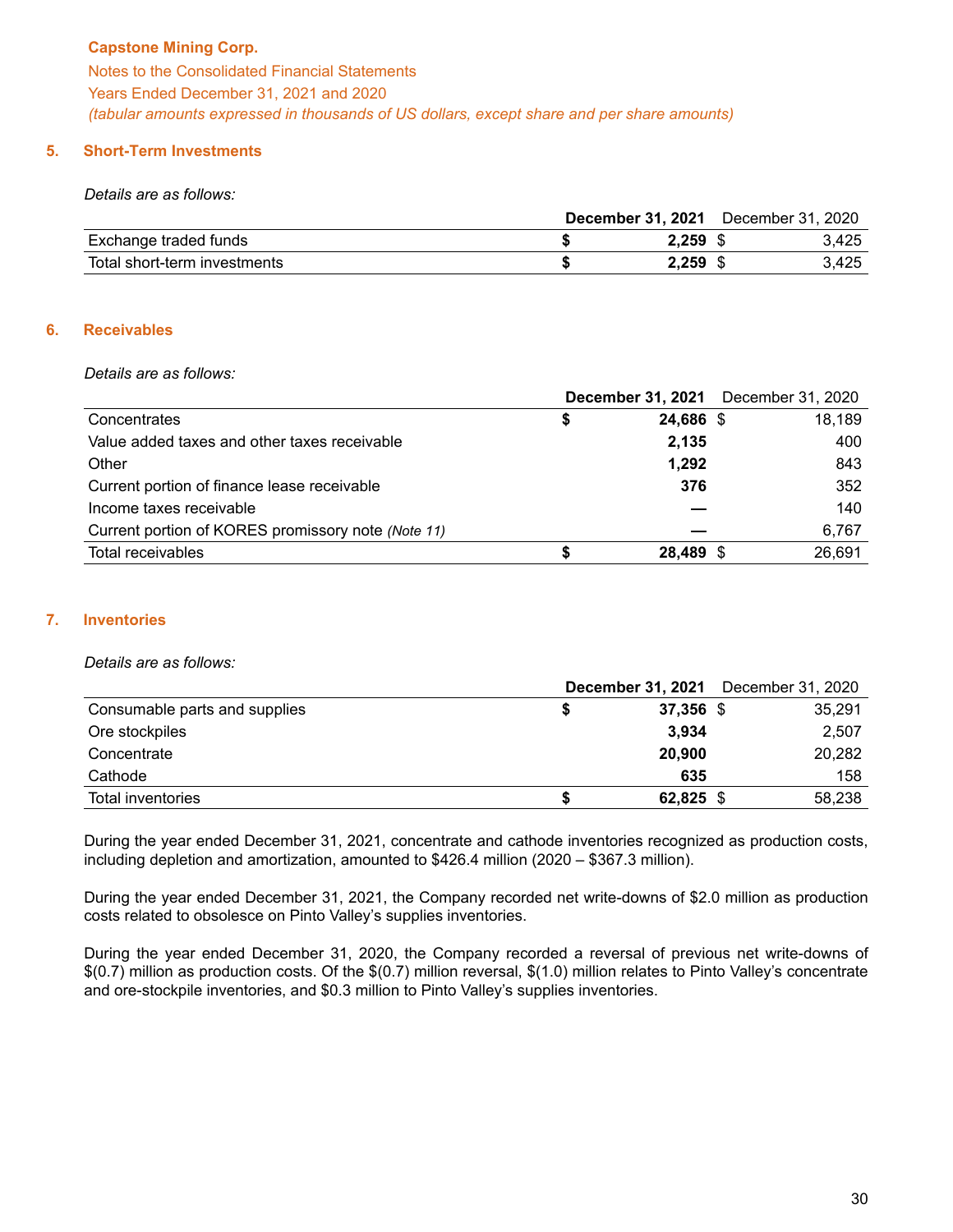Notes to the Consolidated Financial Statements Years Ended December 31, 2021 and 2020 *(tabular amounts expressed in thousands of US dollars, except share and per share amounts)*

## **8. Mineral Properties, Plant and Equipment**

#### *Details are as follows:*

|                                                   | Mineral properties |            |  |            |  | Plant and equipment |                         |  |              |  |                |           |
|---------------------------------------------------|--------------------|------------|--|------------|--|---------------------|-------------------------|--|--------------|--|----------------|-----------|
|                                                   |                    |            |  |            |  | Non-                |                         |  |              |  | Not subject to |           |
|                                                   |                    | Depletable |  |            |  | depletable          | Subject to amortization |  |              |  | amortization   |           |
|                                                   |                    |            |  |            |  | Mineral             |                         |  |              |  |                |           |
|                                                   |                    | Producing  |  |            |  | exploration<br>and  |                         |  |              |  |                |           |
|                                                   |                    | mineral    |  | Deferred   |  | development         | Plant &                 |  | Right of use |  | Construction   |           |
|                                                   |                    | properties |  | stripping  |  | properties          | equipment               |  | assets       |  | in progress    | Total     |
| At January 1, 2021, net                           | \$                 | 405,396 \$ |  | 103,578 \$ |  | 288,039 \$          | 306,100 \$              |  | 8,292 \$     |  | 36,379 \$      | 1,147,784 |
| Additions                                         |                    |            |  | 11,916     |  | 52,086              | 248                     |  | 10,078       |  | 82,687         | 157,015   |
| Rehabilitation provision<br>adjustments (Note 16) |                    | 11,714     |  |            |  |                     |                         |  |              |  |                | 11,714    |
| Reclassifications                                 |                    | 21,325     |  |            |  | (21, 363)           | 30,766                  |  |              |  | (30, 728)      |           |
| Impairment reversal                               |                    |            |  |            |  | 92,392              |                         |  |              |  |                | 92,392    |
| Depletion and amortization                        |                    | (24, 862)  |  | (26, 249)  |  |                     | (43, 176)               |  | (3,748)      |  |                | (98, 035) |
| At December 31, 2021, net                         | \$                 | 413,573 \$ |  | 89,245 \$  |  | 411,154 \$          | 293,938 \$              |  | 14,622 \$    |  | 88,338 \$      | 1,310,870 |
|                                                   |                    |            |  |            |  |                     |                         |  |              |  |                |           |
| At December 31, 2021:                             |                    |            |  |            |  |                     |                         |  |              |  |                |           |
| Cost                                              | \$                 | 734,940 \$ |  | 167,085 \$ |  | 620,630 \$          | 602,778 \$              |  | 20,101 \$    |  | 88,338 \$      | 2,233,872 |
| Accumulated amortization<br>and impairment        |                    | (321, 367) |  | (77, 840)  |  | (209, 476)          | (308, 840)              |  | (5, 479)     |  |                | (923,002) |
| Net carrying amount                               | \$                 | 413,573 \$ |  | 89,245 \$  |  | 411,154 \$          | 293,938 \$              |  | 14,622 \$    |  | 88,338 \$      | 1,310,870 |

|                                                   | Mineral properties |                       |    |                       |                           | Plant and equipment |                         |  |                        |    |                                |     |            |
|---------------------------------------------------|--------------------|-----------------------|----|-----------------------|---------------------------|---------------------|-------------------------|--|------------------------|----|--------------------------------|-----|------------|
|                                                   |                    | Depletable            |    |                       | Non-<br>depletable        |                     | Subject to amortization |  |                        |    | Not subject to<br>amortization |     |            |
|                                                   |                    |                       |    |                       | Mineral                   |                     |                         |  |                        |    |                                |     |            |
|                                                   |                    |                       |    |                       | exploration               |                     |                         |  |                        |    |                                |     |            |
|                                                   |                    | Producing             |    |                       | and                       |                     |                         |  |                        |    |                                |     |            |
|                                                   |                    | mineral<br>properties |    | Deferred<br>stripping | development<br>properties |                     | Plant &<br>equipment    |  | Right of use<br>assets |    | Construction<br>in progress    |     | Total      |
| At January 1, 2020, net                           | \$                 | 399,769               | \$ | 112,644 \$            | 289,486                   | -\$                 | 290,479 \$              |  | 3,521                  | \$ | $36,265$ \$                    |     | 1,132,164  |
| Additions                                         |                    |                       |    | 13,131                | 28,694                    |                     | 193                     |  | 6,186                  |    | 55,133                         |     | 103,337    |
| Rehabilitation provision<br>adjustments (Note 16) |                    | 2,541                 |    |                       |                           |                     |                         |  |                        |    |                                |     | 2,541      |
| Reclassifications                                 |                    | 30,356                |    |                       | (30, 141)                 |                     | 54,804                  |  |                        |    | (55,019)                       |     |            |
| Depletion and amortization                        |                    | (27, 270)             |    | (22, 197)             |                           |                     | (39,376)                |  | (1, 415)               |    |                                |     | (90, 258)  |
| At December 31, 2020, net                         | \$                 | 405,396               | \$ | 103,578 \$            | 288,039 \$                |                     | 306,100 \$              |  | 8,292 \$               |    | 36,379                         | -\$ | 1,147,784  |
|                                                   |                    |                       |    |                       |                           |                     |                         |  |                        |    |                                |     |            |
| At December 31, 2020:                             |                    |                       |    |                       |                           |                     |                         |  |                        |    |                                |     |            |
| Cost                                              | \$                 | 701,900 \$            |    | 155,168 \$            | 589,907 \$                |                     | 573,540 \$              |  | $10,321$ \$            |    | 36,379 \$                      |     | 2,067,215  |
| Accumulated amortization<br>and impairment        |                    | (296,504)             |    | (51, 590)             | (301,868)                 |                     | (267, 440)              |  | (2,029)                |    |                                |     | (919, 431) |
| Net carrying amount                               | \$                 | 405,396 \$            |    | 103,578 \$            | 288,039 \$                |                     | 306,100 \$              |  | $8,292$ \$             |    | 36,379 \$                      |     | 1,147,784  |

#### *The Company's exploration costs were as follows:*

# Year ended December 31,

|                                                            | 2021        | 2020  |
|------------------------------------------------------------|-------------|-------|
| Exploration capitalized to mineral properties              | 7.620 S     | 5.244 |
| Greenfield exploration expensed to the statement of income | 3.061       | 3.094 |
|                                                            | $10.681$ \$ | 8.338 |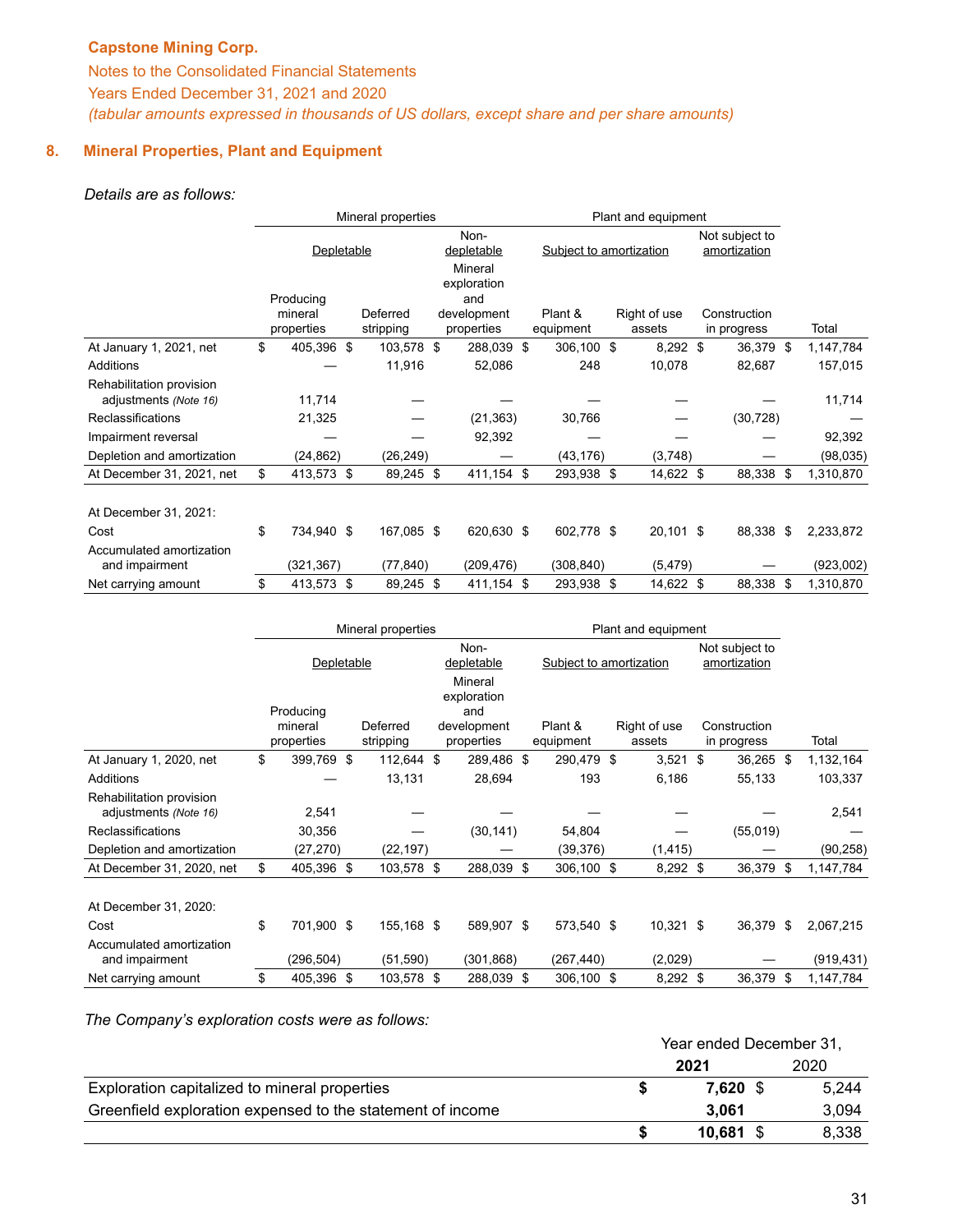Exploration capitalized to mineral properties in 2021 relates primarily to brownfield exploration at the Cozamin mine and the Santo Domingo development project. Exploration capitalized to mineral properties in 2020 relates primarily to brownfield exploration at the Cozamin mine. Greenfield exploration expenses in 2021 and 2020 relate primarily to exploration efforts in Mexico and Brazil.

The Company's care and maintenance costs incurred during the year ended December 31, 2021 related to San Manuel Arizona Railroad Company and totalled \$1.0 million (2020 - \$1.1 million).

As at December 31, 2021 and 2020, construction in progress primarily relates to capital costs incurred in connection with sustaining capital at the Pinto Valley and Cozamin mines and the exploration and the Santo Domingo development project.

As at December 31, 2021, the RCF *(Note 13)* was secured by mineral properties, plant and equipment with a net carrying value of \$920.1 million (December 31, 2020 – \$880.2 million).

#### *Mineral property impairment reversal*

On March 31, 2021, the Company identified indicators of impairment reversal related to the Santo Domingo cash generating unit ("CGU"). The Company had recorded impairments of the Santo Domingo CGU in 2015 and 2016 totalling \$302.0 million based on discounted cash flow models due to declining long-term copper and iron ore prices, which negatively impacted future estimated cash flows.

Indicators of impairment reversal included improvements in the long-term outlook for copper and iron ore prices and improved project economics, including the announcement of the \$290 million gold stream ("Gold PMPA") with Wheaton Precious Metals Corp. ("Wheaton"), were considered to be indicators of impairment reversal related to Santo Domingo.

The recoverable amount of \$368.0 million for the Santo Domingo CGU, based on the fair value of the CGU, was determined to be higher than the carrying value by \$92.4 million. The amount of the impairment reversal was determined using management's best estimates, including pricing parameters implied by the market value of selected comparable transactions involving the sale of similar companies and mineral properties. Valuation methodology differs from the previous discounted cash flow model to reflect trading multiples applied by market participants in valuing development stage projects. Due to the combination of observable and unobservable inputs used in the cash flow models, the valuation falls within Level 3 of the fair value hierarchy. As a result, \$92.4 million of the previously recorded impairment was reversed during the three months ended March 31, 2021 and the year ended December 31, 2021.

*Long-term copper and iron prices used in the impairment reversal tests were as follows:*

|                                    | March 31, 2021 |
|------------------------------------|----------------|
| Iron ore price (62% China) - \$/t  |                |
| Premiums for 65% iron grade - \$/t | 31             |
| Shipping - iron cape sized - \$/t  | (20)           |
| Final iron price to model - \$/t   | -81            |
| Copper price (\$/lb)               | 3.00           |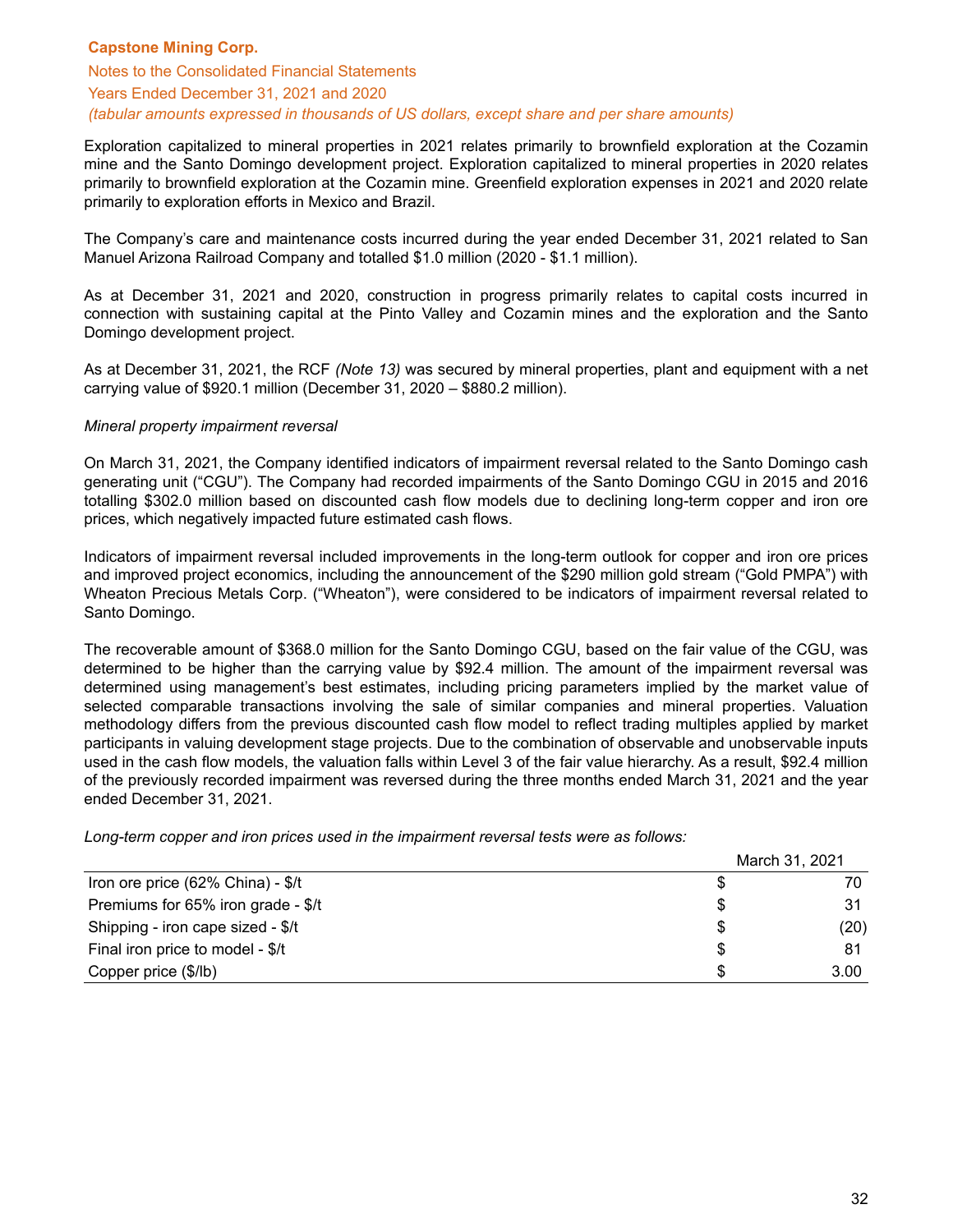Notes to the Consolidated Financial Statements Years Ended December 31, 2021 and 2020 *(tabular amounts expressed in thousands of US dollars, except share and per share amounts)*

### **9. Other Assets**

*Details are as follows:*

|                                                  | <b>December 31, 2021</b> December 31, 2020 |        |
|--------------------------------------------------|--------------------------------------------|--------|
| Current:                                         |                                            |        |
| Prepaids and other                               | \$<br>$5,450$ \$                           | 4,945  |
| Derivative assets (Note 4)                       | 543                                        | 2,992  |
| Receivable on sale of Minto                      |                                            | 5,000  |
| Total other assets - current                     | \$<br>$5,993$ \$                           | 12,937 |
|                                                  |                                            |        |
| Non-current:                                     |                                            |        |
| Receivable on sale of Minto                      | \$<br>$5,000$ \$                           | 9,933  |
| Prepayments                                      | 12,046                                     | 7.817  |
| Value added taxes and other taxes receivable (i) |                                            | 7,273  |
| Investments in marketable securities             | 6,079                                      | 2,856  |
| Finance lease receivable                         | 861                                        | 1,232  |
| Capitalized finance fees (Note 13) (ii)          | 566                                        |        |
| Deposits                                         | 287                                        | 897    |
| Total other assets - non-current                 | \$<br>24,839 \$                            | 30,008 |

i. Value added taxes related to Minera Santo Domingo have been reclassified to receivables *(Note 6)*.

ii. As the RCF was fully repaid during the three month period ended March 31, 2021, the Company reclassified the unamortized balance of \$1.4 million of fees associated with previous amendments of the RCF which were capitalized and are being amortized to the consolidated statements of income over the term of the facility *(Note 13)*. During the year ended December 31, 2021, a total of \$1.1 million (2020 - \$1.1 million) was amortized and recorded in interest on long-term debt *(Note 26).*

### *Receivable on sale of Minto*

On June 3, 2019, Capstone completed the sale of its 100% interest in the Minto Mine to Pembridge Resources PLC ("Pembridge") by way of a share purchase agreement. Under the terms of the agreement, Capstone was to receive up to \$20 million in cash in staged payments ("contingent consideration"), as follows:

- \$5 million, received on March 30, 2021;
- \$5 million, within 90 days following two consecutive quarters in which the average London Metals Exchange Cash Copper Bid Price ("Average LME Price") is greater than \$3.00 per pound within the three years following April 1, 2021, received on December 23, 2021; and
- \$10 million, within 90 days following two consecutive quarters in which the Average LME Price is greater than \$3.50 per pound within the three years following April 1, 2021. Of this amount, \$5 million was received on December 30, 2021. An agreement was reached with Pembridge, that the remaining \$5 million is to be received on or before January 15, 2023.

The contingent consideration was marked-to-market at each reporting period *(Note 25)* and was presented in the Company's financial statements as contingent consideration on the sale of Minto until September 2021. As the Average LME Price was greater than \$3.50 per pound for two consecutive quarters, the consideration had been valued at \$15 million. The contingent elements have been removed and the balance is now presented as receivable on the sale of Minto. The remaining \$5 million receivable has been classified in other assets as a noncurrent receivable.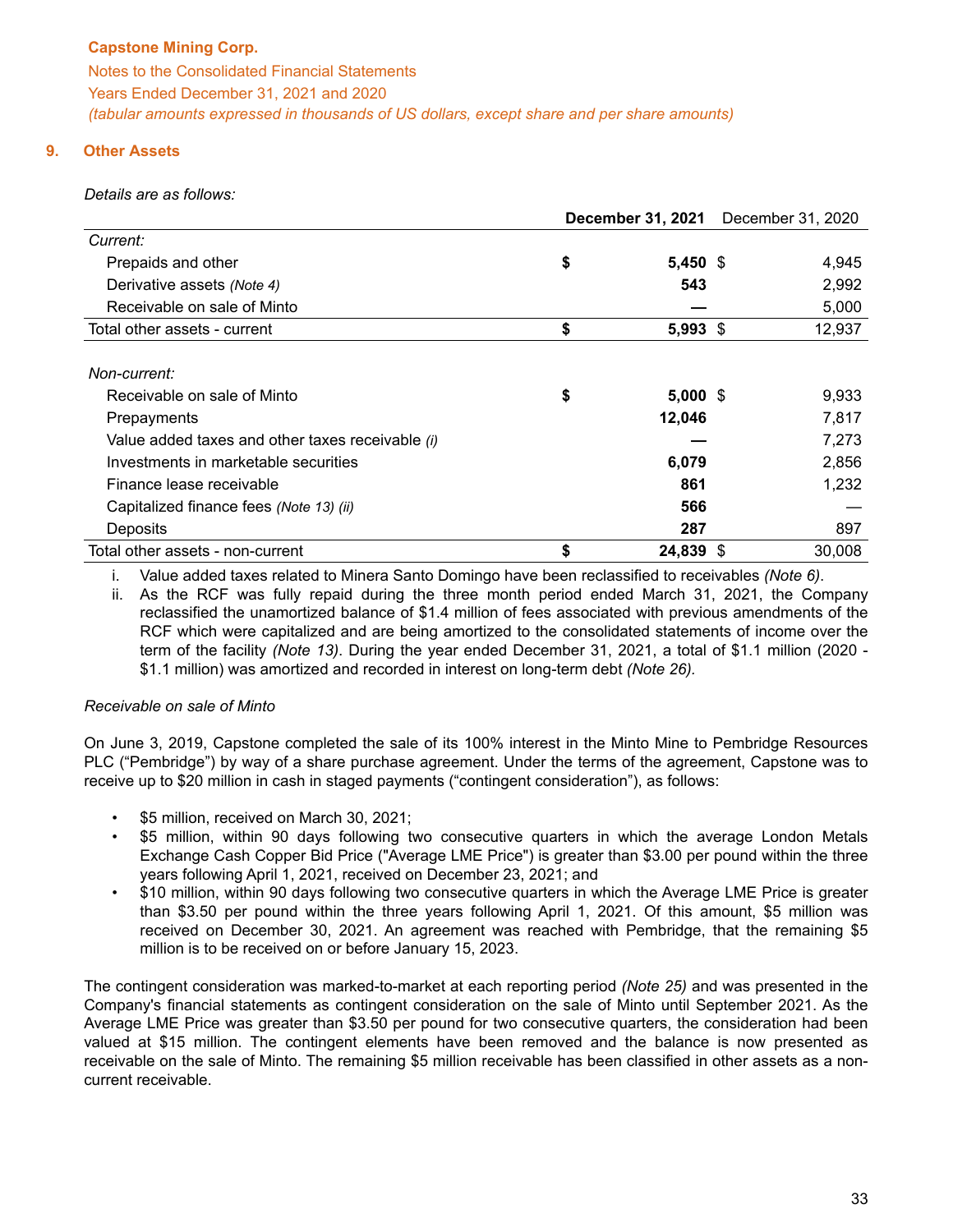Notes to the Consolidated Financial Statements Years Ended December 31, 2021 and 2020

*(tabular amounts expressed in thousands of US dollars, except share and per share amounts)*

In conjunction with completion of the sale, Pembridge has posted a surety bond to cover potential future reclamation liabilities. The surety bond is subject to change as annual assessments are performed on the future reclamation liabilities. While this surety bond is outstanding, Capstone will act as an indemnitor to the surety bond provider and for certain other obligations. If Pembridge defaults on the surety bond, Capstone may be required to recognize a liability related to Minto's asset retirement obligation. As at December 31, 2021, no liability has been recorded.

#### **10. Other Liabilities**

*Details are as follows:*

|                                                              | <b>December 31, 2021</b> | December 31, 2020 |
|--------------------------------------------------------------|--------------------------|-------------------|
| Current:                                                     |                          |                   |
| Income taxes payable                                         | \$<br>29,375 \$          | 9,120             |
| Foreign currency derivative liabilities (Note 4)             | 387                      |                   |
| Current portion of lease liabilities (Note 12)               | 3,410                    | 1,596             |
| Current portion of share-based payment obligations (Note 16) | 50,140                   | 8,288             |
| Current portion of payable on purchase of NCI (Note 11)      | 43,401                   |                   |
| Current portion of deferred revenue (Note 14)                | 6,130                    |                   |
| Total other liabilities - current                            | \$<br>132,843 \$         | 19,004            |
| Non-current:                                                 |                          |                   |
| Interest rate swap derivative liabilities (Note 13)          | \$<br>— \$               | 380               |
| Retirement benefit liabilities                               | 5,105                    | 5,587             |
| Non-current portion of payable on purchase of NCI (Note 11)  | 38,428                   |                   |
| Other                                                        | 2,530                    | 4,132             |
| Total other liabilities - non-current                        | \$<br>46,063 \$          | 10,099            |

#### **11. Purchase of Non-Controlling Interest**

On March 24, 2021, Capstone completed a Share Purchase Agreement (the "SPA") with KORES to purchase KORES' 30% ownership interest in Acquisition Co. for cash consideration of \$120 million and non-cash consideration of \$32.4 million, enabling Capstone's consolidation of 100% ownership in Santo Domingo *(Note 1)*.

The cash consideration of \$120 million consists of three payments, payable as follows and subject to withholding taxes:

- a. \$30 million paid on closing (paid \$17.1 million to KORES net of withholding taxes of \$12.9 million on March 24, 2021)
- b. \$45 million payable 18 months following closing; *(Note 10) and*
- c. \$45 million payable 48 months following closing *(Note 10)*

The non-cash consideration consisted of Capstone assuming the KORES promissory note of \$32.4 million.

The net income (loss) attributable to the NCI during the year ended December 31, 2021 was \$26.0 million (2020 – \$(0.2) million), which resulted from the 30% interest owned by KORES in Acquisition Co. prior to this transaction. During the year ended December 31, 2021, Acquisition Co.'s net income (loss) was \$86.7 million (2020 - \$(0.6) million).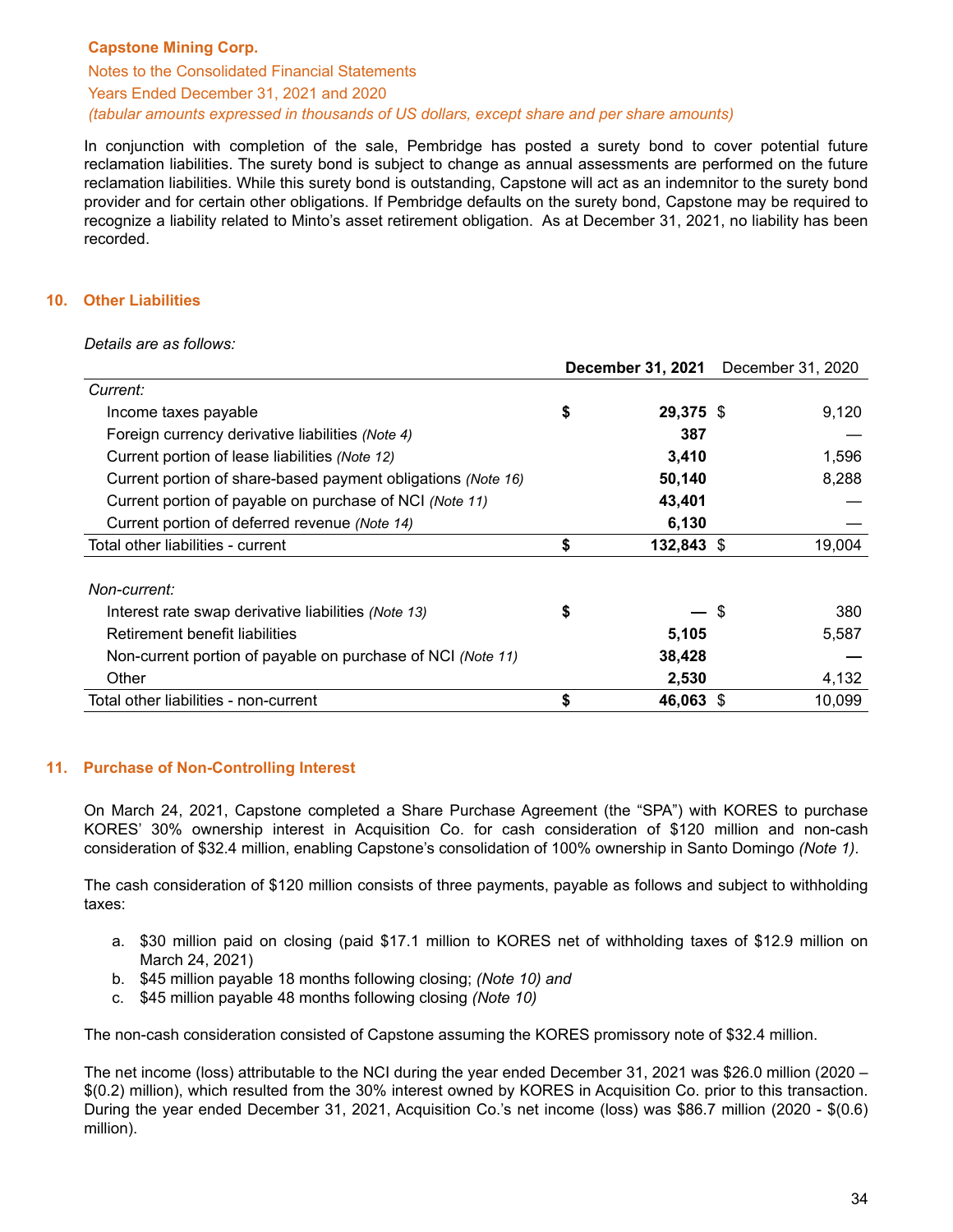#### *Details of the purchase price allocation are as follows:*

| Cash consideration                            | \$<br>120,000 |
|-----------------------------------------------|---------------|
| Discount rate                                 | 5 %           |
| Fair value of cash consideration              | 108,846       |
| Non-cash consideration                        | 32,424        |
| Purchase price                                | 141,270       |
| <b>Accumulated KORES NCI</b>                  | (136, 145)    |
| Portion of purchase price allocated to equity | 5,125         |
| Transaction costs                             | 30            |
| Total allocation to equity                    | \$<br>5,155   |
|                                               |               |

Details of changes in the balance of the KORES promissory note are as follows:

| Balance, December 31, 2020                | 33.847    |
|-------------------------------------------|-----------|
| Cash calls against the promissory note    | (1.423)   |
| KORES promissory note assumed by Capstone | (32, 424) |
| Balance, December 31, 2021                |           |

If Capstone subsequently sells Santo Domingo within 18 months of the purchase of the NCI, and the sale meets any of the triggering events set out in the SPA, then the second deferred payment to KORES of \$45 million shall be accelerated. As at December 31, 2021, an unsecured liability of \$81.8 million has been recognized in the consolidated statement of financial position equal to the discounted amount of the remaining \$90 million to be paid (current portion of payable on purchase of NCI - \$43.4 million, non-current portion of payable on purchase of NCI - \$38.4 million) *(Note 10)*. The discounted amount of the remaining \$90 million will be accreted up to its face value at 5% per annum. During the year ended December 31, 2021, \$3.0 million of accretion was recorded in other interest expense in the consolidated statements of income.

### **12. Lease Liabilities**

*Details are as follows:*

|                                        |             | <b>December 31, 2021</b> December 31, 2020 |
|----------------------------------------|-------------|--------------------------------------------|
| Lease liabilities                      | $16.041$ \$ | 9.903                                      |
| Less: current portion <i>(Note 10)</i> | (3.410)     | (1,596)                                    |
| Non-current portion                    | $12,631$ \$ | 8.307                                      |

### *Undiscounted lease payments:*

|                                              | <b>December 31, 2021</b> |        |
|----------------------------------------------|--------------------------|--------|
| Not later than 1 year                        |                          | 4.028  |
| Later than 1 year and not later than 5 years |                          | 8.904  |
| Later than 5 years                           |                          | 3,606  |
|                                              |                          | 16.538 |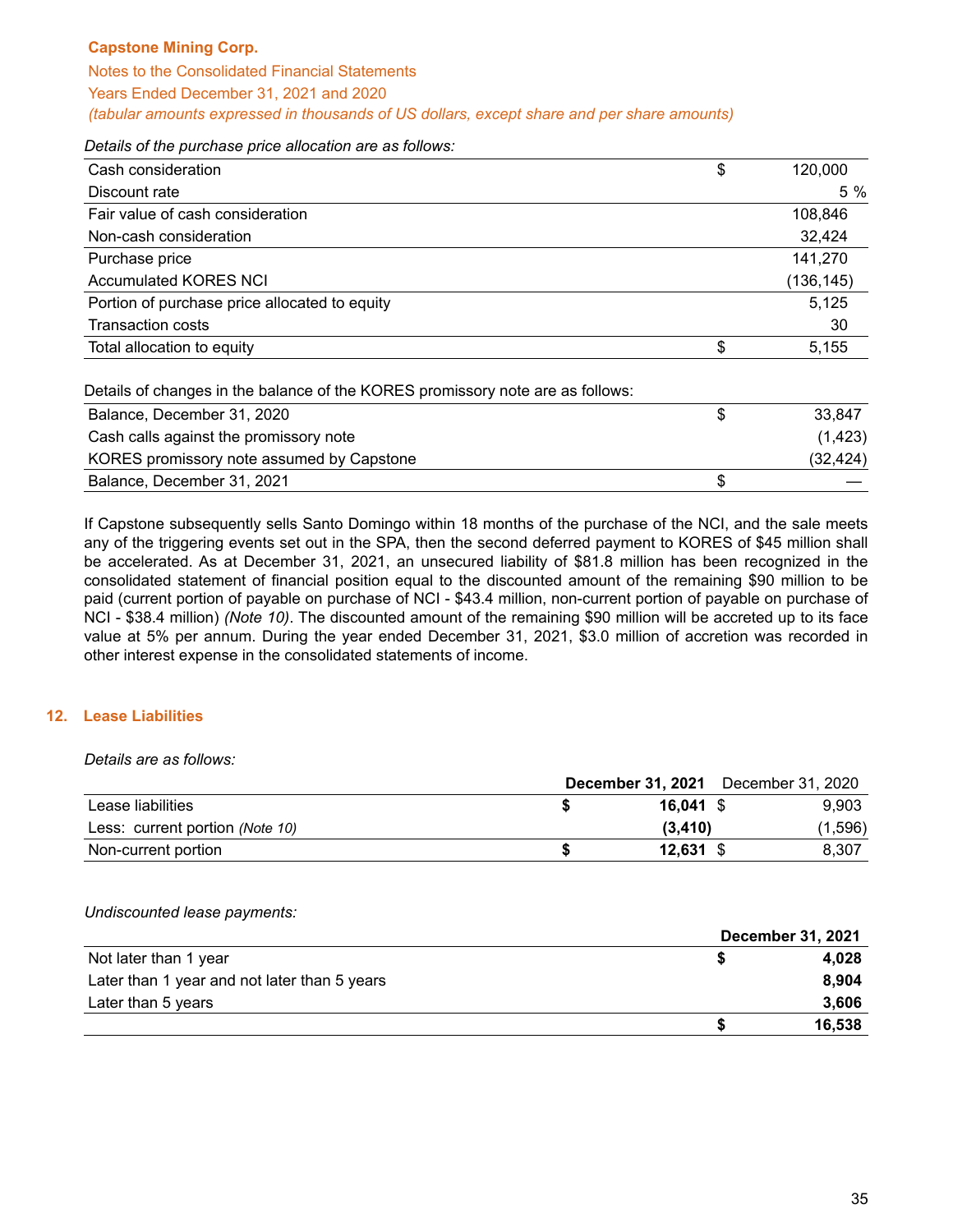### **13. Long-Term Debt**

| Details are as follows:                                     |               |
|-------------------------------------------------------------|---------------|
| Balance, December 31, 2019                                  | \$<br>207,093 |
| Drawdowns                                                   | 45,000        |
| Repayments                                                  | (70,000)      |
| Amortization of financing fees                              | 1,133         |
| Balance, December 31, 2020                                  | 183,226       |
| Drawdowns                                                   | 32,000        |
| Repayments                                                  | (216, 925)    |
| Amortization of financing fees                              | 283           |
| Reclassification of financing fees to other assets (Note 9) | 1,416         |
| Balance, December 31, 2021                                  | \$            |

On February 19, 2021, Capstone amended its corporate RCF to reduce the credit limit from \$300 million to \$225 million. The maturity date of July 25, 2022 and all other significant terms were unchanged. The facility pricing grid, starting at LIBOR plus 2.5% and increasing to LIBOR plus 3.5% (or an alternative benchmark rate as selected by the administrative agent) based on the total leverage ratio, will remain in effect until maturity.

The interest rate at December 31, 2021 was US LIBOR plus 2.50% (2020 - US LIBOR plus 2.75%) with a standby fee of 0.56% (2020 – 0.62%) payable on the undrawn balance (adjustable in certain circumstances) *(Note 26)*.

The RCF is secured against the present and future real and personal property, assets and undertakings of Capstone (excluding certain assets, which include Acquisition Co., Far West Mining Ltd., Minera Santo Domingo SCM, and Far West Exploration S.A., and subject to certain exclusions for Capstone Mining Chile SpA). The credit facility requires the Company to maintain certain financial ratios relating to debt and interest coverage. Capstone was in compliance with these covenants as at December 31, 2021.

As at December 31, 2021, there were five Surety Bonds totaling \$168.8 million to support various reclamation obligation bonding requirements. This comprises \$163.3 million securing reclamation obligations at Pinto Valley, \$4.0 million provided as security as part of a power supply agreement at Pinto Valley, and \$1.5 million related to the construction of a port for the Santo Domingo development project in Chile.

### **14. Deferred Revenue**

### *Silver Precious Metals Purchase Arrangement ("Silver PMPA")*

On February 19, 2021, the Company closed Silver PMPA with Wheaton whereby Capstone received an upfront cash consideration of \$150 million against delivery of 50% of the silver production from the Company's Cozamin mine until 10 million ounces have been delivered, thereafter dropping to 33% of silver production for the remaining life of mine. In addition to the upfront cash consideration of \$150 million, as silver is delivered under the terms of the Silver PMPA, Capstone receives cash payments equal to 10% of the spot silver price at the time of delivery for each ounce delivered to Wheaton. The Silver PMPA is effective December 1, 2020. Wheaton has been provided certain security in support of the Company's obligations under the Silver PMPA.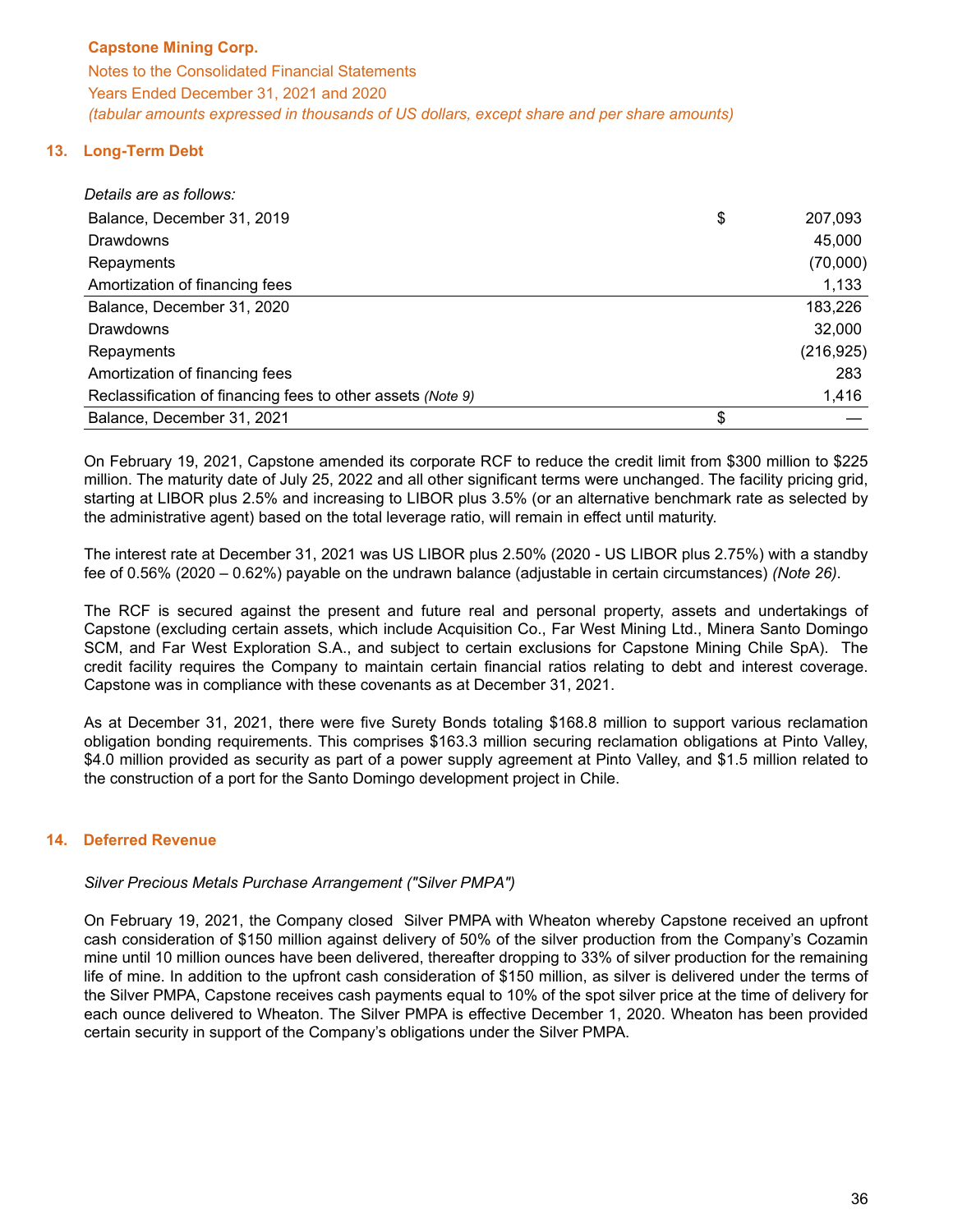## Notes to the Consolidated Financial Statements Years Ended December 31, 2021 and 2020 *(tabular amounts expressed in thousands of US dollars, except share and per share amounts)*

The Company recorded the upfront cash consideration received of \$150 million as deferred revenue and recognizes amounts in revenue as silver is delivered under the Silver PMPA. Capstone determines the amortization of deferred revenue to the consolidated statements of income on a per unit basis using the estimated total number of silver ounces expected to be delivered over the life of the Cozamin mine. The amortization rate requires the use of proven and probable mineral reserves and certain mineral resources which management is reasonably confident will be transferred to mineral reserves. The Company estimates the current portion of deferred revenue based on deliveries anticipated over the next twelve months. During the year ended December 31, 2021, the Company delivered 755,699 ounces of silver to Wheaton under the Silver PMPA, which included 42,205 ounces related to production during December 2020.

The Company has determined that the Silver PMPA is subject to variable consideration and contains a significant financing component. As such, the Company recognizes a non-cash financing charge of 5.6% per annum on the Silver PMPA. The non-cash financing charges on the Silver PMPA are included in other interest expense in the consolidated statements of income, and will accrete the deferred revenue balance to recognize the significant financing element that is part of this contract. During the year ended December 31, 2021, the Company recognized \$7.0 million of interest expense in the consolidated statements of income *(Note 26)*.

#### *Gold Precious Metals Purchase Arrangement ("Gold PMPA")*

On April 21, 2021, the Company received an early deposit of \$30 million ("the Early Deposit") in relation to the Gold PMPA with Wheaton effective March 24, 2021. Additional deposits of \$260 million are to be received under the Gold PMPA over the Santo Domingo construction period, subject to sufficient financing having been obtained to cover total expected capital expenditures and other customary conditions, for total consideration of \$290 million (collectively "the Deposit"). Wheaton will receive 100% of the gold production from the Company's Santo Domingo development project until 285,000 ounces have been delivered, thereafter dropping to 67% of the gold production for the remaining life of mine.

In addition to the deposits of \$290 million, as gold is delivered under the terms of the Gold PMPA, Capstone receives cash payments equal to 18% of the spot gold price at the time of delivery for each ounce delivered to Wheaton, until the Deposit has been reduced to zero, thereafter increasing to 22% of the spot gold price upon delivery. Wheaton has been provided certain security in support of the Company's obligations under the Gold PMPA. The initial term of the Gold PMPA is 20 years.

The Company recorded the Early Deposit as deferred revenue and will recognize amounts in revenue as gold is delivered under the Gold PMPA. Capstone determines the amortization of deferred revenue to the consolidated statements of income on a per unit basis, using the estimated total number of gold ounces expected to be delivered from the Santo Domingo development project, with the amortization rate requiring the use of proven and probable mineral reserves.

The Company estimates the current portion of deferred revenue based on deliveries anticipated over the next twelve months. The Company does not expect to make any deliveries of ounces of gold to Wheaton under the Gold PMPA during the next twelve months.

The Company has determined that the Gold PMPA is subject to variable consideration and contains a significant financing component. As such, the Company recognizes a non-cash financing charge of 6.8% per annum on the Gold PMPA. The non-cash financing charge on the Gold PMPA is included in other interest expense in the consolidated statements of income, and will accrete to the deferred revenue balance to recognize the significant financing element that is part of this contract. During the year ended December 31, 2021, the Company recognized \$1.4 million of interest expense in the consolidated statements of income *(Note 26)*.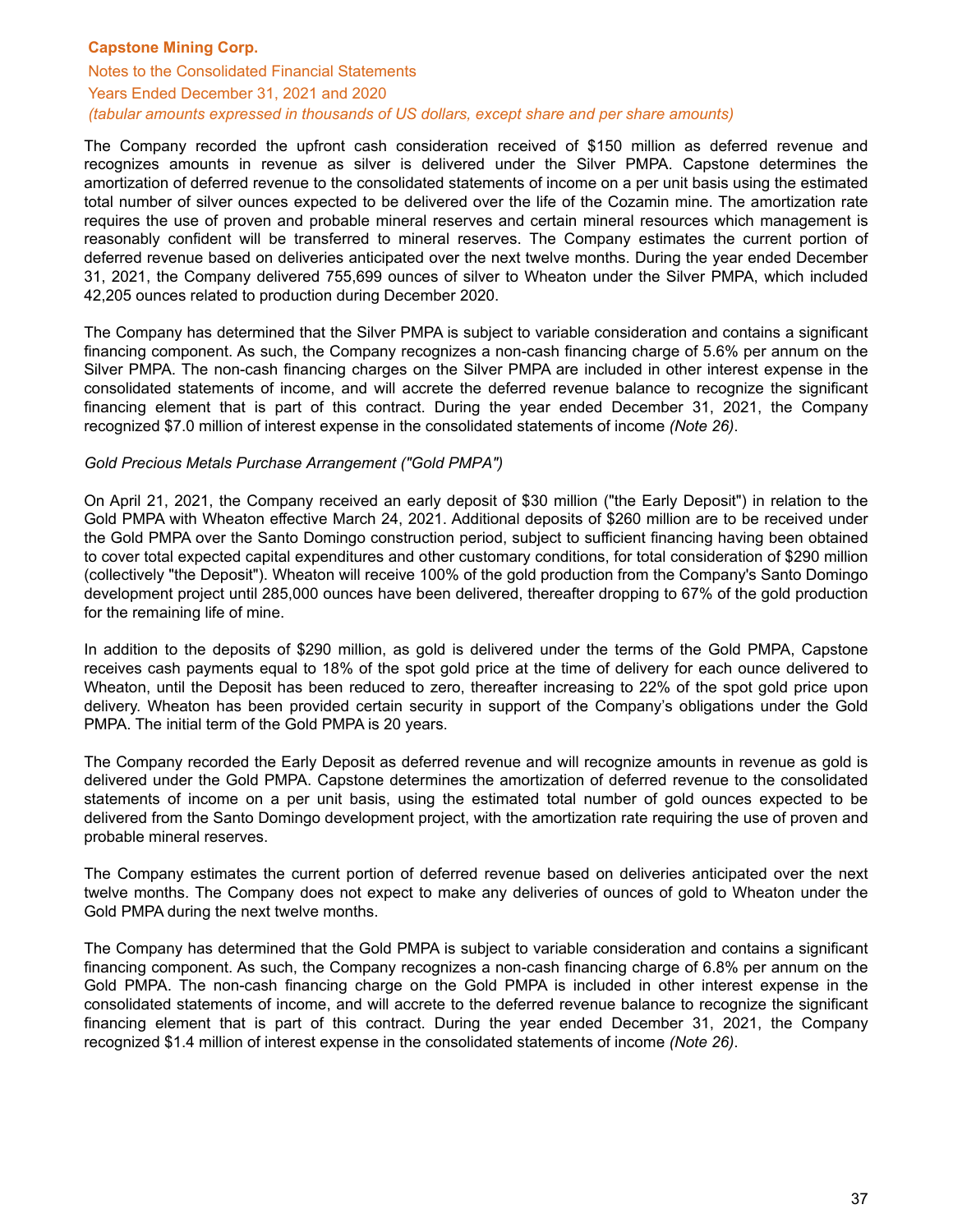## Notes to the Consolidated Financial Statements Years Ended December 31, 2021 and 2020 *(tabular amounts expressed in thousands of US dollars, except share and per share amounts)*

#### *Details of changes in the balance of deferred revenue are as follows:*

|                                                      |    | Silver PMPA | Gold PMPA | Total     |
|------------------------------------------------------|----|-------------|-----------|-----------|
| Balance, December 31, 2020                           | \$ | $-$ \$      | — S       |           |
| Additions                                            |    | 150,000     | 30,000    | 180,000   |
| Non-cash finance costs                               |    | 7.000       | 1.360     | 8.360     |
| Recognized as revenue on delivery of silver and gold |    | (17, 456)   |           | (17, 456) |
| Variable consideration adjustment                    |    | 966         |           | 966       |
| Balance, December 31, 2021                           | S  | 140,510 \$  | 31,360 \$ | 171,870   |

Consideration from the PMPAs is considered variable, as silver and gold stream revenues can be subject to cumulative adjustments when the number of ounces to be delivered under the contracts change, when there is an increase in the Company's mineral reserve and resource estimates or when there are changes to the mine plans.

As a result of changes in the Cozamin mine's projected production, the amortization rate by which deferred revenue is drawn down into income was adjusted and, as required, a current period catch up adjustment is made for all prior period stream revenues since the stream agreement inception date. This variable consideration adjustment resulted in a decrease in revenue of \$1.0 million for the year ended December 31, 2021 (2020 - \$nil).

*Details of the deferred revenue balance are as follows:*

|                                 |            | <b>December 31, 2021</b> December 31, 2020 |
|---------------------------------|------------|--------------------------------------------|
| Deferred revenue                | 171,870 \$ |                                            |
| Less: current portion (Note 10) | (6.130)    |                                            |
| Non-current portion             | 165,740 \$ |                                            |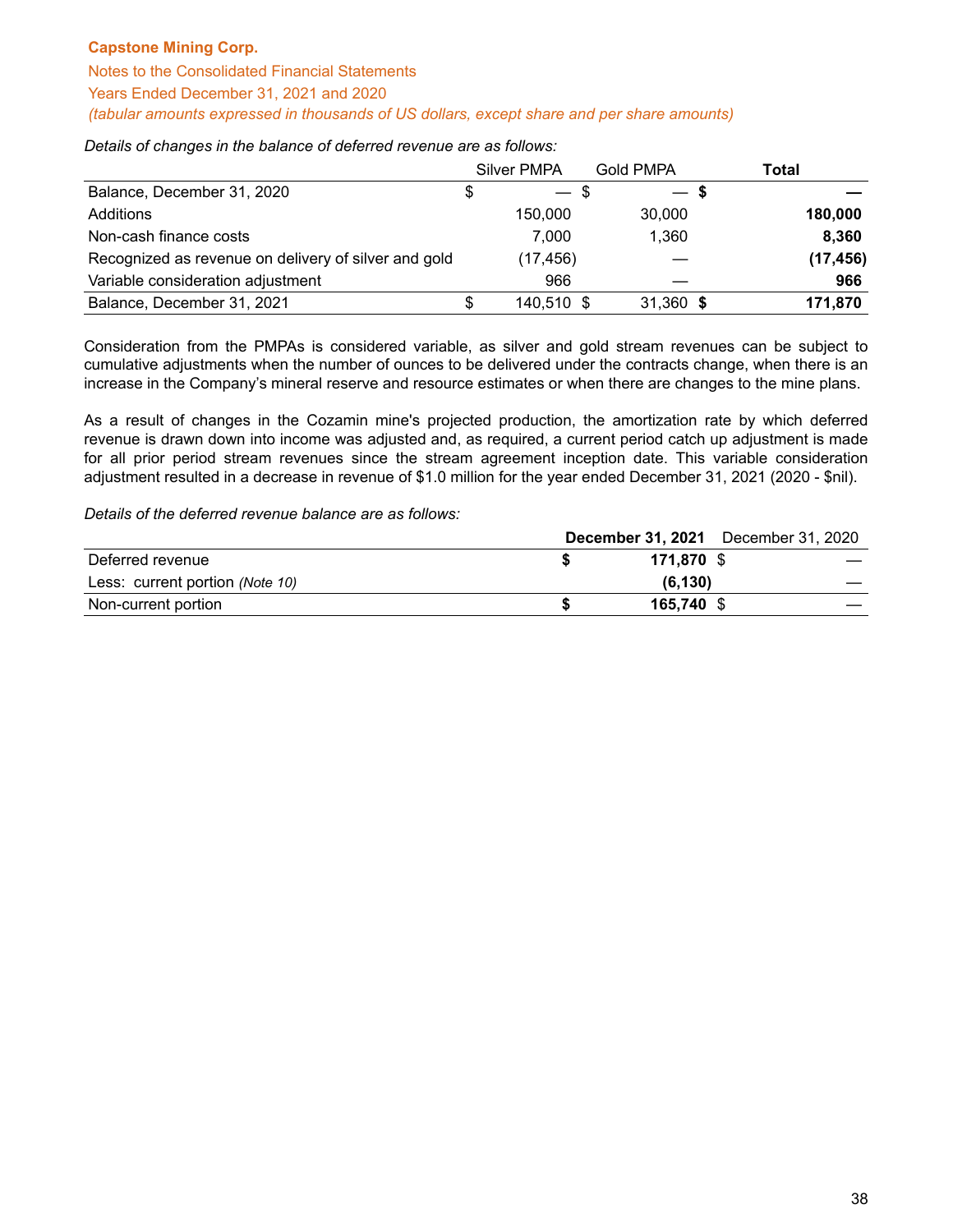### **15. Income Taxes**

*Details of the income tax (recovery) expense are as follows:*

|                                        | Year ended December 31, 2021 |              |             |               |           |       |      |  |        |  |
|----------------------------------------|------------------------------|--------------|-------------|---------------|-----------|-------|------|--|--------|--|
|                                        | Canada                       |              | US          | <b>Mexico</b> |           | Other |      |  | Total  |  |
| Current income and mining tax expense  |                              | $-s$         | $3.556$ \$  |               | 49,319 \$ |       | 6 \$ |  | 52,881 |  |
| Deferred income tax (recovery) expense |                              | (3.641)      | 32.375      |               | (699)     |       |      |  | 28,035 |  |
| Income tax (recovery) expense          |                              | $(3,641)$ \$ | $35,931$ \$ |               | 48,620 \$ |       | 6 \$ |  | 80,916 |  |

|                                        | Year ended December 31, 2020 |              |              |      |           |        |         |  |
|----------------------------------------|------------------------------|--------------|--------------|------|-----------|--------|---------|--|
|                                        |                              | Canada       | US           |      | Mexico    | Other  | Total   |  |
| Current income and mining tax expense  |                              | $-$ \$       |              | 23 S | 16,363 \$ | $-$ \$ | 16,386  |  |
| Deferred income tax (recovery) expense |                              | (4.210)      | (1.254)      |      | 2.465     |        | (2,999) |  |
| Income tax (recovery) expense          |                              | $(4,210)$ \$ | $(1,231)$ \$ |      | 18,828 \$ | $-$ \$ | 13.387  |  |

*Income tax expense differs from the amount that would result from applying the Canadian federal and provincial income tax rates to earnings before income taxes. These differences result from the following items:*

|                                                                             |    | Year ended December 31, |    |         |
|-----------------------------------------------------------------------------|----|-------------------------|----|---------|
|                                                                             |    | 2021                    |    | 2020    |
| Income before income taxes                                                  | \$ | 333,781                 | \$ | 25,768  |
| Canadian federal and provincial income tax rates                            |    | 27.00 %                 |    | 27.00 % |
| Income tax expense based on the above rates                                 |    | 90,121                  |    | 6,957   |
| Increase (decrease) due to:                                                 |    |                         |    |         |
| Non-deductible expenditures                                                 |    | 1,700                   |    | 767     |
| Effects of different statutory tax rates on (income) losses of subsidiaries |    | (4, 331)                |    | 2,499   |
| Mexican mining royalty tax                                                  |    | 7,120                   |    | 2,809   |
| Current period losses for which deferred tax assets were not recognized     |    | 10,414                  |    | 317     |
| Non-recognition of tax liabilities related to impairment reversal           |    | (24, 699)               |    |         |
| Non-taxable portion of capital gains                                        |    |                         |    | (703)   |
| Withholding taxes                                                           |    | 1,211                   |    | 1,828   |
| Adjustments to tax estimates in prior years                                 |    | (1, 772)                |    | (934)   |
| Foreign exchange and other translation adjustments                          |    | 425                     |    | (414)   |
| Other                                                                       |    | 727                     |    | 261     |
| Income tax expense                                                          | \$ | 80,916                  | \$ | 13,387  |
| Current income and mining tax expense                                       | \$ | 52,881                  | \$ | 16,386  |
| Deferred income tax expense (recovery)                                      |    | 28,035                  |    | (2,999) |
| Income tax expense                                                          | \$ | 80,916                  | \$ | 13,387  |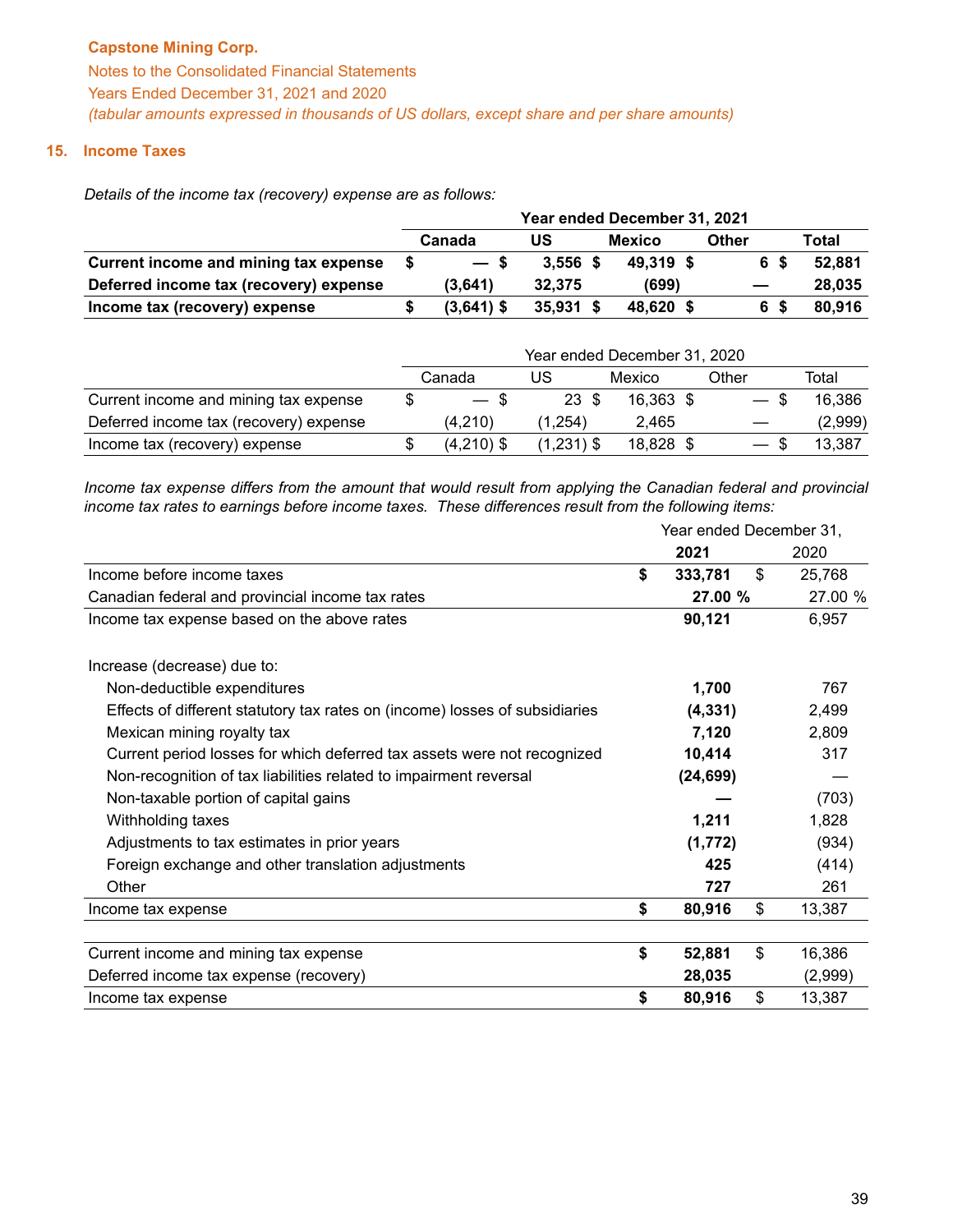*Continuity of the changes in the Company's net deferred tax position is as follows:*

|                                                       | 2021        | 2020    |
|-------------------------------------------------------|-------------|---------|
| Net deferred tax liability, January 1                 | $36,294$ \$ | 39.366  |
| Deferred income tax expense (recovery) for the year   | 28,035      | (2,999) |
| Deferred income tax charged (recovered) against other |             |         |
| comprehensive income                                  | 864         | (73)    |
| Net deferred tax liability, December 31               | 65,193 \$   | 36,294  |

*The composition of the deferred tax assets and liabilities are as follows:*

|                                                 | <b>December 31, 2021</b> |               | December 31, 2020 |
|-------------------------------------------------|--------------------------|---------------|-------------------|
| Deferred income tax assets:                     |                          |               |                   |
| Non-capital losses                              | \$                       | $30,931$ \$   | 40,133            |
| Receivables and other current items             |                          | 24,108        | 15,299            |
| Share issue costs and other                     |                          | 729           | 2,604             |
| Mineral properties, plant and equipment         |                          | 1,730         | 1,467             |
| Deferred revenue                                |                          | 1,980         |                   |
| Deferred income tax assets                      |                          | 59,478        | 59,503            |
| Deferred income tax liabilities:                |                          |               |                   |
| Mineral properties, plant and equipment         |                          | 123,477       | 91,899            |
| Inventories and other                           |                          | 1,194         | 1,796             |
| Derivative instruments                          |                          |               | 651               |
| Unrealized foreign exchange gains               |                          |               | 1,451             |
| Deferred income tax liabilities                 |                          | 124,671       | 95,797            |
| Net deferred income tax liability               | \$                       | 65,193 \$     | 36,294            |
| Breakdown of net deferred income tax liability: |                          |               |                   |
| Asset                                           | \$                       | $(30,593)$ \$ | (28, 841)         |
| Liability                                       |                          | 95,786        | 65,135            |
|                                                 | \$                       | 65,193 \$     | 36,294            |

Deferred taxes are recorded on a net basis by legal entity where the right of offset exists (as shown in the table below) while the above table discloses the consolidated assets and liabilities on a gross basis.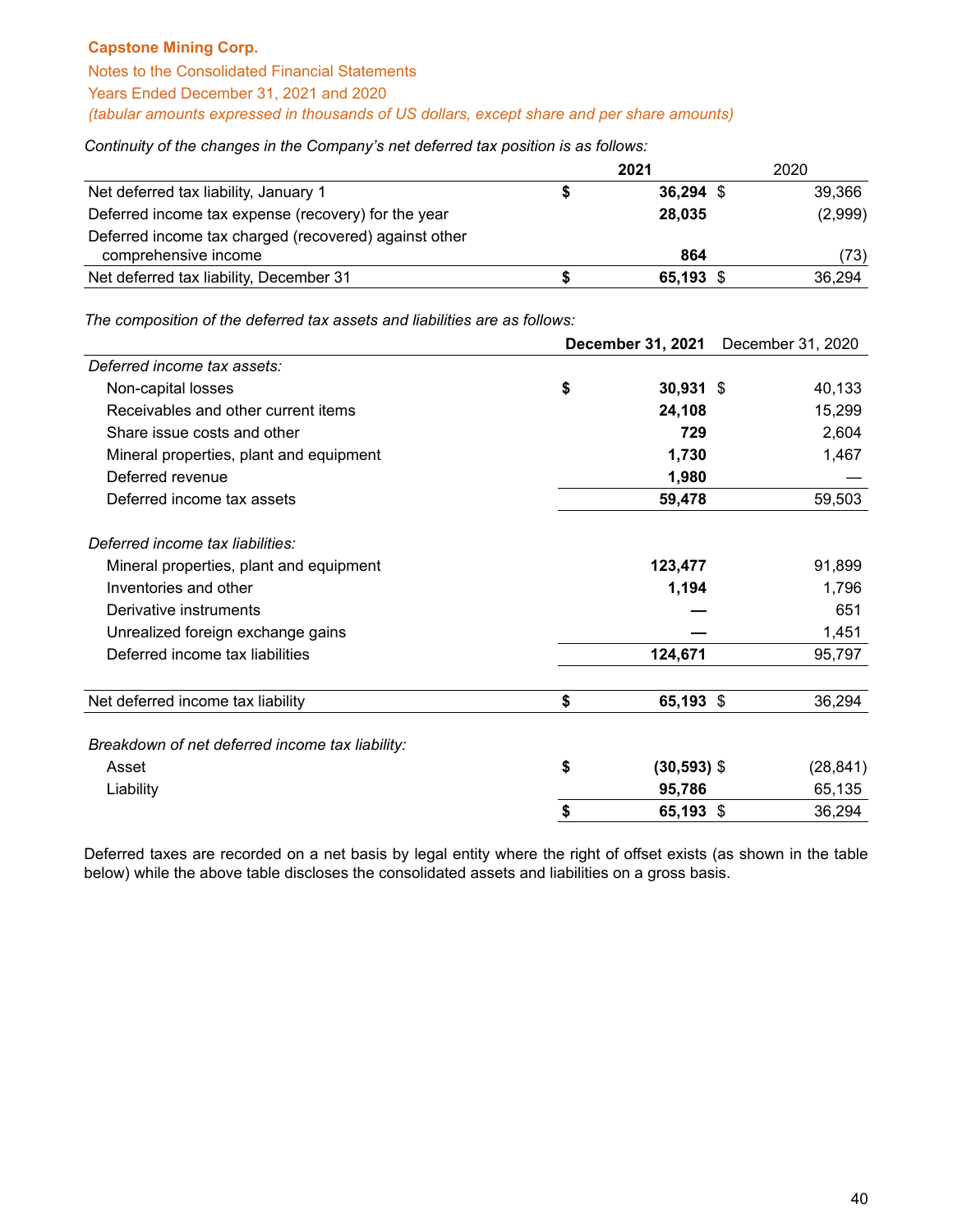*The composition of the deferred tax expense (recovery) is as follows:*

|                                         | Year ended December 31. |            |         |  |
|-----------------------------------------|-------------------------|------------|---------|--|
|                                         |                         | 2020       |         |  |
| Deferred income tax assets:             |                         |            |         |  |
| Non-capital losses                      | \$                      | $9,202$ \$ | (427)   |  |
| Receivables and other current items     |                         | (9,673)    | (6,778) |  |
| Share issue costs and other             |                         | 1.875      | (1,739) |  |
| Mineral properties, plant and equipment |                         | (263)      | 112     |  |
| Capital leases and long-term debt       |                         | (1,980)    |         |  |
| Deferred income tax liabilities:        |                         |            |         |  |
| Mineral properties, plant and equipment |                         | 31,578     | 4,144   |  |
| Inventories and other                   |                         | (603)      | 1,038   |  |
| Derivative instruments                  |                         | (651)      | 651     |  |
| Unrealized foreign exchange gains       |                         | (1,450)    |         |  |
| Deferred tax expense (recovery)         | \$                      | 28,035 \$  | (2,999) |  |

At December 31, 2021, \$30.6 million (2020 – \$28.8 million) was recognized as a deferred tax asset based on management's forecasts of future income in certain entities.

As at December 31, 2021, the Company had tax losses of \$60.5 million (2020 – \$56.7 million) with a tax benefit of \$16.3 million (2020 – \$15.3 million) that are not recognized as deferred tax assets. The Company recognizes the benefit of tax losses only to the extent that it anticipates future taxable income that can be reduced by the tax losses. The \$10.6 million (2020 – \$8.2 million) of the tax losses for which a tax benefit has not been recorded expire from 2031 to 2041 while the remaining \$49.9 million (2020 – \$48.5 million) of the tax losses have no expiry date.

*The summary of unrecognized deductible temporary differences is as follows:*

|                                          | Year ended December 31, |            |         |  |
|------------------------------------------|-------------------------|------------|---------|--|
|                                          |                         | 2021       | 2020    |  |
| Accounts payable and other               | S                       | 39,967 \$  | 10,482  |  |
| Mineral properties, plant and equipment  |                         | 44,370     | 68,059  |  |
| Unrealized foreign exchange losses       |                         | 5,062      | 11,409  |  |
| Investments                              |                         |            | 1,372   |  |
| Reclamation and closure cost obligations |                         | 129,249    | 115,996 |  |
|                                          |                         | 218,648 \$ | 207,318 |  |

As at December 31, 2021, the Company has \$218.6 million (2020 – \$207.3 million) of deductible temporary differences with a tax benefit of \$52.3 million (2020 – \$49.4 million) that are not recognized as deferred tax assets. It is not probable that future taxable income will be available against which the Company can utilize these benefits. The majority of these benefits do not have an expiry date.

As at December 31, 2021, the Company has not recognized deferred taxes on approximately \$371.0 million (2020 – \$175.7 million) of retained earnings of its foreign subsidiaries, as it is the Company's intention to invest these earnings to maintain and expand the business of these subsidiaries.

As at December 31, 2021, the Company has \$190.7 million (2020 – \$189.2 million) of capital losses, primarily located in Canada, that are unrecognized and available to be utilized against future capital gains.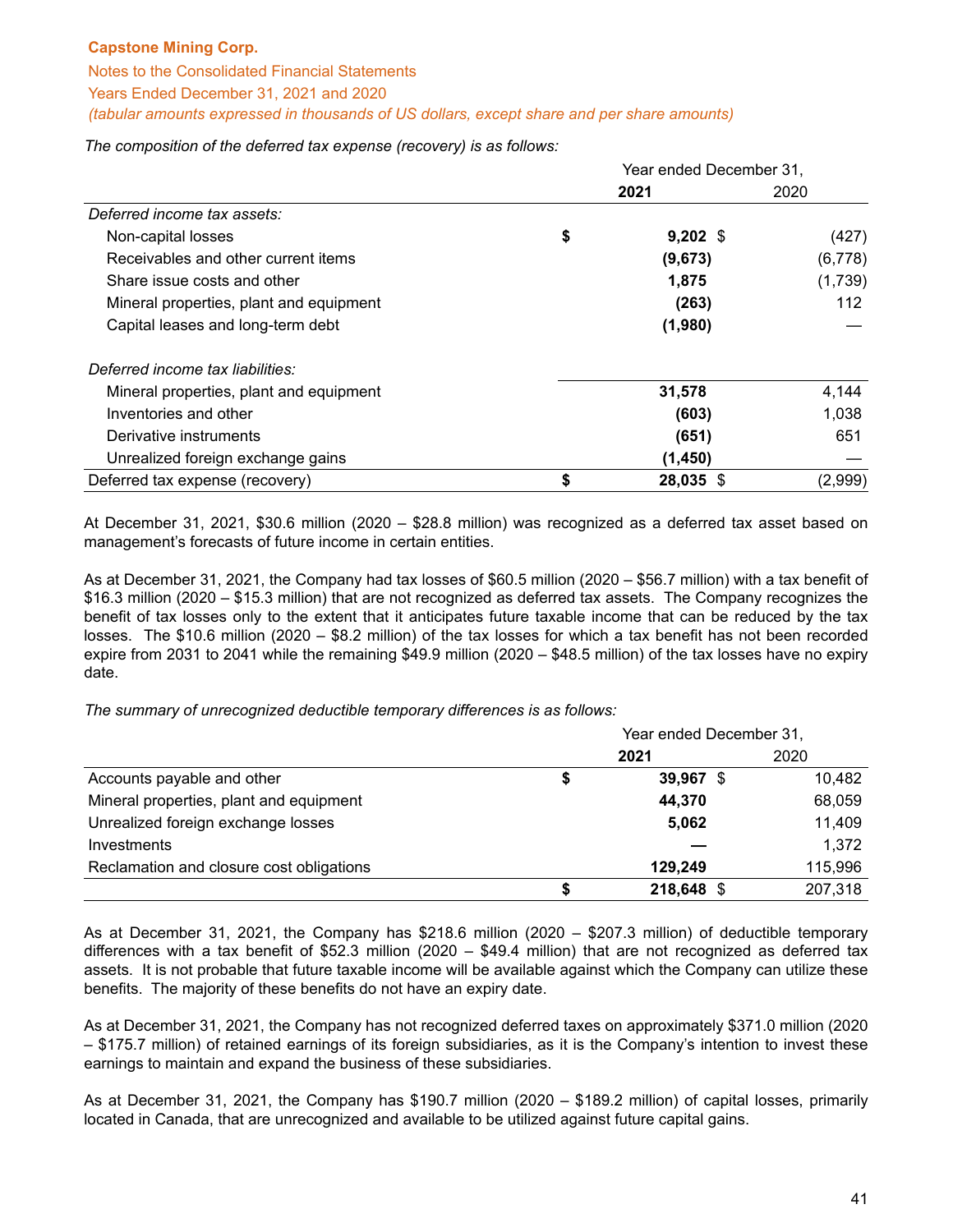Notes to the Consolidated Financial Statements Years Ended December 31, 2021 and 2020 *(tabular amounts expressed in thousands of US dollars, except share and per share amounts)*

#### **16. Provisions**

The reclamation and closure cost obligations relate to the operations of the Pinto Valley and Cozamin mines, and other exploration and development properties.

*Details of changes in the balances are as follows:*

|                                                                             | <b>Reclamation &amp;</b> |                             | <b>Other</b> |                         | <b>Share-based</b> |                        |              |
|-----------------------------------------------------------------------------|--------------------------|-----------------------------|--------------|-------------------------|--------------------|------------------------|--------------|
|                                                                             |                          | closure cost<br>obligations |              | long-term<br>provisions |                    | payment<br>obligations | <b>Total</b> |
| Balance, January 1, 2021                                                    | \$                       | 115,996 \$                  |              | $3,565$ \$              |                    | 30,507 \$              | 150,068      |
| <b>Share-based payment expense</b><br>(Note 17)                             |                          |                             |              |                         |                    | 72,063                 | 72,063       |
| <b>Change in estimates</b>                                                  |                          | 13,148                      |              | 652                     |                    |                        | 13,800       |
| Interest expense from discounting<br>obligations                            |                          | 670                         |              |                         |                    |                        | 670          |
| Payments during the year                                                    |                          | (112)                       |              | (28)                    |                    | (23, 912)              | (24, 052)    |
| <b>Currency translation adjustments</b>                                     |                          | (453)                       |              | (475)                   |                    | (393)                  | (1, 321)     |
| Balance, December 31, 2021                                                  | \$                       | 129,249 \$                  |              | $3,714$ \$              |                    | 78,265 \$              | 211,228      |
| Less: Current portion of share-based<br>payment obligations included        |                          |                             |              |                         |                    |                        |              |
| within other liabilities (Note 10)                                          |                          |                             |              |                         |                    | (50, 140)              | (50, 140)    |
| <b>Total provisions - non-current</b>                                       | \$                       | 129,249 \$                  |              | $3,714$ \$              |                    | 28,125 \$              | 161,088      |
|                                                                             |                          |                             |              |                         |                    |                        |              |
| Balance, January 1, 2020                                                    | \$                       | 112,576 \$                  |              | $3,185$ \$              |                    | $5,292$ \$             | 121,053      |
| Share-based payment expense (Note 17)                                       |                          |                             |              |                         |                    | 26,066                 | 26,066       |
| Change in estimates                                                         |                          | 2,621                       |              | 500                     |                    |                        | 3,121        |
| Interest expense from discounting<br>obligations                            |                          | 2,053                       |              |                         |                    |                        | 2,053        |
| Payments during the year                                                    |                          | (14)                        |              | (27)                    |                    | (1, 347)               | (1, 388)     |
| Currency translation adjustments                                            |                          | (1, 240)                    |              | (93)                    |                    | 496                    | (837)        |
| Balance, December 31, 2020                                                  | \$                       | 115,996 \$                  |              | 3,565 \$                |                    | 30,507 \$              | 150,068      |
| Less: Current portion of share-based<br>payment obligations included within |                          |                             |              |                         |                    |                        |              |
| other liabilities (Note 10)                                                 |                          |                             |              |                         |                    | (8, 288)               | (8, 288)     |
| Total provisions - non-current                                              | \$                       | 115,996 \$                  |              | 3,565 \$                |                    | 22,219 \$              | 141,780      |

The change in estimates during the year ended December 31, 2021 related to reclamation and closure cost obligations of \$13.1 million (2020 – \$2.6 million). The change in estimates were recorded as an increase to mineral properties of \$11.7 million (2020 – \$2.5 million) *(Note 8)* and to the consolidated statement of income of \$1.4 million (2020 – \$0.1 million).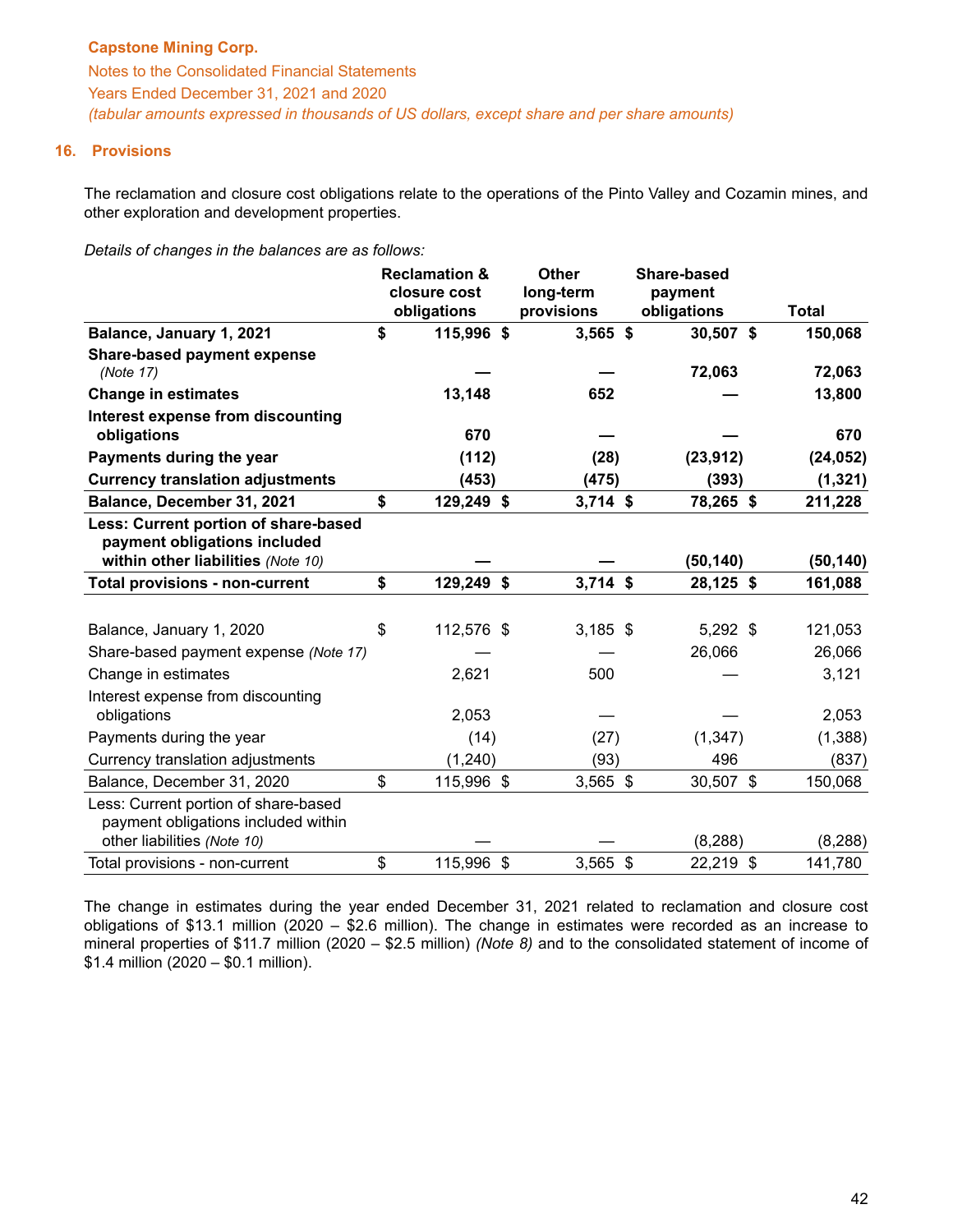## Notes to the Consolidated Financial Statements Years Ended December 31, 2021 and 2020 *(tabular amounts expressed in thousands of US dollars, except share and per share amounts)*

A reclamation and closure cost obligation has been recognized in respect of the mining operations of the Pinto Valley Mine, including associated infrastructure and buildings as well as the rail operations of the San Manuel Arizona Railroad Company. The estimated undiscounted cash flows required to satisfy the Pinto Valley reclamation and closure cost obligation as at December 31, 2021 were \$105.0 million (2020 – \$91.5 million), which have been adjusted for inflation and uncertainty of the cash flows. No discounting factor was applied in 2021 or 2020 to the estimated cash flows as the US real bond yield rates remain negative, which would have resulted in negative discounting, resulting in the carrying value of the provision being greater than the expected cash outflows. The resulting reclamation and closure cost obligation for the Pinto Valley Mine at December 31, 2021 totalled \$115.5 million (2020 – \$100.9 million). The Company has \$163.3 million in surety bonds outstanding at December 31, 2021 (2020 - 118.6 million) to support current and future reclamation obligations.

A reclamation and closure cost obligation has been recognized in respect of the mining operations of the Cozamin Mine, including associated infrastructure and buildings. The estimated undiscounted cash flows required to satisfy the Cozamin reclamation and closure cost obligation as at December 31, 2021 were 351.6 million Mexican pesos (2020 – 336.6 million Mexican pesos), which were adjusted for inflation and uncertainty of the cash flows and then discounted using current market-based pre-tax discount rates ranging from 7.06% to 7.79% (2020 – 4.52% to 6.55%). The resulting reclamation and closure cost obligation for Cozamin at December 31, 2021 totalled \$13.8 million (2020 – \$15.2 million), with an additional \$3.2 million (2020 – \$3.2 million) of other mine closure costs related primarily to a defined benefit obligation.

The Company expects that the cash outflows in respect to the balances accrued as at the financial statement dates will occur proximate to the dates these long-term assets are retired.

In view of uncertainties concerning reclamation and closure cost obligations, the ultimate costs could be materially different from the amounts estimated. The estimate of future reclamation and closure cost obligations is also subject to change based on amendments to applicable laws and legislation. Future changes in reclamation and closure cost obligations, if any, could have a significant impact.

### **17. Share Capital**

#### *Authorized*

An unlimited number of common voting shares without par value.

#### *Stock options*

Pursuant to the Company's amended stock option plan, directors may authorize the granting of options to directors, officers and employees of the Company to a maximum of 10% of the issued and outstanding common shares at the time of grant, with a maximum of 5% of the Company's issued and outstanding shares reserved for any one person annually. Options granted under the plan have a term not to exceed 5 years, with the vesting term at the discretion of the Board. The exercise price of options granted are denominated in Canadian dollars ("C\$").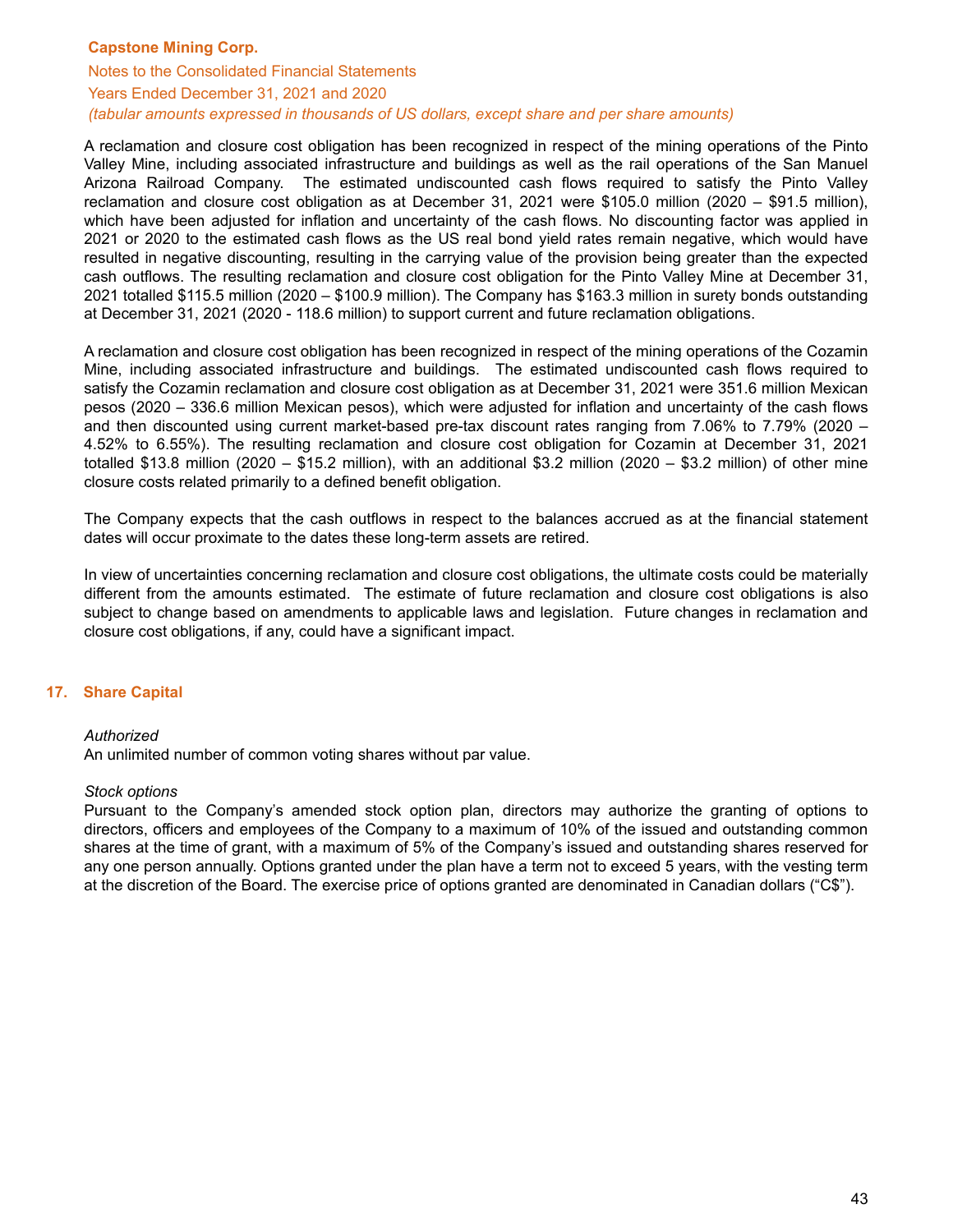*The continuity of stock options issued and outstanding is as follows:*

|                                | Options       | Weighted average      |
|--------------------------------|---------------|-----------------------|
|                                | outstanding   | exercise price $(C$)$ |
| Outstanding, December 31, 2019 | 23,309,912 \$ | 0.93                  |
| Granted                        | 5,325,528     | 0.70                  |
| Exercised                      | (8,701,320)   | 0.43                  |
| Expired                        | (5,709,973)   | 1.51                  |
| Forfeited                      | (125, 421)    | 1.44                  |
| Outstanding, December 31, 2020 | 14,098,726 \$ | 0.91                  |
| Granted                        | 1,201,345     | 3.93                  |
| Exercised                      | (4,705,334)   | 1.15                  |
| Forfeited                      | (150, 850)    | 1.38                  |
| Outstanding, December 31, 2021 | 10,443,887 \$ | 1.14                  |

*As at December 31, 2021, the following options were outstanding and outstanding and exercisable:*

|                       |               |             | Outstanding & exercisable |              |  |             |              |
|-----------------------|---------------|-------------|---------------------------|--------------|--|-------------|--------------|
|                       |               | Weighted    | Weighted                  |              |  | Weighted    | Weighted     |
|                       |               | average     | average                   |              |  | average     | average      |
|                       | Number of     | exercise    | remaining                 | Number of    |  | exercise    | remaining    |
| Exercise prices (C\$) | options       | price (C\$) | life (years)              | options      |  | price (C\$) | life (years) |
| $$0.54 - $0.91$       | 7,760,470 \$  | 0.65        | 2.8                       | 2,709,574 \$ |  | 0.63        | 2.6          |
| $$1.44 - $1.68$       | 1,517,389     | 1.46        | 1.1                       | 1,517,389    |  | 1.46        | 1.1          |
| \$3.90                | 1,147,663     | 3.90        | 4.2                       |              |  |             |              |
| $$5.45 - $5.79$       | 18,365        | 5.63        | 4.4                       |              |  |             |              |
|                       | 10,443,887 \$ | 1.14        | 2.7                       | 4,226,963 \$ |  | 0.93        | 2.0          |

During the year ended December 31, 2021, the total fair value of options granted was \$1.4 million (2020 – \$1.0 million) and had a weighted average grant-date fair value of C\$1.65 (2020 – C\$0.29) per option. During the year ended December 31, 2021, the weighted average share price of the 4.7 million options exercised during the year was C\$5.04 (2020 - 8.7 million and C\$1.79, respectively).

The fair values of the stock options granted were estimated on the respective grant dates using the Black-Scholes Option Pricing Model. Volatility was determined using the Company's historical daily volatility over the expected life of the options.

*Weighted average assumptions used in calculating the fair values of options granted during the year were as follows:*

|                                 | Year ended December 31, |           |  |  |
|---------------------------------|-------------------------|-----------|--|--|
|                                 | 2021                    | 2020      |  |  |
| Risk-free interest rate         | 0.34%                   | 1.38%     |  |  |
| Expected dividend yield         | nil                     | nil       |  |  |
| Expected share price volatility | <b>59 %</b>             | 58 %      |  |  |
| Expected forfeiture rate        | 6.14%                   | 6.42%     |  |  |
| Expected life                   | 3.7 years               | 3.8 years |  |  |

Option pricing models require the input of subjective assumptions including the expected price volatility. Changes in the assumptions can materially affect the fair value estimate, and therefore the existing models do not necessarily provide a reliable single measure of the fair value of the Company's stock options.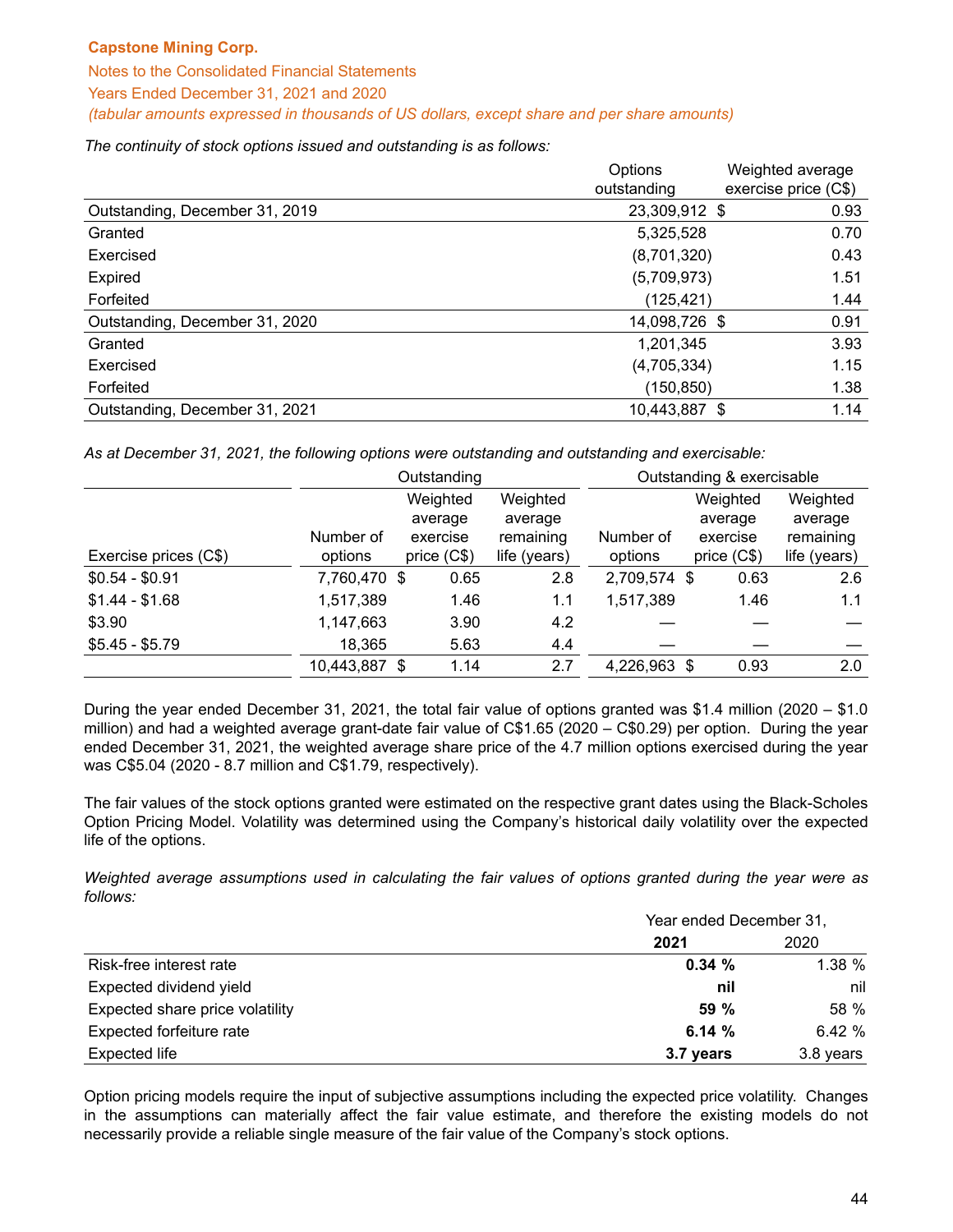#### *Other share-based compensation plans*

#### *Deferred Share Units*

The Company has established a Deferred Share Unit Plan (the "DSU Plan") whereby DSUs are issued to directors as long-term incentive compensation. DSUs issued under the DSU Plan are fully vested upon issuance and entitle the holder to a cash payment only following cessation of service on the Board of Directors. The value of the DSUs when converted to cash will be equal to the number of DSUs granted multiplied by the quoted market value of a Capstone common share at the time the conversion takes place.

Compensation expense related to DSUs is recorded immediately and is adjusted at each reporting period to reflect the change in quoted market value of the Company's common shares. DSU obligations, under the DSU Plan, are redeemed in cash.

#### *Restricted Share Units and Performance Share Units*

The Company has established a Share Unit Plan (the "Plan") whereby RSUs and PSUs are issued as long-term incentive compensation. RSUs are issued to employees and executives. PSUs are issued to executives.

RSUs issued under the Plan entitle the holder to a cash payment, shares delivered from a Share Purchase Trust or a combination thereof, at the end of the vesting period equal to the number of RSUs granted, multiplied by the quoted market value of a Capstone common share on the completion of the vesting period. RSUs granted to employees and executives prior to 2020 vest after three years, and RSUs granted in 2020 and onwards vest 1/3 per year over their three-year term.

PSUs issued under the Plan entitle the holder to a cash payment, shares delivered from a Share Purchase Trust or a combination thereof, at the end of a three-year performance period equal to the number of PSUs granted, adjusted for a performance factor and multiplied by the quoted market value of a Capstone common share on the completion of the performance period. The performance factor can range from 0% to 200% and is determined by comparing the Company's total shareholder return to those achieved by a peer group of companies.

Compensation expense related to RSUs and PSUs is recorded over the three-year vesting period. The amount of compensation expense is adjusted at each reporting period to reflect the change in quoted market value of the Company's common shares, the number of RSUs and PSUs expected to vest, and in the case of PSUs, the expected performance factor. RSU and PSU obligations, under the Share Unit Plan, can be settled in cash, shares delivered from a Share Purchase Trust or a combination thereof, as determined by and at the discretion of the Human Resources and Compensation Committee of the Company's Board of Directors.

Beginning in 2021, PSUs and RSU's awarded to executives have been granted under a new TSUP. Treasury PSUs granted to executives vest after three years and are subject to a performance measure and Treasury RSUs granted to executives vest 1/3 per year starting on the first anniversary of the grant date. Canadian based executives are able to retain the PSUs and RSUs after vesting and elect when to redeem the units within 10 years of the grant date. Under the TSUP, PSU and RSU obligations can be settled in shares from treasury or cash.

*Weighted average assumptions used in calculating the fair values of units granted under the TSUP during the period were as follows:*

|                                 | Year ended December 31, |      |  |  |  |
|---------------------------------|-------------------------|------|--|--|--|
|                                 | 2021                    | 2020 |  |  |  |
| Risk-free interest rate         | 0.67%                   | N/A  |  |  |  |
| Expected dividend yield         | nil                     | N/A  |  |  |  |
| Expected share price volatility | 60 %                    | N/A  |  |  |  |
| Expected forfeiture rate        | nil                     | N/A  |  |  |  |
| <b>Expected life</b>            | 10 years                | N/A  |  |  |  |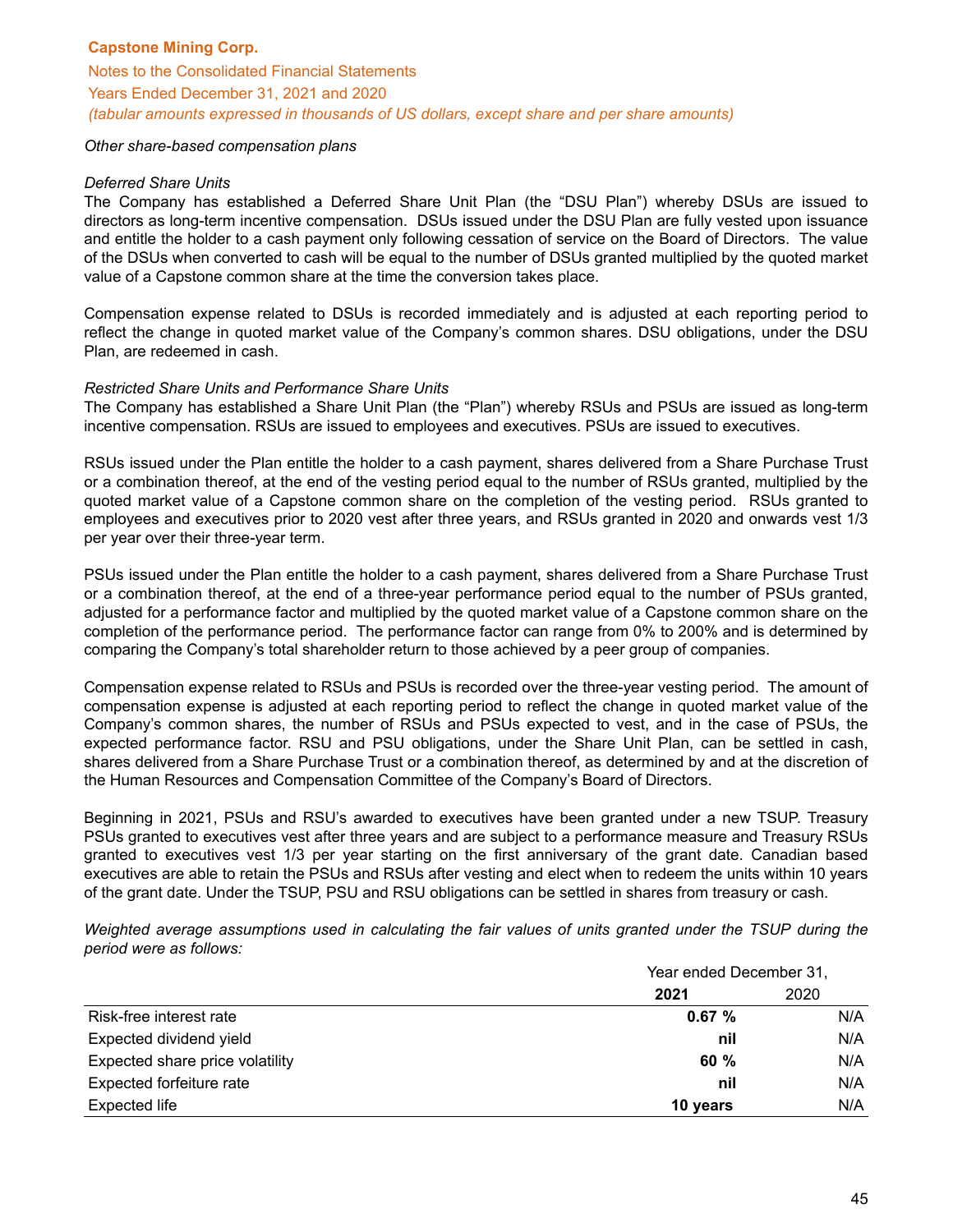# **Capstone Mining Corp.**  Notes to the Consolidated Financial Statements Years Ended December 31, 2021 and 2020

*(tabular amounts expressed in thousands of US dollars, except share and per share amounts)*

No Capstone shares were purchased by the Share Purchase Trust during the years ended December 31, 2021 and 2020.

*The continuity of DSUs, RSUs, and PSUs issued and outstanding is as follows:*

|                                | <b>Share Unit Plan</b> |             |             | <b>Treasury Share Unit Plan</b> |             |  |
|--------------------------------|------------------------|-------------|-------------|---------------------------------|-------------|--|
|                                | <b>DSUs</b>            | <b>RSUs</b> | <b>PSUs</b> | <b>RSUs</b>                     | <b>PSUs</b> |  |
| Outstanding, December 31, 2020 | 3,892,828              | 11,638,350  | 7,583,510   |                                 |             |  |
| Granted                        | 181,226                | 842.432     |             | 347,033                         | 694,063     |  |
| Forfeited                      |                        | (412,082)   |             |                                 |             |  |
| Settled                        | (957,713)              | (3,774,294) | (1,481,143) |                                 |             |  |
| Outstanding, December 31, 2021 | 3,116,341              | 8,294,406   | 6,102,367   | 347.033                         | 694.063     |  |

During the year ended December 31, 2021, the total fair value of DSUs, RSUs, and PSUs granted during the year was \$3.2 million (2020 – \$5.1 million) and had a weighted average grant-date fair value of C\$3.95 (2020 – C\$0.70) per unit.

The Company uses the fair value method of accounting for all share-based payments to directors, officers, employees and consultants. The portion of share-based compensation recorded is based on the vesting schedule of the options and units.

*Share-based compensation expense*

|                                                                       | Year ended December 31, |  |        |  |
|-----------------------------------------------------------------------|-------------------------|--|--------|--|
|                                                                       | 2021                    |  | 2020   |  |
| Share-based compensation expense related to stock options             | $1.149$ \$              |  | 964    |  |
| Share-based compensation expense related to RSUs and PSUs (TSUP)      | 799                     |  |        |  |
| Share-based compensation expense related to DSUs, RSUs and PSUs (SUP) | 72,063                  |  | 26,066 |  |
| Total share-based compensation expense                                | 74,011 \$               |  | 27,030 |  |

### **18. Revenue**

*The Company's revenue breakdown by metal is as follows:*

|                                   | Year ended December 31, |            |  |           |
|-----------------------------------|-------------------------|------------|--|-----------|
|                                   | 2021                    |            |  | 2020      |
| Copper                            | \$                      | 789,046 \$ |  | 440,779   |
| Silver                            |                         | 39,317     |  | 30,068    |
| Zinc                              |                         | 6,785      |  | 12,233    |
| Gold                              |                         | 3,050      |  | 8,752     |
| Lead                              |                         | 368        |  | 1,657     |
| Molybdenum                        |                         |            |  | 418       |
| Total gross revenue               |                         | 838,566    |  | 493,907   |
| Less: treatment and selling costs |                         | (43, 797)  |  | (40, 144) |
| Revenue                           | S                       | 794,769 \$ |  | 453,763   |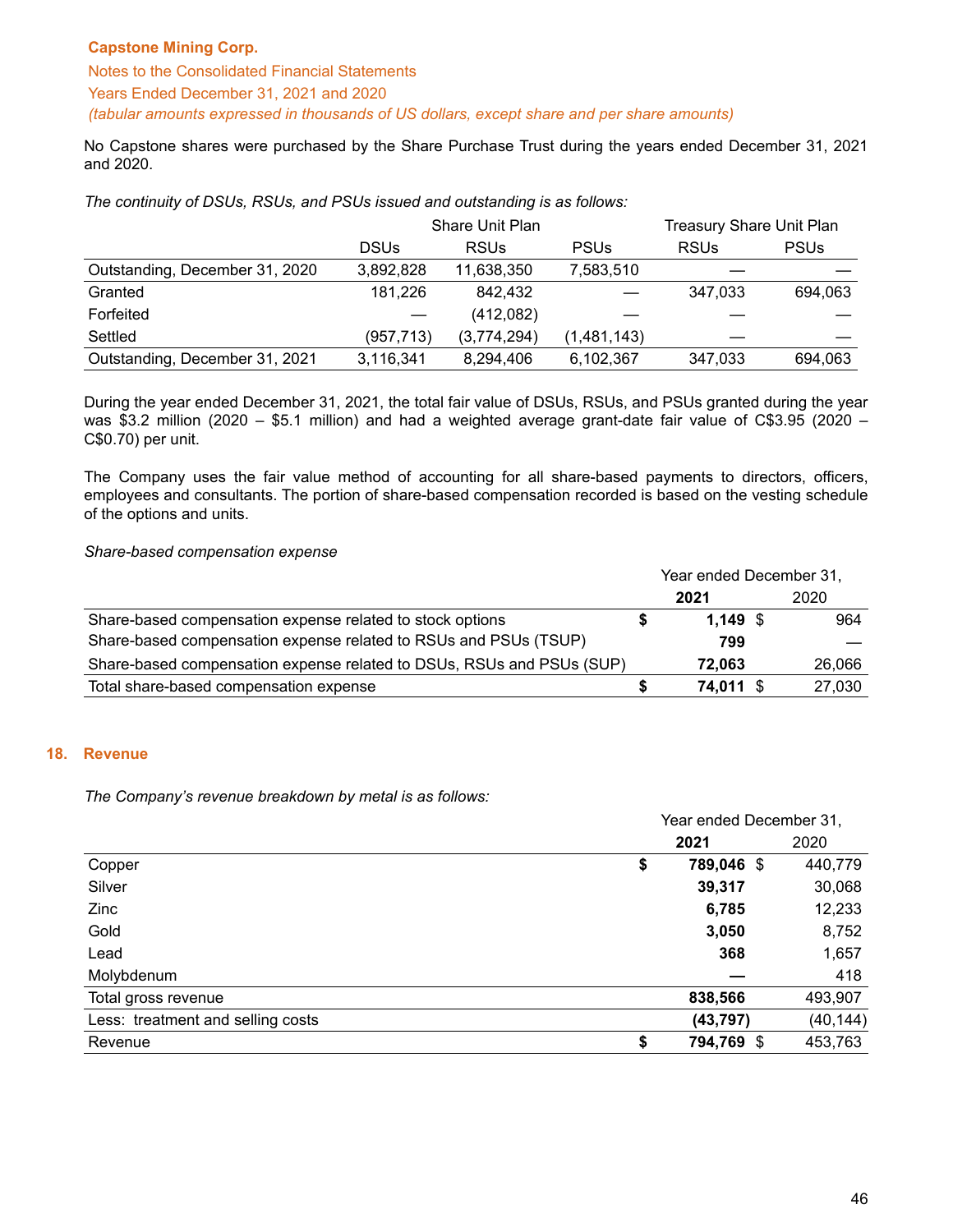Notes to the Consolidated Financial Statements Years Ended December 31, 2021 and 2020 *(tabular amounts expressed in thousands of US dollars, except share and per share amounts)*

## *Revenue recognized in the reporting period for provisional pricing changes recorded in the above table:*

|                                                           | Year ended December 31, |              |       |  |
|-----------------------------------------------------------|-------------------------|--------------|-------|--|
|                                                           |                         | 2021         | 2020  |  |
| Copper                                                    |                         | $(4,573)$ \$ | 2,427 |  |
| Silver                                                    |                         | (291)        | 321   |  |
| Zinc                                                      |                         | (1)          | 260   |  |
| Gold                                                      |                         | (50)         | (677) |  |
| Lead                                                      |                         | (7)          | 45    |  |
| Molybdenum                                                |                         |              | 4     |  |
| Revenue adjustments from provisional pricing arrangements |                         | $(4,922)$ \$ | 2,380 |  |

*Customer details are as follows:*

|                     | Year ended December 31, |                   |    |                         |  |            |  |                   |      |            |         |
|---------------------|-------------------------|-------------------|----|-------------------------|--|------------|--|-------------------|------|------------|---------|
|                     | 2021                    |                   |    |                         |  |            |  |                   | 2020 |            |         |
|                     | Cozamin<br><b>Pinto</b> |                   |    | Pinto Valley<br>Cozamin |  |            |  |                   |      |            |         |
|                     |                         | <b>Valley USA</b> |    | <b>Mexico</b>           |  | Total      |  | USA               |      | Mexico     | Total   |
| Customer#1          | \$                      | 127,867           | S  | 235,423 \$              |  | 363,290 \$ |  | $\qquad \qquad -$ | S    | 142,220 \$ | 142,220 |
| Customer#2          |                         | 93,240            |    |                         |  | 93,240     |  | 35,718            |      |            | 35,718  |
| Customer#3          |                         | 91,175            |    | 925                     |  | 92,100     |  | 99,435            |      | 3.059      | 102,494 |
| Customer#4          |                         | 87,532            |    |                         |  | 87,532     |  | 50,904            |      |            | 50,904  |
| Other               |                         | 178,036           |    | 24,368                  |  | 202,404    |  | 162,571           |      | __         | 162,571 |
| Total gross revenue | \$                      | 577,850           | S. | 260,716 \$              |  | 838,566 \$ |  | 348,628 \$        |      | 145,279 \$ | 493,907 |

### **19. Earnings Per Share**

*Earnings per share, calculated on a basic and diluted basis, is as follows:*

|                                                                      | Year ended December 31, |     |             |
|----------------------------------------------------------------------|-------------------------|-----|-------------|
|                                                                      | 2021                    |     | 2020        |
| Earnings per share                                                   |                         |     |             |
| Basic                                                                | \$<br>0.56~\$           |     | 0.03        |
| <b>Diluted</b>                                                       | 0.55                    |     | 0.03        |
| Net earnings                                                         |                         |     |             |
| Net earnings attributable to common shareholders - basic and diluted | \$<br>226,829           | -\$ | 12,557      |
|                                                                      |                         |     |             |
| Weighted average shares outstanding - basic                          | 405,800,210             |     | 393,857,183 |
| Dilutive securities                                                  |                         |     |             |
| Stock options                                                        | 8,066,105               |     | 4,799,843   |
| <b>TSUP</b> units                                                    | 227,169                 |     |             |
| Weighted average shares outstanding - diluted                        | 414,093,484             |     | 398,657,026 |
| Potentially dilutive securities excluded (as anti-dilutive)          |                         |     |             |
| Stock options                                                        | 2,377,782               |     | 9,298,883   |
|                                                                      |                         |     |             |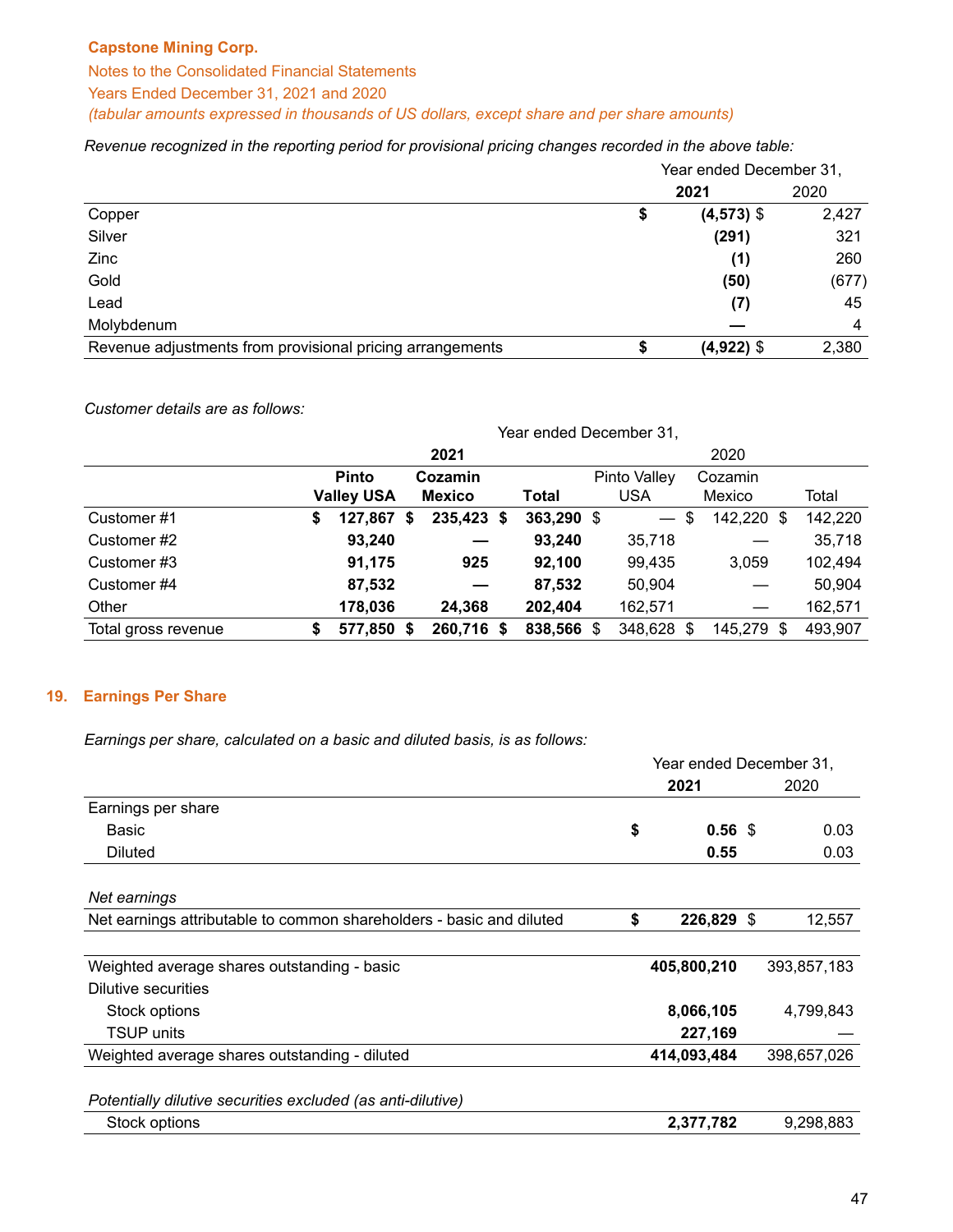### **20. Related Party Balances and Transactions**

The immediate parent and ultimate controlling party of the group is Capstone Mining Corp. (incorporated in British Columbia, Canada).

*The details of the Company's material entities, ownership interests, and functional currency are as follows:* 

| <b>Name</b>              | Location | Ownership | <b>Status</b> | <b>Functional Currency</b> |
|--------------------------|----------|-----------|---------------|----------------------------|
| Pinto Valley             | US       | $100.0\%$ | Consolidated  | US dollar                  |
| Capstone Gold            | Mexico   | $100.0\%$ | Consolidated  | US dollar                  |
| Minera Santo Domingo SCM | Chile    | 100.0%    | Consolidated  | US dollar                  |

Balances and transactions between the Company and its subsidiaries, which are related parties of the Company, have been eliminated on consolidation and are not disclosed in this note.

Any transactions with other related parties in the normal course of operations are measured at the fair value amount of consideration established and agreed to by the related parties. Any amounts due to/receivable from related parties are unsecured, non-interest bearing and have no specific repayment terms.

#### *The details of the Company's subsidiaries with material non-controlling interests are as follows:*

On March 24, 2021, Capstone consolidated a 100% ownership interest in Acquisition Co by purchasing the remaining 30% ownership interest from KORES, resulting in the elimination of the NCI in Acquisition Co (Note 11). Through Acquisition Co.'s wholly-owned Canadian subsidiary, Far West, the Company is engaged in the exploration for base and precious metals in Chile, and the country of incorporation is Canada. For the year ended December 31, 2021, income (loss) of \$26.0 million (2020 – \$(0.2) million) has been allocated to non-controlling interests of Acquisition Co. As at December 31, 2021, Acquisition Co. has accumulated losses of \$285.5 million (2020 – \$372.2 million).

*Summarized financial information about Acquisition Co. is as follows:*

|                                                   | As at and for the year ended<br>December 31, 2020 |         |  |  |
|---------------------------------------------------|---------------------------------------------------|---------|--|--|
| <b>Current assets</b>                             | \$                                                | 27,018  |  |  |
| Non-current assets                                |                                                   | 365,795 |  |  |
| <b>Current liabilities</b>                        |                                                   | 10,062  |  |  |
| Non-current liabilities                           |                                                   | 3,453   |  |  |
| Net loss                                          |                                                   | (589)   |  |  |
| Total comprehensive loss                          |                                                   | (589)   |  |  |
| Mineral properties, plant and equipment additions |                                                   | 9,249   |  |  |
| Repayment of KORES promissory note                |                                                   | 1,540   |  |  |
| Repayment of Capstone promissory note *           |                                                   | 8,114   |  |  |

*\*The Capstone promissory note is eliminated on consolidation in the Company's consolidated financial statements*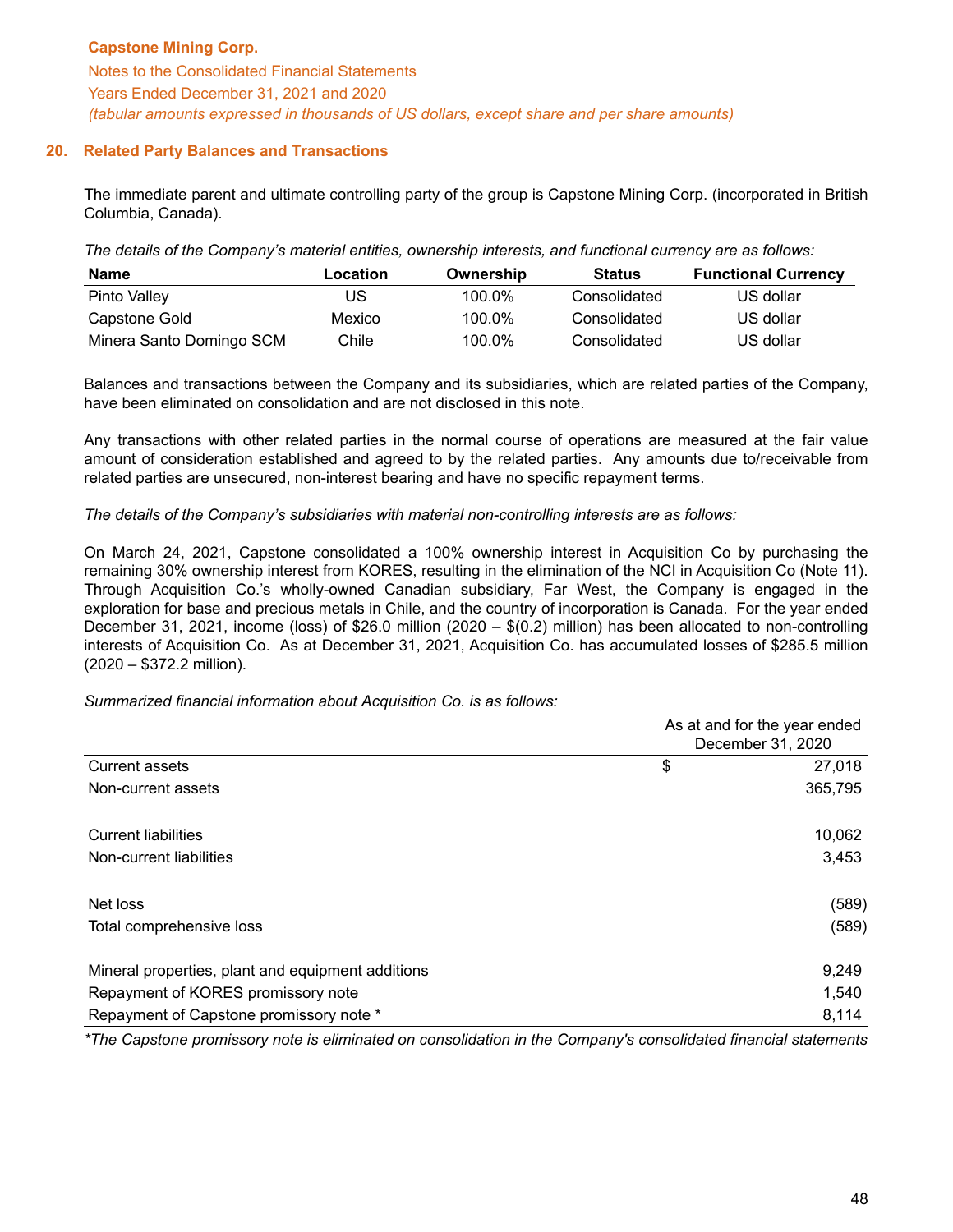Notes to the Consolidated Financial Statements Years Ended December 31, 2021 and 2020 *(tabular amounts expressed in thousands of US dollars, except share and per share amounts)*

#### *Compensation of Key Management Personnel*

*During the year, compensation of key management personnel was as follows:*

|                                  | Year ended December 31, |             |        |  |  |
|----------------------------------|-------------------------|-------------|--------|--|--|
|                                  |                         | 2021        | 2020   |  |  |
| Salaries and short-term benefits |                         | 4.691 \$    | 3.369  |  |  |
| Share-based payments             |                         | 47.396      | 16.562 |  |  |
|                                  |                         | $52,087$ \$ | 19.931 |  |  |

Capstone's key management personnel have authority and responsibility for planning, directing and controlling the activities of the Company and consist of its directors and senior officers.

The total salaries and benefits incurred by the Company during 2021 were \$90.6 million (2020 – \$79.5 million).

#### **21. Supplemental Cash Flow Information**

*The changes in non-cash working capital items are composed as follows:*

|                                          | Year ended December 31, |              |          |  |  |
|------------------------------------------|-------------------------|--------------|----------|--|--|
|                                          |                         | 2021         | 2020     |  |  |
| <b>Receivables</b>                       | \$                      | $(8,695)$ \$ | 5,928    |  |  |
| Inventories                              |                         | (5,003)      | (6, 130) |  |  |
| Other assets                             |                         | 4,538        | (7,661)  |  |  |
| Accounts payable and accrued liabilities |                         | 2.346        | 19,417   |  |  |
| Other liabilities*                       |                         | 28,596       |          |  |  |
| Net change in non-cash working capital   |                         | 21,782 \$    | 11,554   |  |  |

*\*The change in other liabilities is due to the increase in the current portion of share-based payment obligations*

*The changes in other non-cash items are composed as follows:*

|                                    | Year ended December 31, |       |  |  |
|------------------------------------|-------------------------|-------|--|--|
|                                    | 2021                    | 2020  |  |  |
| VAT receivable                     | 6,155 $$$               | (930) |  |  |
| Other non-current assets           | 10,391                  | 5,343 |  |  |
| Other non-current liabilities*     | (41, 321)               | 903   |  |  |
| Net change in other non-cash items | $(24, 775)$ \$          | 5,316 |  |  |

*\*The change in other non-current liabilities is due to the first payment of \$45 million on the purchase of NCI now being classified as current*

*The significant non-cash financing and investing transactions during the year are as follows:*

|                                                                                                                                 |  | Year ended December 31, |          |  |  |
|---------------------------------------------------------------------------------------------------------------------------------|--|-------------------------|----------|--|--|
|                                                                                                                                 |  | 2021                    | 2020     |  |  |
| Mineral properties, plant and equipment addition for change in estimate of<br>reclamation and closure cost obligations (Note 8) |  | $(11,714)$ \$           | (2,541)  |  |  |
| Increase in accounts payable and accrued liabilities related to mineral<br>properties, plant and equipment                      |  | $(1,580)$ \$            | (6, 232) |  |  |
| Amortization of mining equipment capitalized to deferred stripping assets                                                       |  | $(3,058)$ \$            | (2,865)  |  |  |
| Fair value of stock options allocated to share capital upon exercise                                                            |  | $(2,262)$ \$            | 1,357    |  |  |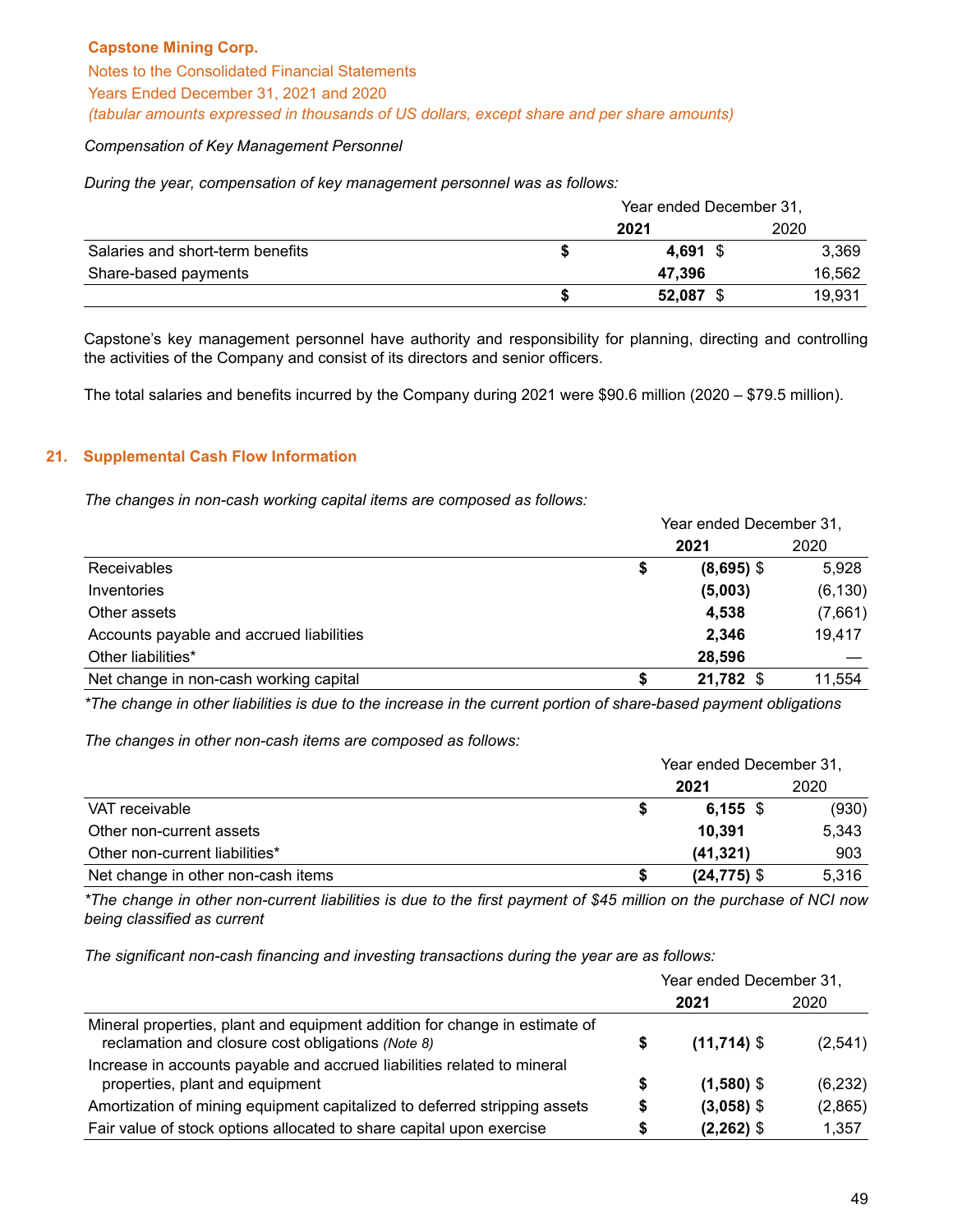Notes to the Consolidated Financial Statements Years Ended December 31, 2021 and 2020 *(tabular amounts expressed in thousands of US dollars, except share and per share amounts)*

As at December 31, 2021, cash on hand was \$260.6 million (2020 – \$56.4 million), and cash equivalents was \$1.5 million (2020 – \$0.2 million).

#### **22. Capital Management**

The Company's capital consists of the items included in shareholders' equity, long-term debt net of cash and cash equivalents, short-term investments, and investments in marketable securities. The Company manages its capital structure and makes adjustments in light of changes in economic conditions and the risk characteristics of the Company's assets.

To effectively manage its capital requirements, the Company has in place a planning and budgeting process to help determine the funds required to ensure the Company has the appropriate liquidity to meet its operating and growth objectives. The Company ensures that there are sufficient committed loan facilities to meet its short-term business requirements, taking into account its anticipated operational cash flows and its cash and cash equivalents, short-term deposits and investments in marketable securities.

The RCF contains various financial covenants, including: a) an interest coverage ratio and b) leverage ratios. As at December 31, 2021, the Company was in compliance with these covenants.

#### **23. Commitments**

#### *Agreements with the Grupo Minera Bacis S.A. de C.V. ("Bacis")*

Under the terms of the December 2003 option agreement with Bacis, Capstone assumed a 100% interest in the Cozamin Mine with a 3% net smelter royalty paid to Bacis on all payable metal sold from production on the property covered by the agreement.

#### *Agreement with Jetti Resources, LLC ("Jetti")*

Under the terms of the 2019 agreement, the Company is required to make quarterly royalty payments to Jetti based on an additional net profits calculation resulting from cathode production at the Pinto Valley mine. The initial term of the agreement is ten years, renewable for 5-year terms thereafter.

#### *Off-take agreements*

The Company has a concentrate off-take agreement with a third party whereby the third party will purchase 100% of the copper concentrate produced by the Cozamin Mine up to the end of December 2022.

The Company has a number of annual and multi-year concentrate off-take agreements with third parties whereby they will purchase the copper concentrate produced by the Pinto Valley Mine.

Included in value added taxes ("VAT") and other taxes receivable is \$2.0 million of VAT related to Minera Santo Domingo which has been reclassified from non-current other assets (Note 6). The Company has provided a guarantee to the Chilean Internal Revenue Service that all VAT amounts refunded, plus interest, will be repaid if construction of the Santo Domingo development project is not completed by August 31, 2026.

Capital expenditure contracted for at the end of the reporting period but not yet incurred was \$21.5 million (2020 – \$14.8 million).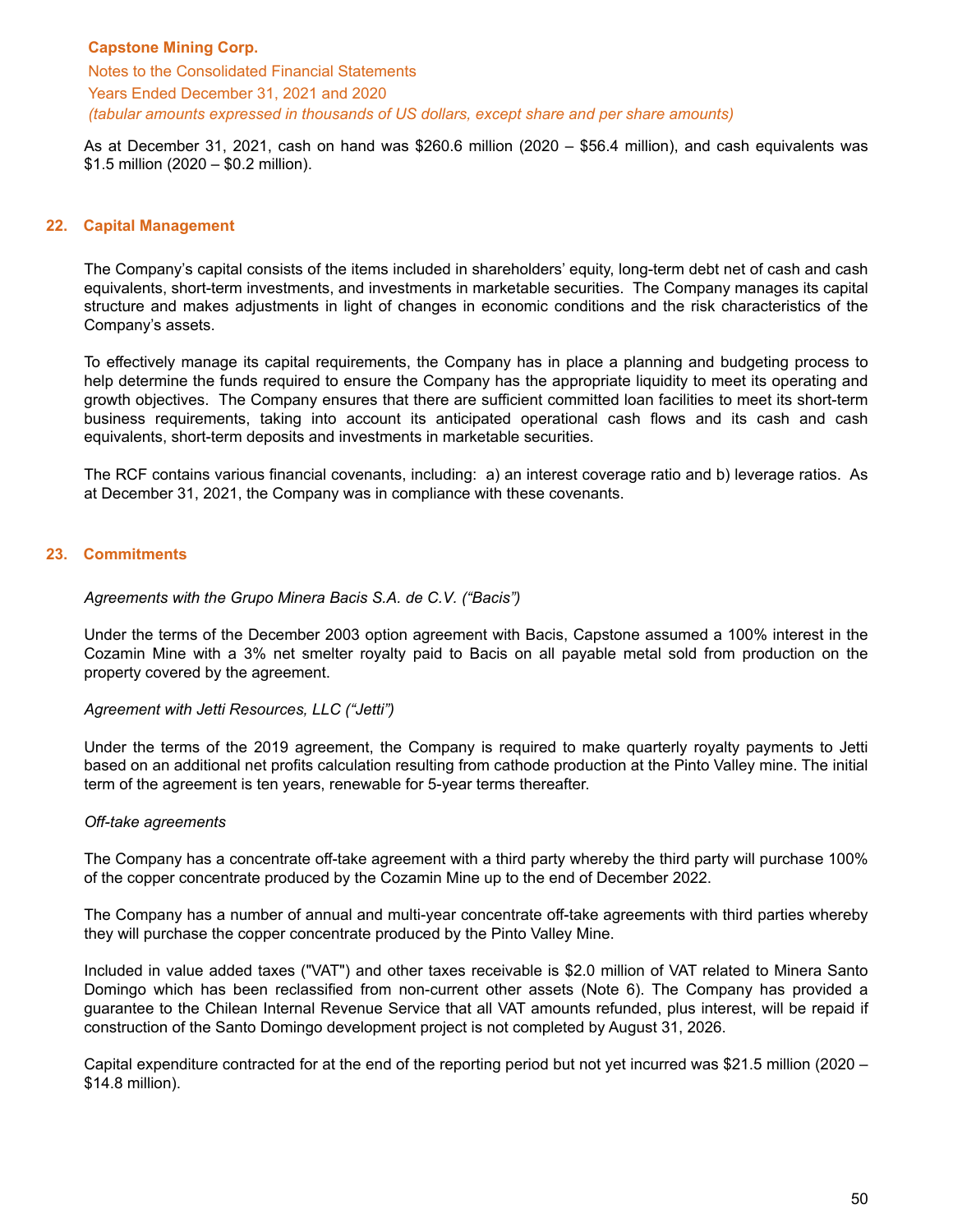Notes to the Consolidated Financial Statements Years Ended December 31, 2021 and 2020 *(tabular amounts expressed in thousands of US dollars, except share and per share amounts)*

### **24. General & Administrative Expenses**

*Details are as follows:*

|                          | Year ended December 31, |        |  |  |  |
|--------------------------|-------------------------|--------|--|--|--|
|                          | 2021                    | 2020   |  |  |  |
| General & administrative | 18,565 \$               | 12,509 |  |  |  |
| Tax restructure costs    | 300                     | 219    |  |  |  |
| Corporate depreciation   | 666                     | 929    |  |  |  |
|                          | $19,531$ \$             | 13,657 |  |  |  |

#### **25. Other (Expense) Income**

*Details are as follows:*

|                                                                           |  | Year ended December 31, |         |  |
|---------------------------------------------------------------------------|--|-------------------------|---------|--|
|                                                                           |  | 2021                    | 2020    |  |
| Mark-to-market gain on contingent consideration (Note 9)                  |  | $5,067$ \$              | 5,322   |  |
| Unrealized and realized loss on derivative financial instruments (Note 4) |  | (309)                   | (1,201) |  |
| Streaming arrangement transaction costs                                   |  | (1, 101)                |         |  |
| Loss on disposal of mineral properties, plant and equipment               |  |                         | (302)   |  |
| Mantos merger costs (Note 29)                                             |  | (3,259)                 |         |  |
| Business development costs                                                |  | (1, 454)                |         |  |
| Other income (expense)                                                    |  | 94                      | (26)    |  |
|                                                                           |  | (962) \$                | 3,793   |  |

### **26. Finance Costs**

*Details of interest on long-term debt and surety bonds are as follows:*

|                                         | Year ended December 31, |            |        |  |  |
|-----------------------------------------|-------------------------|------------|--------|--|--|
|                                         |                         | 2021       | 2020   |  |  |
| Interest on surety bonds                |                         | $1,643$ \$ | 1,947  |  |  |
| Interest on RCF                         |                         | 946        | 8,829  |  |  |
| Standby fees on RCF (Note 13)           |                         | 1,150      | 473    |  |  |
| Amortization of financing fees (Note 9) |                         | 1,133      | 1,133  |  |  |
|                                         |                         | 4,872 \$   | 12,382 |  |  |

*Details of other interest are as follows:*

|                                                        | Year ended December 31, |             |       |  |  |
|--------------------------------------------------------|-------------------------|-------------|-------|--|--|
|                                                        |                         | 2021        | 2020  |  |  |
| Interest accretion on deferred revenue (Note 13) (i)   |                         | $8,360$ \$  |       |  |  |
| Accretion on payable on purchase of NCI (Note 10) (ii) |                         | 2.962       |       |  |  |
| Accretion on asset retirement obligations              |                         | 2,101       | 2,132 |  |  |
| Other interest expense                                 |                         | 418         | 248   |  |  |
|                                                        |                         | $13.841$ \$ | 2,380 |  |  |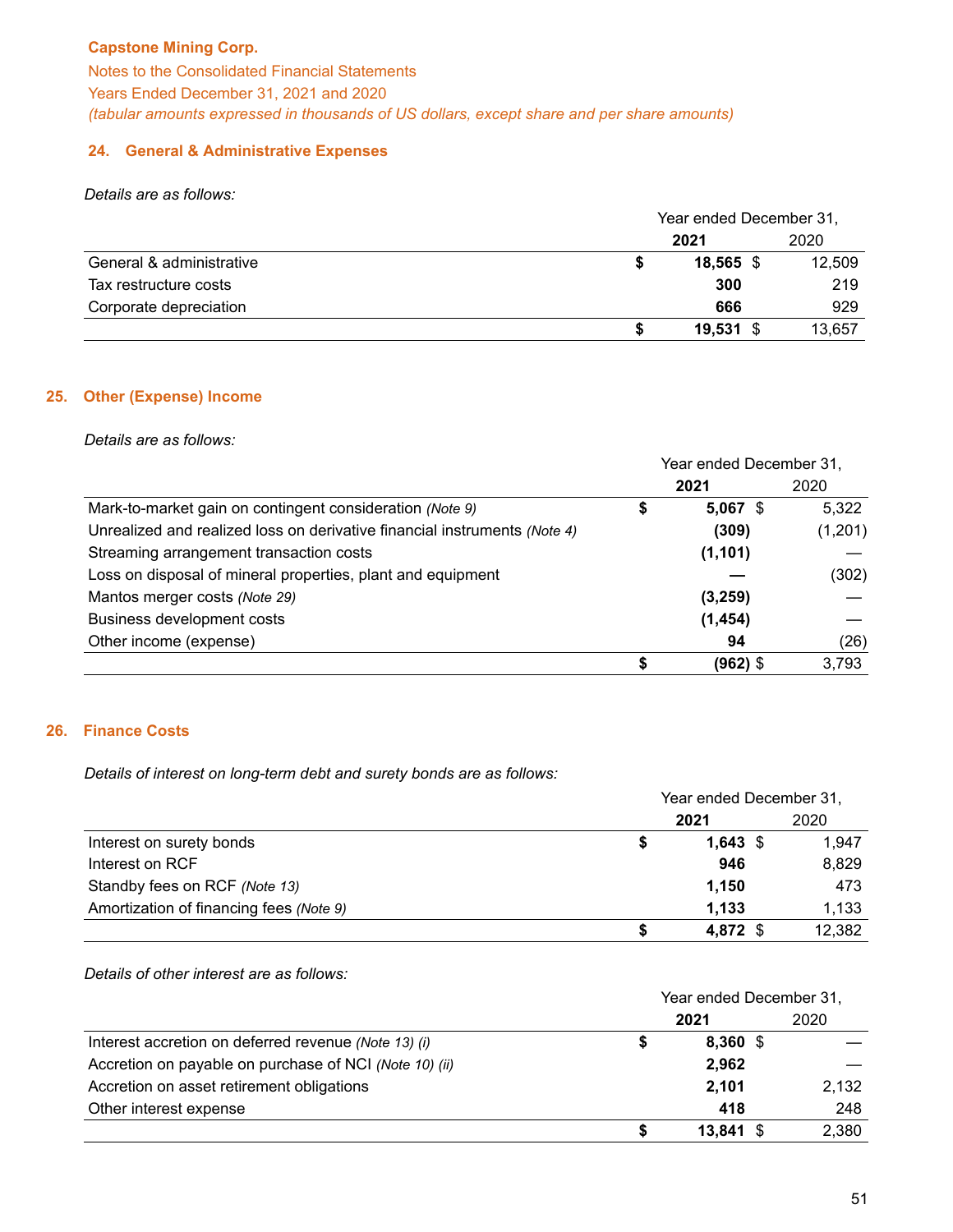# Notes to the Consolidated Financial Statements

Years Ended December 31, 2021 and 2020

*(tabular amounts expressed in thousands of US dollars, except share and per share amounts)*

- i. The Company recognizes a non-cash financing fee in the consolidated statements of income on the Silver PMPA and the Gold PMPA, as it was determined that the agreements are subject to variable consideration and contain a significant financing component *(Note 13)*.
- ii. The Company records the remaining \$90 million payable on purchase of NCI at a discounted amount on the consolidated statement of financial position. The balance is accreted over time, with the non-cash charge being recorded in other interest expense in the consolidated statements of income (*Note 10)*.

#### **27. Segmented Information**

The Company is engaged in mining, exploration and development of mineral properties, and has operating mines in the US and Mexico. The Company has four reportable segments as identified by the individual mining operations of Pinto Valley (US), Cozamin (Mexico), as well as the Santo Domingo development project (Chile) and Other. Early stage exploration, other and corporate operations are reported in the Other segment. Intercompany revenue and expense amounts have been eliminated within each segment in order to report on the basis that management uses internally for evaluating segment performance. Total assets and liabilities do not reflect intercompany balances, which have been eliminated on consolidation. Segments are operations reviewed by the CEO, who is considered to be the chief operating decision maker.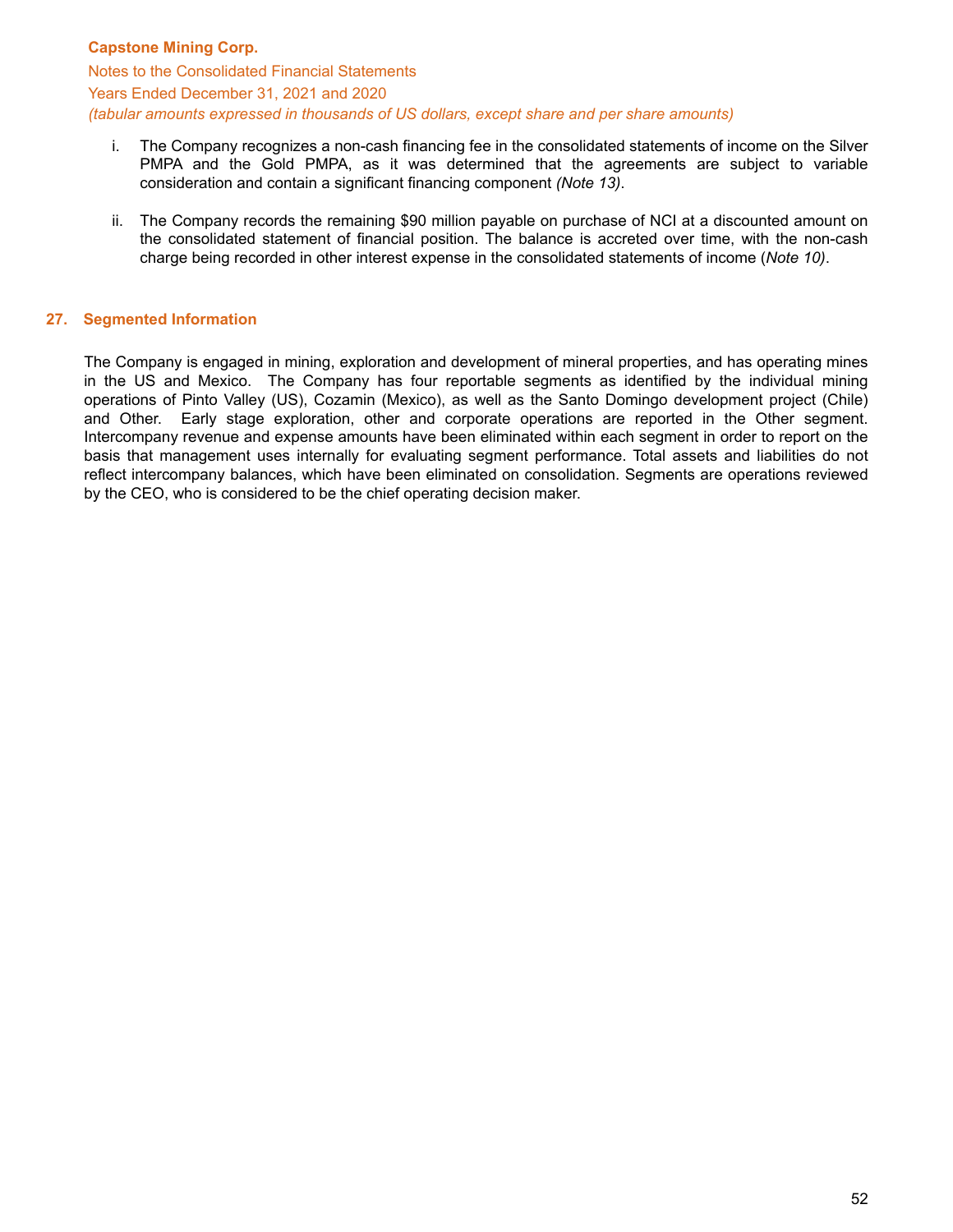#### Notes to the Consolidated Financial Statements

Years Ended December 31, 2021 and 2020

*(tabular amounts expressed in thousands of US dollars, except share and per share amounts)*

## *Operating segment details are as follows:*

|                                            | Year ended December 31, 2021 |               |            |              |                 |              |  |  |  |
|--------------------------------------------|------------------------------|---------------|------------|--------------|-----------------|--------------|--|--|--|
|                                            |                              | <b>Pinto</b>  |            | <b>Santo</b> |                 |              |  |  |  |
|                                            |                              | <b>Valley</b> | Cozamin    | Domingo      | <b>Other</b>    | <b>Total</b> |  |  |  |
| <b>Revenue</b>                             |                              |               |            |              |                 |              |  |  |  |
| Copper                                     |                              | 568,143       | 220,903    |              |                 | 789,046      |  |  |  |
| <b>Silver</b>                              |                              | 6,659         | 32,658     |              |                 | 39,317       |  |  |  |
| <b>Zinc</b>                                |                              |               | 6,785      |              |                 | 6,785        |  |  |  |
| Gold                                       |                              | 3,048         | 2          |              |                 | 3,050        |  |  |  |
| Lead                                       |                              |               | 368        |              |                 | 368          |  |  |  |
| <b>Treatment and selling costs</b>         |                              | (31,009)      | (12, 788)  |              |                 | (43, 797)    |  |  |  |
| <b>Net revenue</b>                         |                              | 546,841       | 247,928    |              |                 | 794,769      |  |  |  |
| <b>Production costs</b>                    |                              | (269, 441)    | (65, 013)  |              |                 | (334, 454)   |  |  |  |
| <b>Royalties</b>                           |                              | (1, 534)      | (6, 412)   |              |                 | (7, 946)     |  |  |  |
| <b>Depletion and amortization</b>          |                              | (76, 657)     | (15, 268)  |              |                 | (91, 925)    |  |  |  |
| <b>Earnings from mining operations</b>     |                              | 199,209       | 161,235    |              |                 | 360,444      |  |  |  |
| <b>General and administrative expenses</b> |                              | (1, 312)      | (491)      | (86)         | (17, 642)       | (19, 531)    |  |  |  |
| <b>Exploration expenses</b>                |                              |               | (1,076)    | (28)         | (1, 957)        | (3,061)      |  |  |  |
| Impairment reversal on mineral             |                              |               |            |              |                 |              |  |  |  |
| properties                                 |                              |               |            | 92,392       |                 | 92,392       |  |  |  |
| <b>Care and maintenance</b>                |                              | (983)         |            |              |                 | (983)        |  |  |  |
| <b>Share-based compensation expense</b>    |                              |               |            |              | (74, 011)       | (74, 011)    |  |  |  |
| <b>Earnings (loss) from operations</b>     |                              | 196,914       | 159,668    | 92,278       | (93, 610)       | 355,250      |  |  |  |
| Other income (expense)                     |                              | 70            | 1,562      | (851)        | (3, 537)        | (2,756)      |  |  |  |
| Earnings (loss) before finance costs and   |                              |               |            |              |                 |              |  |  |  |
| income taxes                               |                              | 196,984       | 161,230    | 91,427       | (97, 147)       | 352,494      |  |  |  |
| <b>Net finance costs</b>                   |                              | (3, 419)      | (7,806)    | (1, 360)     | (6, 128)        | (18, 713)    |  |  |  |
| Earnings (loss) before income taxes        |                              | 193,565       | 153,424    | 90,067       | (103, 275)      | 333,781      |  |  |  |
| Income tax (expense) recovery              |                              | (35, 931)     | (47, 409)  |              | 2,424           | (80, 916)    |  |  |  |
| <b>Total net income (loss)</b>             | \$                           | 157,634 \$    | 106,015 \$ | 90,067 \$    | $(100, 851)$ \$ | 252,865      |  |  |  |
| Mineral properties, plant & equipment      |                              |               |            |              |                 |              |  |  |  |
| additions                                  | \$                           | 82,908 \$     | 43,698 \$  | $30,203$ \$  | 206 \$          | 157,015      |  |  |  |

i. Intersegment sales and transfers are eliminated in the table above. For the year ended December 31, 2021, intersegment revenue for Cozamin and the Other segment was \$14.6 million and \$1.9 million, respectively (2020 - \$nil and \$nil).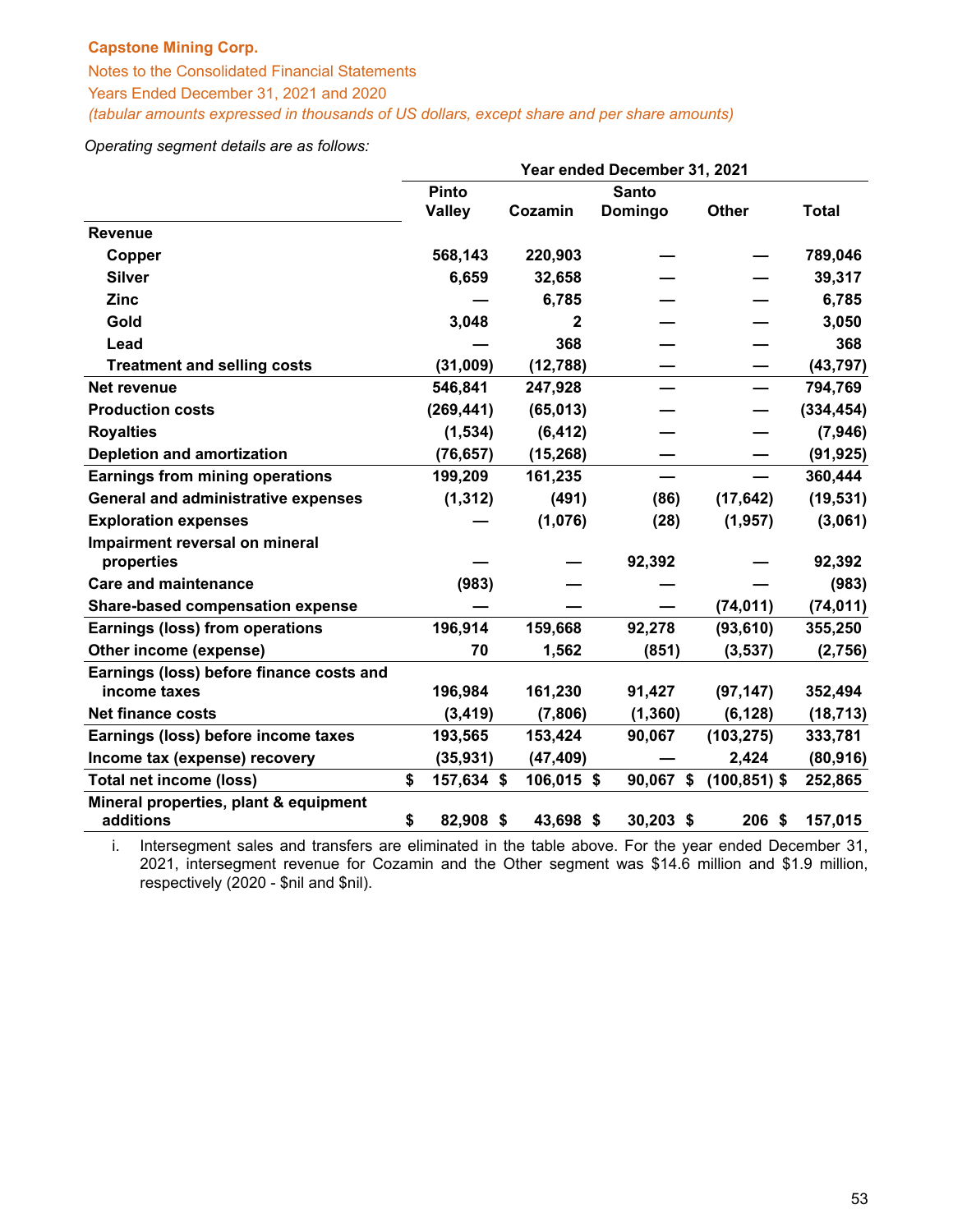### Notes to the Consolidated Financial Statements

Years Ended December 31, 2021 and 2020

*(tabular amounts expressed in thousands of US dollars, except share and per share amounts)*

|                                                    | Year ended December 31, 2020 |            |           |            |                |            |  |  |  |
|----------------------------------------------------|------------------------------|------------|-----------|------------|----------------|------------|--|--|--|
|                                                    |                              | Pinto      |           | Santo      |                |            |  |  |  |
|                                                    |                              | Valley     | Cozamin   | Domingo    | Other          | Total      |  |  |  |
| Revenue                                            |                              |            |           |            |                |            |  |  |  |
| Copper                                             |                              | 333,734    | 107,045   |            |                | 440,779    |  |  |  |
| Silver                                             |                              | 5,734      | 24,334    |            |                | 30,068     |  |  |  |
| Zinc                                               |                              |            | 12,233    |            |                | 12,233     |  |  |  |
| Gold                                               |                              | 8,741      | 11        |            |                | 8,752      |  |  |  |
| Lead                                               |                              |            | 1,657     |            |                | 1,657      |  |  |  |
| Molybdenum                                         |                              | 418        |           |            |                | 418        |  |  |  |
| Treatment and selling costs                        |                              | (27, 389)  | (12, 755) |            |                | (40, 144)  |  |  |  |
| Net revenue                                        |                              | 321,238    | 132,525   |            |                | 453,763    |  |  |  |
| Production costs                                   |                              | (235, 478) | (50, 365) |            |                | (285, 843) |  |  |  |
| Royalties                                          |                              | (519)      | (3,740)   |            |                | (4,259)    |  |  |  |
| Depletion and amortization                         |                              | (63,989)   | (17, 493) |            |                | (81, 482)  |  |  |  |
| Earnings from mining operations                    |                              | 21,252     | 60,927    |            |                | 82,179     |  |  |  |
| General and administrative expenses                |                              | (196)      | (333)     | (16)       | (13, 112)      | (13, 657)  |  |  |  |
| <b>Exploration expenses</b>                        |                              |            | (1,769)   | (58)       | (1, 267)       | (3,094)    |  |  |  |
| Care and maintenance                               |                              | (1,087)    |           |            |                | (1,087)    |  |  |  |
| Share-based compensation expense                   |                              |            |           |            | (27,030)       | (27,030)   |  |  |  |
| Earnings (loss) from operations                    |                              | 19,969     | 58,825    | (74)       | (41, 409)      | 37,311     |  |  |  |
| Other (expense) income                             |                              | (405)      | (177)     | 163        | 3,638          | 3,219      |  |  |  |
| Earnings (loss) before finance costs and           |                              |            |           |            |                |            |  |  |  |
| income taxes                                       |                              | 19,564     | 58,648    | 89         | (37, 771)      | 40,530     |  |  |  |
| Net finance costs                                  |                              | (3,807)    | (409)     | (5)        | (10, 541)      | (14, 762)  |  |  |  |
| Earnings (loss) before income taxes                |                              | 15,757     | 58,239    | 84         | (48, 312)      | 25,768     |  |  |  |
| Income tax recovery (expense)                      |                              | 1,231      | (16, 995) |            | 2,377          | (13, 387)  |  |  |  |
| Total net income (loss)                            | \$                           | 16,988 \$  | 41,244 \$ | 84 \$      | $(45, 935)$ \$ | 12,381     |  |  |  |
| Mineral properties, plant & equipment<br>additions | \$                           | 66,169 \$  | 27,805 \$ | $9,249$ \$ | $114$ \$       | 103,337    |  |  |  |

|                                         | As at December 31, 2021 |                         |  |                       |  |            |  |            |  |                     |
|-----------------------------------------|-------------------------|-------------------------|--|-----------------------|--|------------|--|------------|--|---------------------|
|                                         |                         | <b>Pinto</b>            |  |                       |  | Santo      |  |            |  |                     |
|                                         |                         | <b>Valley</b>           |  | Cozamin               |  | Domingo    |  | Other      |  | Total               |
| Mineral properties, plant and equipment |                         | $$737,878$ \$180,873 \$ |  |                       |  | 390,721 \$ |  |            |  | 1,398 \$1,310,870   |
| <b>Total assets</b>                     |                         | 912,132 \$ 281,718 \$   |  |                       |  | 434,797 \$ |  |            |  | 99,315 \$ 1,727,962 |
| <b>Total liabilities</b>                |                         |                         |  | 243,704 \$ 247,379 \$ |  | 36,585 \$  |  | 183,867 \$ |  | 711.535             |

|                                         | As at December 31, 2020 |               |  |            |  |                       |  |            |  |                     |
|-----------------------------------------|-------------------------|---------------|--|------------|--|-----------------------|--|------------|--|---------------------|
|                                         | Santo                   |               |  |            |  |                       |  |            |  |                     |
|                                         |                         | Pinto Valley  |  | Cozamin    |  | Domingo               |  | Other      |  | Total               |
| Mineral properties, plant and equipment |                         | $$722,368$ \$ |  | 155,366 \$ |  | 268,164 \$            |  |            |  | 1,886 \$1,147,784   |
| Total assets                            |                         | 827,387 \$    |  |            |  | 187,923 \$ 277,763 \$ |  |            |  | 98,511 \$ 1,391,584 |
| <b>Total liabilities</b>                |                         | 188,437 \$    |  | 84.489 \$  |  | 4,933 \$              |  | 224,558 \$ |  | 502.417             |